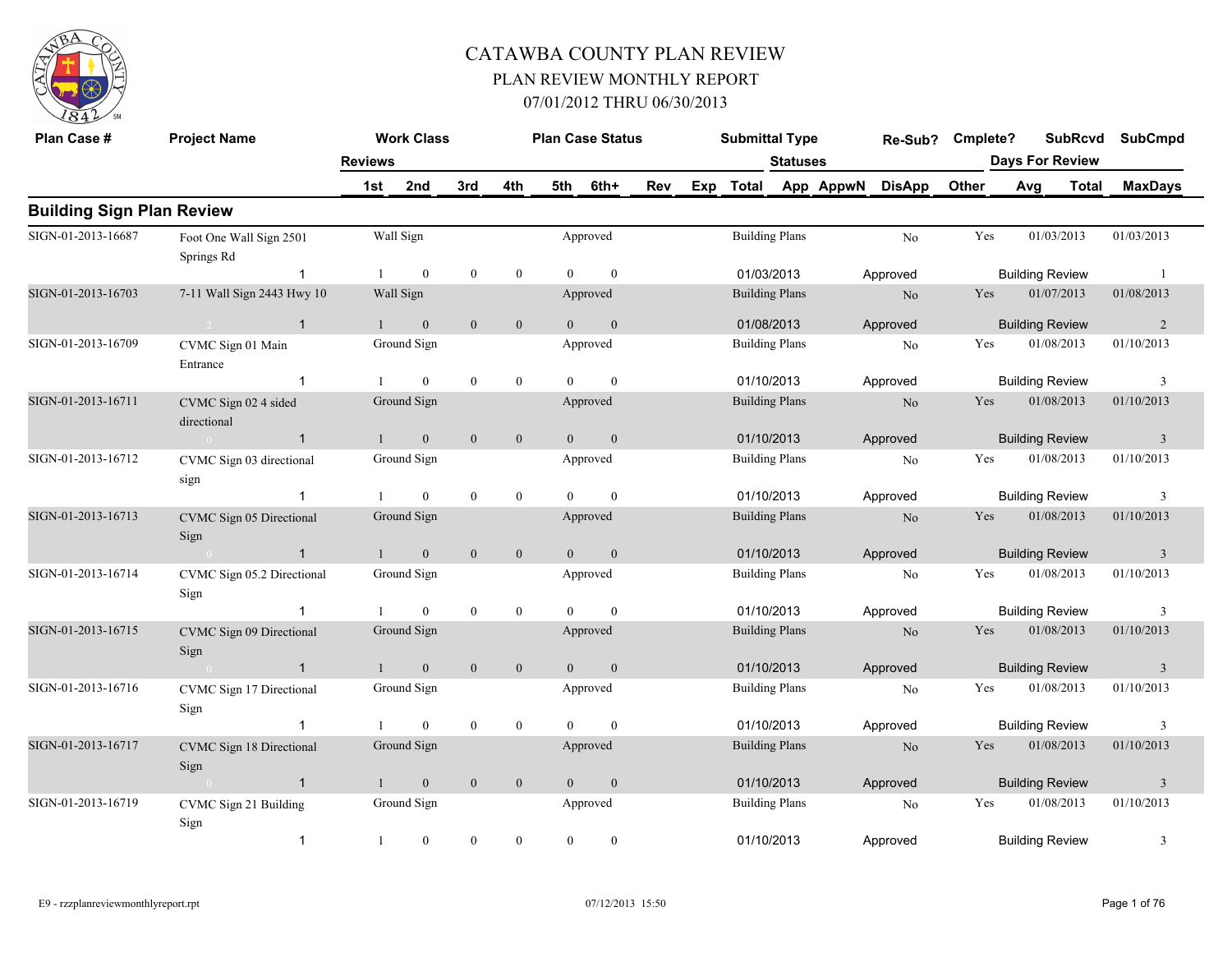

| Plan Case #                      | <b>Project Name</b>                              |                | <b>Work Class</b> |              |                  |          | <b>Plan Case Status</b> |     |     | <b>Submittal Type</b> |                       |           | Re-Sub?                   | Cmplete? |     | <b>SubRcvd</b>         | <b>SubCmpd</b>          |
|----------------------------------|--------------------------------------------------|----------------|-------------------|--------------|------------------|----------|-------------------------|-----|-----|-----------------------|-----------------------|-----------|---------------------------|----------|-----|------------------------|-------------------------|
|                                  |                                                  | <b>Reviews</b> |                   |              |                  |          |                         |     |     |                       | Statuses              |           |                           |          |     | <b>Days For Review</b> |                         |
|                                  |                                                  | 1st            | 2nd               | 3rd          | 4th              | 5th      | 6th+                    | Rev | Exp | <b>Total</b>          |                       | App AppwN | <b>DisApp</b>             | Other    | Avg | <b>Total</b>           | <b>MaxDays</b>          |
| <b>Building Sign Plan Review</b> |                                                  |                |                   |              |                  |          |                         |     |     |                       |                       |           |                           |          |     |                        |                         |
| SIGN-01-2013-16720               | CVMC Sign 23 Directional<br>Sign                 |                | Ground Sign       |              |                  |          | Approved                |     |     |                       | <b>Building Plans</b> |           | $\rm No$                  | Yes      |     | 01/08/2013             | 01/10/2013              |
|                                  | -1                                               | -1             | $\mathbf{0}$      | $\bf{0}$     | $\mathbf{0}$     | $\theta$ | $\mathbf{0}$            |     |     | 01/10/2013            |                       |           | Approved                  |          |     | <b>Building Review</b> | 3                       |
| SIGN-01-2013-16721               | CVMC Sign 24 Building<br>Sign                    |                | Ground Sign       |              |                  |          | Approved                |     |     |                       | <b>Building Plans</b> |           | N <sub>o</sub>            | Yes      |     | 01/08/2013             | 01/10/2013              |
|                                  | $\mathbf{1}$                                     |                | $\mathbf{0}$      | $\mathbf{0}$ | $\mathbf{0}$     | $\Omega$ | $\overline{0}$          |     |     | 01/10/2013            |                       |           | Approved                  |          |     | <b>Building Review</b> | $\overline{\mathbf{3}}$ |
| SIGN-01-2013-16722               | CVMC Sign 30 Building<br>Sign                    |                | Ground Sign       |              |                  |          | Approved                |     |     |                       | <b>Building Plans</b> |           | No                        | Yes      |     | 01/08/2013             | 01/10/2013              |
|                                  | -1                                               |                | $\theta$          | $\mathbf{0}$ | $\mathbf{0}$     | $\Omega$ | $\theta$                |     |     | 01/10/2013            |                       |           | Approved                  |          |     | <b>Building Review</b> | 3                       |
| SIGN-01-2013-16723               | CVMC Sign 33 Building<br>Sign                    |                | Ground Sign       |              |                  |          | Approved                |     |     |                       | <b>Building Plans</b> |           | N <sub>o</sub>            | Yes      |     | 01/08/2013             | 01/10/2013              |
|                                  | $\mathbf{1}$                                     |                | $\mathbf{0}$      | $\mathbf{0}$ | $\mathbf{0}$     | $\Omega$ | $\overline{0}$          |     |     | 01/10/2013            |                       |           | Approved                  |          |     | <b>Building Review</b> | 3                       |
| SIGN-01-2013-16724               | CVMC Sign 36 Directional<br>Sign                 |                | Ground Sign       |              |                  |          | Approved                |     |     | <b>Building Plans</b> |                       |           | No                        | Yes      |     | 01/08/2013             | 01/10/2013              |
|                                  | -1                                               |                | $\theta$          | $\bf{0}$     | $\mathbf{0}$     | $\Omega$ | $\theta$                |     |     | 01/10/2013            |                       |           | Approved                  |          |     | <b>Building Review</b> | 3                       |
| SIGN-01-2013-16725               | CVMC Sign 37 Building<br>Sign                    |                | Ground Sign       |              |                  |          | Approved                |     |     |                       | <b>Building Plans</b> |           | N <sub>o</sub>            | Yes      |     | 01/08/2013             | 01/10/2013              |
|                                  | $\overline{1}$                                   |                | $\mathbf{0}$      | $\mathbf{0}$ | $\mathbf{0}$     | $\Omega$ | $\theta$                |     |     | 01/10/2013            |                       |           | Approved                  |          |     | <b>Building Review</b> | 3                       |
| SIGN-01-2013-16727               | Ridgeview Library<br>Historical Site Ground Sign |                | Ground Sign       |              |                  |          | Approved                |     |     |                       | <b>Building Plans</b> |           | N <sub>o</sub>            | Yes      |     | 01/09/2013             | 01/10/2013              |
|                                  | $\mathbf 1$                                      |                | $\mathbf{0}$      | $\bf{0}$     | $\boldsymbol{0}$ | $\Omega$ | $\mathbf{0}$            |     |     | 01/10/2013            |                       |           | Approved                  |          |     | <b>Building Review</b> | $\overline{2}$          |
| SIGN-01-2013-16737               | KIP Wall Sign                                    |                | Wall Sign         |              |                  |          | Approved                |     |     |                       | <b>Building Plans</b> |           | No                        | Yes      |     | 01/11/2013             | 01/15/2013              |
|                                  | $\mathbf{1}$<br>$\bigcap$                        | $\mathbf{1}$   | $\mathbf{0}$      | $\mathbf{0}$ | $\mathbf{0}$     | $\theta$ | $\mathbf{0}$            |     |     | 01/15/2013            |                       |           | Approved                  |          |     | <b>Building Review</b> | 3                       |
| SIGN-01-2013-16743               | Exxon Sign 4865 N Hwy 16                         |                | Ground Sign       |              |                  |          | Approved                |     |     |                       | <b>Building Plans</b> |           | N <sub>0</sub>            | Yes      |     | 01/14/2013             | 01/17/2013              |
|                                  | $\mathbf{1}$                                     |                | $\theta$          | $\mathbf{0}$ | $\mathbf{0}$     | $\Omega$ | $\theta$                |     |     | 01/17/2013            |                       |           | Approved                  |          |     | <b>Building Review</b> | $\overline{4}$          |
| SIGN-01-2013-16757               | Citgo Canopy Sign 6360<br>Hwy 150 e              |                | Wall Sign         |              |                  |          | Approved                |     |     |                       | <b>Building Plans</b> |           | Yes                       | Yes      |     | 01/17/2013             | 01/23/2013              |
|                                  | $\overline{1}$                                   |                | $\mathbf{0}$      | $\mathbf{0}$ | $\mathbf{0}$     | $\theta$ | $\mathbf{0}$            |     |     | 01/31/2013            |                       |           | <b>Requires Re-Submit</b> |          |     | <b>Building Review</b> | 5                       |
| SIGN-01-2013-16757               | Citgo Canopy Sign 6360<br>Hwy 150 e              |                | Wall Sign         |              |                  |          | Approved                |     |     |                       | <b>Building Plans</b> |           | N <sub>o</sub>            | Yes      |     | 01/31/2013             | 01/31/2013              |
|                                  | $\overline{2}$                                   | $\overline{0}$ | -1                | $\mathbf{0}$ | $\theta$         | $\theta$ | $\mathbf{0}$            |     |     | 01/31/2013            |                       |           | Approved                  |          |     | <b>Building Review</b> | $\mathbf{1}$            |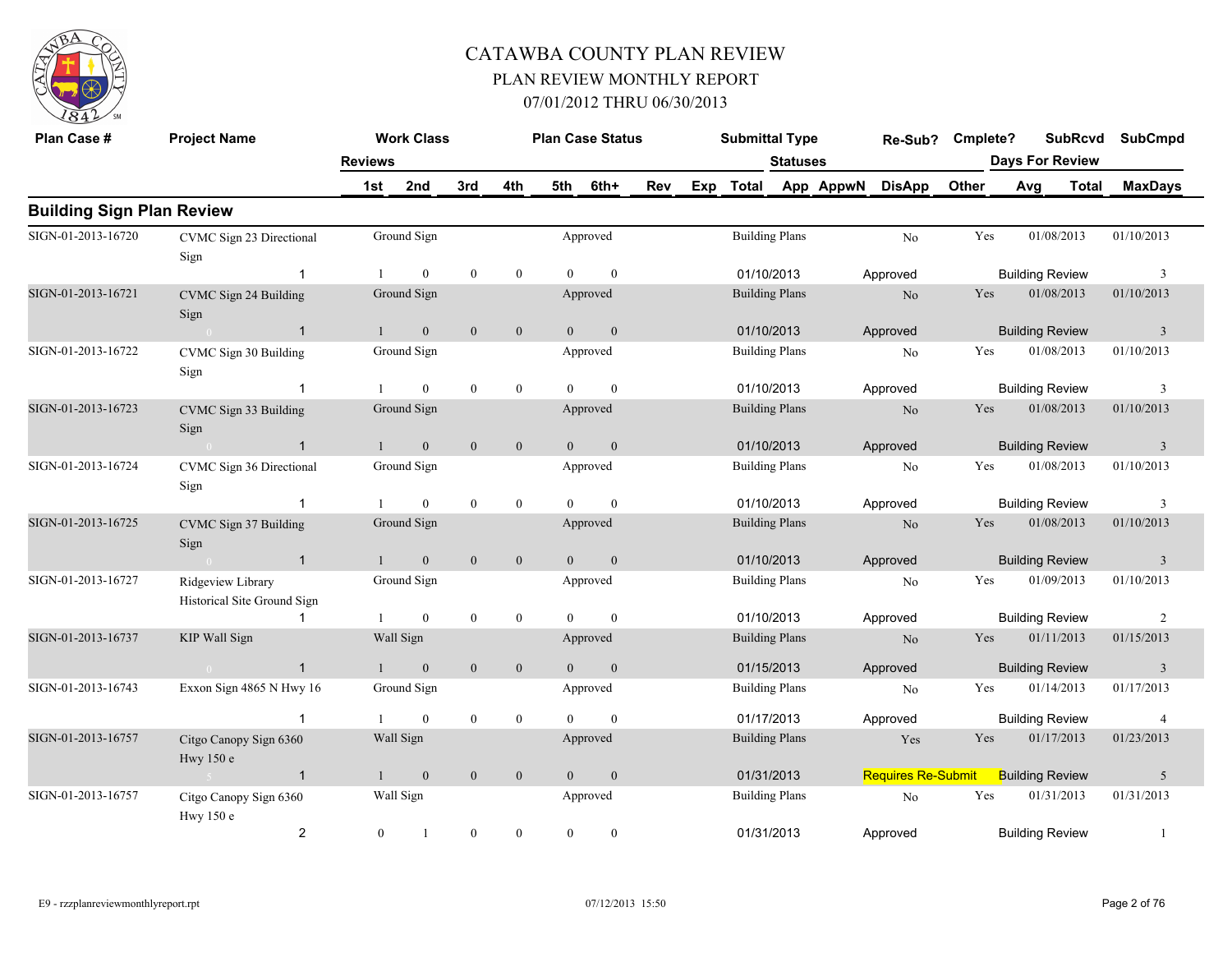

| Plan Case #                      | <b>Project Name</b>                            |                | <b>Work Class</b> |                  |                  |                | <b>Plan Case Status</b> |            |     | <b>Submittal Type</b> |                       |           | Re-Sub?                   | Cmplete?     |                        | <b>SubRcvd</b> | <b>SubCmpd</b> |
|----------------------------------|------------------------------------------------|----------------|-------------------|------------------|------------------|----------------|-------------------------|------------|-----|-----------------------|-----------------------|-----------|---------------------------|--------------|------------------------|----------------|----------------|
|                                  |                                                | <b>Reviews</b> |                   |                  |                  |                |                         |            |     |                       | <b>Statuses</b>       |           |                           |              | <b>Days For Review</b> |                |                |
|                                  |                                                | 1st            | 2nd               | 3rd              | 4th              | 5th            | 6th+                    | <b>Rev</b> | Exp | Total                 |                       | App AppwN | <b>DisApp</b>             | <b>Other</b> | Avg                    | Total          | <b>MaxDays</b> |
| <b>Building Sign Plan Review</b> |                                                |                |                   |                  |                  |                |                         |            |     |                       |                       |           |                           |              |                        |                |                |
| SIGN-01-2013-16771               | Citgo Canopy 3890 Section<br>House rd          |                | Ground Sign       |                  |                  |                | Approved                |            |     |                       | <b>Building Plans</b> |           | Yes                       | Yes          | 01/22/2013             |                | 01/23/2013     |
|                                  | $\overline{1}$                                 |                | $\mathbf{0}$      | $\mathbf{0}$     | $\overline{0}$   | $\Omega$       | $\mathbf{0}$            |            |     | 02/11/2013            |                       |           | <b>Requires Re-Submit</b> |              | <b>Building Review</b> |                | 2              |
| SIGN-01-2013-16771               | Citgo Canopy 3890 Section<br>House rd          |                | Ground Sign       |                  |                  |                | Approved                |            |     |                       | <b>Building Plans</b> |           | N <sub>o</sub>            | Yes          | 02/06/2013             |                | 02/06/2013     |
|                                  | $\overline{2}$<br>$\sim 0$                     | $\theta$       | $\overline{1}$    | $\mathbf{0}$     | $\overline{0}$   | $\theta$       | $\mathbf{0}$            |            |     |                       | 02/11/2013            |           | Approved                  |              | <b>Building Review</b> |                | -1             |
| SIGN-01-2013-16772               | Citgo Ground 3890 Section<br>HOuse rd          |                | Ground Sign       |                  |                  |                | Approved                |            |     |                       | <b>Building Plans</b> |           | Yes                       | Yes          | 01/22/2013             |                | 01/23/2013     |
|                                  | -1                                             |                | $\mathbf{0}$      | $\theta$         | $\overline{0}$   | $\Omega$       | $\mathbf{0}$            |            |     |                       | 02/06/2013            |           | <b>Requires Re-Submit</b> |              | <b>Building Review</b> |                | $\overline{2}$ |
| SIGN-01-2013-16772               | Citgo Ground 3890 Section<br>HOuse rd          |                | Ground Sign       |                  |                  |                | Approved                |            |     |                       | <b>Building Plans</b> |           | $\rm No$                  | Yes          | 02/06/2013             |                | 02/06/2013     |
|                                  | $\overline{2}$<br>$\sim 0$                     | $\theta$       | 1                 | $\mathbf{0}$     | $\mathbf{0}$     | $\theta$       | $\mathbf{0}$            |            |     |                       | 02/06/2013            |           | Approved                  |              | <b>Building Review</b> |                | -1             |
| SIGN-01-2013-16773               | Zaxby's Menu Sign 1233<br>HwV16                |                | Ground Sign       |                  |                  |                | Approved                |            |     |                       | <b>Building Plans</b> |           | No                        | Yes          | 01/22/2013             |                | 01/23/2013     |
|                                  | $\overline{1}$                                 |                | $\mathbf{0}$      | $\mathbf{0}$     | $\mathbf{0}$     | $\theta$       | $\mathbf{0}$            |            |     |                       | 01/23/2013            |           | Approved                  |              | <b>Building Review</b> |                | 2              |
| SIGN-01-2013-16777               | Granny's Country Kitchen<br>Markee Sign        |                | Wall Sign         |                  |                  |                | Approved with notes     |            |     |                       | <b>Building Plans</b> |           | Yes                       | Yes          | 01/22/2013             |                | 01/23/2013     |
|                                  | $\sim 0$<br>$\overline{1}$                     |                | $\mathbf{0}$      | $\mathbf{0}$     | $\mathbf{0}$     | $\overline{0}$ | $\mathbf{0}$            |            |     |                       | 01/25/2013            |           | <b>Requires Re-Submit</b> |              | <b>Building Review</b> |                | 2              |
| SIGN-01-2013-16777               | Granny's Country Kitchen<br>Markee Sign        |                | Wall Sign         |                  |                  |                | Approved with notes     |            |     |                       | <b>Building Plans</b> |           | No                        | Yes          | 01/25/2013             |                | 01/25/2013     |
|                                  | 2                                              | $\theta$       | $\mathbf{1}$      | $\mathbf{0}$     | $\mathbf{0}$     | $\theta$       | $\mathbf{0}$            |            |     |                       | 01/25/2013            |           | Approved                  |              | <b>Building Review</b> |                | -1             |
| SIGN-01-2013-16778               | Peacemaking Ministry St<br>Stephens 1268 23Rd  |                | Ground Sign       |                  |                  |                | Approved                |            |     |                       | <b>Building Plans</b> |           | Yes                       | Yes          | 01/22/2013             |                | 01/23/2013     |
|                                  | $\overline{1}$                                 |                | $\mathbf{0}$      | $\mathbf{0}$     | $\overline{0}$   | $\theta$       | $\mathbf{0}$            |            |     |                       | 01/31/2013            |           | <b>Requires Re-Submit</b> |              | <b>Building Review</b> |                | 2              |
| SIGN-01-2013-16778               | Peacemaking Ministry St<br>Stephens 1268 23Rd  |                | Ground Sign       |                  |                  |                | Approved                |            |     |                       | <b>Building Plans</b> |           | No                        | Yes          | 01/31/2013             |                | 01/31/2013     |
|                                  | $\overline{2}$                                 | $\Omega$       | $\overline{1}$    | $\mathbf{0}$     | $\overline{0}$   | $\Omega$       | $\mathbf{0}$            |            |     |                       | 01/31/2013            |           | Approved                  |              | <b>Building Review</b> |                | -1             |
| SIGN-01-2013-16779               | Harbor Freight Tools Wall<br>Signs 2154 Hwy 70 |                | Wall Sign         |                  |                  |                | Approved                |            |     |                       | <b>Building Plans</b> |           | Yes                       | Yes          | 01/22/2013             |                | 01/23/2013     |
|                                  | $\overline{1}$                                 |                | $\mathbf{0}$      | $\mathbf{0}$     | $\boldsymbol{0}$ | $\theta$       | $\boldsymbol{0}$        |            |     |                       | 02/01/2013            |           | <b>Requires Re-Submit</b> |              | <b>Building Review</b> |                | 2              |
| SIGN-01-2013-16779               | Harbor Freight Tools Wall<br>Signs 2154 Hwy 70 |                | Wall Sign         |                  |                  |                | Approved                |            |     |                       | <b>Building Plans</b> |           | No                        | Yes          | 02/01/2013             |                | 02/01/2013     |
|                                  | $\overline{2}$                                 | $\overline{0}$ | -1                | $\boldsymbol{0}$ | $\mathbf{0}$     | $\theta$       | $\mathbf{0}$            |            |     | 02/01/2013            |                       |           | Approved                  |              | <b>Building Review</b> |                | $\mathbf{1}$   |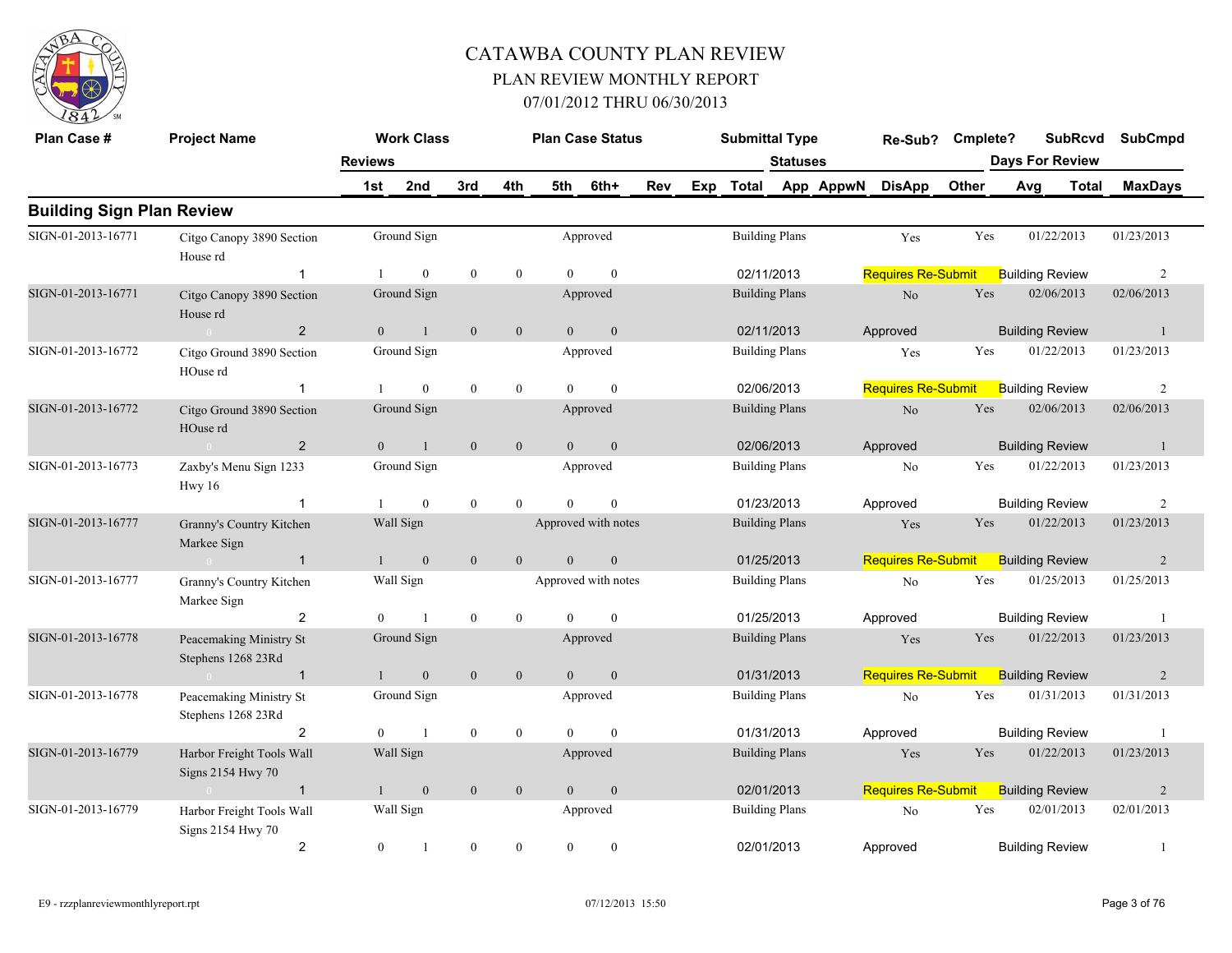

| Plan Case #                      | <b>Project Name</b>                                      |                | <b>Work Class</b> |                  |                  |                | <b>Plan Case Status</b> |     |     | <b>Submittal Type</b> |                 |           | Re-Sub?                   | Cmplete? |     | <b>SubRcvd</b>         | <b>SubCmpd</b> |
|----------------------------------|----------------------------------------------------------|----------------|-------------------|------------------|------------------|----------------|-------------------------|-----|-----|-----------------------|-----------------|-----------|---------------------------|----------|-----|------------------------|----------------|
|                                  |                                                          | <b>Reviews</b> |                   |                  |                  |                |                         |     |     |                       | <b>Statuses</b> |           |                           |          |     | <b>Days For Review</b> |                |
|                                  |                                                          | 1st            | 2nd               | 3rd              | 4th              | 5th            | 6th+                    | Rev | Exp | <b>Total</b>          |                 | App AppwN | <b>DisApp</b>             | Other    | Avg | <b>Total</b>           | <b>MaxDays</b> |
| <b>Building Sign Plan Review</b> |                                                          |                |                   |                  |                  |                |                         |     |     |                       |                 |           |                           |          |     |                        |                |
| SIGN-01-2013-16781               | Harbor Freight Tools<br>Ground Sign A & B 2154           |                | Ground Sign       |                  |                  |                | Approved                |     |     | <b>Building Plans</b> |                 |           | N <sub>o</sub>            | Yes      |     | 01/22/2013             | 01/23/2013     |
|                                  | $\overline{1}$                                           |                | $\mathbf{0}$      | $\bf{0}$         | $\boldsymbol{0}$ | $\theta$       | $\mathbf{0}$            |     |     | 01/23/2013            |                 |           | Approved                  |          |     | <b>Building Review</b> | $\overline{2}$ |
| SIGN-01-2013-16782               | Harbor Freight Tools<br>Ground Sign A & B 2154           |                | Ground Sign       |                  |                  |                | Approved                |     |     | <b>Building Plans</b> |                 |           | No                        | Yes      |     | 01/22/2013             | 01/23/2013     |
|                                  | $\overline{1}$<br>$\sim 0$                               |                | $\mathbf{0}$      | $\mathbf{0}$     | $\mathbf{0}$     | $\overline{0}$ | $\mathbf{0}$            |     |     | 01/23/2013            |                 |           | Approved                  |          |     | <b>Building Review</b> | $\overline{2}$ |
| SIGN-01-2013-16783               | JB's Grading-sign-3492<br><b>Buffalo Shoals Rd</b>       |                | Ground Sign       |                  |                  |                | Approved                |     |     | <b>Building Plans</b> |                 |           | N <sub>0</sub>            | Yes      |     | 01/22/2013             | 01/23/2013     |
|                                  | $\overline{1}$                                           |                | $\theta$          | $\mathbf{0}$     | $\mathbf{0}$     | $\Omega$       | $\theta$                |     |     | 01/25/2013            |                 |           | Approved                  |          |     | <b>Building Review</b> | 2              |
| SIGN-01-2013-16808               | Cowboy Country wall sign                                 |                | Wall Sign         |                  |                  |                | Approved                |     |     | <b>Building Plans</b> |                 |           | No                        | Yes      |     | 01/28/2013             | 02/01/2013     |
|                                  | $\overline{1}$<br>$\mathbf{0}$                           |                | $\overline{0}$    | $\boldsymbol{0}$ | $\mathbf{0}$     | $\Omega$       | $\mathbf{0}$            |     |     | 02/13/2013            |                 |           | Approved                  |          |     | <b>Building Review</b> | 5              |
| SIGN-01-2013-16811               | Citgo Canopy Sign 2062<br>Hwy 10 E                       |                | Wall Sign         |                  |                  |                | Approved                |     |     | <b>Building Plans</b> |                 |           | Yes                       | Yes      |     | 01/29/2013             | 02/04/2013     |
|                                  | $\overline{1}$                                           |                | $\mathbf{0}$      | $\boldsymbol{0}$ | $\mathbf{0}$     | $\Omega$       | $\theta$                |     |     | 02/06/2013            |                 |           | <b>Requires Re-Submit</b> |          |     | <b>Building Review</b> | -5             |
| SIGN-01-2013-16811               | Citgo Canopy Sign 2062<br>Hwy 10 E                       |                | Wall Sign         |                  |                  |                | Approved                |     |     | <b>Building Plans</b> |                 |           | No                        | Yes      |     | 02/06/2013             | 02/06/2013     |
|                                  | $\overline{2}$<br>$\sim 0$                               | $\overline{0}$ | $\overline{1}$    | $\mathbf{0}$     | $\mathbf{0}$     | $\overline{0}$ | $\mathbf{0}$            |     |     | 02/06/2013            |                 |           | Approved                  |          |     | <b>Building Review</b> | $\overline{1}$ |
| SIGN-01-2013-16814               | Marie and Twannette's<br>Wall Sign 31 N College          |                | Wall Sign         |                  |                  |                | Approved                |     |     | <b>Building Plans</b> |                 |           | No                        | Yes      |     | 01/29/2013             | 02/04/2013     |
|                                  | $\overline{\mathbf{1}}$                                  |                | $\mathbf{0}$      | $\bf{0}$         | $\boldsymbol{0}$ | $\Omega$       | $\mathbf{0}$            |     |     | 02/04/2013            |                 |           | Approved                  |          |     | <b>Building Review</b> | 5              |
| SIGN-02-2013-16844               | Startown Elementary<br>School Ground Sign                |                | Ground Sign       |                  |                  |                | Approved                |     |     | <b>Building Plans</b> |                 |           | No                        | Yes      |     | 02/04/2013             | 02/05/2013     |
|                                  | $\overline{1}$<br>$\overline{0}$                         | $\mathbf{1}$   | $\boldsymbol{0}$  | $\mathbf{0}$     | $\mathbf{0}$     | $\overline{0}$ | $\mathbf{0}$            |     |     | 02/05/2013            |                 |           | Approved                  |          |     | <b>Building Review</b> | 2              |
| SIGN-02-2013-16848               | National Auto Sales<br>Ground Sign                       |                | Ground Sign       |                  |                  |                | Disapproved             |     |     | <b>Building Plans</b> |                 |           | No                        | Yes      |     | 02/05/2013             | 02/05/2013     |
|                                  | $\mathbf{1}$                                             |                | $\mathbf{0}$      | $\boldsymbol{0}$ | $\mathbf{0}$     | $\Omega$       | $\mathbf{0}$            |     |     |                       |                 |           | Approved                  |          |     | <b>Building Review</b> | -1             |
| SIGN-02-2013-16860               | Edge Coaching wall Signs<br>825 3rd av                   |                | Wall Sign         |                  |                  |                | Approved                |     |     | <b>Building Plans</b> |                 |           | N <sub>o</sub>            | Yes      |     | 02/07/2013             | 02/07/2013     |
|                                  | $\overline{1}$<br>$\sim 0$                               |                | $\mathbf{0}$      | $\mathbf{0}$     | $\mathbf{0}$     | $\theta$       | $\mathbf{0}$            |     |     | 02/13/2013            |                 |           | Approved                  |          |     | <b>Building Review</b> | $\mathbf{1}$   |
| SIGN-02-2013-16897               | <b>Salvation Army Hickory</b><br>Campus Wall Sign 248 LR |                | Wall Sign         |                  |                  |                | Approved                |     |     | <b>Building Plans</b> |                 |           | N <sub>o</sub>            | Yes      |     | 02/13/2013             | 02/13/2013     |
|                                  | $\overline{1}$                                           | $\mathbf{1}$   | $\mathbf{0}$      | $\mathbf{0}$     | $\mathbf{0}$     | $\theta$       | $\mathbf{0}$            |     |     | 02/13/2013            |                 |           | Approved                  |          |     | <b>Building Review</b> | 1              |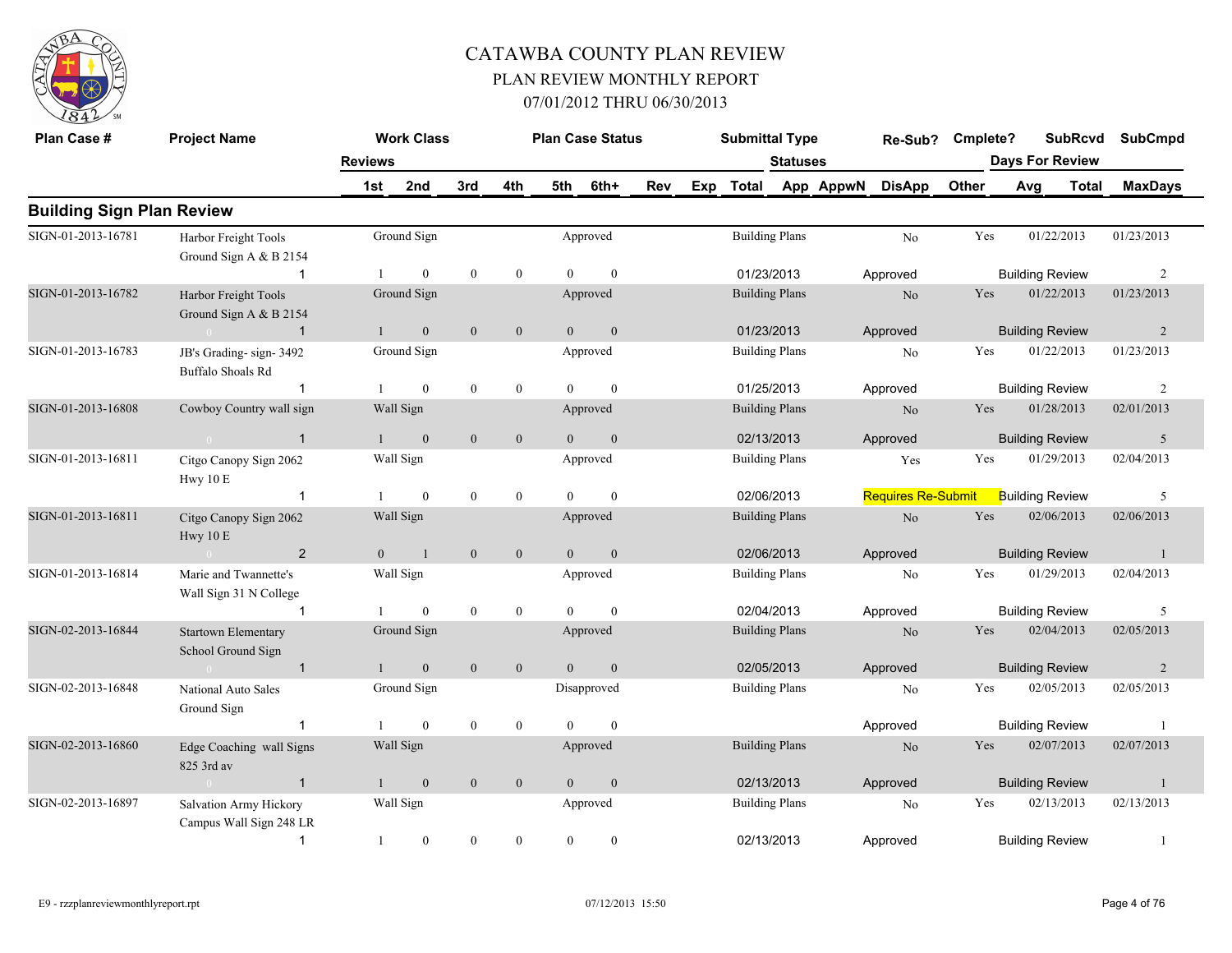

| Plan Case #                      | <b>Project Name</b>                                  |                | <b>Work Class</b> |                  |                  |                | <b>Plan Case Status</b> |            |     | <b>Submittal Type</b> |                       |                 | Re-Sub? Cmplete?    |       |     |                        | <b>SubRcvd</b> | <b>SubCmpd</b>          |  |
|----------------------------------|------------------------------------------------------|----------------|-------------------|------------------|------------------|----------------|-------------------------|------------|-----|-----------------------|-----------------------|-----------------|---------------------|-------|-----|------------------------|----------------|-------------------------|--|
|                                  |                                                      | <b>Reviews</b> |                   |                  |                  |                |                         |            |     |                       | <b>Statuses</b>       |                 |                     |       |     | <b>Days For Review</b> |                |                         |  |
|                                  |                                                      | 1st            | 2nd               | 3rd              | 4th              | 5th            | 6th+                    | <b>Rev</b> | Exp |                       |                       | Total App AppwN | <b>DisApp</b>       | Other | Avg |                        | <b>Total</b>   | <b>MaxDays</b>          |  |
| <b>Building Sign Plan Review</b> |                                                      |                |                   |                  |                  |                |                         |            |     |                       |                       |                 |                     |       |     |                        |                |                         |  |
| SIGN-02-2013-16898               | Salvation Army Doing the<br>Most Good                |                | Wall Sign         |                  |                  |                | Approved                |            |     |                       | <b>Building Plans</b> |                 | No                  | Yes   |     | 02/13/2013             |                | 02/13/2013              |  |
|                                  | $\overline{1}$                                       |                | $\mathbf{0}$      | $\mathbf{0}$     | $\mathbf{0}$     | $\Omega$       | $\mathbf{0}$            |            |     | 02/13/2013            |                       |                 | Approved            |       |     | <b>Building Review</b> |                | -1                      |  |
| SIGN-02-2013-16899               | The Salvation Army<br>Hickory Campus Ground<br>Signs |                | Wall Sign         |                  |                  |                | Approved                |            |     | <b>Building Plans</b> |                       |                 | $\rm No$            | Yes   |     | 02/13/2013             |                | 02/13/2013              |  |
|                                  | $\overline{1}$<br>$\Omega$                           | 1              | $\boldsymbol{0}$  | $\mathbf{0}$     | $\mathbf{0}$     | $\overline{0}$ | $\mathbf{0}$            |            |     | 02/13/2013            |                       |                 | Approved            |       |     | <b>Building Review</b> |                | $\mathbf{1}$            |  |
| SIGN-02-2013-16900               | Jazzercise wall Sign 10 8th<br>SE                    |                | Wall Sign         |                  |                  |                | Approved                |            |     | <b>Building Plans</b> |                       |                 | No                  | Yes   |     | 02/13/2013             |                | 02/15/2013              |  |
|                                  | $\overline{1}$                                       |                | $\mathbf{0}$      | $\mathbf{0}$     | $\mathbf{0}$     | $\Omega$       | $\theta$                |            |     | 02/15/2013            |                       |                 | Approved            |       |     | <b>Building Review</b> |                | 3                       |  |
| SIGN-02-2013-16901               | Mattress Firm wall Sign<br>1864 Cat Val              |                | Wall Sign         |                  |                  |                | Approved                |            |     | <b>Building Plans</b> |                       |                 | $\rm No$            | Yes   |     | 02/13/2013             |                | 02/15/2013              |  |
|                                  | $\overline{1}$<br>$\sim 0$                           | $\mathbf{1}$   | $\boldsymbol{0}$  | $\mathbf{0}$     | $\boldsymbol{0}$ | $\theta$       | $\mathbf{0}$            |            |     | 02/15/2013            |                       |                 | Approved            |       |     | <b>Building Review</b> |                | $\overline{\mathbf{3}}$ |  |
| SIGN-02-2013-16912               | SHARP Wall Sign 1355 N<br>Center St                  |                | Wall Sign         |                  |                  |                | Approved                |            |     | <b>Building Plans</b> |                       |                 | No                  | Yes   |     | 02/15/2013             |                | 02/15/2013              |  |
|                                  | $\overline{1}$                                       |                | $\mathbf{0}$      | $\bf{0}$         | $\boldsymbol{0}$ | $\overline{0}$ | $\overline{0}$          |            |     | 02/15/2013            |                       |                 | Approved            |       |     | <b>Building Review</b> |                | -1                      |  |
| SIGN-02-2013-16913               | Staffmasters USA -<br>Claremont                      |                | Wall Sign         |                  |                  |                | Approved                |            |     | <b>Building Plans</b> |                       |                 | N <sub>o</sub>      | Yes   |     | 02/15/2013             |                | 02/15/2013              |  |
|                                  | $\bigcap$<br>$\overline{1}$                          |                | $\mathbf{0}$      | $\mathbf{0}$     | $\mathbf{0}$     | $\overline{0}$ | $\mathbf{0}$            |            |     | 02/15/2013            |                       |                 | Approved            |       |     | <b>Building Review</b> |                | $\overline{1}$          |  |
| SIGN-02-2013-16919               | Michael's Foreign Cars<br>Ground Sign                |                | Ground Sign       |                  |                  |                | Approved                |            |     | <b>Building Plans</b> |                       |                 | No                  | Yes   |     | 02/15/2013             |                | 02/18/2013              |  |
|                                  |                                                      |                | $\overline{0}$    | $\mathbf{0}$     | $\overline{0}$   | $\Omega$       | $\theta$                |            |     | 02/21/2013            |                       |                 | Approved            |       |     | <b>Building Review</b> |                | 2                       |  |
| SIGN-02-2013-16920               | State Farm Insurance 2 Wall<br>Signs                 |                | Wall Sign         |                  |                  |                | Approved                |            |     | <b>Building Plans</b> |                       |                 | No                  | Yes   |     | 02/18/2013             |                | 02/18/2013              |  |
|                                  | $\sim 0$<br>$\overline{1}$                           | $\mathbf{1}$   | $\mathbf{0}$      | $\mathbf{0}$     | $\mathbf{0}$     | $\overline{0}$ | $\mathbf{0}$            |            |     | 02/20/2013            |                       |                 | Approved            |       |     | <b>Building Review</b> |                | $\overline{1}$          |  |
| SIGN-02-2013-16921               | Thunder Baseball Academy<br>3 Signs                  |                | Wall Sign         |                  |                  |                | Approved                |            |     |                       | <b>Building Plans</b> |                 | No                  | Yes   |     | 02/18/2013             |                | 02/18/2013              |  |
|                                  |                                                      |                | $\boldsymbol{0}$  | $\boldsymbol{0}$ | $\boldsymbol{0}$ | $\overline{0}$ | $\overline{0}$          |            |     | 02/20/2013            |                       |                 | Approved with Notes |       |     | <b>Building Review</b> |                | -1                      |  |
| SIGN-02-2013-16922               | Faith Olive Church Rd<br>Ground Sign                 |                | Ground Sign       |                  |                  |                | Approved                |            |     |                       | <b>Building Plans</b> |                 | N <sub>o</sub>      | Yes   |     | 02/18/2013             |                | 02/18/2013              |  |
|                                  | $\overline{1}$<br>$\sim$ 0 $\sim$ 0 $\sim$           |                | $\mathbf{0}$      | $\mathbf{0}$     | $\mathbf{0}$     | $\mathbf{0}$   | $\mathbf{0}$            |            |     | 02/20/2013            |                       |                 | Approved            |       |     | <b>Building Review</b> |                | -1                      |  |
| SIGN-02-2013-16923               | Master Tech Auto<br>Mechanics, LLC                   |                | Wall Sign         |                  |                  |                | Approved                |            |     | <b>Building Plans</b> |                       |                 | No                  | Yes   |     | 02/18/2013             |                | 02/18/2013              |  |
|                                  | $\mathbf{1}$                                         | -1             | $\boldsymbol{0}$  | $\mathbf{0}$     | $\mathbf{0}$     | $\overline{0}$ | $\mathbf{0}$            |            |     | 02/20/2013            |                       |                 | Approved with Notes |       |     | <b>Building Review</b> |                | -1                      |  |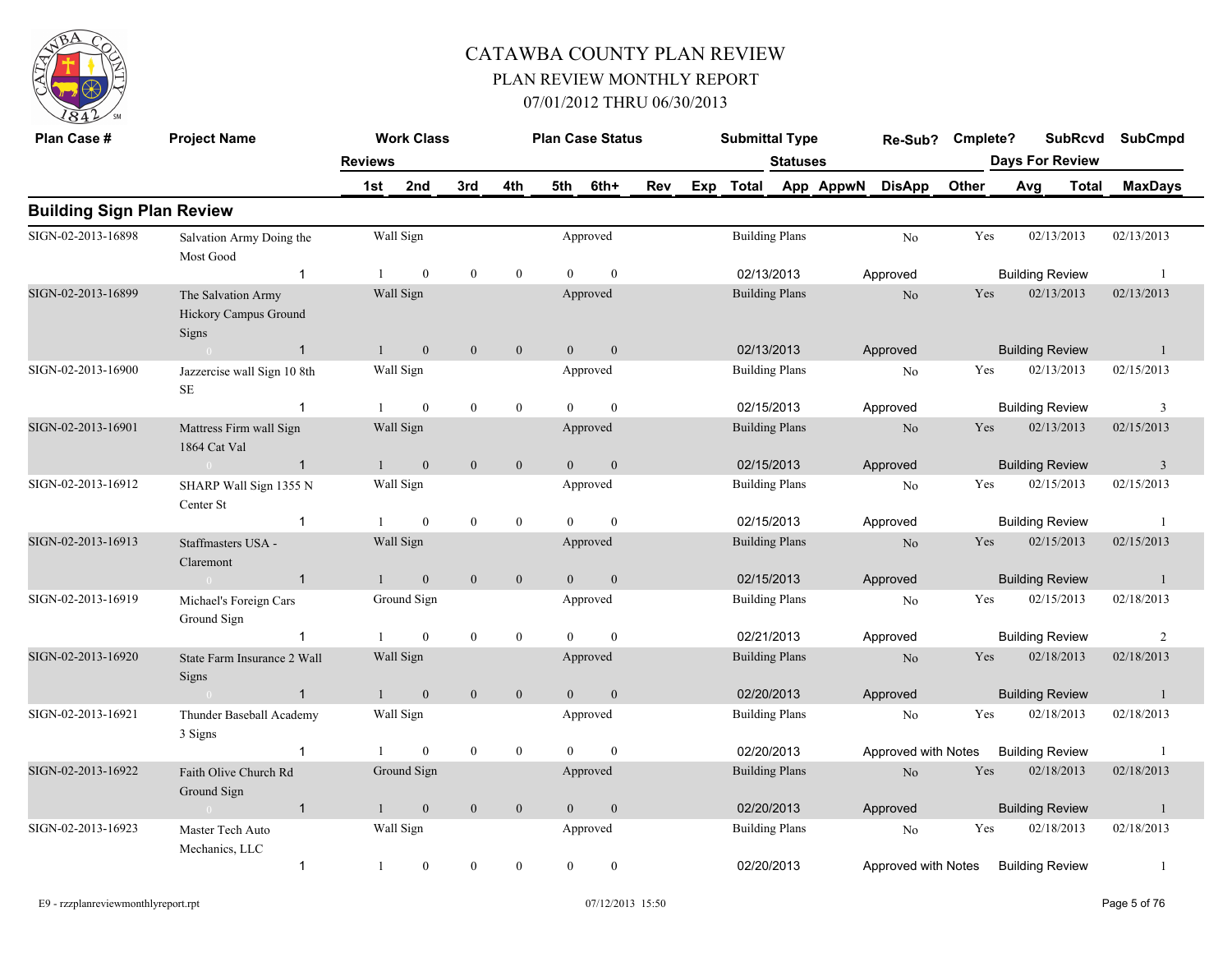

| Plan Case #                      | <b>Project Name</b>                           |                | <b>Work Class</b> |                |                  |                | <b>Plan Case Status</b> |     |     | <b>Submittal Type</b> |                       |           | Re-Sub?                   | Cmplete? |                        | <b>SubRcvd</b>         | <b>SubCmpd</b> |
|----------------------------------|-----------------------------------------------|----------------|-------------------|----------------|------------------|----------------|-------------------------|-----|-----|-----------------------|-----------------------|-----------|---------------------------|----------|------------------------|------------------------|----------------|
|                                  |                                               | <b>Reviews</b> |                   |                |                  |                |                         |     |     |                       | Statuses              |           |                           |          |                        | <b>Days For Review</b> |                |
|                                  |                                               | 1st            | 2nd               | 3rd            | 4th              | 5th            | 6th+                    | Rev | Exp | <b>Total</b>          |                       | App AppwN | <b>DisApp</b>             | Other    | Avg                    | <b>Total</b>           | <b>MaxDays</b> |
| <b>Building Sign Plan Review</b> |                                               |                |                   |                |                  |                |                         |     |     |                       |                       |           |                           |          |                        |                        |                |
| SIGN-02-2013-16936               | Planet Fitness Wall Sign N<br>Center Street   |                | Wall Sign         |                |                  |                | Approved                |     |     |                       | <b>Building Plans</b> |           | No                        | Yes      |                        | 02/21/2013             | 02/22/2013     |
|                                  | $\mathbf{1}$                                  | 1              | $\mathbf{0}$      | $\bf{0}$       | $\boldsymbol{0}$ | $\overline{0}$ | $\mathbf{0}$            |     |     |                       | 02/25/2013            |           | Approved                  |          | <b>Building Review</b> |                        | 2              |
| SIGN-02-2013-16939               | Cubbard Express Wall Sign                     |                | Wall Sign         |                |                  |                | Approved                |     |     | <b>Building Plans</b> |                       |           | No                        | Yes      |                        | 02/21/2013             | 02/22/2013     |
|                                  | $\sim 0$<br>$\overline{1}$                    | $\mathbf{1}$   | $\overline{0}$    | $\mathbf{0}$   | $\mathbf{0}$     | $\overline{0}$ | $\mathbf{0}$            |     |     |                       | 02/22/2013            |           | Approved                  |          | <b>Building Review</b> |                        | 2              |
| SIGN-02-2013-16944               | Dos Arcos Wall Sign                           |                | Wall Sign         |                |                  |                | Approved                |     |     |                       | <b>Building Plans</b> |           | No                        | Yes      |                        | 02/22/2013             | 02/25/2013     |
|                                  | $\overline{1}$                                |                | $\mathbf{0}$      | $\mathbf{0}$   | $\mathbf{0}$     | $\Omega$       | $\overline{0}$          |     |     | 02/25/2013            |                       |           | Approved                  |          | <b>Building Review</b> |                        | $\overline{2}$ |
| SIGN-02-2013-16949               | Burger King Conover 1237<br><b>N NC 16</b>    |                | Ground Sign       |                |                  |                | Approved                |     |     |                       | <b>Building Plans</b> |           | $\rm No$                  | Yes      |                        | 02/25/2013             | 02/26/2013     |
|                                  | $\overline{1}$<br>$\sim 0$                    |                | $\mathbf{0}$      | $\overline{0}$ | $\mathbf{0}$     | $\Omega$       | $\mathbf{0}$            |     |     | 02/26/2013            |                       |           | Approved                  |          | <b>Building Review</b> |                        | 2              |
| SIGN-02-2013-16951               | Burger King Conover 1237<br>$\,$ N NC 16 $\,$ |                | Ground Sign       |                |                  |                | Approved                |     |     |                       | <b>Building Plans</b> |           | No                        | Yes      |                        | 02/25/2013             | 02/26/2013     |
|                                  | $\overline{1}$                                |                | $\overline{0}$    | $\mathbf{0}$   | $\mathbf{0}$     | $\Omega$       | $\theta$                |     |     | 02/26/2013            |                       |           | Approved                  |          | <b>Building Review</b> |                        | 2              |
| SIGN-03-2013-16964               | El Paso Ground Sign 1709<br>N Center St       |                | Ground Sign       |                |                  |                | Approved with notes     |     |     | <b>Building Plans</b> |                       |           | Yes                       | Yes      |                        | 03/01/2013             | 03/05/2013     |
|                                  | $\overline{1}$<br>$\sim 0$                    | $\mathbf{1}$   | $\mathbf{0}$      | $\mathbf{0}$   | $\mathbf{0}$     | $\Omega$       | $\mathbf{0}$            |     |     | 04/25/2013            |                       |           | <b>Requires Re-Submit</b> |          | <b>Building Review</b> |                        | $\overline{3}$ |
| SIGN-03-2013-16964               | El Paso Ground Sign 1709<br>N Center St       |                | Ground Sign       |                |                  |                | Approved with notes     |     |     | <b>Building Plans</b> |                       |           | No                        | Yes      |                        | 04/24/2013             | 04/24/2013     |
|                                  | $\overline{2}$                                | $\theta$       |                   | $\bf{0}$       | $\mathbf{0}$     | $\Omega$       | $\mathbf{0}$            |     |     | 04/25/2013            |                       |           | Approved                  |          | <b>Building Review</b> |                        |                |
| SIGN-03-2013-16970               | Boost Mobile wall sign<br>1227 2nd st ne      |                | Wall Sign         |                |                  |                | Approved                |     |     | <b>Building Plans</b> |                       |           | Yes                       | Yes      |                        | 03/05/2013             | 03/05/2013     |
|                                  | $\overline{1}$<br>$\sim 0$                    | $\mathbf{1}$   | $\mathbf{0}$      | $\mathbf{0}$   | $\mathbf{0}$     | $\overline{0}$ | $\mathbf{0}$            |     |     | 03/12/2013            |                       |           | <b>Requires Re-Submit</b> |          | <b>Building Review</b> |                        | -1             |
| SIGN-03-2013-16970               | Boost Mobile wall sign<br>$1227$ 2nd st ne    |                | Wall Sign         |                |                  |                | Approved                |     |     | <b>Building Plans</b> |                       |           | No                        | Yes      |                        | 03/12/2013             | 03/12/2013     |
|                                  | $\overline{\mathbf{c}}$                       | $\theta$       |                   | $\bf{0}$       | $\boldsymbol{0}$ | $\theta$       | $\mathbf{0}$            |     |     | 03/12/2013            |                       |           | Approved                  |          | <b>Building Review</b> |                        |                |
| SIGN-03-2013-17019               | Hickory Real Estate Group<br>Ground Sign      |                | Ground Sign       |                |                  |                | Approved                |     |     | <b>Building Plans</b> |                       |           | N <sub>o</sub>            | Yes      |                        | 03/12/2013             | 03/13/2013     |
|                                  | $\overline{1}$<br>$\sim 0$                    | $\mathbf{1}$   | $\mathbf{0}$      | $\overline{0}$ | $\mathbf{0}$     | $\overline{0}$ | $\mathbf{0}$            |     |     | 03/18/2013            |                       |           | Approved                  |          | <b>Building Review</b> |                        | $\overline{2}$ |
| SIGN-03-2013-17038               | In Your Home Furnishings<br>Wall Sign         |                | Wall Sign         |                |                  |                | Approved                |     |     |                       | <b>Building Plans</b> |           | No                        | Yes      |                        | 03/15/2013             | 03/18/2013     |
|                                  | $\overline{1}$                                | -1             | $\mathbf{0}$      | $\theta$       | $\Omega$         | $\Omega$       | $\mathbf{0}$            |     |     | 03/19/2013            |                       |           | Approved                  |          | <b>Building Review</b> |                        | $\overline{c}$ |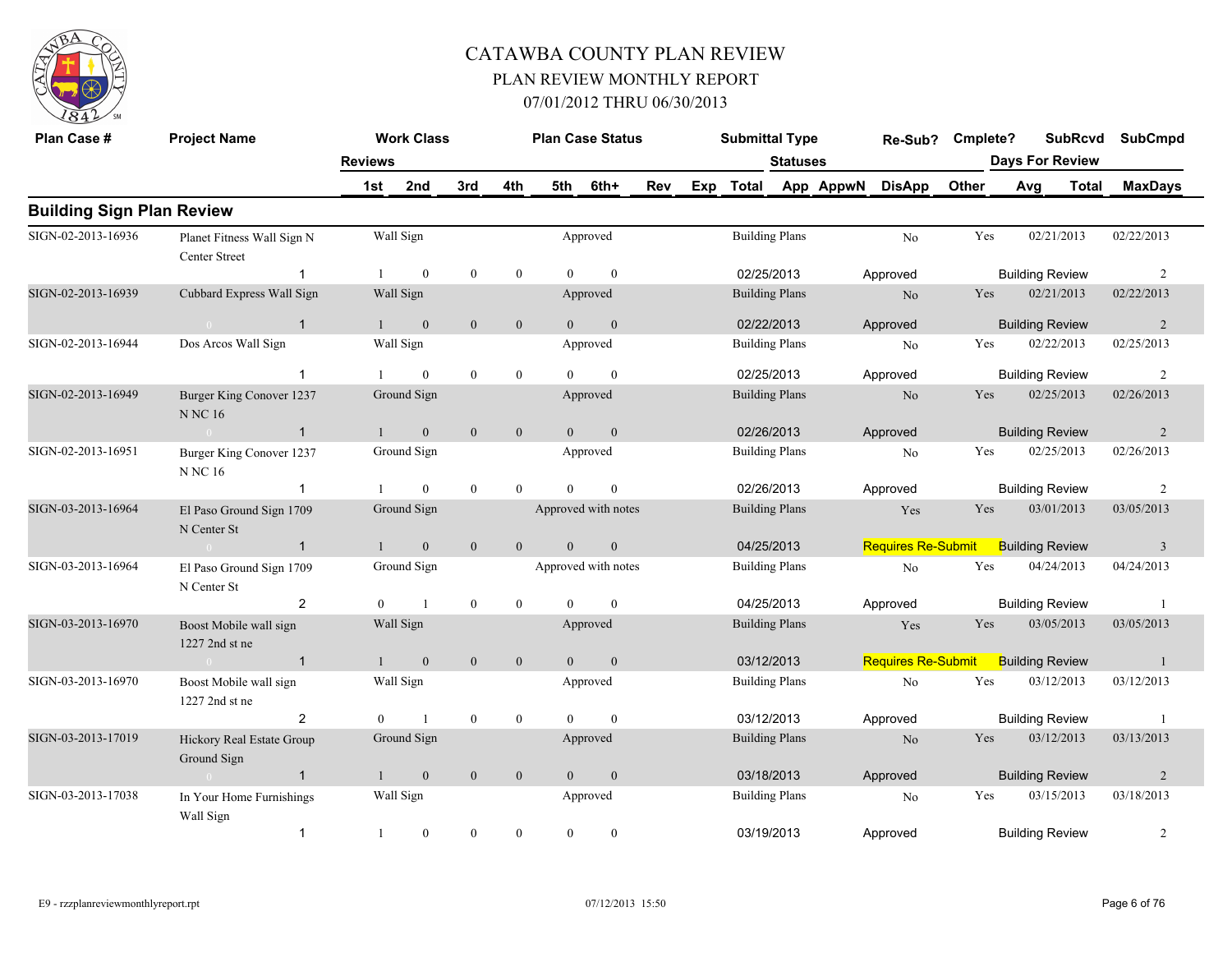

| Plan Case #                      | <b>Project Name</b>                                               |                | <b>Work Class</b> |                  |                  |                | <b>Plan Case Status</b> |     | <b>Submittal Type</b> |                 |           | Re-Sub?                   | Cmplete? |     | <b>SubRcvd</b>         | <b>SubCmpd</b> |
|----------------------------------|-------------------------------------------------------------------|----------------|-------------------|------------------|------------------|----------------|-------------------------|-----|-----------------------|-----------------|-----------|---------------------------|----------|-----|------------------------|----------------|
|                                  |                                                                   | <b>Reviews</b> |                   |                  |                  |                |                         |     |                       | <b>Statuses</b> |           |                           |          |     | <b>Days For Review</b> |                |
|                                  |                                                                   | 1st            | 2nd               | 3rd              | 4th              | 5th            | 6th+                    | Rev | Exp Total             |                 | App AppwN | <b>DisApp</b>             | Other    | Avg | <b>Total</b>           | <b>MaxDays</b> |
| <b>Building Sign Plan Review</b> |                                                                   |                |                   |                  |                  |                |                         |     |                       |                 |           |                           |          |     |                        |                |
| SIGN-03-2013-17045               | Advanced Home Care<br>Ground Sign                                 |                | Ground Sign       |                  |                  |                | Approved                |     | <b>Building Plans</b> |                 |           | No                        | Yes      |     | 03/18/2013             | 03/20/2013     |
|                                  | $\overline{1}$                                                    |                | $\mathbf{0}$      | $\mathbf{0}$     | $\mathbf{0}$     | $\Omega$       | $\mathbf{0}$            |     | 03/20/2013            |                 |           | Approved                  |          |     | <b>Building Review</b> | $\overline{3}$ |
| SIGN-03-2013-17046               | Advanced Home Care 2<br>wall signs                                |                | Wall Sign         |                  |                  |                | Approved                |     | <b>Building Plans</b> |                 |           | No                        | Yes      |     | 03/18/2013             | 03/20/2013     |
|                                  | $\sim 0$<br>$\mathbf{1}$                                          | $\mathbf{1}$   | $\mathbf{0}$      | $\mathbf{0}$     | $\mathbf{0}$     | $\overline{0}$ | $\boldsymbol{0}$        |     | 03/20/2013            |                 |           | Approved                  |          |     | <b>Building Review</b> | $\mathbf{3}$   |
| SIGN-03-2013-17049               | <b>Edward Jones Investments</b>                                   |                | Wall Sign         |                  |                  |                | Approved                |     | <b>Building Plans</b> |                 |           | No                        | Yes      |     | 03/19/2013             | 03/20/2013     |
|                                  | -1                                                                |                | $\mathbf{0}$      | $\boldsymbol{0}$ | $\boldsymbol{0}$ | $\Omega$       | $\theta$                |     | 03/20/2013            |                 |           | Approved                  |          |     | <b>Building Review</b> | 2              |
| SIGN-03-2013-17075               | AllState Wall Sign 1720<br>Hwy 70                                 |                | Wall Sign         |                  |                  |                | Approved                |     | <b>Building Plans</b> |                 |           | Yes                       | Yes      |     | 03/21/2013             | 03/25/2013     |
|                                  | $\overline{1}$                                                    |                | $\overline{0}$    | $\mathbf{0}$     | $\mathbf{0}$     | $\overline{0}$ | $\mathbf{0}$            |     | 04/05/2013            |                 |           | <b>Requires Re-Submit</b> |          |     | <b>Building Review</b> | $\overline{3}$ |
| SIGN-03-2013-17075               | AllState Wall Sign 1720<br>Hwy 70                                 |                | Wall Sign         |                  |                  |                | Approved                |     | <b>Building Plans</b> |                 |           | $\rm No$                  | Yes      |     | 03/26/2013             | 03/26/2013     |
|                                  | $\overline{2}$                                                    | $\overline{0}$ | $\mathbf{1}$      | $\mathbf{0}$     | $\boldsymbol{0}$ | $\theta$       | $\mathbf{0}$            |     | 04/05/2013            |                 |           | Approved                  |          |     | <b>Building Review</b> | -1             |
| SIGN-03-2013-17077               | <b>Advanced Auto Part</b><br>Ground Sign 5604 Bethel<br><b>CH</b> |                | Ground Sign       |                  |                  |                | Approved                |     | <b>Building Plans</b> |                 |           | N <sub>o</sub>            | Yes      |     | 03/21/2013             | 03/26/2013     |
|                                  | $\sim 0$<br>$\overline{1}$                                        | 1              | $\overline{0}$    | $\mathbf{0}$     | $\mathbf{0}$     | $\theta$       | $\mathbf{0}$            |     | 04/18/2013            |                 |           | Approved                  |          |     | <b>Building Review</b> | $\overline{4}$ |
| SIGN-03-2013-17087               | Advanced Auto Part Wall<br>Sign 5604 Bethel CH                    |                | Wall Sign         |                  |                  |                | Approved                |     | <b>Building Plans</b> |                 |           | No                        | Yes      |     | 03/25/2013             | 03/26/2013     |
|                                  | $\overline{1}$                                                    |                | $\boldsymbol{0}$  | $\mathbf{0}$     | $\boldsymbol{0}$ | $\Omega$       | $\mathbf{0}$            |     | 04/18/2013            |                 |           | Approved                  |          |     | <b>Building Review</b> | $\overline{2}$ |
| SIGN-04-2012-15511               | Bojangles, Sign, 1160<br>Lenoir Rhyne                             |                | Ground Sign       |                  |                  |                | Approved                |     | <b>Building Plans</b> |                 |           | N <sub>o</sub>            | Yes      |     | 08/28/2012             | 08/30/2012     |
|                                  | $\overline{2}$<br>$\sim 0$                                        | $\overline{0}$ | $\mathbf{1}$      | $\mathbf{0}$     | $\mathbf{0}$     | $\overline{0}$ | $\boldsymbol{0}$        |     | 04/13/2012            |                 |           | Approved                  |          |     | <b>Building Review</b> | $\mathbf{3}$   |
| SIGN-04-2013-17114               | Community One Wall Sign<br>1420 2nd                               |                | Ground Sign       |                  |                  |                | Approved                |     | <b>Building Plans</b> |                 |           | No                        | Yes      |     | 04/01/2013             | 04/02/2013     |
|                                  | $\overline{1}$                                                    |                | $\mathbf{0}$      | $\mathbf{0}$     | $\boldsymbol{0}$ | $\theta$       | $\mathbf{0}$            |     | 04/04/2013            |                 |           | Approved                  |          |     | <b>Building Review</b> | $\overline{c}$ |
| SIGN-04-2013-17116               | Community One Ground<br>Sign 1420 2nd St                          |                | Ground Sign       |                  |                  |                | Approved                |     | <b>Building Plans</b> |                 |           | N <sub>o</sub>            | Yes      |     | 04/01/2013             | 04/02/2013     |
|                                  | $\overline{1}$<br>$\sim 0$                                        | $\mathbf{1}$   | $\mathbf{0}$      | $\mathbf{0}$     | $\overline{0}$   | $\overline{0}$ | $\mathbf{0}$            |     | 04/04/2013            |                 |           | Approved                  |          |     | <b>Building Review</b> | $\overline{2}$ |
| SIGN-04-2013-17128               | Community One Wall 2220<br>12th av                                |                | Wall Sign         |                  |                  |                | Approved                |     | <b>Building Plans</b> |                 |           | $\rm No$                  | Yes      |     | 04/03/2013             | 04/04/2013     |
|                                  | $\overline{1}$                                                    | 1              | $\boldsymbol{0}$  | $\boldsymbol{0}$ | $\mathbf{0}$     | $\theta$       | $\boldsymbol{0}$        |     | 04/04/2013            |                 |           | Approved                  |          |     | <b>Building Review</b> | $\overline{2}$ |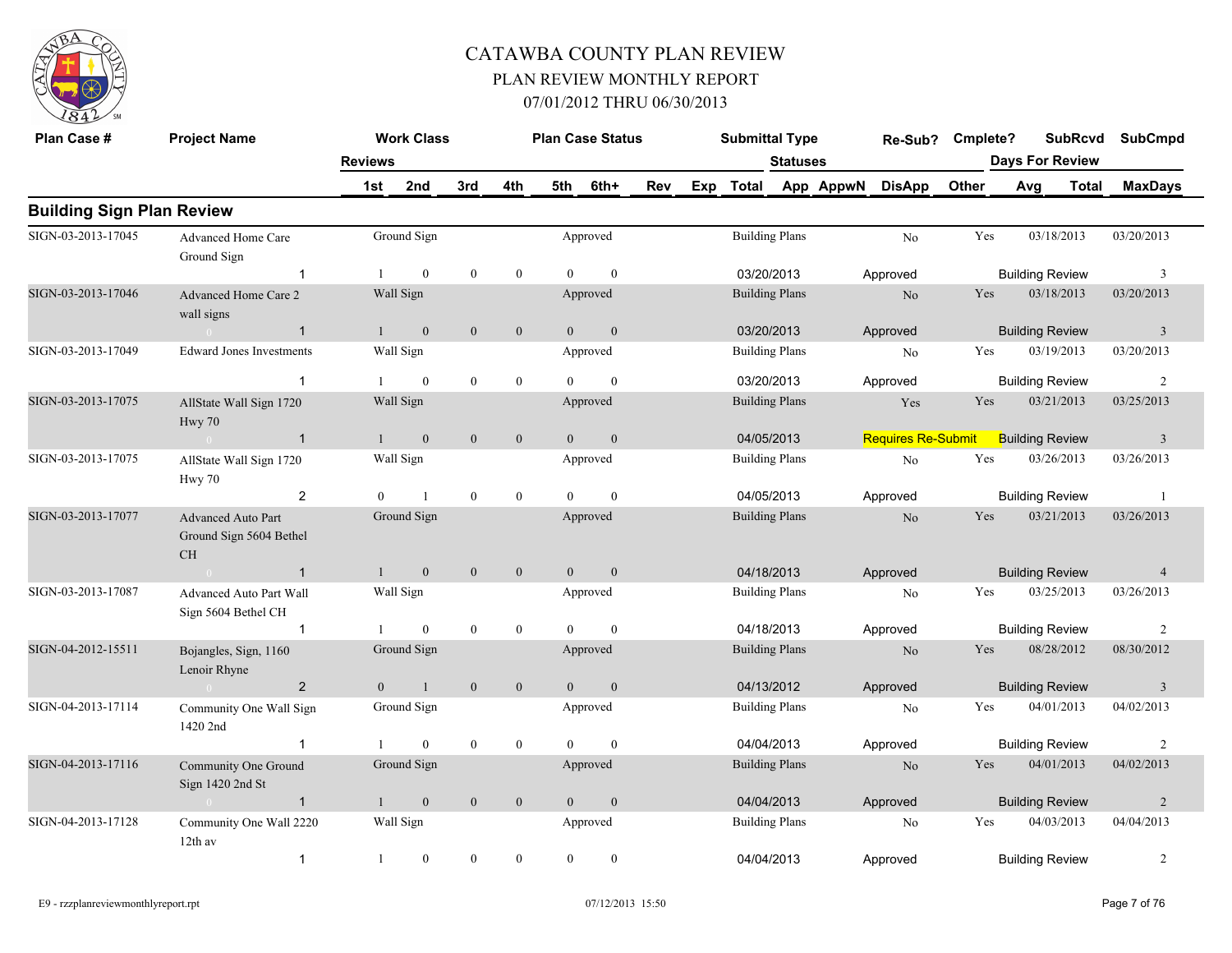

| Plan Case #                      | <b>Project Name</b>                       |                | <b>Work Class</b> |                  |                  |                | <b>Plan Case Status</b> |     | <b>Submittal Type</b> |                       |           | Re-Sub?        | Cmplete? |                        | <b>SubRcvd</b>         | <b>SubCmpd</b> |
|----------------------------------|-------------------------------------------|----------------|-------------------|------------------|------------------|----------------|-------------------------|-----|-----------------------|-----------------------|-----------|----------------|----------|------------------------|------------------------|----------------|
|                                  |                                           | <b>Reviews</b> |                   |                  |                  |                |                         |     |                       | <b>Statuses</b>       |           |                |          |                        | <b>Days For Review</b> |                |
|                                  |                                           | 1st i          | 2nd               | 3rd              | 4th              | 5th            | 6th+                    | Rev | Exp Total             |                       | App AppwN | <b>DisApp</b>  | Other    | Avg                    | Total                  | <b>MaxDays</b> |
| <b>Building Sign Plan Review</b> |                                           |                |                   |                  |                  |                |                         |     |                       |                       |           |                |          |                        |                        |                |
| SIGN-04-2013-17129               | Community One Ground<br>2220 12th Ave     |                | Ground Sign       |                  |                  |                | Approved                |     | <b>Building Plans</b> |                       |           | No             | Yes      |                        | 04/03/2013             | 04/04/2013     |
|                                  | $\overline{1}$                            |                | $\mathbf{0}$      | $\mathbf{0}$     | $\boldsymbol{0}$ | $\theta$       | $\mathbf{0}$            |     | 04/04/2013            |                       |           | Approved       |          | <b>Building Review</b> |                        | 2              |
| SIGN-04-2013-17130               | Community One Ground<br>2900 Hwy 127      |                | Ground Sign       |                  |                  |                | Approved                |     | <b>Building Plans</b> |                       |           | $\rm No$       | Yes      |                        | 04/03/2013             | 04/04/2013     |
|                                  | $\overline{1}$<br>$\sim 0$                |                | $\mathbf{0}$      | $\mathbf{0}$     | $\mathbf{0}$     | $\overline{0}$ | $\mathbf{0}$            |     | 04/04/2013            |                       |           | Approved       |          | <b>Building Review</b> |                        | 2              |
| SIGN-04-2013-17131               | Community One Wall 2900<br><b>Hwy 127</b> |                | Wall Sign         |                  |                  |                | Approved                |     |                       | <b>Building Plans</b> |           | No             | Yes      |                        | 04/03/2013             | 04/04/2013     |
|                                  | $\mathbf 1$                               |                | $\theta$          | $\mathbf{0}$     | $\overline{0}$   | $\Omega$       | $\theta$                |     | 04/04/2013            |                       |           | Approved       |          | <b>Building Review</b> |                        | 2              |
| SIGN-04-2013-17145               | Anderson Applicance<br>Ground Wall        |                | Ground Sign       |                  |                  |                | Disapproved             |     | <b>Building Plans</b> |                       |           | N <sub>o</sub> | Yes      |                        | 04/05/2013             | 04/05/2013     |
|                                  | $\overline{1}$<br>$\sim 0$                | 1              | $\overline{0}$    | $\mathbf{0}$     | $\overline{0}$   | $\overline{0}$ | $\mathbf{0}$            |     |                       |                       |           | Approved       |          | <b>Building Review</b> |                        | $\overline{1}$ |
| SIGN-04-2013-17146               | Anderson Appliance &<br>More Wall Sign    |                | Wall Sign         |                  |                  |                | Disapproved             |     | <b>Building Plans</b> |                       |           | No             | Yes      |                        | 04/05/2013             | 04/05/2013     |
|                                  | $\mathbf{1}$                              |                | $\mathbf{0}$      | $\boldsymbol{0}$ | $\mathbf{0}$     | $\theta$       | $\mathbf{0}$            |     |                       |                       |           | Approved       |          | <b>Building Review</b> |                        | $\overline{1}$ |
| SIGN-04-2013-17149               | CVMC Sign 07 pedestrian<br>Directional    |                | Ground Sign       |                  |                  |                | Approved                |     | <b>Building Plans</b> |                       |           | N <sub>o</sub> | Yes      |                        | 04/08/2013             | 04/15/2013     |
|                                  | $-6$<br>$\overline{1}$                    | $1 -$          | $\mathbf{0}$      | $\mathbf{0}$     | $\mathbf{0}$     | $\theta$       | $\mathbf{0}$            |     | 04/15/2013            |                       |           | Approved       |          | <b>Building Review</b> |                        | 6              |
| SIGN-04-2013-17152               | CVMC Sign 10.1 Building<br>ID Wall        |                | Wall Sign         |                  |                  |                | Approved                |     | <b>Building Plans</b> |                       |           | No             | Yes      |                        | 04/08/2013             | 04/15/2013     |
|                                  | $\overline{1}$                            |                | $\mathbf{0}$      | $\mathbf{0}$     | $\overline{0}$   | $\Omega$       | $\mathbf{0}$            |     | 04/15/2013            |                       |           | Approved       |          | <b>Building Review</b> |                        | 6              |
| SIGN-04-2013-17153               | CVMC Sign 19 Entrance<br>Ground           |                | Ground Sign       |                  |                  |                | Approved                |     | <b>Building Plans</b> |                       |           | $\rm No$       | Yes      |                        | 04/08/2013             | 04/15/2013     |
|                                  | $\sim 0$<br>$\overline{1}$                | $\mathbf{1}$   | $\mathbf{0}$      | $\overline{0}$   | $\overline{0}$   | $\overline{0}$ | $\mathbf{0}$            |     | 04/15/2013            |                       |           | Approved       |          | <b>Building Review</b> |                        | 6              |
| SIGN-04-2013-17154               | Community One Wall 25 3rd<br><b>St</b>    |                | Wall Sign         |                  |                  |                | Approved                |     | <b>Building Plans</b> |                       |           | No             | Yes      |                        | 04/08/2013             | 04/15/2013     |
|                                  | $\mathbf 1$                               |                | $\mathbf{0}$      | $\mathbf{0}$     | $\mathbf{0}$     | $\Omega$       | $\theta$                |     | 04/15/2013            |                       |           | Approved       |          | <b>Building Review</b> |                        | 6              |
| SIGN-04-2013-17181               | The LIFE house Wall Sign                  |                | Wall Sign         |                  |                  |                | Approved                |     | <b>Building Plans</b> |                       |           | No             | Yes      |                        | 04/11/2013             | 04/15/2013     |
|                                  | $\overline{1}$                            |                | $\mathbf{0}$      | $\mathbf{0}$     | $\overline{0}$   | $\theta$       | $\mathbf{0}$            |     | 04/15/2013            |                       |           | Approved       |          | <b>Building Review</b> |                        | $\overline{3}$ |
| SIGN-04-2013-17182               | The Green Sheep Shop<br>Awning            |                | Wall Sign         |                  |                  |                | Approved                |     | <b>Building Plans</b> |                       |           | N <sub>o</sub> | Yes      |                        | 04/11/2013             | 04/15/2013     |
|                                  | $\overline{1}$                            | 1              | $\bf{0}$          | $\mathbf{0}$     | $\mathbf{0}$     | $\theta$       | $\mathbf{0}$            |     | 04/15/2013            |                       |           | Approved       |          | <b>Building Review</b> |                        | 3              |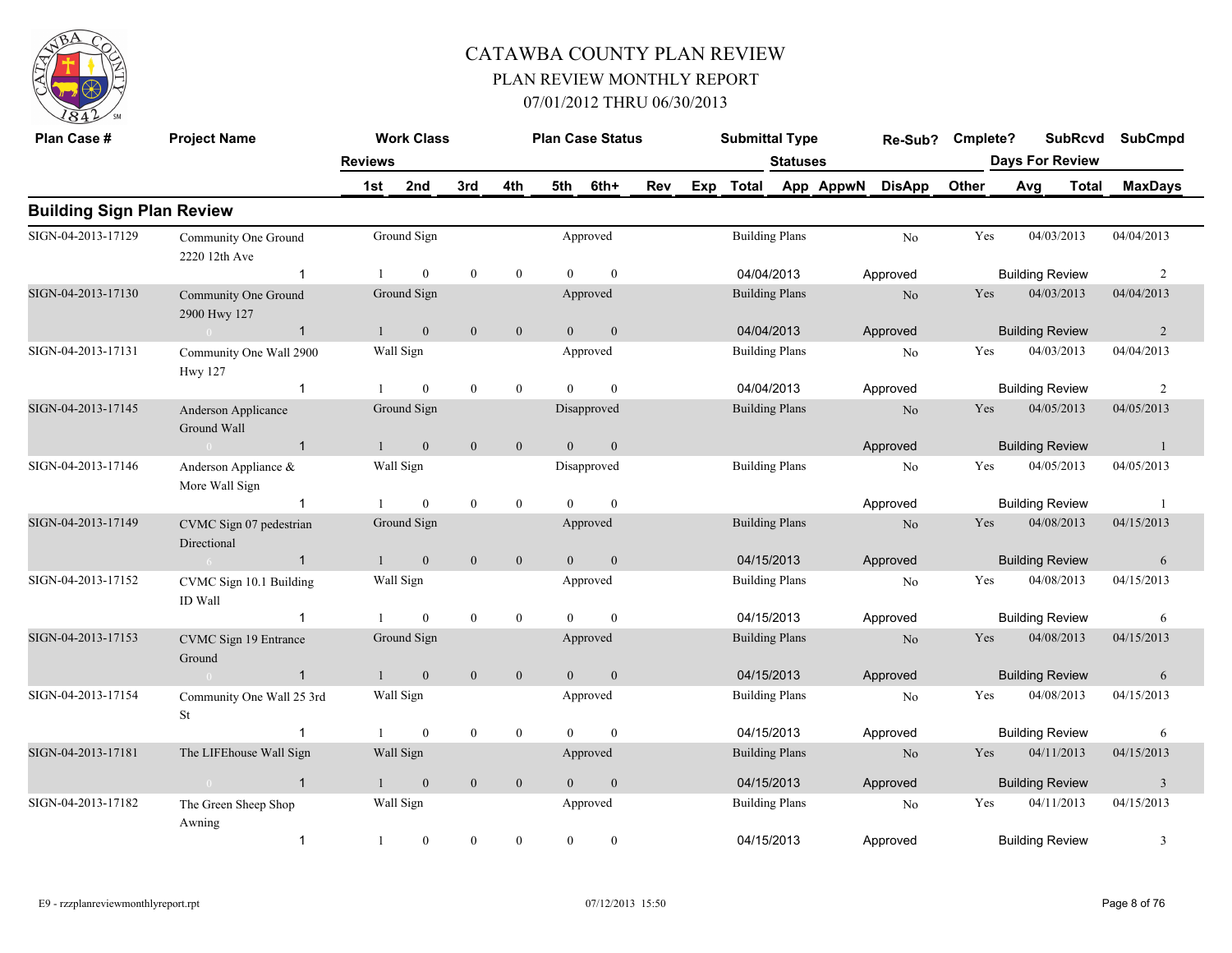

| Plan Case #                      | <b>Project Name</b>                           |                | <b>Work Class</b> |                  |                  |                | <b>Plan Case Status</b> |     |     | <b>Submittal Type</b> |                       |           | Re-Sub?                   | Cmplete? |     | <b>SubRcvd</b>         | <b>SubCmpd</b> |
|----------------------------------|-----------------------------------------------|----------------|-------------------|------------------|------------------|----------------|-------------------------|-----|-----|-----------------------|-----------------------|-----------|---------------------------|----------|-----|------------------------|----------------|
|                                  |                                               | <b>Reviews</b> |                   |                  |                  |                |                         |     |     |                       | <b>Statuses</b>       |           |                           |          |     | <b>Days For Review</b> |                |
|                                  |                                               | 1st            | 2nd               | 3rd              | 4th              | 5th            | 6th+                    | Rev | Exp | <b>Total</b>          |                       | App AppwN | <b>DisApp</b>             | Other    | Avg | <b>Total</b>           | <b>MaxDays</b> |
| <b>Building Sign Plan Review</b> |                                               |                |                   |                  |                  |                |                         |     |     |                       |                       |           |                           |          |     |                        |                |
| SIGN-04-2013-17182               | The Green Sheep Shop<br>Awning                |                | Wall Sign         |                  |                  |                | Approved                |     |     |                       | 2nd Revision          |           | $\rm No$                  | Yes      |     | 05/09/2013             | 05/09/2013     |
|                                  | 2                                             | $\theta$       | $\overline{1}$    | $\mathbf{0}$     | $\overline{0}$   | $\Omega$       | $\mathbf{0}$            |     |     | 04/15/2013            |                       |           | Approved                  |          |     | <b>Revision Review</b> |                |
| SIGN-04-2013-17220               | Tabacco Wall Sign Hwy 70                      |                | Wall Sign         |                  |                  |                | Disapproved             |     |     | <b>Building Plans</b> |                       |           | Yes                       | Yes      |     | 04/18/2013             | 04/19/2013     |
|                                  | $\mathbf{1}$<br>$\sim 0$ and $\sim 0$         | $\mathbf{1}$   | $\mathbf{0}$      | $\mathbf{0}$     | $\mathbf{0}$     | $\theta$       | $\mathbf{0}$            |     |     |                       |                       |           | <b>Requires Re-Submit</b> |          |     | <b>Building Review</b> | $\overline{2}$ |
| SIGN-04-2013-17221               | Bowman Drug Co Wall Sign                      |                | Wall Sign         |                  |                  |                | Approved                |     |     | <b>Building Plans</b> |                       |           | No                        | Yes      |     | 04/18/2013             | 04/19/2013     |
|                                  | $\mathbf{1}$                                  |                | $\overline{0}$    | $\boldsymbol{0}$ | $\mathbf{0}$     | $\Omega$       | $\mathbf{0}$            |     |     | 04/19/2013            |                       |           | Approved                  |          |     | <b>Building Review</b> | $\overline{2}$ |
| SIGN-04-2013-17225               | R E Michel Company<br>Ground Sign             |                | Ground Sign       |                  |                  |                | Approved                |     |     |                       | <b>Building Plans</b> |           | N <sub>o</sub>            | Yes      |     | 04/19/2013             | 04/19/2013     |
|                                  | $\overline{1}$<br>$\bigcap$                   |                | $\boldsymbol{0}$  | $\mathbf{0}$     | $\boldsymbol{0}$ | $\theta$       | $\boldsymbol{0}$        |     |     | 04/23/2013            |                       |           | Approved                  |          |     | <b>Building Review</b> | -1             |
| SIGN-04-2013-17235               | R E Michael Wall Sign                         |                | Wall Sign         |                  |                  |                | Approved                |     |     |                       | <b>Building Plans</b> |           | No                        | Yes      |     | 04/19/2013             | 04/19/2013     |
|                                  |                                               |                | $\overline{0}$    | $\boldsymbol{0}$ | $\mathbf{0}$     | $\Omega$       | $\theta$                |     |     | 04/23/2013            |                       |           | Approved                  |          |     | <b>Building Review</b> |                |
| SIGN-04-2013-17252               | Catawba Valley Family<br>Medicine Ground Sign |                | Ground Sign       |                  |                  |                | Approved                |     |     |                       | <b>Building Plans</b> |           | N <sub>0</sub>            | Yes      |     | 04/23/2013             | 04/24/2013     |
|                                  | $\overline{1}$<br>$\overline{0}$              |                | $\mathbf{0}$      | $\mathbf{0}$     | $\mathbf{0}$     | $\overline{0}$ | $\boldsymbol{0}$        |     |     | 04/24/2013            |                       |           | Approved                  |          |     | <b>Building Review</b> | 2              |
| SIGN-04-2013-17253               | Catawba Valley Family<br>Medicine Wall Sign   |                | Wall Sign         |                  |                  |                | Approved                |     |     |                       | <b>Building Plans</b> |           | N <sub>0</sub>            | Yes      |     | 04/23/2013             | 04/24/2013     |
|                                  |                                               |                | $\overline{0}$    | $\boldsymbol{0}$ | $\boldsymbol{0}$ | $\Omega$       | $\theta$                |     |     | 04/24/2013            |                       |           | Approved                  |          |     | <b>Building Review</b> | $\overline{c}$ |
| SIGN-04-2013-17278               | Community One Wall 311 N<br>Main              |                | Wall Sign         |                  |                  |                | Approved                |     |     | <b>Building Plans</b> |                       |           | N <sub>0</sub>            | Yes      |     | 04/29/2013             | 04/30/2013     |
|                                  | $\sim 0$ and $\sim 0.000$<br>$\overline{1}$   |                | $\overline{0}$    | $\mathbf{0}$     | $\overline{0}$   | $\Omega$       | $\mathbf{0}$            |     |     | 04/30/2013            |                       |           | Approved                  |          |     | <b>Building Review</b> | 2              |
| SIGN-04-2013-17279               | Community One Ground<br>311 N Main            |                | Ground Sign       |                  |                  |                | Approved                |     |     |                       | <b>Building Plans</b> |           | No                        | Yes      |     | 04/29/2013             | 04/30/2013     |
|                                  | $\mathbf{1}$                                  |                | $\theta$          | $\mathbf{0}$     | $\boldsymbol{0}$ | $\Omega$       | $\mathbf{0}$            |     |     | 04/30/2013            |                       |           | Approved                  |          |     | <b>Building Review</b> | 2              |
| SIGN-04-2013-17284               | CVMC Sign $#23.2$<br>Directional Sign         |                | Ground Sign       |                  |                  |                | Approved                |     |     |                       | <b>Building Plans</b> |           | N <sub>o</sub>            | Yes      |     | 04/30/2013             | 05/01/2013     |
|                                  | $\overline{1}$<br>$\sim 0$                    |                | $\overline{0}$    | $\mathbf{0}$     | $\mathbf{0}$     | $\theta$       | $\mathbf{0}$            |     |     | 05/02/2013            |                       |           | Approved                  |          |     | <b>Building Review</b> | 2              |
| SIGN-04-2013-17285               | CVMC Sign # 02.2<br>Directional Sign          |                | Ground Sign       |                  |                  |                | Approved                |     |     |                       | <b>Building Plans</b> |           | N <sub>o</sub>            | Yes      |     | 04/30/2013             | 05/01/2013     |
|                                  | $\mathbf{1}$                                  | $\overline{1}$ | $\overline{0}$    | $\theta$         | $\mathbf{0}$     | $\Omega$       | $\theta$                |     |     | 05/02/2013            |                       |           | Approved                  |          |     | <b>Building Review</b> | $\overline{2}$ |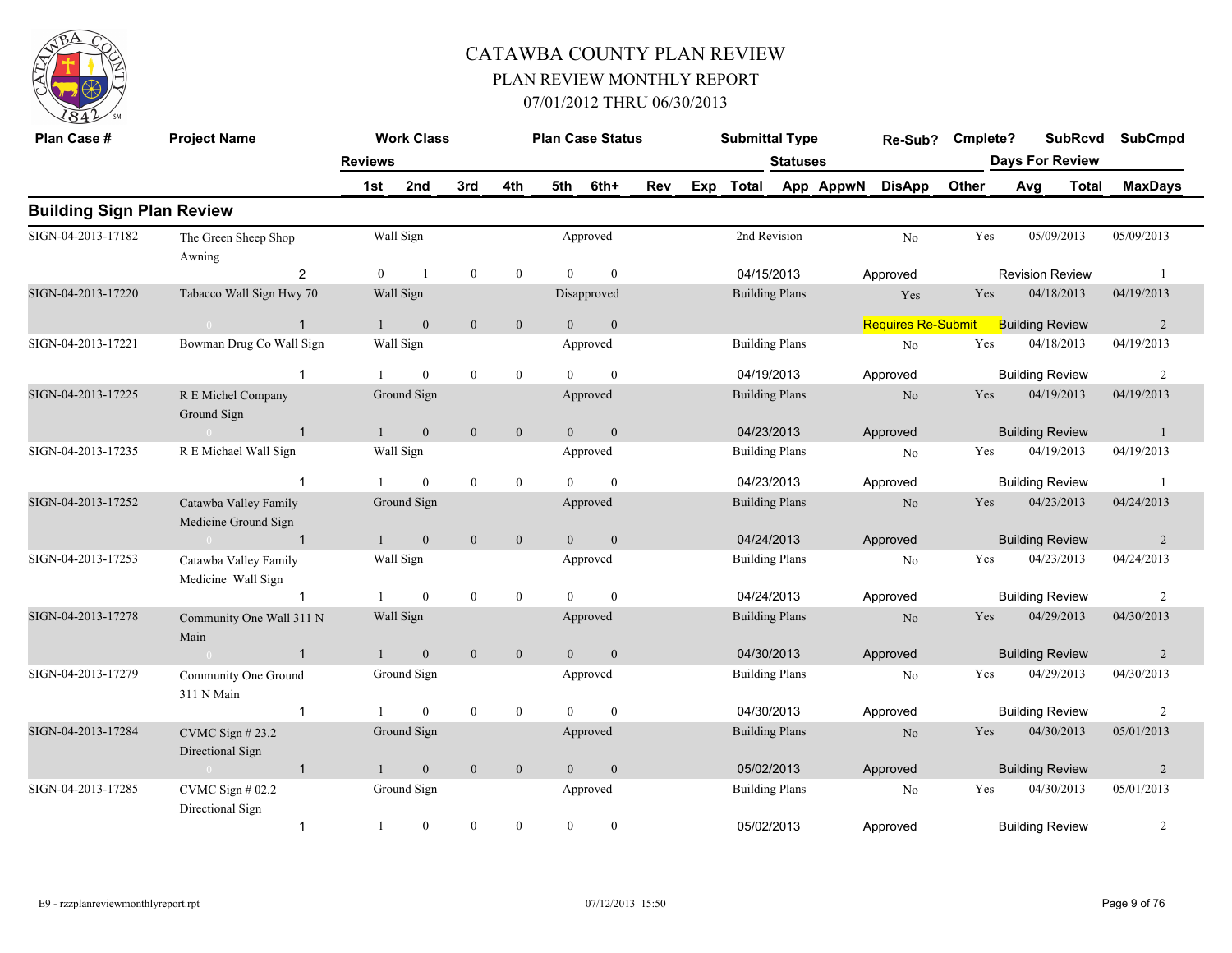

| Plan Case #                      | <b>Project Name</b>                               |                | <b>Work Class</b> |                  |                |                | <b>Plan Case Status</b> |     |     | <b>Submittal Type</b> |                       |           | Re-Sub?                   | Cmplete? |     | <b>SubRcvd</b>         |            | <b>SubCmpd</b> |
|----------------------------------|---------------------------------------------------|----------------|-------------------|------------------|----------------|----------------|-------------------------|-----|-----|-----------------------|-----------------------|-----------|---------------------------|----------|-----|------------------------|------------|----------------|
|                                  |                                                   | <b>Reviews</b> |                   |                  |                |                |                         |     |     |                       | <b>Statuses</b>       |           |                           |          |     | <b>Days For Review</b> |            |                |
|                                  |                                                   | 1st            | 2nd               | 3rd              | 4th            | 5th            | 6th+                    | Rev | Exp | <b>Total</b>          |                       | App AppwN | <b>DisApp</b>             | Other    | Avg | <b>Total</b>           |            | <b>MaxDays</b> |
| <b>Building Sign Plan Review</b> |                                                   |                |                   |                  |                |                |                         |     |     |                       |                       |           |                           |          |     |                        |            |                |
| SIGN-05-2012-15767               | TechMet Wall Sign-730<br>21st St Dr SE            |                | Wall Sign         |                  |                |                | Approved                |     |     |                       | <b>Building Plans</b> |           | No                        | Yes      |     | 07/31/2012             | 07/31/2012 |                |
|                                  | $\overline{2}$                                    | $\theta$       | $\overline{1}$    | $\boldsymbol{0}$ | $\mathbf{0}$   | $\Omega$       | $\theta$                |     |     |                       | 07/31/2012            |           | Approved                  |          |     | <b>Building Review</b> |            | $\overline{1}$ |
| SIGN-05-2013-17293               | Farm Bureau Wall Sign 20<br>13th Ave              |                | Wall Sign         |                  |                |                | Approved                |     |     | <b>Building Plans</b> |                       |           | No                        | Yes      |     | 05/01/2013             | 05/02/2013 |                |
|                                  | $\overline{1}$                                    |                | $\mathbf{0}$      | $\mathbf{0}$     | $\mathbf{0}$   | $\theta$       | $\mathbf{0}$            |     |     | 05/06/2013            |                       |           | Approved with Notes       |          |     | <b>Building Review</b> |            | 2              |
| SIGN-05-2013-17320               | Ageless Treasures Antique<br>Ctr.- ground sign    |                | Ground Sign       |                  |                |                | Approved                |     |     |                       | <b>Building Plans</b> |           | No                        | Yes      |     | 05/03/2013             | 05/06/2013 |                |
|                                  | $\mathbf{1}$                                      |                | $\mathbf{0}$      | $\boldsymbol{0}$ | $\overline{0}$ | $\Omega$       | $\mathbf{0}$            |     |     | 05/06/2013            |                       |           | Approved                  |          |     | <b>Building Review</b> |            | $\overline{2}$ |
| SIGN-05-2013-17325               | HSM Solutions Wall Sign<br>235 2ndAve             |                | Wall Sign         |                  |                |                | Approved                |     |     | <b>Building Plans</b> |                       |           | N <sub>o</sub>            | Yes      |     | 05/06/2013             | 05/07/2013 |                |
|                                  | $\overline{1}$<br>$\sim 0$                        |                | $\mathbf{0}$      | $\mathbf{0}$     | $\mathbf{0}$   | $\theta$       | $\mathbf{0}$            |     |     | 05/08/2013            |                       |           | Approved                  |          |     | <b>Building Review</b> |            | 2              |
| SIGN-05-2013-17338               | Steve White Wall Signs                            |                | Wall Sign         |                  |                |                | Approved                |     |     |                       | <b>Building Plans</b> |           | N <sub>o</sub>            | Yes      |     | 05/08/2013             | 05/10/2013 |                |
|                                  | $\overline{1}$                                    |                | $\mathbf{0}$      | $\mathbf{0}$     | $\bf{0}$       | $\Omega$       | $\mathbf{0}$            |     |     |                       | 05/13/2013            |           | Approved                  |          |     | <b>Building Review</b> |            | 3              |
| SIGN-05-2013-17339               | <b>Ryder Transportation</b><br>Services Wall Sign |                | Wall Sign         |                  |                |                | Approved                |     |     |                       | <b>Building Plans</b> |           | N <sub>o</sub>            | Yes      |     | 05/08/2013             | 05/09/2013 |                |
|                                  | $\overline{1}$                                    |                | $\overline{0}$    | $\mathbf{0}$     | $\mathbf{0}$   | $\Omega$       | $\mathbf{0}$            |     |     | 05/09/2013            |                       |           | Approved                  |          |     | <b>Building Review</b> |            | $\overline{2}$ |
| SIGN-05-2013-17350               | Hallmark Wall Sign 1930 Cat<br>Val Blvd           |                | Wall Sign         |                  |                |                | Approved                |     |     | <b>Building Plans</b> |                       |           | No                        | Yes      |     | 05/09/2013             | 05/13/2013 |                |
|                                  | -1                                                |                | $\theta$          | $\mathbf{0}$     | $\mathbf{0}$   | $\Omega$       | $\theta$                |     |     | 05/13/2013            |                       |           | Approved                  |          |     | <b>Building Review</b> |            | 3              |
| SIGN-05-2013-17354               | CHI Insurance Wall Sign                           |                | Wall Sign         |                  |                |                | Approved                |     |     | <b>Building Plans</b> |                       |           | N <sub>o</sub>            | Yes      |     | 05/09/2013             |            | 05/09/2013     |
|                                  | $\overline{1}$<br>$\sim$ 0                        | $\mathbf{1}$   | $\mathbf{0}$      | $\mathbf{0}$     | $\mathbf{0}$   | $\Omega$       | $\mathbf{0}$            |     |     | 05/09/2013            |                       |           | Approved                  |          |     | <b>Building Review</b> |            | -1             |
| SIGN-05-2013-17366               | 29 North Ground Sign                              |                | Ground Sign       |                  |                |                | Approved                |     |     | <b>Building Plans</b> |                       |           | No                        | Yes      |     | 05/13/2013             | 05/13/2013 |                |
|                                  | $\overline{1}$                                    |                | $\mathbf{0}$      | $\mathbf{0}$     | $\mathbf{0}$   | $\Omega$       | $\mathbf{0}$            |     |     | 05/14/2013            |                       |           | Approved                  |          |     | <b>Building Review</b> |            | $\overline{1}$ |
| SIGN-05-2013-17367               | Setzer Race Car Wall Sign                         |                | Wall Sign         |                  |                |                | Approved                |     |     |                       | <b>Building Plans</b> |           | No                        | Yes      |     | 05/13/2013             | 05/13/2013 |                |
|                                  | $\overline{1}$                                    |                | $\mathbf{0}$      | $\mathbf{0}$     | $\mathbf{0}$   | $\overline{0}$ | $\boldsymbol{0}$        |     |     | 05/14/2013            |                       |           | Approved with Notes       |          |     | <b>Building Review</b> |            | $\mathbf{1}$   |
| SIGN-05-2013-17381               | <b>Starbucks Ground Sign</b><br>1186 LR BLVD      |                | Ground Sign       |                  |                |                | Approved                |     |     | <b>Building Plans</b> |                       |           | Yes                       | Yes      |     | 05/14/2013             | 05/17/2013 |                |
|                                  | $\mathbf 1$                                       |                | $\boldsymbol{0}$  | $\boldsymbol{0}$ | $\mathbf{0}$   | $\theta$       | $\mathbf{0}$            |     |     | 05/22/2013            |                       |           | <b>Requires Re-Submit</b> |          |     | <b>Building Review</b> |            | $\overline{4}$ |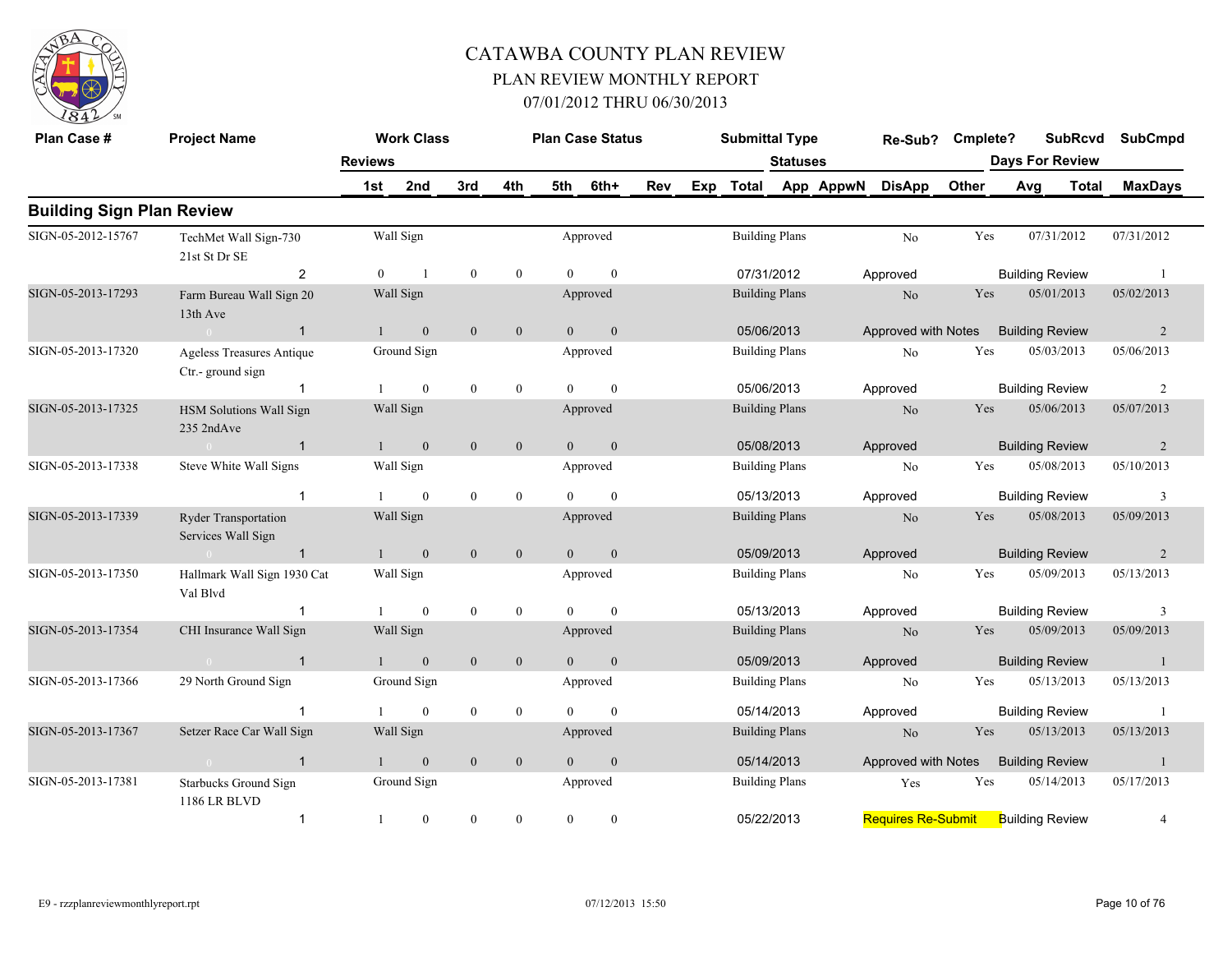

| Plan Case #                      | <b>Project Name</b>                           |                | <b>Work Class</b> |                  |                  |                | <b>Plan Case Status</b> |     |     | <b>Submittal Type</b> |                 |           | Re-Sub?                   | Cmplete? |     | <b>SubRcvd</b>         | <b>SubCmpd</b>          |
|----------------------------------|-----------------------------------------------|----------------|-------------------|------------------|------------------|----------------|-------------------------|-----|-----|-----------------------|-----------------|-----------|---------------------------|----------|-----|------------------------|-------------------------|
|                                  |                                               | <b>Reviews</b> |                   |                  |                  |                |                         |     |     |                       | <b>Statuses</b> |           |                           |          |     | <b>Days For Review</b> |                         |
|                                  |                                               | 1st            | 2nd               | 3rd              | 4th              | 5th            | 6th+                    | Rev | Exp | Total                 |                 | App AppwN | <b>DisApp</b>             | Other    | Avg | <b>Total</b>           | <b>MaxDays</b>          |
| <b>Building Sign Plan Review</b> |                                               |                |                   |                  |                  |                |                         |     |     |                       |                 |           |                           |          |     |                        |                         |
| SIGN-05-2013-17381               | <b>Starbucks Ground Sign</b><br>1186 LR BLVD  |                | Ground Sign       |                  |                  |                | Approved                |     |     | <b>Building Plans</b> |                 |           | No                        | Yes      |     | 05/22/2013             | 05/22/2013              |
|                                  | $\overline{2}$                                | $\Omega$       | $\overline{1}$    | $\boldsymbol{0}$ | $\mathbf{0}$     | $\Omega$       | $\theta$                |     |     | 05/22/2013            |                 |           | Approved                  |          |     | <b>Building Review</b> | $\overline{1}$          |
| SIGN-05-2013-17383               | <b>Starbucks Ground Sign</b><br>1186 LR BLVD  |                | Wall Sign         |                  |                  |                | Approved                |     |     | <b>Building Plans</b> |                 |           | N <sub>o</sub>            | Yes      |     | 05/14/2013             | 05/16/2013              |
|                                  | $\sim 0$<br>$\overline{1}$                    |                | $\mathbf{0}$      | $\mathbf{0}$     | $\mathbf{0}$     | $\overline{0}$ | $\mathbf{0}$            |     |     | 05/21/2013            |                 |           | Approved                  |          |     | <b>Building Review</b> | $\overline{3}$          |
| SIGN-05-2013-17384               | Allstate Ground Sign 1839<br>Center           |                | Ground Sign       |                  |                  |                | Approved                |     |     | <b>Building Plans</b> |                 |           | No                        | Yes      |     | 05/14/2013             | 05/16/2013              |
|                                  | $\mathbf{1}$                                  |                | $\theta$          | $\theta$         | $\overline{0}$   | $\Omega$       | $\theta$                |     |     | 05/16/2013            |                 |           | Approved                  |          |     | <b>Building Review</b> | 3                       |
| SIGN-05-2013-17416               | Edward Jones - ground<br>sign 218 S Brady Ave |                | Ground Sign       |                  |                  |                | Approved                |     |     | <b>Building Plans</b> |                 |           | $\rm No$                  | Yes      |     | 05/21/2013             | 05/22/2013              |
|                                  | $\mathbf{1}$<br>$\sim 0$                      |                | $\mathbf{0}$      | $\mathbf{0}$     | $\mathbf{0}$     | $\overline{0}$ | $\mathbf{0}$            |     |     | 05/22/2013            |                 |           | Approved                  |          |     | <b>Building Review</b> | 2                       |
| SIGN-05-2013-17418               | Edward Jones - Wall Sign -<br>218 S Brady Ave |                | Wall Sign         |                  |                  |                | Approved                |     |     | <b>Building Plans</b> |                 |           | $\rm No$                  | Yes      |     | 05/21/2013             | 05/22/2013              |
|                                  | $\mathbf{1}$                                  |                | $\overline{0}$    | $\mathbf{0}$     | $\mathbf{0}$     | $\Omega$       | $\mathbf{0}$            |     |     | 05/22/2013            |                 |           | Approved                  |          |     | <b>Building Review</b> | 2                       |
| SIGN-05-2013-17433               | Opulence Redefining<br>Luxury Wall Sign       |                | Wall Sign         |                  |                  |                | Approved                |     |     | <b>Building Plans</b> |                 |           | Yes                       | Yes      |     | 05/23/2013             | 05/24/2013              |
|                                  | $\overline{1}$<br>$\sim 0$                    | $\mathbf{1}$   | $\mathbf{0}$      | $\mathbf{0}$     | $\mathbf{0}$     | $\overline{0}$ | $\mathbf{0}$            |     |     | 06/10/2013            |                 |           | <b>Requires Re-Submit</b> |          |     | <b>Building Review</b> | 2                       |
| SIGN-05-2013-17433               | Opulence Redefining<br>Luxury Wall Sign       |                | Wall Sign         |                  |                  |                | Approved                |     |     | <b>Building Plans</b> |                 |           | $\rm No$                  | Yes      |     | 06/10/2013             | 06/10/2013              |
|                                  | 2                                             | $\Omega$       | $\overline{1}$    | $\mathbf{0}$     | $\boldsymbol{0}$ | $\Omega$       | $\mathbf{0}$            |     |     | 06/10/2013            |                 |           | Approved                  |          |     | <b>Building Review</b> | -1                      |
| SIGN-05-2013-17436               | Blue Cross Blue Shield of<br>NC Wall Sign     |                | Wall Sign         |                  |                  |                | Approved                |     |     | <b>Building Plans</b> |                 |           | No                        | Yes      |     | 05/24/2013             | 05/28/2013              |
|                                  | $\sim 0$<br>$\overline{1}$                    |                | $\mathbf{0}$      | $\mathbf{0}$     | $\mathbf{0}$     | $\overline{0}$ | $\boldsymbol{0}$        |     |     | 05/28/2013            |                 |           | Approved                  |          |     | <b>Building Review</b> | $\overline{\mathbf{3}}$ |
| SIGN-05-2013-17450               | Which Wich Superior<br>Sandwiches- Wall signs |                | Wall Sign         |                  |                  |                | Approved                |     |     | <b>Building Plans</b> |                 |           | No                        | Yes      |     | 05/29/2013             | 05/30/2013              |
|                                  | $\mathbf 1$                                   |                | $\mathbf{0}$      | $\mathbf{0}$     | $\boldsymbol{0}$ | $\Omega$       | $\mathbf{0}$            |     |     | 05/30/2013            |                 |           | Approved                  |          |     | <b>Building Review</b> | $\overline{2}$          |
| SIGN-05-2013-17464               | Jimmy John's - Wall sign                      |                | Wall Sign         |                  |                  |                | Approved                |     |     | <b>Building Plans</b> |                 |           | $\rm No$                  | Yes      |     | 05/31/2013             | 06/03/2013              |
|                                  | $\overline{1}$<br>$\sqrt{0}$                  |                | $\boldsymbol{0}$  | $\boldsymbol{0}$ | $\mathbf{0}$     | $\Omega$       | $\boldsymbol{0}$        |     |     | 06/03/2013            |                 |           | Approved                  |          |     | <b>Building Review</b> | $\overline{2}$          |
| SIGN-06-2012-15851               | Medicap Pharmacy - 317<br>1st St E            |                | Ground Sign       |                  |                  |                | Approved                |     |     | <b>Building Plans</b> |                 |           | No                        | Yes      |     | 07/06/2012             | 07/06/2012              |
|                                  | $\overline{\mathbf{c}}$                       | $\overline{0}$ | -1                | $\mathbf{0}$     | $\boldsymbol{0}$ | $\overline{0}$ | $\bf{0}$                |     |     | 07/06/2012            |                 |           | Approved                  |          |     | <b>Building Review</b> | -1                      |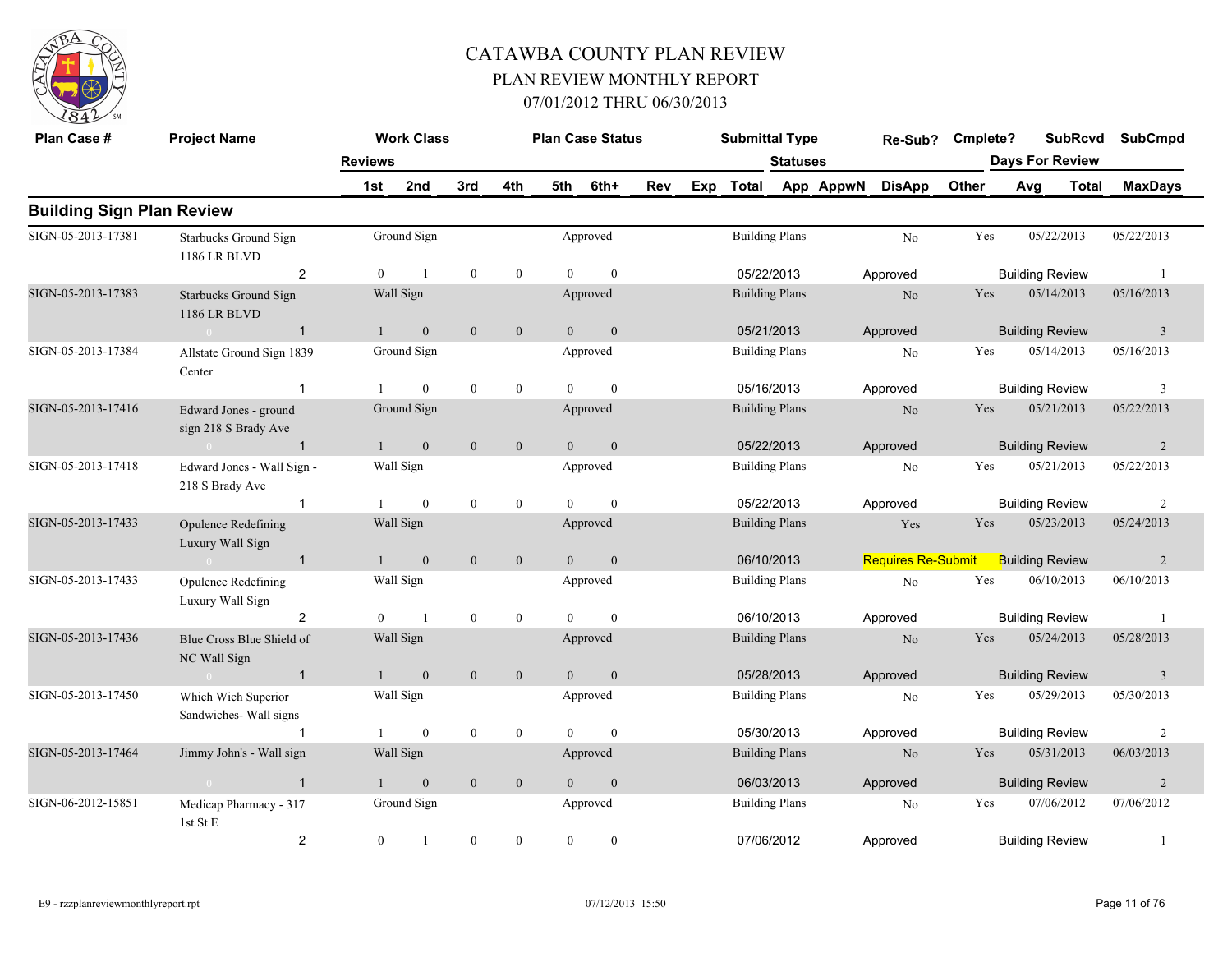

| Plan Case #                      | <b>Project Name</b>                          |                | <b>Work Class</b> |                  |                  |                | <b>Plan Case Status</b> |     |     | <b>Submittal Type</b> |                 |           | Re-Sub? Cmplete?          |       |     | <b>SubRcvd</b>         | <b>SubCmpd</b> |
|----------------------------------|----------------------------------------------|----------------|-------------------|------------------|------------------|----------------|-------------------------|-----|-----|-----------------------|-----------------|-----------|---------------------------|-------|-----|------------------------|----------------|
|                                  |                                              | <b>Reviews</b> |                   |                  |                  |                |                         |     |     |                       | <b>Statuses</b> |           |                           |       |     | <b>Days For Review</b> |                |
|                                  |                                              | 1st            | 2nd               | 3rd              | 4th              | 5th            | 6th+                    | Rev | Exp | Total                 |                 | App AppwN | <b>DisApp</b>             | Other | Avg | Total                  | <b>MaxDays</b> |
| <b>Building Sign Plan Review</b> |                                              |                |                   |                  |                  |                |                         |     |     |                       |                 |           |                           |       |     |                        |                |
| SIGN-06-2013-17470               | Edward Jones Ground Sign<br>3023 N Center St |                | Ground Sign       |                  |                  |                | Approved with notes     |     |     | <b>Building Plans</b> |                 |           | No                        | Yes   |     | 06/04/2013             | 06/04/2013     |
|                                  | $\mathbf{1}$                                 |                | $\overline{0}$    | $\mathbf{0}$     | $\mathbf{0}$     | $\Omega$       | $\mathbf{0}$            |     |     | 06/04/2013            |                 |           | Approved                  |       |     | <b>Building Review</b> | - 1            |
| SIGN-06-2013-17474               | Primary Moving & Storage<br>Ground Sign      |                | Ground Sign       |                  |                  |                | Approved with notes     |     |     | <b>Building Plans</b> |                 |           | $\rm No$                  | Yes   |     | 06/05/2013             | 06/06/2013     |
|                                  | $\overline{1}$<br>$\sim 0$                   |                | $\mathbf{0}$      | $\mathbf{0}$     | $\mathbf{0}$     | $\mathbf{0}$   | $\mathbf{0}$            |     |     | 06/19/2013            |                 |           | Approved                  |       |     | <b>Building Review</b> | 2              |
| SIGN-06-2013-17481               | Dollar General Wall Sign<br>1350 S hwy 16    |                | Wall Sign         |                  |                  |                | Approved                |     |     | <b>Building Plans</b> |                 |           | Yes                       | Yes   |     | 06/06/2013             | 06/10/2013     |
|                                  | $\mathbf{1}$                                 |                | $\mathbf{0}$      | $\mathbf{0}$     | $\mathbf{0}$     | $\theta$       | $\mathbf{0}$            |     |     | 06/28/2013            |                 |           | <b>Requires Re-Submit</b> |       |     | <b>Building Review</b> | 3              |
| SIGN-06-2013-17481               | Dollar General Wall Sign<br>1350 S hwy 16    |                | Wall Sign         |                  |                  |                | Approved                |     |     | <b>Building Plans</b> |                 |           | No                        | Yes   |     | 06/27/2013             | 06/28/2013     |
|                                  | $\overline{2}$<br>$\sim 0$                   | $\Omega$       | $\mathbf{1}$      | $\mathbf{0}$     | $\mathbf{0}$     | $\theta$       | $\mathbf{0}$            |     |     | 06/28/2013            |                 |           | Approved                  |       |     | <b>Building Review</b> | 2              |
| SIGN-06-2013-17482               | Dollar General Ground Sign<br>1350 Hwy 16    |                | Ground Sign       |                  |                  |                | Approved                |     |     | <b>Building Plans</b> |                 |           | Yes                       | Yes   |     | 06/06/2013             | 06/10/2013     |
|                                  | -1                                           |                | $\overline{0}$    | $\mathbf{0}$     | $\mathbf{0}$     | $\Omega$       | $\mathbf{0}$            |     |     | 06/28/2013            |                 |           | <b>Requires Re-Submit</b> |       |     | <b>Building Review</b> | 3              |
| SIGN-06-2013-17482               | Dollar General Ground Sign<br>1350 Hwy 16    |                | Ground Sign       |                  |                  |                | Approved                |     |     | <b>Building Plans</b> |                 |           | $\rm No$                  | Yes   |     | 06/27/2013             | 06/28/2013     |
|                                  | $\overline{2}$<br>$\sim 0$                   | $\overline{0}$ | $\mathbf{1}$      | $\overline{0}$   | $\overline{0}$   | $\overline{0}$ | $\mathbf{0}$            |     |     | 06/28/2013            |                 |           | Approved                  |       |     | <b>Building Review</b> | $\overline{2}$ |
| SIGN-06-2013-17483               | Dollar General Wall Signs<br>3867 Startown   |                | Wall Sign         |                  |                  |                | Approved                |     |     | <b>Building Plans</b> |                 |           | Yes                       | Yes   |     | 06/06/2013             | 06/10/2013     |
|                                  | $\mathbf{1}$                                 |                | $\theta$          | $\theta$         | $\mathbf{0}$     | $\Omega$       | $\theta$                |     |     | 06/28/2013            |                 |           | <b>Requires Re-Submit</b> |       |     | <b>Building Review</b> | 3              |
| SIGN-06-2013-17483               | Dollar General Wall Signs<br>3867 Startown   |                | Wall Sign         |                  |                  |                | Approved                |     |     | <b>Building Plans</b> |                 |           | No                        | Yes   |     | 06/28/2013             | 06/28/2013     |
|                                  | $\overline{2}$<br>$\overline{0}$             | $\overline{0}$ | $\mathbf{1}$      | $\mathbf{0}$     | $\mathbf{0}$     | $\overline{0}$ | $\mathbf{0}$            |     |     | 06/28/2013            |                 |           | Approved                  |       |     | <b>Building Review</b> | $\mathbf{1}$   |
| SIGN-06-2013-17484               | Dollar General Ground Sign<br>3867 Startown  |                | Ground Sign       |                  |                  |                | Approved                |     |     | <b>Building Plans</b> |                 |           | Yes                       | Yes   |     | 06/06/2013             | 06/10/2013     |
|                                  | $\mathbf 1$                                  |                | $\overline{0}$    | $\mathbf{0}$     | $\boldsymbol{0}$ | $\theta$       | $\mathbf{0}$            |     |     | 06/28/2013            |                 |           | <b>Requires Re-Submit</b> |       |     | <b>Building Review</b> | 3              |
| SIGN-06-2013-17484               | Dollar General Ground Sign<br>3867 Startown  |                | Ground Sign       |                  |                  |                | Approved                |     |     | <b>Building Plans</b> |                 |           | No                        | Yes   |     | 06/28/2013             | 06/28/2013     |
|                                  | $\overline{2}$<br>$\sim 0$                   | $\overline{0}$ | $\mathbf{1}$      | $\boldsymbol{0}$ | $\boldsymbol{0}$ | $\overline{0}$ | $\boldsymbol{0}$        |     |     | 06/28/2013            |                 |           | Approved                  |       |     | <b>Building Review</b> | $\overline{1}$ |
| SIGN-06-2013-17493               | Bojangles'-canopy for<br>menuboard           |                | Ground Sign       |                  |                  |                | Approved                |     |     | <b>Building Plans</b> |                 |           | No                        | Yes   |     | 06/07/2013             | 06/10/2013     |
|                                  | $\overline{1}$                               | -1             | $\overline{0}$    | $\theta$         | $\mathbf{0}$     | $\theta$       | $\theta$                |     |     | 06/10/2013            |                 |           | Approved                  |       |     | <b>Building Review</b> | $\overline{2}$ |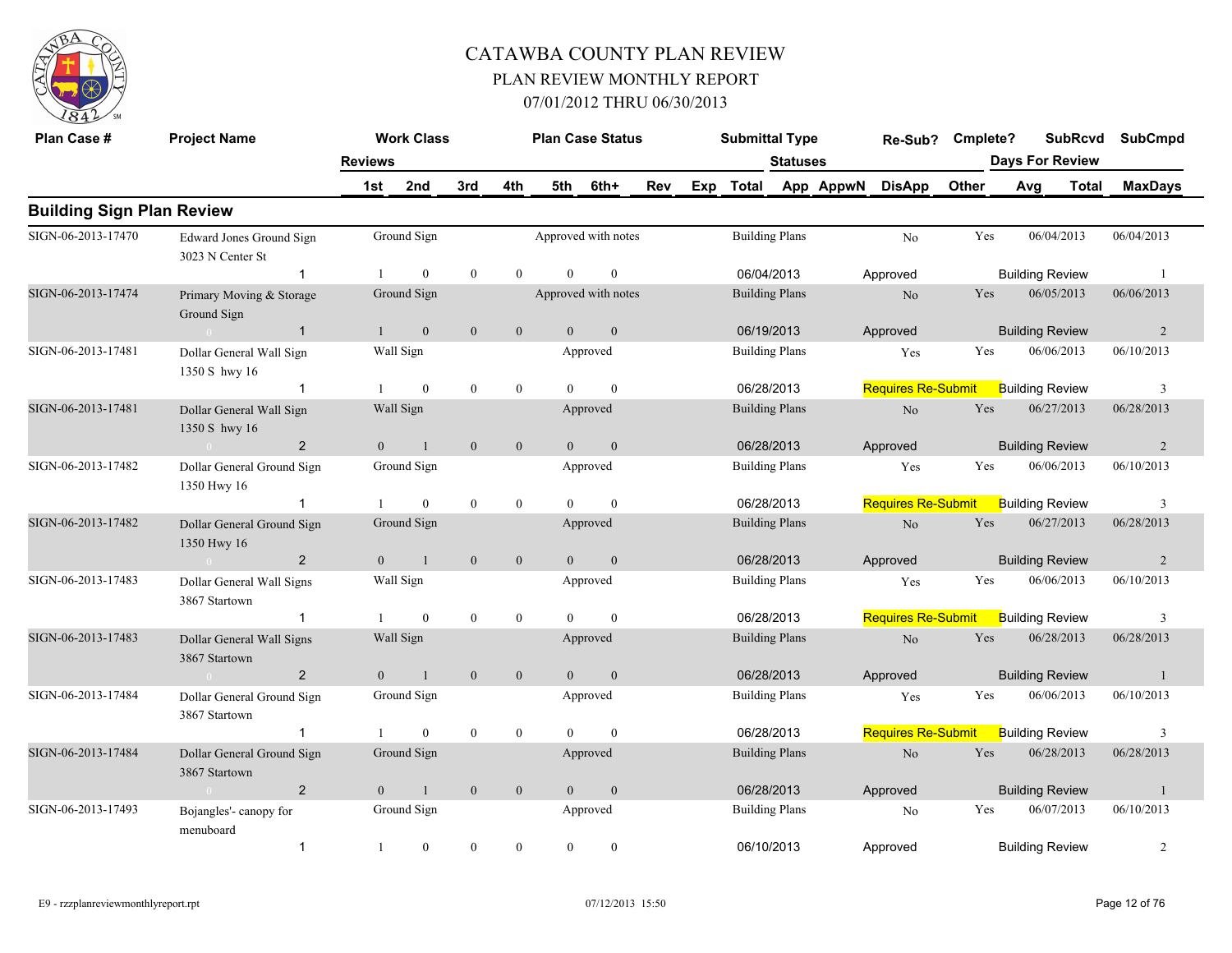

| Plan Case #                      | <b>Project Name</b>                           |                | <b>Work Class</b> |                  |                  |                | <b>Plan Case Status</b> |     |     | <b>Submittal Type</b> |                 |           | Re-Sub?                   | Cmplete?   |     | <b>SubRcvd</b>         | <b>SubCmpd</b> |
|----------------------------------|-----------------------------------------------|----------------|-------------------|------------------|------------------|----------------|-------------------------|-----|-----|-----------------------|-----------------|-----------|---------------------------|------------|-----|------------------------|----------------|
|                                  |                                               | <b>Reviews</b> |                   |                  |                  |                |                         |     |     |                       | <b>Statuses</b> |           |                           |            |     | <b>Days For Review</b> |                |
|                                  |                                               | 1st            | 2nd               | 3rd              | 4th              | 5th            | 6th+                    | Rev | Exp | <b>Total</b>          |                 | App AppwN | <b>DisApp</b>             | Other      | Avg | Total                  | <b>MaxDays</b> |
| <b>Building Sign Plan Review</b> |                                               |                |                   |                  |                  |                |                         |     |     |                       |                 |           |                           |            |     |                        |                |
| SIGN-06-2013-17513               | Waffle House Ground Sign                      |                | Ground Sign       |                  |                  |                | Approved                |     |     | <b>Building Plans</b> |                 |           | Yes                       | Yes        |     | 06/12/2013             | 06/13/2013     |
|                                  |                                               |                | $\theta$          | $\mathbf{0}$     | $\mathbf{0}$     | $\theta$       | $\mathbf{0}$            |     |     | 06/27/2013            |                 |           | <b>Requires Re-Submit</b> |            |     | <b>Building Review</b> | 2              |
| SIGN-06-2013-17513               | Waffle House Ground Sign                      |                | Ground Sign       |                  |                  |                | Approved                |     |     | <b>Building Plans</b> |                 |           | $\rm No$                  | Yes        |     | 06/27/2013             | 06/27/2013     |
|                                  | 2                                             | $\theta$       | $\mathbf{1}$      | $\mathbf{0}$     | $\mathbf{0}$     | $\Omega$       | $\mathbf{0}$            |     |     | 06/27/2013            |                 |           | Approved                  |            |     | <b>Building Review</b> | $\overline{1}$ |
| SIGN-06-2013-17514               | Waffle House Wall Signs                       |                | Wall Sign         |                  |                  |                | Approved                |     |     | <b>Building Plans</b> |                 |           | Yes                       | Yes        |     | 06/12/2013             | 06/13/2013     |
|                                  |                                               |                | $\overline{0}$    | $\boldsymbol{0}$ | $\mathbf{0}$     |                | $\theta$                |     |     | 06/27/2013            |                 |           | <b>Requires Re-Submit</b> |            |     | <b>Building Review</b> | 2              |
| SIGN-06-2013-17514               | Waffle House Wall Signs                       |                | Wall Sign         |                  |                  |                | Approved                |     |     | <b>Building Plans</b> |                 |           | No                        | <b>Yes</b> |     | 06/27/2013             | 06/27/2013     |
|                                  | 2<br>$\sim$ 0                                 | $\overline{0}$ | $\mathbf{1}$      | $\mathbf{0}$     | $\mathbf{0}$     | $\Omega$       | $\mathbf{0}$            |     |     | 06/27/2013            |                 |           | Approved                  |            |     | <b>Building Review</b> | -1             |
| SIGN-06-2013-17519               | Georges Roof Sign                             |                | Wall Sign         |                  |                  |                | Approved with notes     |     |     | <b>Building Plans</b> |                 |           | No                        | Yes        |     | 06/12/2013             | 06/13/2013     |
|                                  | $\mathbf 1$                                   |                | $\overline{0}$    | $\mathbf{0}$     | $\mathbf{0}$     | $\Omega$       | $\mathbf{0}$            |     |     | 06/17/2013            |                 |           | Approved                  |            |     | <b>Building Review</b> | $\overline{2}$ |
| SIGN-06-2013-17523               | Kay Young Robb Gallery -<br>wall sign         |                | Wall Sign         |                  |                  |                | Approved                |     |     | <b>Building Plans</b> |                 |           | No                        | Yes        |     | 06/13/2013             | 06/14/2013     |
|                                  | $\mathbf{1}$<br>$\sim 0$                      | $\mathbf{1}$   | $\mathbf{0}$      | $\mathbf{0}$     | $\mathbf{0}$     | $\overline{0}$ | $\mathbf{0}$            |     |     | 06/19/2013            |                 |           | Approved                  |            |     | <b>Building Review</b> | 2              |
| SIGN-06-2013-17525               | Bella Boutique Salon - wall<br>sign           |                | Wall Sign         |                  |                  |                | Approved                |     |     | <b>Building Plans</b> |                 |           | No                        | Yes        |     | 06/13/2013             | 06/14/2013     |
|                                  |                                               |                | $\theta$          | $\theta$         | $\mathbf{0}$     | $\theta$       | $\theta$                |     |     | 06/17/2013            |                 |           | Approved                  |            |     | <b>Building Review</b> | 2              |
| SIGN-06-2013-17547               | Head over Heels Women<br>Boutique Ground Sign |                | Ground Sign       |                  |                  |                | Approved                |     |     | <b>Building Plans</b> |                 |           | Yes                       | Yes        |     | 06/18/2013             | 06/19/2013     |
|                                  | $\mathbf{1}$                                  | -1             | $\mathbf{0}$      | $\mathbf{0}$     | $\boldsymbol{0}$ | $\overline{0}$ | $\mathbf{0}$            |     |     | 06/26/2013            |                 |           | <b>Requires Re-Submit</b> |            |     | <b>Building Review</b> | $\overline{2}$ |
| SIGN-06-2013-17547               | Head over Heels Women<br>Boutique Ground Sign |                | Ground Sign       |                  |                  |                | Approved                |     |     | <b>Building Plans</b> |                 |           | No                        | Yes        |     | 06/26/2013             | 06/26/2013     |
|                                  | 2                                             | $\overline{0}$ |                   | $\mathbf{0}$     | $\mathbf{0}$     | $\Omega$       | $\mathbf{0}$            |     |     | 06/26/2013            |                 |           | Approved                  |            |     | <b>Building Review</b> | $\overline{1}$ |
| SIGN-06-2013-17556               | Bojangles'- pole canopy -<br>504 Conover Blvd |                | Ground Sign       |                  |                  |                | Approved                |     |     | <b>Building Plans</b> |                 |           | N <sub>o</sub>            | Yes        |     | 06/20/2013             | 06/21/2013     |
|                                  | $\mathbf{1}$                                  | $\mathbf{1}$   | $\mathbf{0}$      | $\mathbf{0}$     | $\mathbf{0}$     | $\overline{0}$ | $\mathbf{0}$            |     |     | 06/21/2013            |                 |           | Approved                  |            |     | <b>Building Review</b> | $\overline{2}$ |
| SIGN-06-2013-17563               | Dollar General Wall Sign<br>2615 Springs      |                | Wall Sign         |                  |                  |                | Approved                |     |     | <b>Building Plans</b> |                 |           | No                        | Yes        |     | 06/21/2013             | 06/24/2013     |
|                                  | $\mathbf{1}$                                  |                | $\boldsymbol{0}$  | $\mathbf{0}$     | $\boldsymbol{0}$ | $\theta$       | $\boldsymbol{0}$        |     |     | 06/24/2013            |                 |           | Approved                  |            |     | <b>Building Review</b> | $\overline{c}$ |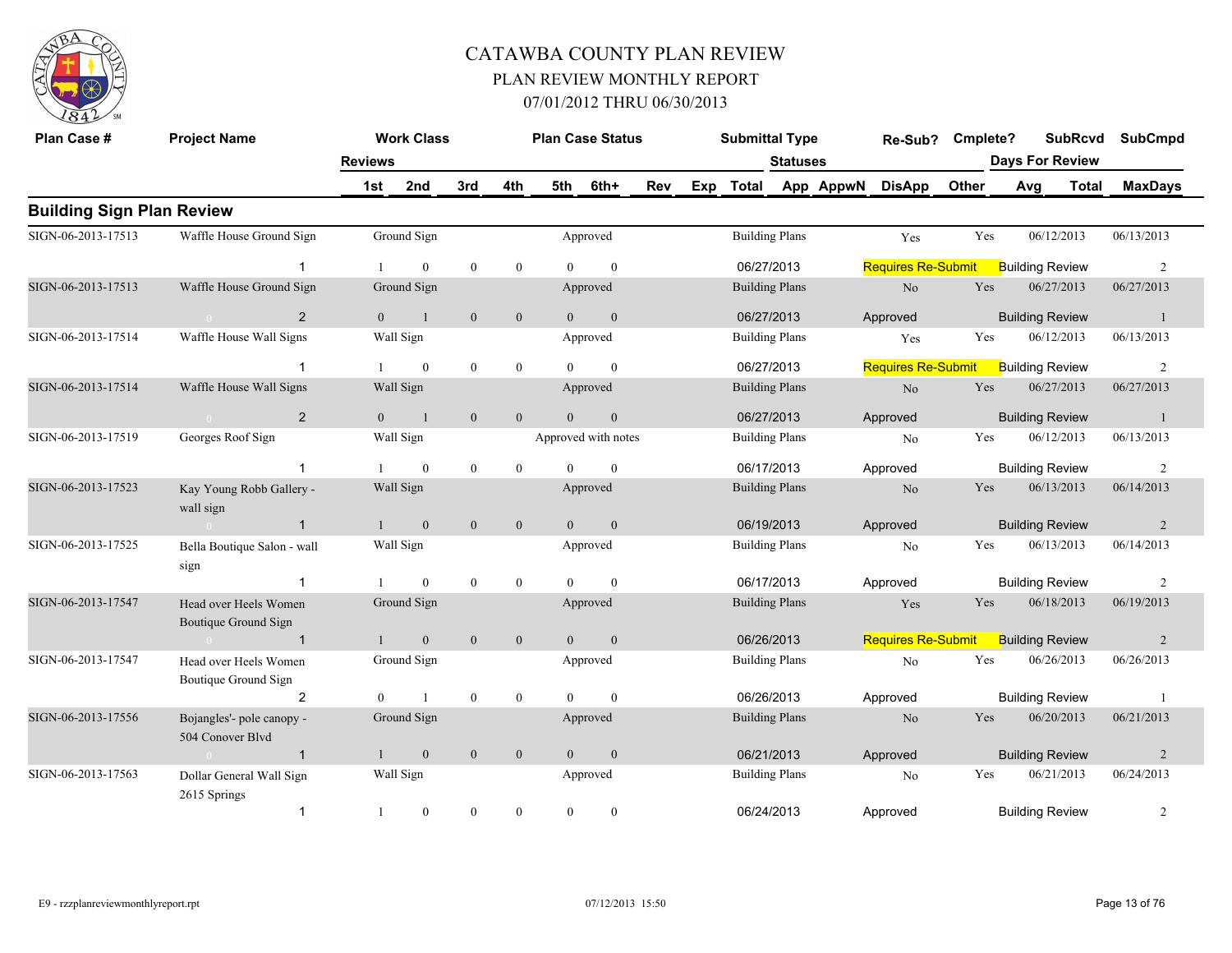

| Plan Case #                      | <b>Project Name</b>                           | <b>Reviews</b> | <b>Work Class</b> |                  |                  |          | <b>Plan Case Status</b> |     |     | <b>Submittal Type</b> | Statuses              |           | Re-Sub?                   | Cmplete? |     | <b>SubRcvd</b><br><b>Days For Review</b> |              | <b>SubCmpd</b> |
|----------------------------------|-----------------------------------------------|----------------|-------------------|------------------|------------------|----------|-------------------------|-----|-----|-----------------------|-----------------------|-----------|---------------------------|----------|-----|------------------------------------------|--------------|----------------|
|                                  |                                               | 1st            | 2nd               | 3rd              | 4th              | 5th      | 6th+                    | Rev | Exp | <b>Total</b>          |                       | App AppwN | <b>DisApp</b>             | Other    | Avg |                                          | <b>Total</b> | <b>MaxDays</b> |
| <b>Building Sign Plan Review</b> |                                               |                |                   |                  |                  |          |                         |     |     |                       |                       |           |                           |          |     |                                          |              |                |
| SIGN-06-2013-17564               | Dollar General Ground Sign<br>2615 Springs Rd |                | Ground Sign       |                  |                  |          | Approved                |     |     |                       | <b>Building Plans</b> |           | N <sub>o</sub>            | Yes      |     | 06/21/2013                               |              | 06/24/2013     |
|                                  | $\mathbf{1}$                                  | 1              | $\theta$          | $\overline{0}$   | $\mathbf{0}$     | $\theta$ | $\mathbf{0}$            |     |     | 06/24/2013            |                       |           | Approved                  |          |     | <b>Building Review</b>                   |              | 2              |
| SIGN-06-2013-17574               | Corning 4 Wall Signs                          |                | Wall Sign         |                  |                  |          | Approved                |     |     |                       | <b>Building Plans</b> |           | Yes                       | Yes      |     | 06/25/2013                               |              | 06/27/2013     |
|                                  | $\mathbf{1}$<br>$\overline{0}$                | $\mathbf{1}$   | $\mathbf{0}$      | $\overline{0}$   | $\mathbf{0}$     | $\theta$ | $\mathbf{0}$            |     |     | 06/27/2013            |                       |           | <b>Requires Re-Submit</b> |          |     | <b>Building Review</b>                   |              | $\mathfrak{Z}$ |
| SIGN-06-2013-17574               | Corning 4 Wall Signs                          |                | Wall Sign         |                  |                  |          | Approved                |     |     |                       | <b>Building Plans</b> |           | No                        | Yes      |     | 06/27/2013                               |              | 06/27/2013     |
|                                  | $\overline{2}$                                | $\Omega$       | $\mathbf{1}$      | $\mathbf{0}$     | $\mathbf{0}$     |          | $\theta$                |     |     | 06/27/2013            |                       |           | Approved                  |          |     | <b>Building Review</b>                   |              | -1             |
| SIGN-06-2013-17575               | Corning B.2a.2. Ground<br>Sign Location 1     |                | Ground Sign       |                  |                  |          | Approved                |     |     |                       | <b>Building Plans</b> |           | Yes                       | Yes      |     | 06/25/2013                               |              | 06/27/2013     |
|                                  | $\overline{1}$                                |                | $\mathbf{0}$      | $\overline{0}$   | $\mathbf{0}$     | $\Omega$ | $\mathbf{0}$            |     |     | 06/27/2013            |                       |           | <b>Requires Re-Submit</b> |          |     | <b>Building Review</b>                   |              | $\overline{3}$ |
| SIGN-06-2013-17575               | Corning B.2a.2. Ground<br>Sign Location 1     |                | Ground Sign       |                  |                  |          | Approved                |     |     |                       | <b>Building Plans</b> |           | N <sub>o</sub>            | Yes      |     | 06/27/2013                               |              | 06/27/2013     |
|                                  | $\overline{2}$                                | $\theta$       | $\overline{1}$    | $\mathbf{0}$     | $\mathbf{0}$     | $\Omega$ | $\theta$                |     |     | 06/27/2013            |                       |           | Approved                  |          |     | <b>Building Review</b>                   |              | -1             |
| SIGN-06-2013-17576               | Corning B.2a.2. Ground<br>Sign Location 2     |                | Ground Sign       |                  |                  |          | Approved                |     |     |                       | <b>Building Plans</b> |           | Yes                       | Yes      |     | 06/25/2013                               |              | 06/27/2013     |
|                                  | $\overline{1}$                                |                | $\mathbf{0}$      | $\overline{0}$   | $\mathbf{0}$     | $\Omega$ | $\mathbf{0}$            |     |     | 06/27/2013            |                       |           | <b>Requires Re-Submit</b> |          |     | <b>Building Review</b>                   |              | $\overline{3}$ |
| SIGN-06-2013-17576               | Corning B.2a.2. Ground<br>Sign Location 2     |                | Ground Sign       |                  |                  |          | Approved                |     |     |                       | <b>Building Plans</b> |           | N <sub>0</sub>            | Yes      |     | 06/27/2013                               |              | 06/27/2013     |
|                                  | $\overline{2}$                                | $\theta$       | $\overline{1}$    | $\boldsymbol{0}$ | $\boldsymbol{0}$ | $\Omega$ | $\mathbf{0}$            |     |     | 06/27/2013            |                       |           | Approved                  |          |     | <b>Building Review</b>                   |              | -1             |
| SIGN-06-2013-17577               | Corning B.2.2 Location 2<br>Ground Sign       |                | Ground Sign       |                  |                  |          | Approved                |     |     |                       | <b>Building Plans</b> |           | Yes                       | Yes      |     | 06/25/2013                               |              | 06/27/2013     |
|                                  | $\overline{1}$                                |                | $\mathbf{0}$      | $\mathbf{0}$     | $\mathbf{0}$     | $\theta$ | $\overline{0}$          |     |     | 06/27/2013            |                       |           | <b>Requires Re-Submit</b> |          |     | <b>Building Review</b>                   |              | $\overline{3}$ |
| SIGN-06-2013-17577               | Corning B.2.2 Location 2<br>Ground Sign       |                | Ground Sign       |                  |                  |          | Approved                |     |     |                       | <b>Building Plans</b> |           | No                        | Yes      |     | 06/27/2013                               |              | 06/27/2013     |
|                                  | $\overline{2}$                                | $\theta$       | $\mathbf{1}$      | $\mathbf{0}$     | $\mathbf{0}$     | $\Omega$ | $\mathbf{0}$            |     |     | 06/27/2013            |                       |           | Approved                  |          |     | <b>Building Review</b>                   |              | -1             |
| SIGN-06-2013-17578               | Corning Sign Type B.2.2<br>Location 1         |                | Ground Sign       |                  |                  |          | Approved                |     |     |                       | <b>Building Plans</b> |           | Yes                       | Yes      |     | 06/25/2013                               |              | 06/27/2013     |
|                                  | $\overline{1}$                                |                | $\mathbf{0}$      | $\overline{0}$   | $\mathbf{0}$     | $\theta$ | $\mathbf{0}$            |     |     | 06/27/2013            |                       |           | <b>Requires Re-Submit</b> |          |     | <b>Building Review</b>                   |              | $\overline{3}$ |
| SIGN-06-2013-17578               | Corning Sign Type B.2.2<br>Location 1         |                | Ground Sign       |                  |                  |          | Approved                |     |     |                       | <b>Building Plans</b> |           | N <sub>o</sub>            | Yes      |     | 06/27/2013                               |              | 06/27/2013     |
|                                  | $\overline{2}$                                | $\overline{0}$ | $\overline{1}$    | $\mathbf{0}$     | $\theta$         | $\theta$ | $\theta$                |     |     | 06/27/2013            |                       |           | Approved                  |          |     | <b>Building Review</b>                   |              | $\mathbf{1}$   |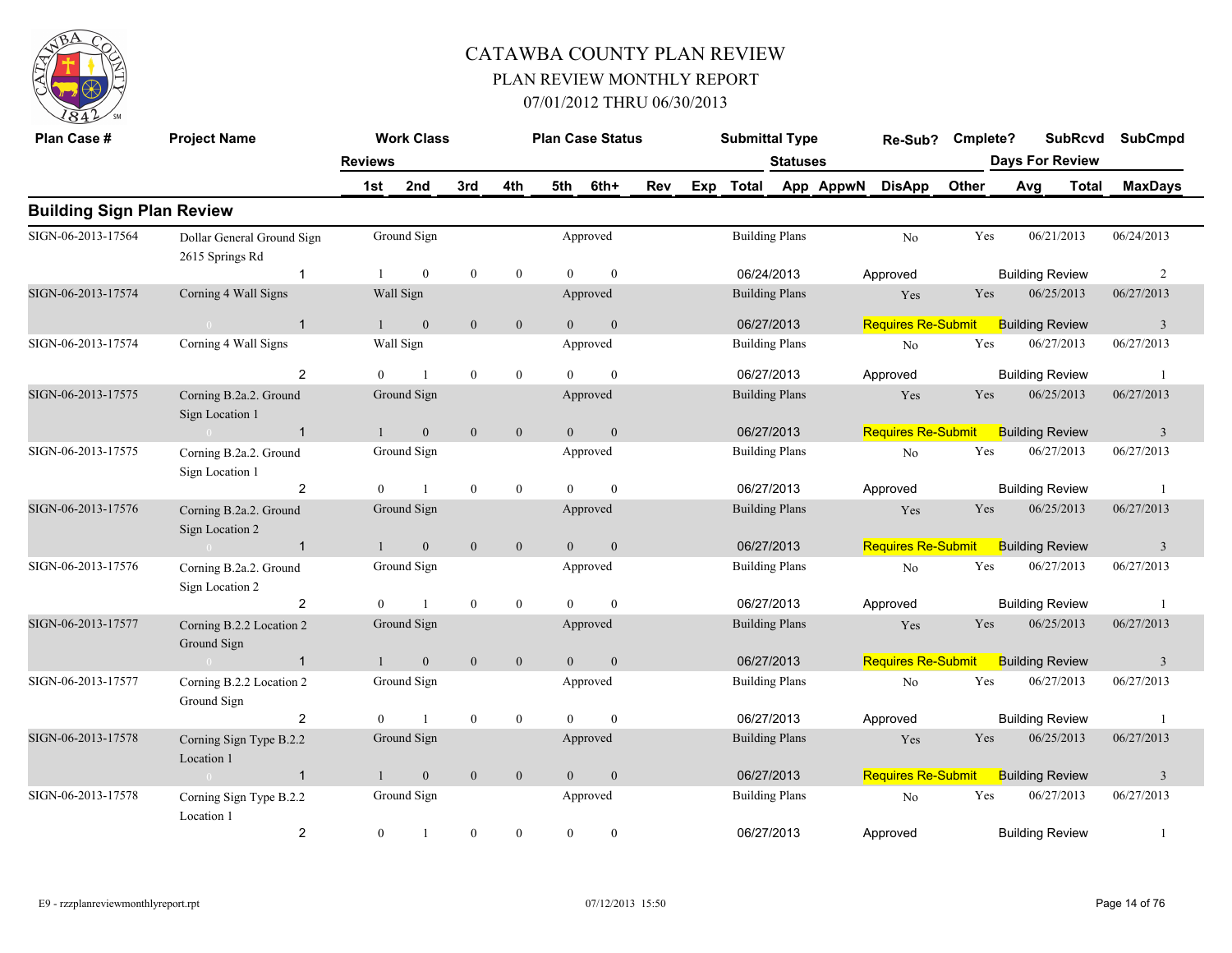

| Plan Case #                      | <b>Project Name</b>                                |                | <b>Work Class</b> |                  |                  |                | <b>Plan Case Status</b> |     |     | <b>Submittal Type</b> |                 |           | Re-Sub?                   | Cmplete? |                        | <b>SubRcvd</b> | <b>SubCmpd</b> |
|----------------------------------|----------------------------------------------------|----------------|-------------------|------------------|------------------|----------------|-------------------------|-----|-----|-----------------------|-----------------|-----------|---------------------------|----------|------------------------|----------------|----------------|
|                                  |                                                    | <b>Reviews</b> |                   |                  |                  |                |                         |     |     |                       | <b>Statuses</b> |           |                           |          | <b>Days For Review</b> |                |                |
|                                  |                                                    | 1st            | 2nd               | 3rd              | 4th              | 5th            | 6th+                    | Rev | Exp | Total                 |                 | App AppwN | <b>DisApp</b>             | Other    | Avg                    | Total          | <b>MaxDays</b> |
| <b>Building Sign Plan Review</b> |                                                    |                |                   |                  |                  |                |                         |     |     |                       |                 |           |                           |          |                        |                |                |
| SIGN-06-2013-17579               | Saint Martins Church Sign                          |                | Ground Sign       |                  |                  |                | Disapproved             |     |     | <b>Building Plans</b> |                 |           | Yes                       | Yes      | 06/25/2013             |                | 06/25/2013     |
|                                  | $\overline{1}$                                     |                | $\theta$          | $\bf{0}$         | $\boldsymbol{0}$ | $\Omega$       | $\boldsymbol{0}$        |     |     |                       |                 |           | <b>Requires Re-Submit</b> |          | <b>Building Review</b> |                | $\overline{1}$ |
| SIGN-06-2013-17580               | Corning F.1.2 Location 1<br>Ground Sign            |                | Ground Sign       |                  |                  |                | Approved                |     |     | <b>Building Plans</b> |                 |           | Yes                       | Yes      | 06/25/2013             |                | 06/27/2013     |
|                                  | $\overline{1}$<br>$\sim 0$ and $\sim 0$            |                | $\mathbf{0}$      | $\mathbf{0}$     | $\mathbf{0}$     | $\overline{0}$ | $\mathbf{0}$            |     |     | 06/27/2013            |                 |           | <b>Requires Re-Submit</b> |          | <b>Building Review</b> |                | $\overline{3}$ |
| SIGN-06-2013-17580               | Corning F.1.2 Location 1<br>Ground Sign            |                | Ground Sign       |                  |                  |                | Approved                |     |     | <b>Building Plans</b> |                 |           | No                        | Yes      | 06/27/2013             |                | 06/27/2013     |
|                                  | $\overline{2}$                                     | $\overline{0}$ | $\overline{1}$    | $\mathbf{0}$     | $\mathbf{0}$     | $\Omega$       | $\mathbf{0}$            |     |     | 06/27/2013            |                 |           | Approved                  |          | <b>Building Review</b> |                | -1             |
| SIGN-06-2013-17581               | Corning F.1.2 Location 2<br>Ground Sign            |                | Ground Sign       |                  |                  |                | Approved                |     |     | <b>Building Plans</b> |                 |           | Yes                       | Yes      | 06/25/2013             |                | 06/27/2013     |
|                                  | $\overline{1}$<br>$\sim$ 0                         |                | $\mathbf{0}$      | $\mathbf{0}$     | $\boldsymbol{0}$ | $\overline{0}$ | $\boldsymbol{0}$        |     |     | 06/27/2013            |                 |           | <b>Requires Re-Submit</b> |          | <b>Building Review</b> |                | $\overline{3}$ |
| SIGN-06-2013-17581               | Corning F.1.2 Location 2<br>Ground Sign            |                | Ground Sign       |                  |                  |                | Approved                |     |     | <b>Building Plans</b> |                 |           | N <sub>0</sub>            | Yes      | 06/27/2013             |                | 06/27/2013     |
|                                  | $\overline{2}$                                     | $\theta$       | $\overline{1}$    | $\mathbf{0}$     | $\mathbf{0}$     | $\theta$       | $\mathbf{0}$            |     |     | 06/27/2013            |                 |           | Approved                  |          | <b>Building Review</b> |                | -1             |
| SIGN-06-2013-17582               | Corning F.1.2 Location 3<br>Gound Sign             |                | Ground Sign       |                  |                  |                | Approved                |     |     | <b>Building Plans</b> |                 |           | Yes                       | Yes      | 06/25/2013             |                | 06/27/2013     |
|                                  | $\overline{1}$<br>$\sim 0$                         |                | $\mathbf{0}$      | $\mathbf{0}$     | $\boldsymbol{0}$ | $\overline{0}$ | $\boldsymbol{0}$        |     |     | 06/27/2013            |                 |           | <b>Requires Re-Submit</b> |          | <b>Building Review</b> |                | $\overline{3}$ |
| SIGN-06-2013-17582               | Corning F.1.2 Location 3<br>Gound Sign             |                | Ground Sign       |                  |                  |                | Approved                |     |     | <b>Building Plans</b> |                 |           | No                        | Yes      | 06/27/2013             |                | 06/27/2013     |
|                                  | $\overline{2}$                                     | $\Omega$       | $\overline{1}$    | $\boldsymbol{0}$ | $\boldsymbol{0}$ | $\Omega$       | $\mathbf{0}$            |     |     | 06/27/2013            |                 |           | Approved                  |          | <b>Building Review</b> |                | -1             |
| SIGN-06-2013-17593               | Moretz Business Center<br>Ground Sign              |                | Ground Sign       |                  |                  |                | Approved                |     |     | <b>Building Plans</b> |                 |           | $\rm No$                  | Yes      | 06/27/2013             |                | 06/28/2013     |
|                                  | $\overline{1}$<br>$\sim 0$                         | $\mathbf{1}$   | $\mathbf{0}$      | $\mathbf{0}$     | $\mathbf{0}$     | $\overline{0}$ | $\boldsymbol{0}$        |     |     | 06/28/2013            |                 |           | Approved                  |          | <b>Building Review</b> |                | 2              |
| SIGN-07-2012-15951               | Everett Chevrolet-Grd<br>Sign-161 Hwy 70 Se        |                | Ground Sign       |                  |                  |                | Approved                |     |     | <b>Building Plans</b> |                 |           | Yes                       | Yes      | 07/05/2012             |                | 07/11/2012     |
|                                  | $\overline{1}$                                     |                | $\overline{0}$    | $\mathbf{0}$     | $\boldsymbol{0}$ | $\theta$       | $\mathbf{0}$            |     |     | 07/23/2012            |                 |           | <b>Requires Re-Submit</b> |          | <b>Building Review</b> |                | 5              |
| SIGN-07-2012-15951               | Everett Chevrolet-Grd<br>Sign-161 Hwy 70 Se        |                | Ground Sign       |                  |                  |                | Approved                |     |     | <b>Building Plans</b> |                 |           | N <sub>o</sub>            | Yes      | 07/23/2012             |                | 07/23/2012     |
|                                  | $\overline{2}$<br>$\sim$ 0.000 $\sim$ 0.000 $\sim$ | $\Omega$       | $\overline{1}$    | $\mathbf{0}$     | $\mathbf{0}$     | $\overline{0}$ | $\mathbf{0}$            |     |     | 07/23/2012            |                 |           | Approved                  |          | <b>Building Review</b> |                | $\mathbf{1}$   |
| SIGN-07-2012-15961               | Harrison Workwear-Wall<br>Sign-2350 Springs Rd     |                | Wall Sign         |                  |                  |                | Approved                |     |     | <b>Building Plans</b> |                 |           | No                        | Yes      | 07/10/2012             |                | 07/13/2012     |
|                                  | $\overline{1}$                                     | $\mathbf{1}$   | $\overline{0}$    | $\mathbf{0}$     | $\mathbf{0}$     | $\mathbf{0}$   | $\mathbf{0}$            |     |     | 07/13/2012            |                 |           | Approved                  |          | <b>Building Review</b> |                | $\overline{4}$ |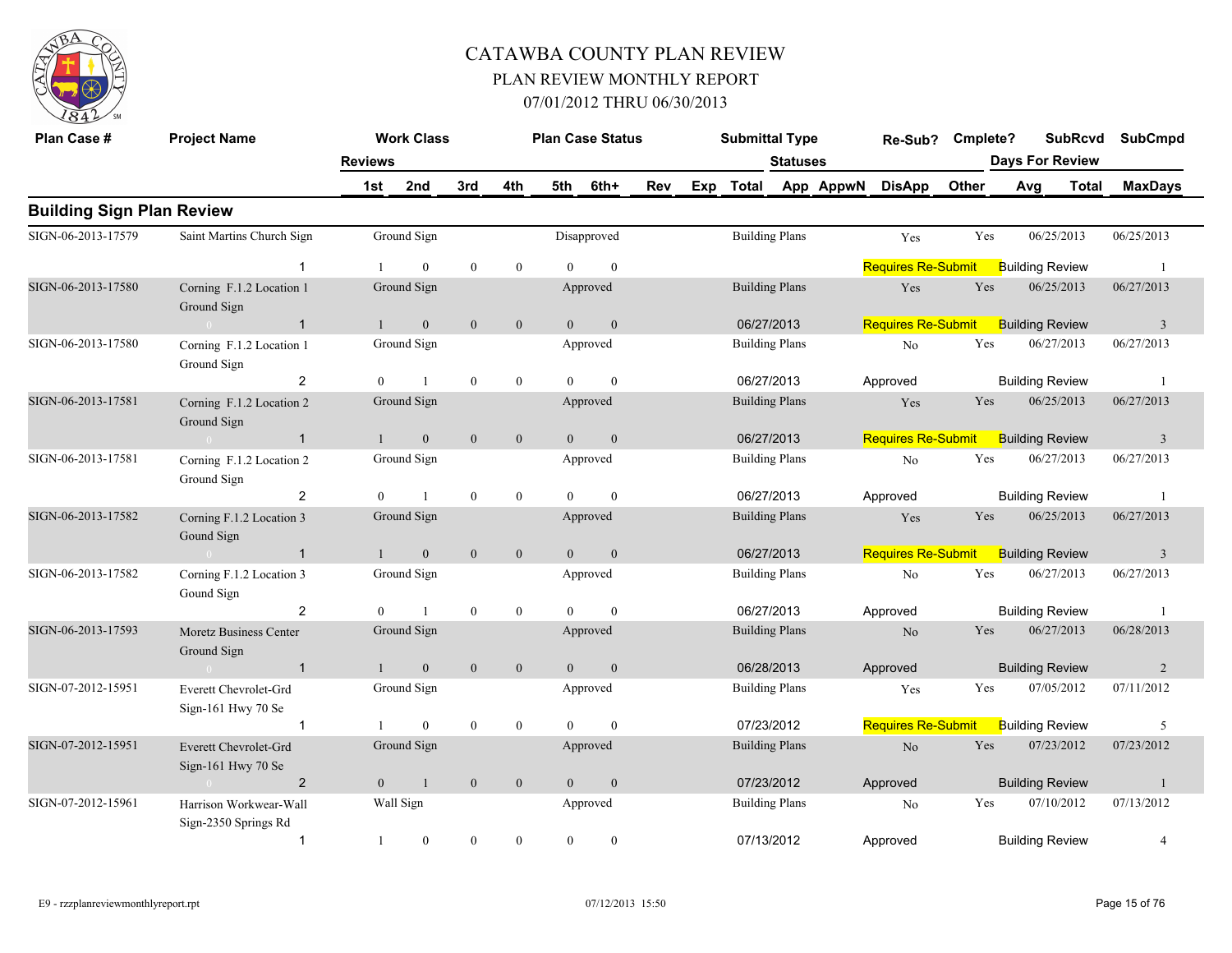

| Plan Case #                      | <b>Project Name</b>                              |                | <b>Work Class</b> |                  |                  |                | <b>Plan Case Status</b> |     |     | <b>Submittal Type</b> |                 |           | Re-Sub?        | Cmplete? |     | <b>SubRcvd</b>         | <b>SubCmpd</b>          |
|----------------------------------|--------------------------------------------------|----------------|-------------------|------------------|------------------|----------------|-------------------------|-----|-----|-----------------------|-----------------|-----------|----------------|----------|-----|------------------------|-------------------------|
|                                  |                                                  | <b>Reviews</b> |                   |                  |                  |                |                         |     |     |                       | <b>Statuses</b> |           |                |          |     | <b>Days For Review</b> |                         |
|                                  |                                                  | 1st            | 2nd               | 3rd              | 4th              | 5th            | 6th+                    | Rev | Exp | Total                 |                 | App AppwN | <b>DisApp</b>  | Other    | Avg | <b>Total</b>           | <b>MaxDays</b>          |
| <b>Building Sign Plan Review</b> |                                                  |                |                   |                  |                  |                |                         |     |     |                       |                 |           |                |          |     |                        |                         |
| SIGN-07-2012-15987               | North Hickory Family<br>Practice-Grd Sign        |                | Ground Sign       |                  |                  |                | Approved                |     |     | <b>Building Plans</b> |                 |           | No             | Yes      |     | 07/16/2012             | 07/19/2012              |
|                                  | $\overline{1}$                                   |                | $\overline{0}$    | $\bf{0}$         | $\mathbf{0}$     | $\Omega$       | $\mathbf{0}$            |     |     | 07/19/2012            |                 |           | Approved       |          |     | <b>Building Review</b> | $\overline{4}$          |
| SIGN-07-2012-15999               | Qual-i-Tax Wall Signs-10<br>21st Av NW           |                | Wall Sign         |                  |                  |                | Approved                |     |     | <b>Building Plans</b> |                 |           | N <sub>o</sub> | Yes      |     | 07/17/2012             | 07/25/2012              |
|                                  | $\mathbf{1}$                                     | $\mathbf{1}$   | $\overline{0}$    | $\mathbf{0}$     | $\mathbf{0}$     | $\overline{0}$ | $\mathbf{0}$            |     |     | 07/25/2012            |                 |           | Approved       |          |     | <b>Building Review</b> | $\overline{7}$          |
| SIGN-07-2012-16011               | Ricoh - Wall Sign- 903 Hwy<br>321 NW             |                | Wall Sign         |                  |                  |                | Approved                |     |     | <b>Building Plans</b> |                 |           | No             | Yes      |     | 07/19/2012             | 07/24/2012              |
|                                  | -1                                               |                | $\overline{0}$    | $\bf{0}$         | $\mathbf{0}$     | $\Omega$       | $\theta$                |     |     | 07/24/2012            |                 |           | Approved       |          |     | <b>Building Review</b> | 4                       |
| SIGN-07-2012-16021               | El Serape Grd Sign-3180<br><b>Hwy 127 S</b>      |                | Ground Sign       |                  |                  |                | Approved                |     |     | <b>Building Plans</b> |                 |           | N <sub>o</sub> | Yes      |     | 07/23/2012             | 07/25/2012              |
|                                  | $\overline{1}$                                   |                | $\mathbf{0}$      | $\mathbf{0}$     | $\mathbf{0}$     | $\overline{0}$ | $\mathbf{0}$            |     |     | 07/25/2012            |                 |           | Approved       |          |     | <b>Building Review</b> | $\overline{\mathbf{3}}$ |
| SIGN-07-2012-16048               | Technibilt Plant #1-<br><b>GROUND SIGN</b>       |                | Ground Sign       |                  |                  |                | Approved                |     |     | <b>Building Plans</b> |                 |           | No             | Yes      |     | 07/31/2012             | 08/01/2012              |
|                                  | $\mathbf{1}$                                     | -1             | $\overline{0}$    | $\boldsymbol{0}$ | $\mathbf{0}$     | $\theta$       | $\mathbf{0}$            |     |     | 08/01/2012            |                 |           | Approved       |          |     | <b>Building Review</b> | 2                       |
| SIGN-07-2012-16052               | Dollar General Wall Sign<br>-1304 Conover Blvd E |                | Wall Sign         |                  |                  |                | Approved                |     |     | <b>Building Plans</b> |                 |           | N <sub>o</sub> | Yes      |     | 07/31/2012             | 08/03/2012              |
|                                  | $\overline{1}$                                   |                | $\overline{0}$    | $\mathbf{0}$     | $\mathbf{0}$     | $\theta$       | $\mathbf{0}$            |     |     | 08/03/2012            |                 |           | Approved       |          |     | <b>Building Review</b> | $\overline{4}$          |
| SIGN-07-2012-16053               | <b>DOLLAR GENERAL</b><br>GROUND SIGN 1304 CON    |                | Wall Sign         |                  |                  |                | Approved                |     |     | <b>Building Plans</b> |                 |           | No             | Yes      |     | 07/31/2012             | 08/03/2012              |
|                                  | $\mathbf{1}$                                     |                | $\overline{0}$    | $\boldsymbol{0}$ | $\boldsymbol{0}$ | $\Omega$       | $\mathbf{0}$            |     |     | 08/03/2012            |                 |           | Approved       |          |     | <b>Building Review</b> | $\overline{4}$          |
| SIGN-07-2012-16057               | Technibilt Plant #1-<br><b>GROUND SIGN</b>       |                | Ground Sign       |                  |                  |                | Approved                |     |     | <b>Building Plans</b> |                 |           | No             | Yes      |     | 07/31/2012             | 08/01/2012              |
|                                  | $\overline{1}$                                   |                | $\overline{0}$    | $\mathbf{0}$     | $\boldsymbol{0}$ | $\overline{0}$ | $\mathbf{0}$            |     |     | 08/01/2012            |                 |           | Approved       |          |     | <b>Building Review</b> | 2                       |
| SIGN-07-2012-16058               | Technibilt - 550 E P St                          |                | Wall Sign         |                  |                  |                | Approved                |     |     | <b>Building Plans</b> |                 |           | No             | Yes      |     | 07/31/2012             | 08/01/2012              |
|                                  | -1                                               |                | $\overline{0}$    | $\bf{0}$         | $\mathbf{0}$     | $\Omega$       | $\mathbf{0}$            |     |     | 08/01/2012            |                 |           | Approved       |          |     | <b>Building Review</b> | $\overline{2}$          |
| SIGN-08-2012-16062               | $<$ NONE $>$                                     |                | Ground Sign       |                  |                  |                | Approved                |     |     | <b>Building Plans</b> |                 |           | N <sub>o</sub> | Yes      |     | 08/01/2012             | 08/03/2012              |
|                                  | $\mathbf{1}$                                     |                | $\boldsymbol{0}$  | $\mathbf{0}$     | $\mathbf{0}$     | $\Omega$       | $\mathbf{0}$            |     |     | 08/03/2012            |                 |           | Approved       |          |     | <b>Building Review</b> | $\overline{3}$          |
| SIGN-08-2012-16071               | Merchant's Tire & Auto<br>Centers - Signs        |                | Wall Sign         |                  |                  |                | Approved                |     |     | <b>Building Plans</b> |                 |           | $\rm No$       | Yes      |     | 08/03/2012             | 08/06/2012              |
|                                  | $\mathbf{1}$                                     | $\mathbf{1}$   | $\overline{0}$    | $\mathbf{0}$     | $\mathbf{0}$     | $\mathbf{0}$   | $\boldsymbol{0}$        |     |     | 08/06/2012            |                 |           | Approved       |          |     | <b>Building Review</b> | $\mathbf{1}$            |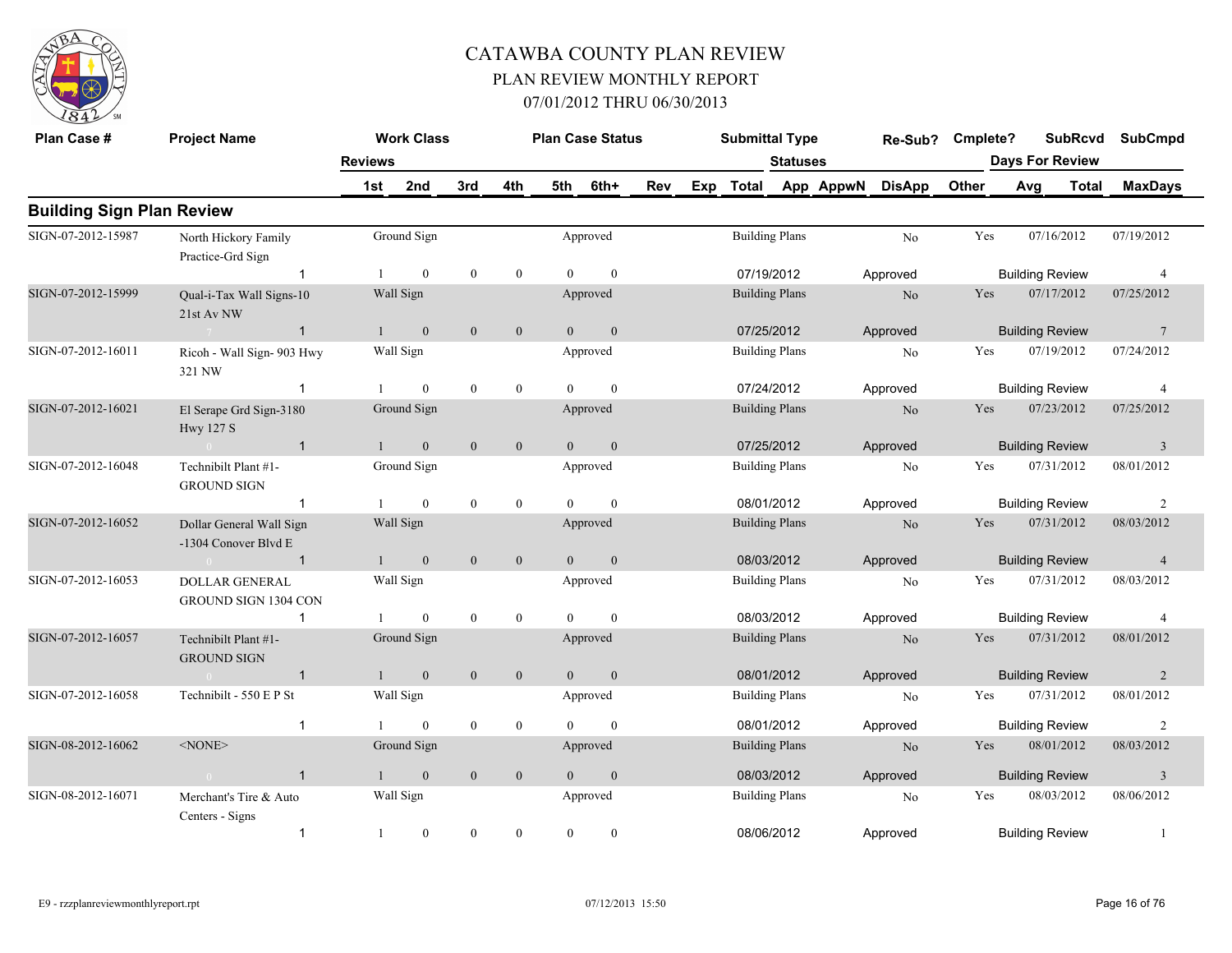

| Plan Case #                      | <b>Project Name</b>                              |                | <b>Work Class</b> |                  |                  |                | <b>Plan Case Status</b> |     |     | <b>Submittal Type</b> |                       |           | Re-Sub?                   | Cmplete? |                        | <b>SubRcvd</b>         | <b>SubCmpd</b> |
|----------------------------------|--------------------------------------------------|----------------|-------------------|------------------|------------------|----------------|-------------------------|-----|-----|-----------------------|-----------------------|-----------|---------------------------|----------|------------------------|------------------------|----------------|
|                                  |                                                  | <b>Reviews</b> |                   |                  |                  |                |                         |     |     |                       | <b>Statuses</b>       |           |                           |          |                        | <b>Days For Review</b> |                |
|                                  |                                                  | 1st            | 2nd               | 3rd              | 4th              | 5th            | 6th+                    | Rev | Exp | <b>Total</b>          |                       | App AppwN | <b>DisApp</b>             | Other    | Avg                    | <b>Total</b>           | <b>MaxDays</b> |
| <b>Building Sign Plan Review</b> |                                                  |                |                   |                  |                  |                |                         |     |     |                       |                       |           |                           |          |                        |                        |                |
| SIGN-08-2012-16072               | Merchant's Tire & Auto<br>Centers - Signs        |                | Ground Sign       |                  |                  |                | Approved                |     |     |                       | <b>Building Plans</b> |           | N <sub>o</sub>            | Yes      |                        | 08/03/2012             | 08/10/2012     |
|                                  | -1                                               |                | $\mathbf{0}$      | $\bf{0}$         | $\boldsymbol{0}$ | $\Omega$       | $\theta$                |     |     | 08/10/2012            |                       |           | Approved                  |          | <b>Building Review</b> |                        | 5              |
| SIGN-08-2012-16080               | Lanier Law Group -Grd<br>Sign -313 4th St SW     |                | Ground Sign       |                  |                  |                | Approved                |     |     |                       | <b>Building Plans</b> |           | N <sub>o</sub>            | Yes      |                        | 08/07/2012             | 08/10/2012     |
|                                  | $\overline{1}$<br>$\Omega$                       | $\mathbf{1}$   | $\mathbf{0}$      | $\mathbf{0}$     | $\mathbf{0}$     | $\overline{0}$ | $\mathbf{0}$            |     |     | 08/10/2012            |                       |           | Approved                  |          | <b>Building Review</b> |                        | $\overline{4}$ |
| SIGN-08-2012-16081               | <none></none>                                    |                | Ground Sign       |                  |                  |                | Approved                |     |     |                       | <b>Building Plans</b> |           | No                        | Yes      |                        | 08/07/2012             | 08/08/2012     |
|                                  | $\overline{1}$                                   |                | $\theta$          | $\mathbf{0}$     | $\mathbf{0}$     | $\Omega$       | $\theta$                |     |     | 08/08/2012            |                       |           | Approved                  |          | <b>Building Review</b> |                        | $\overline{2}$ |
| SIGN-08-2012-16092               | Hickory Used Car<br>Superstone -Grd Sign         |                | Ground Sign       |                  |                  |                | Approved                |     |     |                       | <b>Building Plans</b> |           | N <sub>o</sub>            | Yes      |                        | 08/09/2012             | 08/14/2012     |
|                                  | $\overline{1}$                                   |                | $\mathbf{0}$      | $\mathbf{0}$     | $\mathbf{0}$     | $\overline{0}$ | $\overline{0}$          |     |     | 08/14/2012            |                       |           | Approved                  |          | <b>Building Review</b> |                        | $\overline{4}$ |
| SIGN-08-2012-16094               | Hickory Used Car<br>Superstore - Wall Sign       |                | Wall Sign         |                  |                  |                | Approved                |     |     |                       | <b>Building Plans</b> |           | N <sub>o</sub>            | Yes      |                        | 08/09/2012             | 08/14/2012     |
|                                  |                                                  |                | $\mathbf{0}$      | $\mathbf{0}$     | $\mathbf{0}$     | $\Omega$       | $\theta$                |     |     | 08/14/2012            |                       |           | Approved                  |          | <b>Building Review</b> |                        | $\overline{4}$ |
| SIGN-08-2012-16097               | Social Security Ground Sign<br>-1040 Southgate   |                | Ground Sign       |                  |                  |                | Approved                |     |     | <b>Building Plans</b> |                       |           | Yes                       | Yes      |                        | 08/09/2012             | 08/15/2012     |
|                                  | $\mathbf{1}$<br>$\bigcap$                        |                | $\mathbf{0}$      | $\mathbf{0}$     | $\mathbf{0}$     | $\overline{0}$ | $\mathbf{0}$            |     |     | 08/27/2012            |                       |           | <b>Requires Re-Submit</b> |          | <b>Building Review</b> |                        | 5              |
| SIGN-08-2012-16097               | Social Security Ground Sign<br>-1040 Southgate   |                | Ground Sign       |                  |                  |                | Approved                |     |     |                       | <b>Building Plans</b> |           | $\rm No$                  | Yes      |                        | 08/20/2012             | 08/27/2012     |
|                                  | $\overline{2}$                                   | $\overline{0}$ | $\mathbf{1}$      | $\bf{0}$         | $\boldsymbol{0}$ | $\theta$       | $\mathbf{0}$            |     |     | 08/27/2012            |                       |           | Approved                  |          | <b>Building Review</b> |                        | 6              |
| SIGN-08-2012-16101               | Social Sec Admin - Wall Sign                     |                | Wall Sign         |                  |                  |                | Approved                |     |     | <b>Building Plans</b> |                       |           | Yes                       | Yes      |                        | 08/10/2012             | 08/15/2012     |
|                                  | $\overline{1}$<br>$\bigcap$                      | 1              | $\mathbf{0}$      | $\mathbf{0}$     | $\mathbf{0}$     | $\overline{0}$ | $\mathbf{0}$            |     |     | 08/27/2012            |                       |           | <b>Requires Re-Submit</b> |          | <b>Building Review</b> |                        | $\overline{4}$ |
| SIGN-08-2012-16101               | Social Sec Admin - Wall Sign                     |                | Wall Sign         |                  |                  |                | Approved                |     |     |                       | <b>Building Plans</b> |           | No                        | Yes      |                        | 08/20/2012             | 08/27/2012     |
|                                  | $\overline{2}$                                   | $\Omega$       | $\mathbf{1}$      | $\boldsymbol{0}$ | $\boldsymbol{0}$ |                | $\Omega$                |     |     | 08/27/2012            |                       |           | Approved                  |          | <b>Building Review</b> |                        | 6              |
| SIGN-08-2012-16104               | OUtback Steakhouse -Grd<br>Sign -1435 13th Av Dr |                | Ground Sign       |                  |                  |                | Approved                |     |     |                       | <b>Building Plans</b> |           | N <sub>o</sub>            | Yes      |                        | 08/13/2012             | 08/14/2012     |
|                                  | $\overline{1}$<br>$\sim$ 0                       | $\mathbf{1}$   | $\mathbf{0}$      | $\mathbf{0}$     | $\mathbf{0}$     | $\Omega$       | $\mathbf{0}$            |     |     | 08/14/2012            |                       |           | Approved                  |          | <b>Building Review</b> |                        | $\overline{2}$ |
| SIGN-08-2012-16108               | Star Nails - Wall Sign - 3-34B<br>N Ctr St       |                | Wall Sign         |                  |                  |                | Approved                |     |     |                       | <b>Building Plans</b> |           | N <sub>0</sub>            | Yes      |                        | 08/14/2012             | 08/22/2012     |
|                                  | $\mathbf{1}$                                     | 1              | $\mathbf{0}$      | $\mathbf{0}$     | $\theta$         | $\theta$       | $\theta$                |     |     | 08/22/2012            |                       |           | Approved                  |          | <b>Building Review</b> |                        | $\overline{7}$ |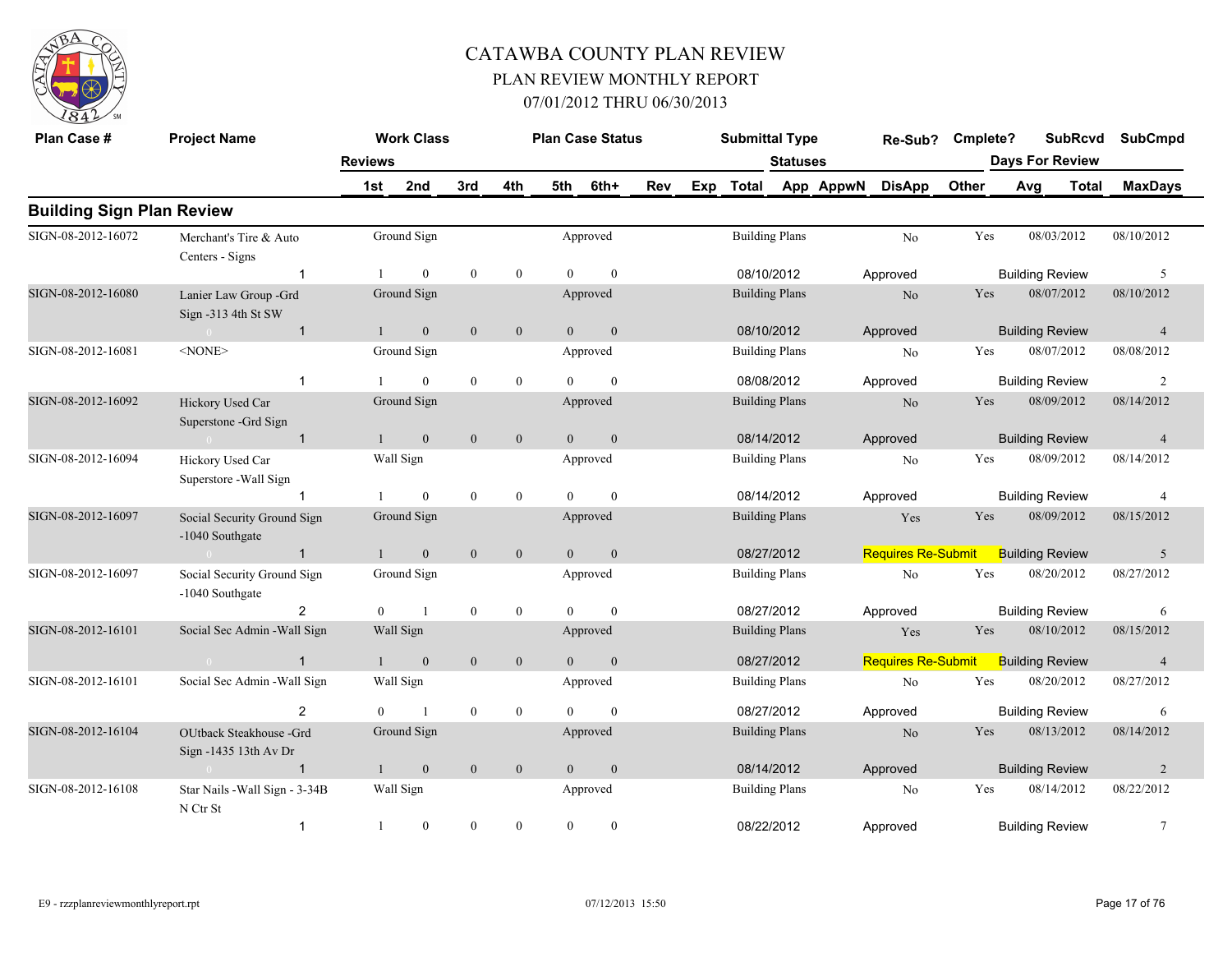

| Plan Case #                      | <b>Project Name</b>                               |                | <b>Work Class</b> |                  |                  |                | <b>Plan Case Status</b> |     |     | <b>Submittal Type</b> |                 |           | Re-Sub?                   | Cmplete?       |     | <b>SubRcvd</b>         |       | <b>SubCmpd</b>          |
|----------------------------------|---------------------------------------------------|----------------|-------------------|------------------|------------------|----------------|-------------------------|-----|-----|-----------------------|-----------------|-----------|---------------------------|----------------|-----|------------------------|-------|-------------------------|
|                                  |                                                   | <b>Reviews</b> |                   |                  |                  |                |                         |     |     |                       | <b>Statuses</b> |           |                           |                |     | <b>Days For Review</b> |       |                         |
|                                  |                                                   | 1st            | 2nd               | 3rd              | 4th              | 5th            | 6th+                    | Rev | Exp | <b>Total</b>          |                 | App AppwN | <b>DisApp</b>             | Other          | Avg |                        | Total | <b>MaxDays</b>          |
| <b>Building Sign Plan Review</b> |                                                   |                |                   |                  |                  |                |                         |     |     |                       |                 |           |                           |                |     |                        |       |                         |
| SIGN-08-2012-16140               | Nationwide Ins Wall Sign<br>-423 4th St SW        |                | Ground Sign       |                  |                  |                | Approved                |     |     | <b>Building Plans</b> |                 |           | N <sub>o</sub>            | Yes            |     | 08/22/2012             |       | 08/23/2012              |
|                                  | $\overline{1}$                                    |                | $\theta$          | $\theta$         | $\mathbf{0}$     | $\Omega$       | $\theta$                |     |     | 08/23/2012            |                 |           | Approved                  |                |     | <b>Building Review</b> |       | $\overline{2}$          |
| SIGN-08-2012-16152               | Hendrick Motors - Grd Sign<br>-1171 LR Blvd       |                | Ground Sign       |                  |                  |                | Approved                |     |     | <b>Building Plans</b> |                 |           | Yes                       | Yes            |     | 08/23/2012             |       | 08/30/2012              |
|                                  | $\mathbf{1}$<br>$\overline{0}$                    | $\mathbf{1}$   | $\mathbf{0}$      | $\boldsymbol{0}$ | $\boldsymbol{0}$ | $\overline{0}$ | $\boldsymbol{0}$        |     |     | 09/14/2012            |                 |           | <b>Requires Re-Submit</b> |                |     | <b>Building Review</b> |       | $\sqrt{6}$              |
| SIGN-08-2012-16152               | Hendrick Motors - Grd Sign<br>-1171 LR Blvd       |                | Ground Sign       |                  |                  |                | Approved                |     |     | <b>Building Plans</b> |                 |           | $\rm No$                  | Yes            |     | 09/14/2012             |       | 09/14/2012              |
|                                  | $\overline{2}$                                    | $\theta$       |                   | $\boldsymbol{0}$ | $\boldsymbol{0}$ | $\Omega$       | $\theta$                |     |     | 09/14/2012            |                 |           | Approved                  |                |     | <b>Building Review</b> |       | $\overline{1}$          |
| SIGN-08-2012-16153               | Hendrick Motors - Wall<br>Sign                    |                | Wall Sign         |                  |                  |                | Approved                |     |     | <b>Building Plans</b> |                 |           | Yes                       | N <sub>o</sub> |     | 08/23/2012             |       | 08/30/2012              |
|                                  | $\overline{1}$                                    |                | $\boldsymbol{0}$  | $\mathbf{0}$     | $\mathbf{0}$     | $\overline{0}$ | $\boldsymbol{0}$        |     |     | 09/14/2012            |                 |           | <b>Requires Re-Submit</b> |                |     | <b>Building Review</b> |       | 6                       |
| SIGN-08-2012-16153               | Hendrick Motors - Wall<br>Sign                    |                | Wall Sign         |                  |                  |                | Approved                |     |     | <b>Building Plans</b> |                 |           | No                        | Yes            |     | 09/14/2012             |       | 09/14/2012              |
|                                  | $\overline{2}$                                    | $\theta$       | $\mathbf{1}$      | $\mathbf{0}$     | $\boldsymbol{0}$ | $\Omega$       | $\mathbf{0}$            |     |     | 09/14/2012            |                 |           | Approved                  |                |     | <b>Building Review</b> |       | $\overline{1}$          |
| SIGN-08-2012-16154               | Marks, Nina                                       |                | Ground Sign       |                  |                  |                | Approved                |     |     | <b>Building Plans</b> |                 |           | N <sub>o</sub>            | Yes            |     | 08/23/2012             |       | 08/30/2012              |
|                                  | $\overline{1}$<br>$\bigcap$                       |                | $\overline{0}$    | $\mathbf{0}$     | $\boldsymbol{0}$ | $\overline{0}$ | $\mathbf{0}$            |     |     | 08/30/2012            |                 |           | Approved                  |                |     | <b>Building Review</b> |       | 6                       |
| SIGN-08-2012-16163               | $<$ NONE><br>-1                                   |                | Ground Sign       |                  |                  | $\Omega$       | Approved                |     |     | <b>Building Plans</b> |                 |           | No                        | Yes            |     | 08/24/2012             |       | 08/27/2012              |
|                                  |                                                   |                | $\mathbf{0}$      | $\mathbf{0}$     | $\boldsymbol{0}$ |                | $\mathbf{0}$            |     |     | 08/27/2012            |                 |           | Approved                  |                |     | <b>Building Review</b> |       | $\overline{c}$          |
| SIGN-09-2012-16193               | Paramount Hyundai-2 Wall<br><b>Signs</b>          |                | Wall Sign         |                  |                  |                | Approved                |     |     | <b>Building Plans</b> |                 |           | No                        | Yes            |     | 09/05/2012             |       | 09/07/2012              |
|                                  | $\overline{1}$<br>$\sim 0$                        |                | $\mathbf{0}$      | $\mathbf{0}$     | $\mathbf{0}$     | $\overline{0}$ | $\boldsymbol{0}$        |     |     | 09/07/2012            |                 |           | Approved                  |                |     | <b>Building Review</b> |       | $\overline{\mathbf{3}}$ |
| SIGN-09-2012-16194               | Paramount Hyuandi 2 Grd<br>Signs                  |                | Ground Sign       |                  |                  |                | Approved                |     |     | <b>Building Plans</b> |                 |           | $\rm No$                  | Yes            |     | 09/05/2012             |       | 09/07/2012              |
|                                  | $\mathbf 1$                                       |                | $\mathbf{0}$      | $\mathbf{0}$     | $\mathbf{0}$     | $\Omega$       | $\mathbf{0}$            |     |     | 09/07/2012            |                 |           | Approved                  |                |     | <b>Building Review</b> |       | 3                       |
| SIGN-09-2012-16197               | Cubbard Express - 1 Wall<br>Sign -2770 Springs Rd |                | Wall Sign         |                  |                  |                | Approved                |     |     | <b>Building Plans</b> |                 |           | $\rm No$                  | Yes            |     | 09/06/2012             |       | 09/07/2012              |
|                                  | $\overline{1}$<br>$\bigcap$                       | $\mathbf{1}$   | $\mathbf{0}$      | $\mathbf{0}$     | $\mathbf{0}$     | $\overline{0}$ | $\boldsymbol{0}$        |     |     | 09/07/2012            |                 |           | Approved                  |                |     | <b>Building Review</b> |       | $\sqrt{2}$              |
| SIGN-09-2012-16202               | $<$ NONE $>$                                      |                | Wall Sign         |                  |                  |                | Approved                |     |     | <b>Building Plans</b> |                 |           | N <sub>0</sub>            | Yes            |     | 09/06/2012             |       | 09/07/2012              |
|                                  | $\overline{1}$                                    | $\mathbf{1}$   | $\mathbf{0}$      | $\mathbf{0}$     | $\mathbf{0}$     | $\theta$       | $\theta$                |     |     | 09/07/2012            |                 |           | Approved                  |                |     | <b>Building Review</b> |       | $\overline{2}$          |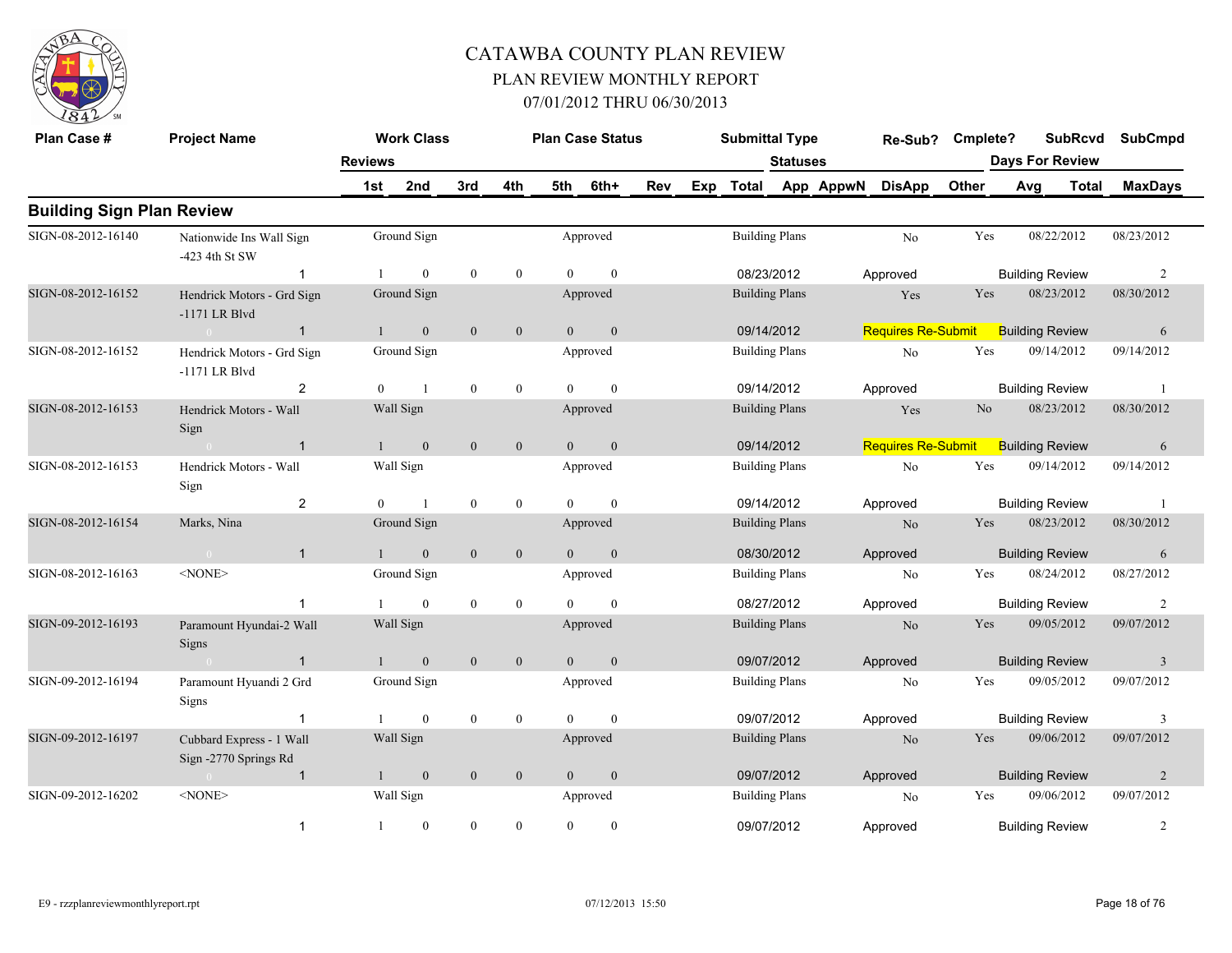

| Plan Case #                      | <b>Project Name</b>                             | <b>Reviews</b> | <b>Work Class</b> |                  |                  |                | <b>Plan Case Status</b> |     |     | <b>Submittal Type</b> | <b>Statuses</b>       |           | Re-Sub?                   | Cmplete? |     | <b>SubRcvd</b><br><b>Days For Review</b> |              | <b>SubCmpd</b> |
|----------------------------------|-------------------------------------------------|----------------|-------------------|------------------|------------------|----------------|-------------------------|-----|-----|-----------------------|-----------------------|-----------|---------------------------|----------|-----|------------------------------------------|--------------|----------------|
|                                  |                                                 | 1st            | 2nd               | 3rd              | 4th              | 5th            | 6th+                    | Rev | Exp | Total                 |                       | App AppwN | <b>DisApp</b>             | Other    | Avg |                                          | <b>Total</b> | <b>MaxDays</b> |
| <b>Building Sign Plan Review</b> |                                                 |                |                   |                  |                  |                |                         |     |     |                       |                       |           |                           |          |     |                                          |              |                |
| SIGN-09-2012-16211               | Dollar General Wall Signs<br>3254 S NC 127      |                | Wall Sign         |                  |                  |                | Approved                |     |     |                       | <b>Building Plans</b> |           | Yes                       | Yes      |     | 09/10/2012                               |              | 09/12/2012     |
|                                  | $\overline{1}$                                  | $\mathbf{1}$   | $\mathbf{0}$      | $\mathbf{0}$     | $\mathbf{0}$     | $\Omega$       | $\theta$                |     |     | 09/10/2012            |                       |           | <b>Requires Re-Submit</b> |          |     | <b>Building Review</b>                   |              | 3              |
| SIGN-09-2012-16211               | Dollar General Wall Signs<br>3254 S NC 127      |                | Wall Sign         |                  |                  |                | Approved                |     |     |                       | <b>Building Plans</b> |           | N <sub>o</sub>            | Yes      |     | 04/23/2013                               |              | 04/23/2013     |
|                                  | $\overline{2}$                                  | $\overline{0}$ | $\overline{1}$    | $\overline{0}$   | $\mathbf{0}$     | $\overline{0}$ | $\overline{0}$          |     |     | 09/10/2012            |                       |           | Approved                  |          |     | <b>Building Review</b>                   |              | -1             |
| SIGN-09-2012-16212               | Dollar General Ground Sign<br>3254 S NC 127 Hwy |                | Ground Sign       |                  |                  |                | Approved                |     |     | <b>Building Plans</b> |                       |           | Yes                       | No       |     | 09/10/2012                               |              | 09/12/2012     |
|                                  |                                                 |                | $\mathbf{0}$      | $\boldsymbol{0}$ | $\boldsymbol{0}$ | $\Omega$       | $\mathbf{0}$            |     |     | 04/24/2013            |                       |           | <b>Requires Re-Submit</b> |          |     | <b>Building Review</b>                   |              | 3              |
| SIGN-09-2012-16212               | Dollar General Ground Sign<br>3254 S NC 127 Hwy |                | Ground Sign       |                  |                  |                | Approved                |     |     |                       | <b>Building Plans</b> |           | No                        | Yes      |     | 04/23/2013                               |              | 04/23/2013     |
|                                  | $\overline{2}$                                  | $\mathbf{0}$   | $\overline{1}$    | $\mathbf{0}$     | $\boldsymbol{0}$ | $\overline{0}$ | $\mathbf{0}$            |     |     | 04/24/2013            |                       |           | Approved                  |          |     | <b>Building Review</b>                   |              | $\mathbf{1}$   |
| SIGN-09-2012-16241               | Piedmont Gold Buyers                            |                | Wall Sign         |                  |                  |                | Void                    |     |     | <b>Building Plans</b> |                       |           | Yes                       | No       |     | 09/17/2012                               |              | 09/18/2012     |
|                                  | $\overline{1}$                                  |                | $\mathbf{0}$      | $\mathbf{0}$     | $\boldsymbol{0}$ | $\theta$       | $\theta$                |     |     | 09/21/2012            |                       |           | <b>Requires Re-Submit</b> |          |     | <b>Building Review</b>                   |              | $\overline{2}$ |
| SIGN-09-2012-16275               | Piedmont Gold Buyers<br>-Wall Sign 336 LR Blvd  |                | Wall Sign         |                  |                  |                | Approved                |     |     | <b>Building Plans</b> |                       |           | No                        | Yes      |     | 09/21/2012                               |              | 09/24/2012     |
|                                  | $\sim 0$ and $\sim 0.00$<br>$\overline{1}$      | $\mathbf{1}$   | $\mathbf{0}$      | $\mathbf{0}$     | $\mathbf{0}$     | $\overline{0}$ | $\mathbf{0}$            |     |     | 09/24/2012            |                       |           | Approved                  |          |     | <b>Building Review</b>                   |              | $\overline{2}$ |
| SIGN-09-2012-16302               | Wasabi Wall Signs (2) -944<br>2nd St NE         |                | Wall Sign         |                  |                  |                | Approved                |     |     |                       | <b>Building Plans</b> |           | No                        | Yes      |     | 09/25/2012                               |              | 10/03/2012     |
|                                  |                                                 |                | $\theta$          | $\mathbf{0}$     | $\mathbf{0}$     | $\Omega$       | $\theta$                |     |     | 10/03/2012            |                       |           | Approved                  |          |     | <b>Building Review</b>                   |              | $\tau$         |
| SIGN-09-2012-16310               | Performance Food Services<br>Ground Sign        |                | Ground Sign       |                  |                  |                | Approved                |     |     | <b>Building Plans</b> |                       |           | No                        | Yes      |     | 09/28/2012                               |              | 09/28/2012     |
|                                  | $\overline{1}$<br>$\sim 0$                      | $\mathbf{1}$   | $\mathbf{0}$      | $\mathbf{0}$     | $\mathbf{0}$     | $\overline{0}$ | $\mathbf{0}$            |     |     | 10/02/2012            |                       |           | Approved                  |          |     | <b>Building Review</b>                   |              | $\mathbf{1}$   |
| SIGN-09-2012-16311               | Wall Signs 3 - Performance<br>FoodService       |                | Wall Sign         |                  |                  |                | Approved                |     |     |                       | <b>Building Plans</b> |           | N <sub>0</sub>            | Yes      |     | 09/28/2012                               |              | 09/28/2012     |
|                                  | -1                                              |                | $\theta$          | $\mathbf{0}$     | $\mathbf{0}$     | $\Omega$       | $\Omega$                |     |     | 10/02/2012            |                       |           | Approved                  |          |     | <b>Building Review</b>                   |              | -1             |
| SIGN-10-2012-16320               | Open Door Baptist Church<br>- sign              |                | Ground Sign       |                  |                  |                | Approved                |     |     | <b>Building Plans</b> |                       |           | No                        | Yes      |     | 10/01/2012                               |              | 10/02/2012     |
|                                  | $\overline{1}$                                  | $\mathbf{1}$   | $\mathbf{0}$      | $\overline{0}$   | $\mathbf{0}$     | $\overline{0}$ | $\mathbf{0}$            |     |     | 10/05/2012            |                       |           | Approved                  |          |     | <b>Building Review</b>                   |              | 2              |
| SIGN-10-2012-16324               | Arndt Middle School - Sign                      |                | Ground Sign       |                  |                  |                | Approved                |     |     | <b>Building Plans</b> |                       |           | N <sub>0</sub>            | Yes      |     | 10/01/2012                               |              | 10/02/2012     |
|                                  | $\overline{\mathbf{1}}$                         | 1              | $\mathbf{0}$      | $\mathbf{0}$     | $\theta$         | $\Omega$       | $\theta$                |     |     |                       | 10/05/2012            |           | Approved                  |          |     | <b>Building Review</b>                   |              | 2              |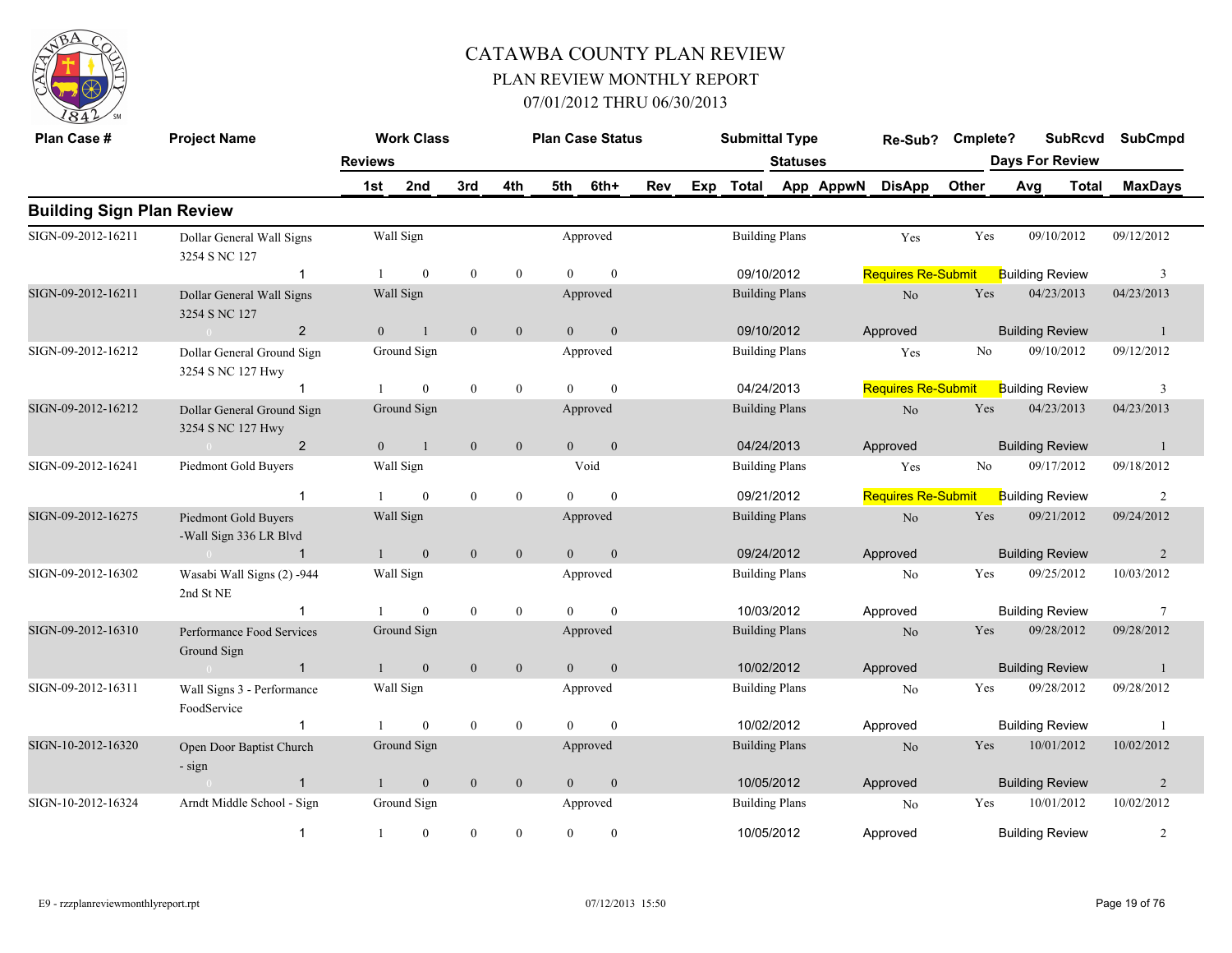

| Plan Case #                      | <b>Project Name</b>                                              |                | <b>Work Class</b> |                  |                  |                | <b>Plan Case Status</b> |     |     | <b>Submittal Type</b> |                 |           | Re-Sub?             | Cmplete? |                        | <b>SubRcvd</b> | <b>SubCmpd</b> |
|----------------------------------|------------------------------------------------------------------|----------------|-------------------|------------------|------------------|----------------|-------------------------|-----|-----|-----------------------|-----------------|-----------|---------------------|----------|------------------------|----------------|----------------|
|                                  |                                                                  | <b>Reviews</b> |                   |                  |                  |                |                         |     |     |                       | <b>Statuses</b> |           |                     |          | <b>Days For Review</b> |                |                |
|                                  |                                                                  | 1st            | 2nd               | 3rd              | 4th              | 5th            | 6th+                    | Rev | Exp | <b>Total</b>          |                 | App AppwN | <b>DisApp</b>       | Other    | Avg                    | <b>Total</b>   | <b>MaxDays</b> |
| <b>Building Sign Plan Review</b> |                                                                  |                |                   |                  |                  |                |                         |     |     |                       |                 |           |                     |          |                        |                |                |
| SIGN-10-2012-16341               | $<$ NONE $>$                                                     |                | Wall Sign         |                  |                  |                | Approved                |     |     | <b>Building Plans</b> |                 |           | N <sub>0</sub>      | Yes      | 10/04/2012             |                | 10/05/2012     |
|                                  | $\mathbf{1}$                                                     |                | $\overline{0}$    | $\mathbf{0}$     | $\mathbf{0}$     | $\Omega$       | $\mathbf{0}$            |     |     | 10/05/2012            |                 |           | Approved            |          | <b>Building Review</b> |                | 2              |
| SIGN-10-2012-16364               | Community One Springs Rd<br>Ground Sign                          |                | Ground Sign       |                  |                  |                | Approved                |     |     | <b>Building Plans</b> |                 |           | N <sub>o</sub>      | Yes      | 10/09/2012             |                | 10/10/2012     |
|                                  | $\overline{1}$<br>$\sim 0$                                       |                | $\mathbf{0}$      | $\mathbf{0}$     | $\mathbf{0}$     | $\Omega$       | $\mathbf{0}$            |     |     | 10/11/2012            |                 |           | Approved            |          | <b>Building Review</b> |                | 2              |
| SIGN-10-2012-16365               | Community One Viewmont<br>Wall Sign                              |                | Wall Sign         |                  |                  |                | Approved                |     |     | <b>Building Plans</b> |                 |           | No                  | Yes      | 10/09/2012             |                | 10/11/2012     |
|                                  | $\overline{1}$                                                   |                | $\overline{0}$    | $\mathbf{0}$     | $\mathbf{0}$     | $\theta$       | $\mathbf{0}$            |     |     | 10/11/2012            |                 |           | Approved            |          | <b>Building Review</b> |                | 3              |
| SIGN-10-2012-16366               | Community One Westview<br>Ground Sign                            |                | Ground Sign       |                  |                  |                | Approved                |     |     | <b>Building Plans</b> |                 |           | N <sub>o</sub>      | Yes      | 10/09/2012             |                | 10/10/2012     |
|                                  | $\overline{1}$<br>$\mathbf{0}$ and $\mathbf{0}$ and $\mathbf{0}$ |                | $\mathbf{0}$      | $\mathbf{0}$     | $\boldsymbol{0}$ | $\Omega$       | $\mathbf{0}$            |     |     | 10/11/2012            |                 |           | Approved            |          | <b>Building Review</b> |                | 2              |
| SIGN-10-2012-16367               | Community One Viewmont<br>Ground Sign                            |                | Ground Sign       |                  |                  |                | Approved                |     |     | <b>Building Plans</b> |                 |           | No                  | Yes      | 10/09/2012             |                | 10/10/2012     |
|                                  | $\overline{1}$                                                   |                | $\overline{0}$    | $\mathbf{0}$     | $\boldsymbol{0}$ | $\theta$       | $\mathbf{0}$            |     |     | 10/11/2012            |                 |           | Approved            |          | <b>Building Review</b> |                | $\overline{c}$ |
| SIGN-10-2012-16374               | Alliance Injury Treatment<br>Center Sign                         |                | Ground Sign       |                  |                  |                | Approved                |     |     | <b>Building Plans</b> |                 |           | N <sub>o</sub>      | Yes      | 10/10/2012             |                | 10/11/2012     |
|                                  | $\overline{1}$<br>$\sim 0$                                       |                | $\mathbf{0}$      | $\mathbf{0}$     | $\mathbf{0}$     | $\overline{0}$ | $\mathbf{0}$            |     |     | 10/11/2012            |                 |           | Approved with Notes |          | <b>Building Review</b> |                | 2              |
| SIGN-10-2012-16375               | Burger King - Wall Signs -<br>6085 Hwy 16 S                      |                | Wall Sign         |                  |                  |                | Approved                |     |     | <b>Building Plans</b> |                 |           | N <sub>0</sub>      | Yes      | 10/10/2012             |                | 10/11/2012     |
|                                  | $\mathbf{1}$                                                     |                | $\overline{0}$    | $\boldsymbol{0}$ | $\mathbf{0}$     | $\theta$       | $\mathbf{0}$            |     |     | 10/16/2012            |                 |           | Approved            |          | <b>Building Review</b> |                | 2              |
| SIGN-10-2012-16376               | <b>Burger King Wall Signs</b><br>2543 Springs Rd                 |                | Wall Sign         |                  |                  |                | Approved                |     |     | <b>Building Plans</b> |                 |           | No                  | Yes      | 10/10/2012             |                | 10/11/2012     |
|                                  | $\overline{1}$<br>$\sim 0$                                       |                | $\mathbf{0}$      | $\mathbf{0}$     | $\overline{0}$   | $\overline{0}$ | $\mathbf{0}$            |     |     | 10/11/2012            |                 |           | Approved            |          | <b>Building Review</b> |                | 2              |
| SIGN-10-2012-16377               | Burger King Ground Sign<br>2543 Springs rd                       |                | Ground Sign       |                  |                  |                | Approved                |     |     | <b>Building Plans</b> |                 |           | N <sub>o</sub>      | Yes      | 10/10/2012             |                | 10/11/2012     |
|                                  | $\overline{1}$                                                   |                | $\overline{0}$    | $\mathbf{0}$     | $\mathbf{0}$     | $\Omega$       | $\mathbf{0}$            |     |     | 10/11/2012            |                 |           | Approved            |          | <b>Building Review</b> |                | $\overline{c}$ |
| SIGN-10-2012-16378               | Burger King Ground Sign<br>2543 Springs rd                       |                | Ground Sign       |                  |                  |                | Approved                |     |     | <b>Building Plans</b> |                 |           | N <sub>o</sub>      | Yes      | 10/10/2012             |                | 10/11/2012     |
|                                  | $\overline{1}$<br>$\sim 0$                                       |                | $\mathbf{0}$      | $\boldsymbol{0}$ | $\mathbf{0}$     | $\theta$       | $\boldsymbol{0}$        |     |     | 10/11/2012            |                 |           | Approved            |          | <b>Building Review</b> |                | 2              |
| SIGN-10-2012-16379               | Burger King - ground signs<br>$-6085$ Hwy 16 S                   |                | Ground Sign       |                  |                  |                | Approved                |     |     | <b>Building Plans</b> |                 |           | N <sub>o</sub>      | Yes      | 10/10/2012             |                | 10/11/2012     |
|                                  | $\mathbf{1}$                                                     | $\overline{1}$ | $\overline{0}$    | $\mathbf{0}$     | $\mathbf{0}$     | $\theta$       | $\theta$                |     |     | 10/18/2012            |                 |           | Approved            |          | <b>Building Review</b> |                | $\overline{c}$ |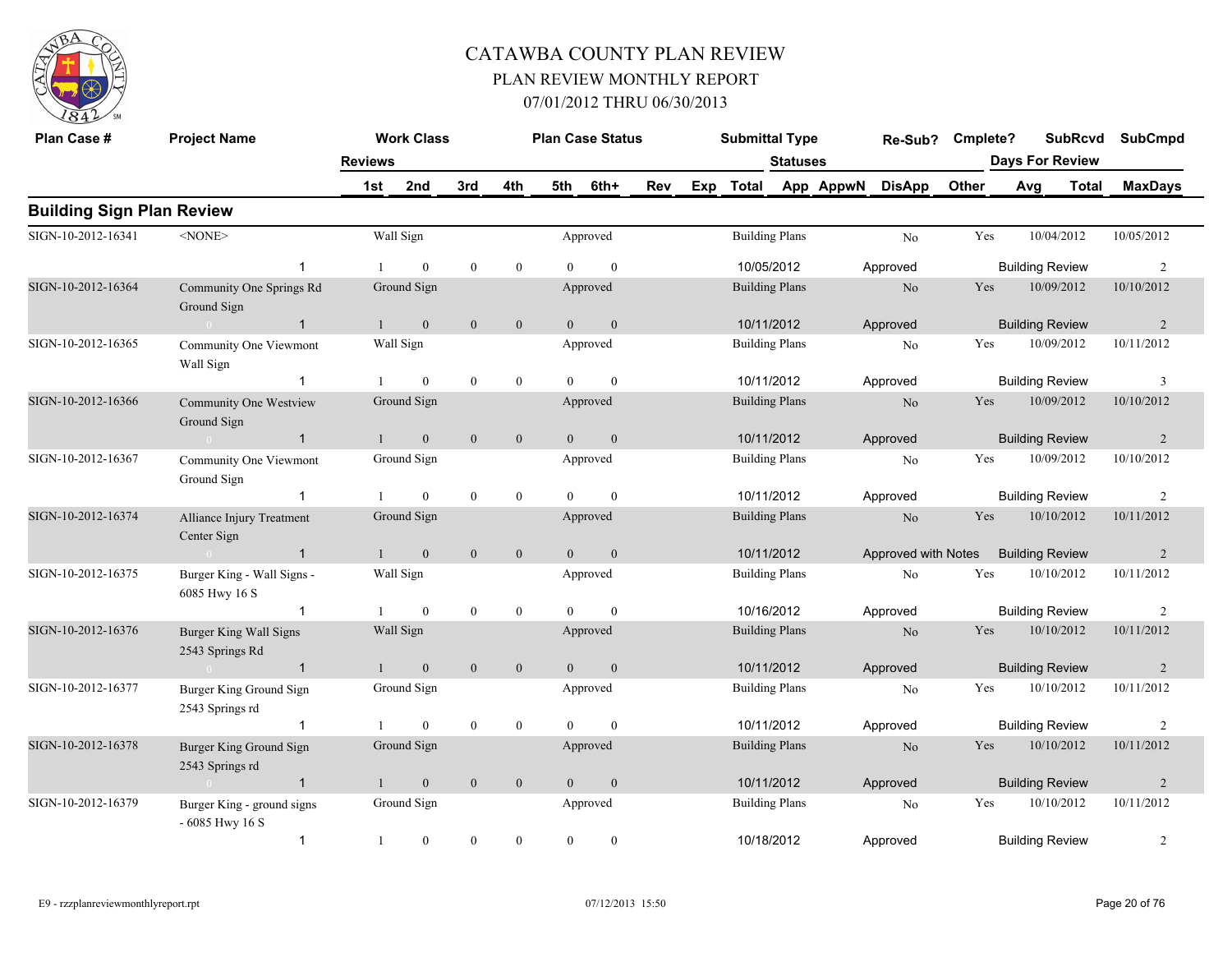

| Plan Case #                      | <b>Project Name</b>                            |                | <b>Work Class</b> |                  |                  |                | <b>Plan Case Status</b> |     |     | <b>Submittal Type</b> |                       |           | Re-Sub?                   | Cmplete? |     | <b>SubRcvd</b>         |       | <b>SubCmpd</b> |
|----------------------------------|------------------------------------------------|----------------|-------------------|------------------|------------------|----------------|-------------------------|-----|-----|-----------------------|-----------------------|-----------|---------------------------|----------|-----|------------------------|-------|----------------|
|                                  |                                                | <b>Reviews</b> |                   |                  |                  |                |                         |     |     |                       | <b>Statuses</b>       |           |                           |          |     | <b>Days For Review</b> |       |                |
|                                  |                                                | 1st            | 2nd               | 3rd              | 4th              | 5th            | 6th+                    | Rev | Exp | Total                 |                       | App AppwN | <b>DisApp</b>             | Other    | Avg |                        | Total | <b>MaxDays</b> |
| <b>Building Sign Plan Review</b> |                                                |                |                   |                  |                  |                |                         |     |     |                       |                       |           |                           |          |     |                        |       |                |
| SIGN-10-2012-16380               | Burger King - ground signs<br>- 6085 Hwy 16 S  |                | Ground Sign       |                  |                  |                | Approved                |     |     |                       | <b>Building Plans</b> |           | No                        | Yes      |     | 10/10/2012             |       | 10/11/2012     |
|                                  | $\mathbf{1}$                                   |                | $\mathbf{0}$      | $\mathbf{0}$     | $\boldsymbol{0}$ | $\theta$       | $\mathbf{0}$            |     |     |                       | 10/18/2012            |           | Approved                  |          |     | <b>Building Review</b> |       | $\overline{c}$ |
| SIGN-10-2012-16387               | First Church of God<br>Ground Sign 306 14th St |                | Ground Sign       |                  |                  |                | Approved                |     |     |                       | <b>Building Plans</b> |           | Yes                       | Yes      |     | 10/12/2012             |       | 10/25/2012     |
|                                  | $\overline{\mathbf{1}}$<br>$10 -$              |                | $\mathbf{0}$      | $\boldsymbol{0}$ | $\boldsymbol{0}$ | $\overline{0}$ | $\mathbf{0}$            |     |     |                       | 10/29/2012            |           | <b>Requires Re-Submit</b> |          |     | <b>Building Review</b> |       | 10             |
| SIGN-10-2012-16387               | First Church of God<br>Ground Sign 306 14th St |                | Ground Sign       |                  |                  |                | Approved                |     |     |                       | <b>Building Plans</b> |           | No                        | Yes      |     | 10/29/2012             |       | 10/29/2012     |
|                                  | $\overline{2}$                                 | $\Omega$       | $\overline{1}$    | $\boldsymbol{0}$ | $\boldsymbol{0}$ | $\Omega$       | $\mathbf{0}$            |     |     |                       | 10/29/2012            |           | Approved                  |          |     | <b>Building Review</b> |       | - 1            |
| SIGN-10-2012-16401               | Community One Wall Sign<br>2675 NW Blvd        |                | Wall Sign         |                  |                  |                | Approved                |     |     |                       | <b>Building Plans</b> |           | $\rm No$                  | Yes      |     | 10/16/2012             |       | 10/25/2012     |
|                                  | $\overline{1}$<br>$\sim 0$                     |                | $\mathbf{0}$      | $\mathbf{0}$     | $\mathbf{0}$     | $\overline{0}$ | $\mathbf{0}$            |     |     |                       | 10/25/2012            |           | Approved                  |          |     | <b>Building Review</b> |       | $\,$ 8 $\,$    |
| SIGN-10-2012-16402               | Community One Ground<br>Sign 2675 NW Blvd      |                | Ground Sign       |                  |                  |                | Approved                |     |     |                       | <b>Building Plans</b> |           | No                        | Yes      |     | 10/16/2012             |       | 10/25/2012     |
|                                  | $\mathbf{1}$                                   |                | $\theta$          | $\mathbf{0}$     | $\overline{0}$   | $\Omega$       | $\theta$                |     |     |                       | 10/25/2012            |           | Approved                  |          |     | <b>Building Review</b> |       | 8              |
| SIGN-10-2012-16403               | Community One Ground<br>Sign 2675 NW Blvd      |                | Ground Sign       |                  |                  |                | Approved                |     |     |                       | <b>Building Plans</b> |           | No                        | Yes      |     | 10/16/2012             |       | 10/25/2012     |
|                                  | $\sim 0$<br>$\overline{1}$                     |                | $\overline{0}$    | $\mathbf{0}$     | $\mathbf{0}$     | $\Omega$       | $\mathbf{0}$            |     |     |                       | 10/25/2012            |           | Approved                  |          |     | <b>Building Review</b> |       | 8              |
| SIGN-10-2012-16407               | ABC Wall Sign 2517<br>Springs Rd               |                | Wall Sign         |                  |                  |                | Approved                |     |     |                       | <b>Building Plans</b> |           | No                        | Yes      |     | 10/17/2012             |       | 10/25/2012     |
|                                  | $\mathbf 1$                                    |                | $\overline{0}$    | $\boldsymbol{0}$ | $\boldsymbol{0}$ | $\theta$       | $\mathbf{0}$            |     |     |                       | 10/25/2012            |           | Approved                  |          |     | <b>Building Review</b> |       | 7              |
| SIGN-10-2012-16413               | Profile Sign 70 29th St                        |                | Ground Sign       |                  |                  |                | Approved                |     |     |                       | <b>Building Plans</b> |           | N <sub>o</sub>            | Yes      |     | 10/18/2012             |       | 10/25/2012     |
|                                  | $\overline{1}$<br>$\sim 0$                     |                | $\overline{0}$    | $\mathbf{0}$     | $\overline{0}$   | $\Omega$       | $\mathbf{0}$            |     |     |                       | 10/25/2012            |           | Approved                  |          |     | <b>Building Review</b> |       | 6              |
| SIGN-10-2012-16415               | The ultimate Garage Sale 22<br>23rd Ave Ne     |                | Ground Sign       |                  |                  |                | Approved                |     |     |                       | <b>Building Plans</b> |           | No                        | Yes      |     | 10/19/2012             |       | 10/25/2012     |
|                                  | $\mathbf{1}$                                   |                | $\overline{0}$    | $\mathbf{0}$     | $\boldsymbol{0}$ | $\Omega$       | $\mathbf{0}$            |     |     |                       | 10/25/2012            |           | Approved                  |          |     | <b>Building Review</b> |       | 5              |
| SIGN-10-2012-16416               | Burger King Wall Signs 520<br>Southwest BLvd   |                | Wall Sign         |                  |                  |                | Approved                |     |     |                       | <b>Building Plans</b> |           | N <sub>o</sub>            | Yes      |     | 10/19/2012             |       | 10/30/2012     |
|                                  | $\overline{1}$<br>$\sim 0$                     |                | $\mathbf{0}$      | $\boldsymbol{0}$ | $\mathbf{0}$     | $\overline{0}$ | $\boldsymbol{0}$        |     |     |                       | 10/30/2012            |           | Approved                  |          |     | <b>Building Review</b> |       | $\,$ 8 $\,$    |
| SIGN-10-2012-16417               | Burger King Ground Signs<br>520 Southwest Blvd |                | Ground Sign       |                  |                  |                | Approved                |     |     |                       | <b>Building Plans</b> |           | No                        | Yes      |     | 10/19/2012             |       | 10/30/2012     |
|                                  | $\mathbf{1}$                                   | -1             | $\overline{0}$    | $\mathbf{0}$     | $\mathbf{0}$     | $\theta$       | $\boldsymbol{0}$        |     |     |                       | 10/30/2012            |           | Approved                  |          |     | <b>Building Review</b> |       | 8              |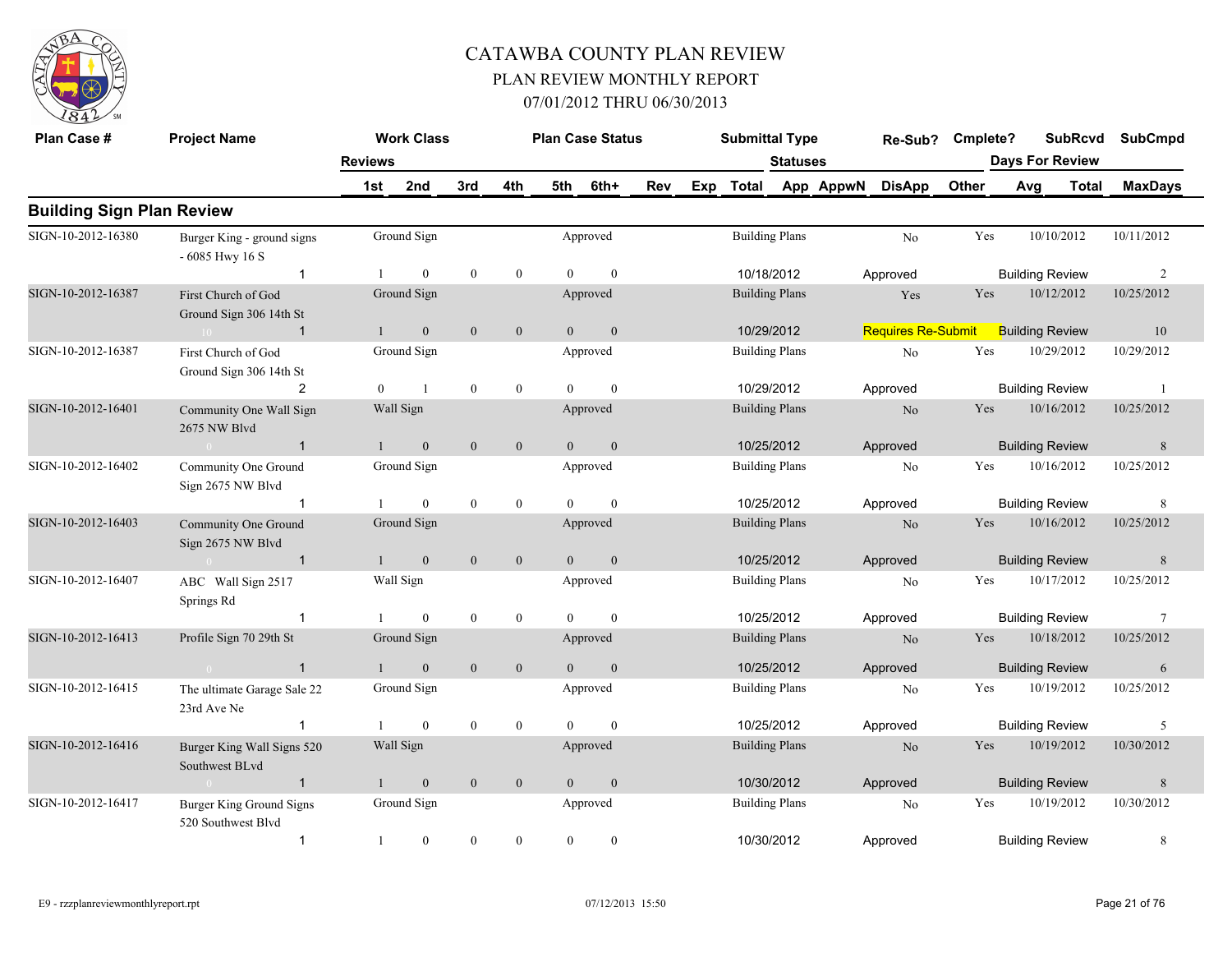

| Plan Case #                      | <b>Project Name</b>                                     |                | <b>Work Class</b> |              |                  |                | <b>Plan Case Status</b> |     | <b>Submittal Type</b> |                 |           | Re-Sub?                   | Cmplete? |                        | <b>SubRcvd</b> | <b>SubCmpd</b> |
|----------------------------------|---------------------------------------------------------|----------------|-------------------|--------------|------------------|----------------|-------------------------|-----|-----------------------|-----------------|-----------|---------------------------|----------|------------------------|----------------|----------------|
|                                  |                                                         | <b>Reviews</b> |                   |              |                  |                |                         |     |                       | <b>Statuses</b> |           |                           |          | <b>Days For Review</b> |                |                |
|                                  |                                                         | 1st            | 2nd               | 3rd          | 4th              | 5th            | 6th+                    | Rev | Exp Total             |                 | App AppwN | <b>DisApp</b>             | Other    | Avg                    | Total          | <b>MaxDays</b> |
| <b>Building Sign Plan Review</b> |                                                         |                |                   |              |                  |                |                         |     |                       |                 |           |                           |          |                        |                |                |
| SIGN-10-2012-16418               | Burger King Ground Signs<br>520 Southwest Blvd          |                | Ground Sign       |              |                  |                | Approved                |     | <b>Building Plans</b> |                 |           | No                        | Yes      |                        | 10/19/2012     | 10/30/2012     |
|                                  | $\mathbf 1$                                             |                | $\mathbf{0}$      | $\mathbf{0}$ | $\boldsymbol{0}$ | $\Omega$       | $\boldsymbol{0}$        |     | 10/30/2012            |                 |           | Approved                  |          | <b>Building Review</b> |                | 8              |
| SIGN-10-2012-16440               | Salon J Roberts Salon.com<br>503 4th                    |                | Ground Sign       |              |                  |                | Approved                |     | <b>Building Plans</b> |                 |           | N <sub>o</sub>            | Yes      |                        | 10/25/2012     | 10/29/2012     |
|                                  | $\sim 0$<br>$\overline{1}$                              | 1              | $\mathbf{0}$      | $\mathbf{0}$ | $\mathbf{0}$     | $\overline{0}$ | $\boldsymbol{0}$        |     | 10/29/2012            |                 |           | Approved                  |          | <b>Building Review</b> |                | $\mathfrak{Z}$ |
| SIGN-11-2012-16457               | Unlimited Wireless &<br>Accessories Outlet Roof<br>Sign |                | Wall Sign         |              |                  |                | Approved                |     | <b>Building Plans</b> |                 |           | Yes                       | Yes      |                        | 11/01/2012     | 11/02/2012     |
|                                  | $\overline{1}$                                          |                | $\mathbf{0}$      | $\mathbf{0}$ | $\mathbf{0}$     | $\theta$       | $\mathbf{0}$            |     | 11/05/2012            |                 |           | <b>Requires Re-Submit</b> |          | <b>Building Review</b> |                | 2              |
| SIGN-11-2012-16457               | Unlimited Wireless &<br>Accessories Outlet Roof<br>Sign |                | Wall Sign         |              |                  |                | Approved                |     | <b>Building Plans</b> |                 |           | No                        | Yes      |                        | 11/05/2012     | 11/05/2012     |
|                                  | $\overline{2}$                                          | $\overline{0}$ | $\overline{1}$    | $\mathbf{0}$ | $\mathbf{0}$     | $\overline{0}$ | $\boldsymbol{0}$        |     | 11/05/2012            |                 |           | Approved                  |          | <b>Building Review</b> |                | $\overline{1}$ |
| SIGN-11-2012-16459               | State Farm Wall Signs 946<br>2nd St NE                  |                | Wall Sign         |              |                  |                | Approved                |     | <b>Building Plans</b> |                 |           | No                        | Yes      |                        | 11/01/2012     | 11/02/2012     |
|                                  | $\mathbf{1}$                                            |                | $\mathbf{0}$      | $\mathbf{0}$ | $\mathbf{0}$     | $\Omega$       | $\theta$                |     | 11/02/2012            |                 |           | Approved                  |          | <b>Building Review</b> |                | $\overline{2}$ |
| SIGN-11-2012-16471               | The Salvation Army<br>Hickory Campus Ground<br>Signs    |                | Ground Sign       |              |                  |                | Completed - No Permit   |     | <b>Building Plans</b> |                 |           | Yes                       | Yes      |                        | 11/13/2012     | 11/13/2012     |
|                                  | $\overline{1}$                                          |                | $\overline{0}$    | $\mathbf{0}$ | $\overline{0}$   | $\Omega$       | $\mathbf{0}$            |     | 11/13/2012            |                 |           | <b>Requires Re-Submit</b> |          | <b>Building Review</b> |                | $\overline{1}$ |
| SIGN-11-2012-16472               | The Salvation Army<br>Hickory Campus Ground<br>Signs    |                | Ground Sign       |              |                  |                | Completed - No Permit   |     | <b>Building Plans</b> |                 |           | Yes                       | Yes      |                        | 11/06/2012     | 11/13/2012     |
|                                  | $\overline{1}$                                          |                | $\theta$          | $\mathbf{0}$ | $\mathbf{0}$     | $\theta$       | $\theta$                |     | 11/13/2012            |                 |           | <b>Requires Re-Submit</b> |          | <b>Building Review</b> |                | 5              |
| SIGN-11-2012-16475               | Apollo Health Care - Wall<br>1269 C 16th St             |                | Wall Sign         |              |                  |                | Approved                |     | <b>Building Plans</b> |                 |           | No                        | Yes      |                        | 11/06/2012     | 11/12/2012     |
|                                  | $\overline{1}$<br>$\overline{0}$                        |                | $\mathbf{0}$      | $\mathbf{0}$ | $\mathbf{0}$     | $\overline{0}$ | $\mathbf{0}$            |     | 11/12/2012            |                 |           | Approved                  |          | <b>Building Review</b> |                | $\overline{4}$ |
| SIGN-11-2012-16485               | $<$ NONE $>$                                            |                | Ground Sign       |              |                  |                | Approved                |     | <b>Building Plans</b> |                 |           | No                        | Yes      |                        | 11/07/2012     | 11/08/2012     |
|                                  | $\overline{1}$                                          |                | $\theta$          | $\mathbf{0}$ | $\mathbf{0}$     | $\Omega$       | $\theta$                |     | 11/08/2012            |                 |           | Approved                  |          | <b>Building Review</b> |                | 2              |
| SIGN-11-2012-16486               | Baymont Inn ground Sign<br>1120 13th Ave                |                | Ground Sign       |              |                  |                | Approved                |     | <b>Building Plans</b> |                 |           | N <sub>o</sub>            | Yes      |                        | 11/07/2012     | 11/13/2012     |
|                                  | $\mathbf{1}$<br>$\bigcirc$                              |                | $\mathbf{0}$      | $\mathbf{0}$ | $\mathbf{0}$     | $\mathbf{0}$   | $\mathbf{0}$            |     | 11/26/2012            |                 |           | Approved                  |          | <b>Building Review</b> |                | $\overline{4}$ |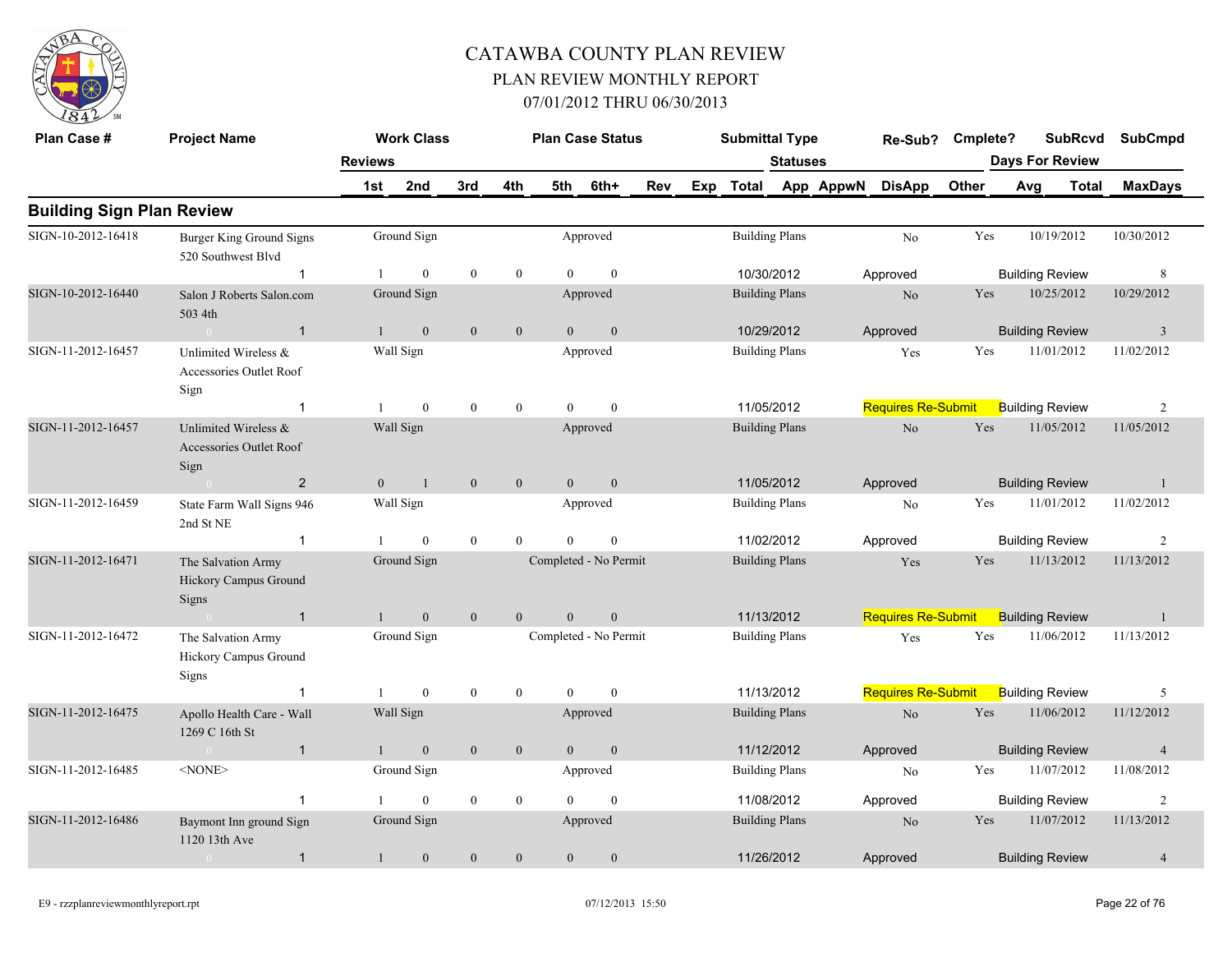

| Plan Case #                      | <b>Project Name</b>                                          |                | <b>Work Class</b> |                  |                  |                | <b>Plan Case Status</b> |     |     | <b>Submittal Type</b> |                       |           | Re-Sub?                   | Cmplete? |                        | <b>SubRcvd</b> | <b>SubCmpd</b> |
|----------------------------------|--------------------------------------------------------------|----------------|-------------------|------------------|------------------|----------------|-------------------------|-----|-----|-----------------------|-----------------------|-----------|---------------------------|----------|------------------------|----------------|----------------|
|                                  |                                                              | <b>Reviews</b> |                   |                  |                  |                |                         |     |     |                       | <b>Statuses</b>       |           |                           |          | <b>Days For Review</b> |                |                |
|                                  |                                                              | 1st            | 2nd               | 3rd              | 4th              | 5th            | 6th+                    | Rev | Exp | Total                 |                       | App AppwN | <b>DisApp</b>             | Other    | Avg                    | <b>Total</b>   | <b>MaxDays</b> |
| <b>Building Sign Plan Review</b> |                                                              |                |                   |                  |                  |                |                         |     |     |                       |                       |           |                           |          |                        |                |                |
| SIGN-11-2012-16493               | Windak Intelegent<br>Solutions 1254 26th st                  |                | Wall Sign         |                  |                  |                | Completed - No Permit   |     |     |                       | <b>Building Plans</b> |           | Yes                       | Yes      | 11/08/2012             |                | 11/13/2012     |
|                                  | $\overline{1}$<br>$\sim$ 0                                   |                | $\mathbf{0}$      | $\mathbf{0}$     | $\mathbf{0}$     | $\theta$       | $\mathbf{0}$            |     |     |                       | 04/16/2013            |           | <b>Requires Re-Submit</b> |          | <b>Building Review</b> |                | $\overline{3}$ |
| SIGN-11-2012-16502               | J McCroskey's 2 wall signs<br>1423 29th Ave                  |                | Wall Sign         |                  |                  |                | Approved                |     |     |                       | <b>Building Plans</b> |           | N <sub>0</sub>            | Yes      | 11/13/2012             |                | 11/14/2012     |
|                                  | $\overline{\mathbf{1}}$                                      |                | $\overline{0}$    | $\mathbf{0}$     | $\mathbf{0}$     | $\Omega$       | $\mathbf{0}$            |     |     |                       | 11/14/2012            |           | Approved                  |          | <b>Building Review</b> |                | 2              |
| SIGN-11-2012-16506               | <b>Interstate Batteries Wall</b><br>Sign 2117 Catawba V Blvd |                | Wall Sign         |                  |                  |                | Approved                |     |     |                       | <b>Building Plans</b> |           | N <sub>o</sub>            | Yes      | 11/14/2012             |                | 11/14/2012     |
|                                  | $\mathbf{1}$                                                 |                | $\boldsymbol{0}$  | $\mathbf{0}$     | $\boldsymbol{0}$ | $\theta$       | $\mathbf{0}$            |     |     |                       | 11/14/2012            |           | Approved                  |          | <b>Building Review</b> |                |                |
| SIGN-11-2012-16508               | Firestone Sign 1190 Lenoir<br>R Blvd                         |                | Ground Sign       |                  |                  |                | Approved                |     |     |                       | <b>Building Plans</b> |           | Yes                       | Yes      | 11/14/2012             |                | 11/19/2012     |
|                                  | $\mathbf 1$                                                  |                | $\overline{0}$    | $\theta$         | $\mathbf{0}$     | $\Omega$       | $\theta$                |     |     |                       | 01/15/2013            |           | <b>Requires Re-Submit</b> |          | <b>Building Review</b> |                | $\overline{4}$ |
| SIGN-11-2012-16508               | Firestone Sign 1190 Lenoir<br>R Blvd                         |                | Ground Sign       |                  |                  |                | Approved                |     |     |                       | <b>Building Plans</b> |           | $\rm No$                  | Yes      | 01/14/2013             |                | 01/15/2013     |
|                                  | $\overline{2}$<br>$\sim 0$                                   | $\mathbf{0}$   | 1                 | $\mathbf{0}$     | $\mathbf{0}$     | $\overline{0}$ | $\boldsymbol{0}$        |     |     |                       | 01/15/2013            |           | Approved                  |          | <b>Building Review</b> |                | $\overline{2}$ |
| SIGN-11-2012-16513               | Home Instead 2 wall signs<br>835 2nd av                      |                | Wall Sign         |                  |                  |                | Approved                |     |     |                       | <b>Building Plans</b> |           | N <sub>o</sub>            | Yes      | 11/15/2012             |                | 11/16/2012     |
|                                  |                                                              |                | $\overline{0}$    | $\mathbf{0}$     | $\mathbf{0}$     | $\Omega$       | $\mathbf{0}$            |     |     |                       | 11/20/2012            |           | Approved                  |          | <b>Building Review</b> |                | 2              |
| SIGN-11-2012-16520               | Protect Plus - Sigmon Clark<br>Attorneys Ground Sign         |                | Ground Sign       |                  |                  |                | Approved                |     |     |                       | <b>Building Plans</b> |           | N <sub>o</sub>            | Yes      | 11/16/2012             |                | 11/19/2012     |
|                                  | $\mathbf{1}$<br>$\sim$ 0                                     |                | $\mathbf{0}$      | $\mathbf{0}$     | $\mathbf{0}$     | $\overline{0}$ | $\mathbf{0}$            |     |     |                       | 11/19/2012            |           | Approved                  |          | <b>Building Review</b> |                | $\overline{2}$ |
| SIGN-11-2012-16551               | Pavilion Center for Women<br>& Children ground sign          |                | Ground Sign       |                  |                  |                | Approved                |     |     |                       | <b>Building Plans</b> |           | Yes                       | Yes      | 11/27/2012             |                | 11/29/2012     |
|                                  |                                                              |                | $\theta$          | $\mathbf{0}$     | $\boldsymbol{0}$ | $\Omega$       | $\theta$                |     |     |                       | 12/05/2012            |           | <b>Requires Re-Submit</b> |          | <b>Building Review</b> |                | 3              |
| SIGN-11-2012-16551               | Pavilion Center for Women<br>& Children ground sign          |                | Ground Sign       |                  |                  |                | Approved                |     |     |                       | <b>Building Plans</b> |           | $\rm No$                  | Yes      | 12/05/2012             |                | 12/05/2012     |
|                                  | $\overline{2}$                                               | $\overline{0}$ | $\mathbf{1}$      | $\mathbf{0}$     | $\mathbf{0}$     | $\overline{0}$ | $\mathbf{0}$            |     |     |                       | 12/05/2012            |           | Approved                  |          | <b>Building Review</b> |                | $\overline{1}$ |
| SIGN-11-2012-16552               | 11th Ave Entrance &<br>Comprehensive Cancer<br>Center        |                | Ground Sign       |                  |                  |                | Approved                |     |     |                       | <b>Building Plans</b> |           | Yes                       | Yes      | 11/27/2012             |                | 11/29/2012     |
|                                  | $\overline{1}$                                               | -1             | $\boldsymbol{0}$  | $\boldsymbol{0}$ | $\mathbf{0}$     | $\overline{0}$ | $\bf{0}$                |     |     |                       | 12/05/2012            |           | <b>Requires Re-Submit</b> |          | <b>Building Review</b> |                | 3              |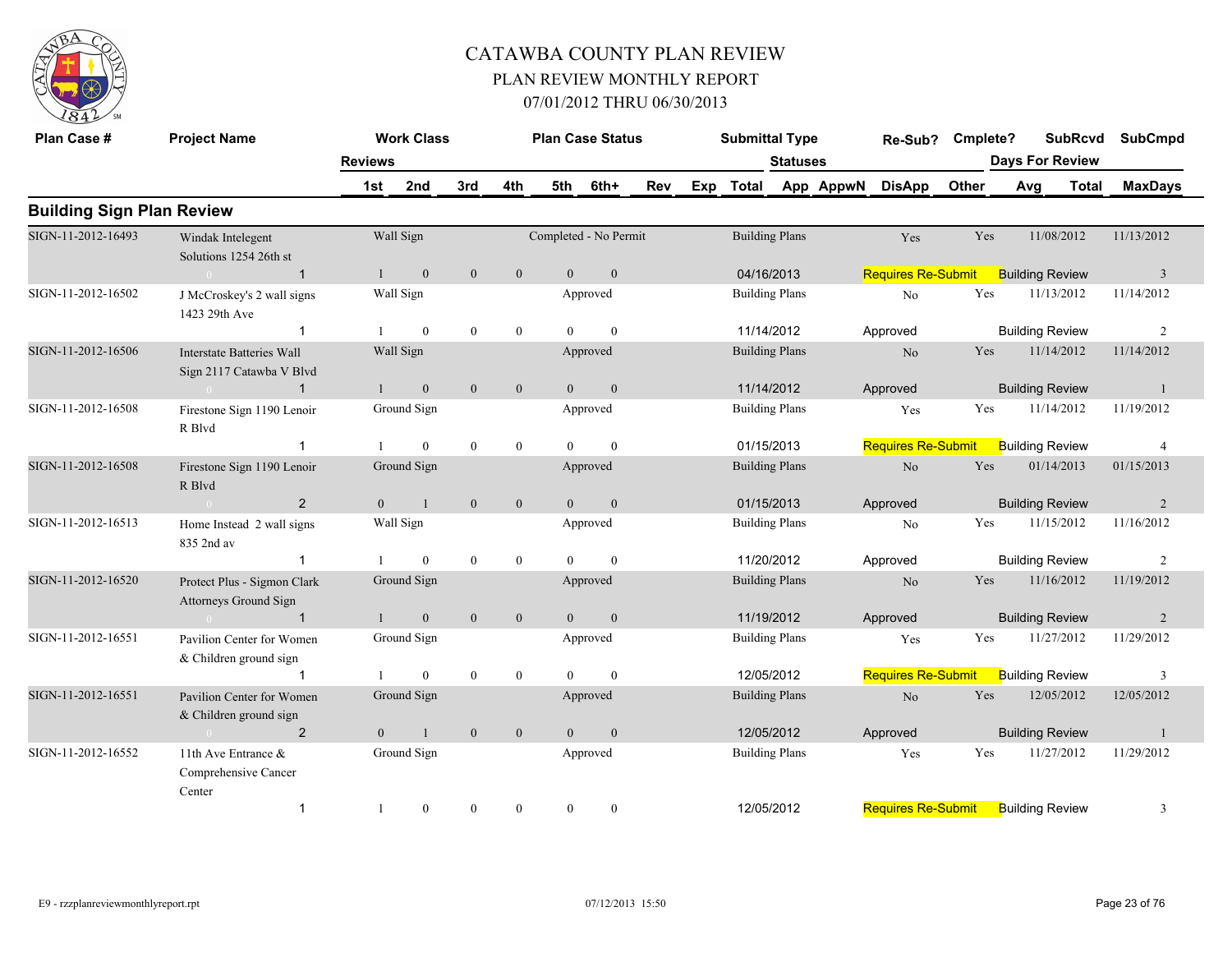

| Plan Case #                      | <b>Project Name</b>                                             |                | <b>Work Class</b> |              |                  |                | <b>Plan Case Status</b> |     | <b>Submittal Type</b> |                 |           | Re-Sub?                   | Cmplete? |     | <b>SubRcvd</b>         | <b>SubCmpd</b>          |
|----------------------------------|-----------------------------------------------------------------|----------------|-------------------|--------------|------------------|----------------|-------------------------|-----|-----------------------|-----------------|-----------|---------------------------|----------|-----|------------------------|-------------------------|
|                                  |                                                                 | <b>Reviews</b> |                   |              |                  |                |                         |     |                       | <b>Statuses</b> |           |                           |          |     | <b>Days For Review</b> |                         |
|                                  |                                                                 | 1st            | 2nd               | 3rd          | 4th              | 5th            | 6th+                    | Rev | Exp Total             |                 | App AppwN | <b>DisApp</b>             | Other    | Avg | Total                  | <b>MaxDays</b>          |
| <b>Building Sign Plan Review</b> |                                                                 |                |                   |              |                  |                |                         |     |                       |                 |           |                           |          |     |                        |                         |
| SIGN-11-2012-16552               | 11th Ave Entrance &<br>Comprehensive Cancer<br>Center           |                | Ground Sign       |              |                  |                | Approved                |     | <b>Building Plans</b> |                 |           | N <sub>o</sub>            | Yes      |     | 12/05/2012             | 12/05/2012              |
|                                  | $\overline{2}$                                                  | $\overline{0}$ | $\mathbf{1}$      | $\mathbf{0}$ | $\overline{0}$   | $\theta$       | $\mathbf{0}$            |     | 12/05/2012            |                 |           | Approved                  |          |     | <b>Building Review</b> | $\overline{1}$          |
| SIGN-11-2012-16553               | Service / Deliveries Staff<br>Parking Ground Sign               |                | Ground Sign       |              |                  |                | Approved                |     | <b>Building Plans</b> |                 |           | Yes                       | Yes      |     | 11/27/2012             | 11/29/2012              |
|                                  | $\sim 0$ and $\sim$<br>$\overline{1}$                           | $\mathbf{1}$   | $\overline{0}$    | $\theta$     | $\mathbf{0}$     | $\theta$       | $\overline{0}$          |     | 12/05/2012            |                 |           | <b>Requires Re-Submit</b> |          |     | <b>Building Review</b> | $\overline{\mathbf{3}}$ |
| SIGN-11-2012-16553               | Service / Deliveries Staff<br>Parking Ground Sign               |                | Ground Sign       |              |                  |                | Approved                |     | <b>Building Plans</b> |                 |           | No                        | Yes      |     | 12/05/2012             | 12/05/2012              |
|                                  | 2                                                               | $\theta$       | $\overline{1}$    | $\mathbf{0}$ | $\mathbf{0}$     | $\Omega$       | $\mathbf{0}$            |     | 12/05/2012            |                 |           | Approved                  |          |     | <b>Building Review</b> | -1                      |
| SIGN-11-2012-16554               | Main Directional Sign # 04                                      |                | Ground Sign       |              |                  |                | Approved                |     | <b>Building Plans</b> |                 |           | Yes                       | Yes      |     | 11/27/2012             | 11/29/2012              |
|                                  | $\overline{1}$                                                  |                | $\mathbf{0}$      | $\mathbf{0}$ | $\mathbf{0}$     | $\Omega$       | $\mathbf{0}$            |     | 12/05/2012            |                 |           | <b>Requires Re-Submit</b> |          |     | <b>Building Review</b> | $\overline{3}$          |
| SIGN-11-2012-16554               | Main Directional Sign # 04                                      |                | Ground Sign       |              |                  |                | Approved                |     | <b>Building Plans</b> |                 |           | No                        | Yes      |     | 12/05/2012             | 12/05/2012              |
|                                  | 2                                                               | $\theta$       | $\overline{1}$    | $\mathbf{0}$ | $\overline{0}$   | $\theta$       | $\theta$                |     | 12/05/2012            |                 |           | Approved                  |          |     | <b>Building Review</b> | -1                      |
| SIGN-12-2012-16582               | <b>Hickory Airport</b><br>"Avaiation" wall sign                 |                | Wall Sign         |              |                  |                | Approved                |     | <b>Building Plans</b> |                 |           | N <sub>o</sub>            | Yes      |     | 12/04/2012             | 12/06/2012              |
|                                  | $\sim 0$<br>$\overline{1}$                                      |                | $\mathbf{0}$      | $\mathbf{0}$ | $\mathbf{0}$     | $\overline{0}$ | $\mathbf{0}$            |     | 12/06/2012            |                 |           | Approved                  |          |     | <b>Building Review</b> | $\overline{\mathbf{3}}$ |
| SIGN-12-2012-16584               | United Rentals wall Sign22<br>17th St                           |                | Wall Sign         |              |                  |                | Approved                |     | <b>Building Plans</b> |                 |           | No                        | Yes      |     | 12/04/2012             | 12/06/2012              |
|                                  | $\overline{1}$                                                  |                | $\theta$          | $\mathbf{0}$ | $\mathbf{0}$     | $\Omega$       | $\theta$                |     | 12/06/2012            |                 |           | Approved                  |          |     | <b>Building Review</b> | $\overline{\mathbf{3}}$ |
| SIGN-12-2012-16599               | Olive Garden Wall Sign                                          |                | Wall Sign         |              |                  |                | Approved                |     | <b>Building Plans</b> |                 |           | $\rm No$                  | Yes      |     | 12/06/2012             | 12/07/2012              |
|                                  | $\overline{1}$<br>$\sim 0$                                      |                | $\mathbf{0}$      | $\mathbf{0}$ | $\mathbf{0}$     | $\overline{0}$ | $\mathbf{0}$            |     | 12/07/2012            |                 |           | Approved                  |          |     | <b>Building Review</b> | 2                       |
| SIGN-12-2012-16603               | NAPA Auto Parks Wall<br>Sign 935 Hwy 70                         |                | Wall Sign         |              |                  |                | Approved                |     | <b>Building Plans</b> |                 |           | No                        | Yes      |     | 12/07/2012             | 12/07/2012              |
|                                  | $\overline{1}$                                                  |                | $\boldsymbol{0}$  | $\mathbf{0}$ | $\boldsymbol{0}$ | $\Omega$       | $\mathbf{0}$            |     | 12/20/2012            |                 |           | Approved                  |          |     | <b>Building Review</b> | -1                      |
| SIGN-12-2012-16606               | McDonalds - wall signs<br>-717 Conover Blvd SW                  |                | Wall Sign         |              |                  |                | Approved                |     | <b>Building Plans</b> |                 |           | No                        | Yes      |     | 12/07/2012             | 12/10/2012              |
|                                  | $\overline{1}$<br>$\sim$ 0.000 $\sim$ 0.000 $\sim$ 0.000 $\sim$ |                | $\mathbf{0}$      | $\mathbf{0}$ | $\mathbf{0}$     | $\theta$       | $\mathbf{0}$            |     | 12/10/2012            |                 |           | Approved                  |          |     | <b>Building Review</b> | 2                       |
| SIGN-12-2012-16620               | United Missionary Baptist<br>Church off Premise                 |                | Ground Sign       |              |                  |                | Approved                |     | <b>Building Plans</b> |                 |           | No                        | Yes      |     | 12/10/2012             | 12/11/2012              |
|                                  | $\mathbf{1}$                                                    | 1              | $\boldsymbol{0}$  | $\mathbf{0}$ | $\boldsymbol{0}$ | $\overline{0}$ | $\boldsymbol{0}$        |     | 12/20/2012            |                 |           | Approved                  |          |     | <b>Building Review</b> | 2                       |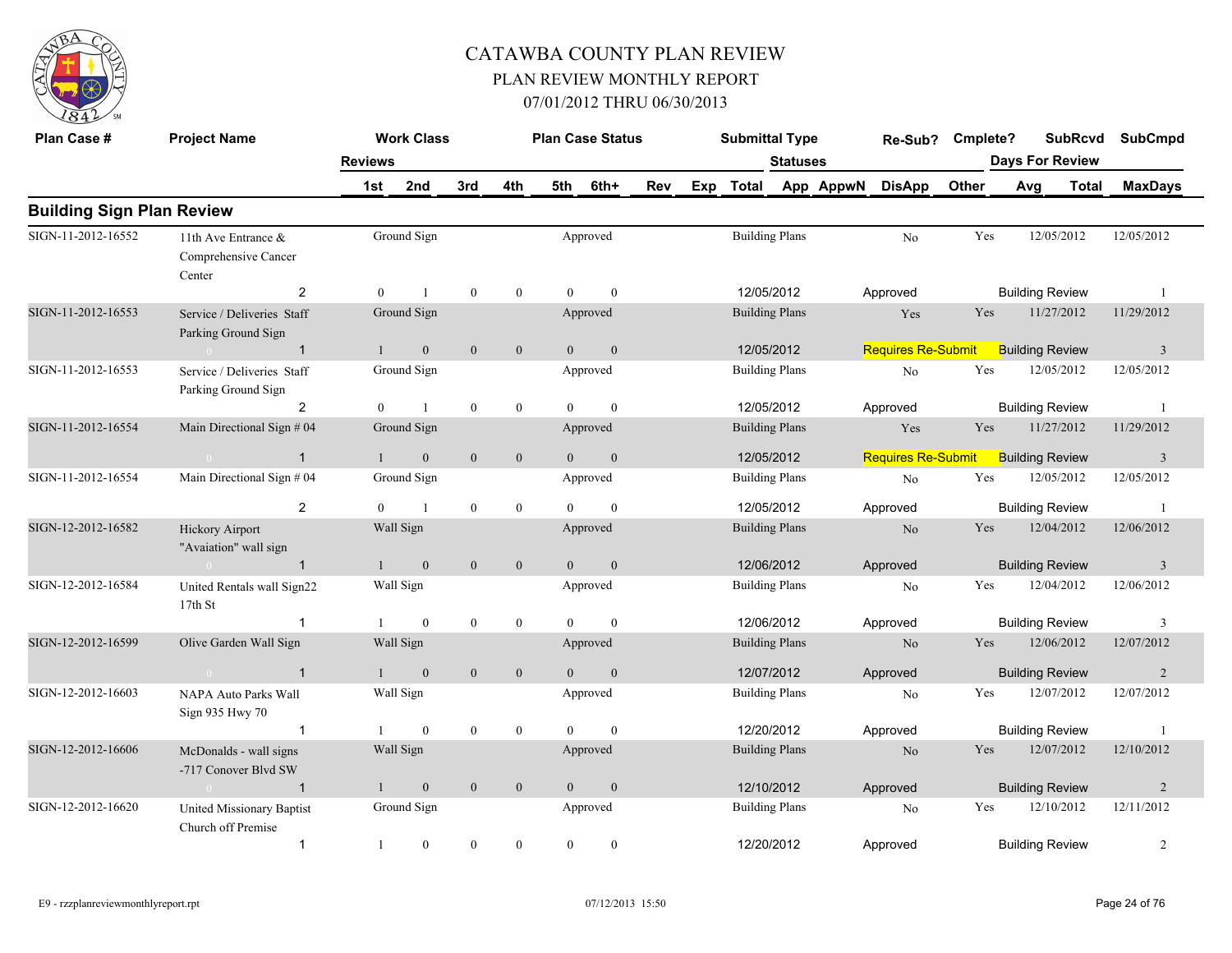

| Plan Case #                      | <b>Project Name</b>                                |                | <b>Work Class</b> |                  |                  |                | <b>Plan Case Status</b> |     | <b>Submittal Type</b> |                       |           | Re-Sub?        | Cmplete?   |                        | <b>SubRcvd</b> | <b>SubCmpd</b> |
|----------------------------------|----------------------------------------------------|----------------|-------------------|------------------|------------------|----------------|-------------------------|-----|-----------------------|-----------------------|-----------|----------------|------------|------------------------|----------------|----------------|
|                                  |                                                    | <b>Reviews</b> |                   |                  |                  |                |                         |     |                       | <b>Statuses</b>       |           |                |            | <b>Days For Review</b> |                |                |
|                                  |                                                    | 1st            | 2nd               | 3rd              | 4th              | 5th            | 6th+                    | Rev | Exp Total             |                       | App AppwN | <b>DisApp</b>  | Other      | Avg                    | <b>Total</b>   | <b>MaxDays</b> |
| <b>Building Sign Plan Review</b> |                                                    |                |                   |                  |                  |                |                         |     |                       |                       |           |                |            |                        |                |                |
| SIGN-12-2012-16621               | <b>United Missionary Baptist</b><br>On Premis Sign |                | Ground Sign       |                  |                  |                | Approved                |     |                       | <b>Building Plans</b> |           | Yes            | Yes        | 12/10/2012             |                | 12/11/2012     |
|                                  | $\mathbf{1}$                                       |                | $\theta$          | $\mathbf{0}$     | $\mathbf{0}$     | $\Omega$       | $\theta$                |     |                       | 01/16/2013            |           | Approved       |            | <b>Building Review</b> |                | 2              |
| SIGN-12-2012-16621               | <b>United Missionary Baptist</b><br>On Premis Sign |                | Ground Sign       |                  |                  |                | Approved                |     |                       | <b>Building Plans</b> |           | $\rm No$       | Yes        | 01/09/2013             |                | 01/16/2013     |
|                                  | $\overline{2}$<br>$\sim 0$                         | $\overline{0}$ | 1                 | $\mathbf{0}$     | $\mathbf{0}$     | $\overline{0}$ | $\boldsymbol{0}$        |     | 01/16/2013            |                       |           | Approved       |            | <b>Building Review</b> |                | 6              |
| SIGN-12-2012-16633               | Foot One Wall Sign 2501<br>Springs Rd              |                | Wall Sign         |                  |                  |                | Void                    |     |                       | <b>Building Plans</b> |           | $\rm No$       | Yes        | 12/13/2012             |                | 12/18/2012     |
|                                  | $\mathbf{1}$                                       |                | $\overline{0}$    | $\mathbf{0}$     | $\overline{0}$   | $\Omega$       | $\theta$                |     |                       | 12/18/2012            |           | Approved       |            | <b>Building Review</b> |                | $\overline{4}$ |
| SIGN-12-2012-16634               | Dunkin Donuts Wall Sign<br>1205 2nd St             |                | Wall Sign         |                  |                  |                | Approved                |     |                       | <b>Building Plans</b> |           | N <sub>o</sub> | <b>Yes</b> | 12/13/2012             |                | 12/17/2012     |
|                                  | $\overline{1}$<br>$\sim 0$                         |                | $\mathbf{0}$      | $\mathbf{0}$     | $\mathbf{0}$     | $\overline{0}$ | $\mathbf{0}$            |     |                       | 12/17/2012            |           | Approved       |            | <b>Building Review</b> |                | $\overline{3}$ |
| SIGN-12-2012-16635               | Dunkin Donuts Ground<br>Sign 1205 2nd St           |                | Ground Sign       |                  |                  |                | Approved                |     |                       | <b>Building Plans</b> |           | No             | Yes        | 12/13/2012             |                | 12/17/2012     |
|                                  | $\mathbf{1}$                                       |                | $\overline{0}$    | $\mathbf{0}$     | $\mathbf{0}$     | $\theta$       | $\mathbf{0}$            |     |                       | 12/17/2012            |           | Approved       |            | <b>Building Review</b> |                | 3              |
| SIGN-12-2012-16642               | O'Charleys Wall Signs (4)<br>2360 US Hwy 70        |                | Wall Sign         |                  |                  |                | Approved                |     |                       | <b>Building Plans</b> |           | N <sub>o</sub> | Yes        | 12/14/2012             |                | 12/18/2012     |
|                                  | $\overline{1}$<br>$\sim 0$ and $\sim 0$            | $\mathbf{1}$   | $\mathbf{0}$      | $\mathbf{0}$     | $\mathbf{0}$     | $\theta$       | $\mathbf{0}$            |     |                       | 12/20/2012            |           | Approved       |            | <b>Building Review</b> |                | $\overline{3}$ |
| SIGN-12-2012-16643               | Bojangles Wall Sign 2939 N<br>Center St            |                | Wall Sign         |                  |                  |                | Approved                |     |                       | <b>Building Plans</b> |           | No             | Yes        | 12/14/2012             |                | 12/20/2012     |
|                                  |                                                    |                | $\overline{0}$    | $\mathbf{0}$     | $\mathbf{0}$     | $\Omega$       | $\mathbf{0}$            |     |                       | 12/20/2012            |           | Approved       |            | <b>Building Review</b> |                | 5              |
| SIGN-12-2012-16645               | Edward Jones Wall Sign<br>1732 N Center St         |                | Wall Sign         |                  |                  |                | Approved                |     |                       | <b>Building Plans</b> |           | No             | Yes        | 12/17/2012             |                | 12/20/2012     |
|                                  | $\overline{1}$<br>$\sim 0$                         | $\overline{1}$ | $\boldsymbol{0}$  | $\mathbf{0}$     | $\boldsymbol{0}$ | $\mathbf{0}$   | $\boldsymbol{0}$        |     |                       | 12/20/2012            |           | Approved       |            | <b>Building Review</b> |                | $\overline{4}$ |
| SIGN-12-2012-16648               | Thad & Louise Wall sign                            |                | Wall Sign         |                  |                  |                | Approved                |     |                       | <b>Building Plans</b> |           | No             | Yes        | 12/18/2012             |                | 12/20/2012     |
|                                  |                                                    |                | $\theta$          | $\mathbf{0}$     | $\mathbf{0}$     |                | $\theta$                |     |                       | 12/20/2012            |           | Approved       |            | <b>Building Review</b> |                | 3              |
| SIGN-12-2012-16665               | Cordell Harris Insurance<br>Agency - Ground Sign   |                | Ground Sign       |                  |                  |                | Approved                |     |                       | <b>Building Plans</b> |           | $\rm No$       | Yes        | 12/27/2012             |                | 12/28/2012     |
|                                  | $\overline{1}$                                     |                | $\mathbf{0}$      | $\boldsymbol{0}$ | $\mathbf{0}$     | $\overline{0}$ | $\boldsymbol{0}$        |     |                       | 12/28/2012            |           | Approved       |            | <b>Building Review</b> |                | $\overline{2}$ |
| SIGN-12-2012-16666               | Cordell Harris Insurance<br>Agency - Ground Sign   |                | Ground Sign       |                  |                  |                | Approved                |     |                       | <b>Building Plans</b> |           | No             | Yes        | 12/27/2012             |                | 12/28/2012     |
|                                  | $\mathbf{1}$                                       | -1             | $\boldsymbol{0}$  | $\mathbf{0}$     | $\boldsymbol{0}$ | $\mathbf{0}$   | $\bf{0}$                |     | 12/28/2012            |                       |           | Approved       |            | <b>Building Review</b> |                | 2              |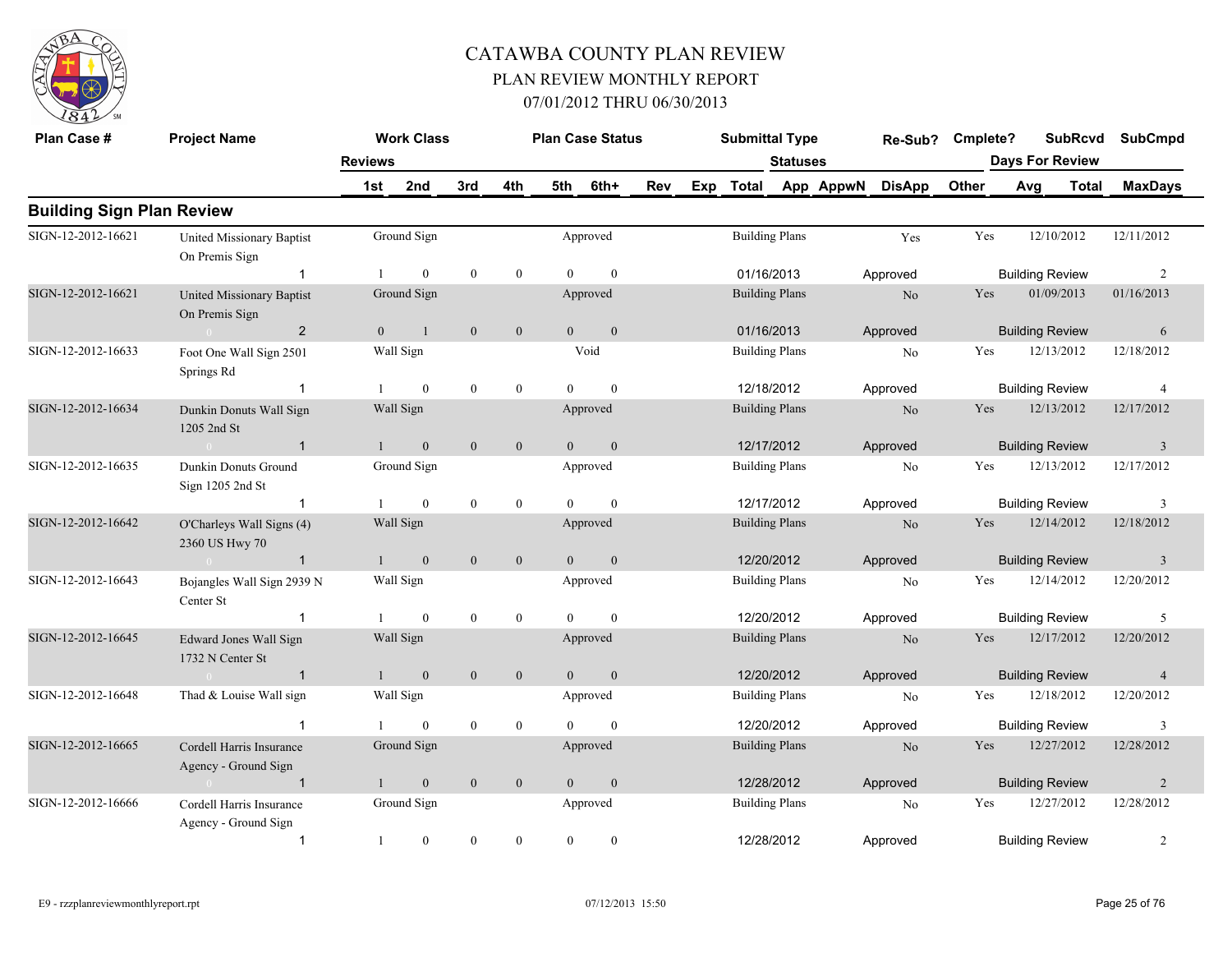

| Plan Case #                      | <b>Project Name</b>                                |                | <b>Work Class</b>        |                  |                  | <b>Plan Case Status</b> |                  |            |     | <b>Submittal Type</b>     |                       |           | Re-Sub?                   | Cmplete? | <b>SubRcvd</b>         |              | <b>SubCmpd</b> |
|----------------------------------|----------------------------------------------------|----------------|--------------------------|------------------|------------------|-------------------------|------------------|------------|-----|---------------------------|-----------------------|-----------|---------------------------|----------|------------------------|--------------|----------------|
|                                  |                                                    | <b>Reviews</b> |                          |                  |                  |                         |                  |            |     |                           | <b>Statuses</b>       |           |                           |          | <b>Days For Review</b> |              |                |
|                                  |                                                    | 1st            | 2nd                      | 3rd              | 4th              | 5th                     | 6th+             | <b>Rev</b> | Exp | <b>Total</b>              |                       | App AppwN | <b>DisApp</b>             | Other    | Avg                    | <b>Total</b> | <b>MaxDays</b> |
| <b>Building Sign Plan Review</b> |                                                    |                |                          |                  |                  |                         |                  |            |     |                           |                       |           |                           |          |                        |              |                |
| SIGN-12-2012-16667               | Cordell Harris Insurance<br>Agency - Ground Sign   |                | Ground Sign              |                  |                  |                         | Approved         |            |     |                           | <b>Building Plans</b> |           | No                        | Yes      | 12/27/2012             |              | 12/28/2012     |
|                                  |                                                    |                | $\theta$                 | $\mathbf{0}$     | $\mathbf{0}$     | $\Omega$                | $\theta$         |            |     |                           | 12/28/2012            |           | Approved                  |          | <b>Building Review</b> |              | 2              |
| SIGN-12-2012-16670               | H & R Block Wall Sign 2110<br>Hwy 70               |                | Wall Sign                |                  |                  |                         | Approved         |            |     |                           | <b>Building Plans</b> |           | N <sub>o</sub>            | Yes      | 12/27/2012             |              | 12/28/2012     |
|                                  | $\overline{1}$                                     |                | $\mathbf{0}$             | $\mathbf{0}$     | $\mathbf{0}$     | $\theta$                | $\mathbf{0}$     |            |     |                           | 12/28/2012            |           | Approved                  |          | <b>Building Review</b> |              | 2              |
| SIGN-12-2012-16673               | Avis Budget Wall Sign 1940<br>Hwy 70               |                | Wall Sign                |                  |                  |                         | Approved         |            |     |                           | <b>Building Plans</b> |           | N <sub>o</sub>            | Yes      | 12/28/2012             |              | 12/28/2012     |
|                                  | $\mathbf{1}$                                       |                | $\overline{0}$           | $\mathbf{0}$     | $\boldsymbol{0}$ | $\Omega$                | $\mathbf{0}$     |            |     |                           | 12/28/2012            |           | Approved                  |          | <b>Building Review</b> |              | $\overline{1}$ |
| SIGN-12-2012-16674               | Civitan Courty Townhomes<br>Wall Sign 405 17th Ave |                | Ground Sign              |                  |                  |                         | Approved         |            |     |                           | <b>Building Plans</b> |           | N <sub>o</sub>            | Yes      | 12/28/2012             |              | 12/28/2012     |
|                                  | $\overline{1}$<br>$\sim 0$                         |                | $\mathbf{0}$             | $\mathbf{0}$     | $\mathbf{0}$     | $\theta$                | $\mathbf{0}$     |            |     |                           | 12/28/2012            |           | Approved                  |          | <b>Building Review</b> |              | $\overline{1}$ |
| SIGN-12-2012-16675               | H & R Block Wall Sign 2645<br><b>Hwy 127 S</b>     |                | Wall Sign                |                  |                  |                         | Approved         |            |     |                           | <b>Building Plans</b> |           | N <sub>o</sub>            | Yes      | 12/28/2012             |              | 12/28/2012     |
|                                  | $\overline{1}$                                     |                | $\theta$                 | $\theta$         | $\theta$         | $\Omega$                | $\theta$         |            |     |                           | 12/28/2012            |           | Approved                  |          | <b>Building Review</b> |              |                |
| SIGN-2-12-14560                  | Quality Propane -Sign -<br>5928 E NC 150 Hwy       |                | Ground Sign              |                  |                  | Completed - No Permit   |                  |            |     | <b>Structure Drawings</b> |                       |           | No                        | Yes      | 07/27/2012             |              | 07/27/2012     |
|                                  | $\overline{2}$                                     | $\mathbf{0}$   | $\mathbf{1}$             | $\mathbf{0}$     | $\mathbf{0}$     | $\overline{0}$          | $\overline{0}$   |            |     |                           |                       |           | Approved with Notes       |          | Structural design loa  |              |                |
|                                  | <b>Commercial Building Plan Review</b>             |                |                          |                  |                  |                         |                  |            |     |                           |                       |           |                           |          |                        |              |                |
| CBPR-01-2013-16686               | Viewmont Auto Sales<br>Storage Bld 1045 3rd        |                | <b>Building New</b>      |                  |                  |                         | Disapproved      |            |     |                           | <b>Building Plans</b> |           | Yes                       | Yes      | 01/03/2013             |              | 01/14/2013     |
|                                  | $\overline{1}$                                     |                | $\theta$                 | $\theta$         | $\overline{0}$   | $\Omega$                | $\Omega$         |            |     | 01/16/2013                |                       |           | <b>Requires Re-Submit</b> |          | <b>Building Review</b> |              | 8              |
| CBPR-01-2013-16694               | <b>CARMIKE BIG D</b><br><b>ADDITION</b>            |                | <b>Building Addition</b> |                  |                  | Approved with notes     |                  |            |     |                           | <b>Building Plans</b> |           | Yes                       | Yes      | 01/04/2013             |              | 01/17/2013     |
|                                  | $\overline{1}$<br>$\sim$ 0                         |                | $\mathbf{0}$             | $\mathbf{0}$     | $\mathbf{0}$     | $\overline{0}$          | $\boldsymbol{0}$ |            |     | 06/17/2013                |                       |           | <b>Requires Re-Submit</b> |          | <b>Building Review</b> |              | 10             |
| CBPR-01-2013-16694               | <b>CARMIKE BIG D</b><br><b>ADDITION</b>            |                | <b>Building Addition</b> |                  |                  | Approved with notes     |                  |            |     |                           | <b>Building Plans</b> |           | Yes                       | Yes      | 02/05/2013             |              | 02/07/2013     |
|                                  | $\overline{c}$                                     | $\theta$       |                          | $\boldsymbol{0}$ | $\mathbf{0}$     | $\theta$                | $\Omega$         |            |     | 06/17/2013                |                       |           | <b>Requires Re-Submit</b> |          | <b>Building Review</b> |              | 3              |
| CBPR-01-2013-16694               | <b>CARMIKE BIG D</b><br><b>ADDITION</b>            |                | <b>Building Addition</b> |                  |                  | Approved with notes     |                  |            |     |                           | <b>Building Plans</b> |           | Yes                       | Yes      | 03/25/2013             |              | 04/01/2013     |
|                                  | 3<br>$\overline{0}$                                | $\overline{0}$ | $\mathbf{0}$             |                  | $\mathbf{0}$     | $\overline{0}$          | $\mathbf{0}$     |            |     | 06/17/2013                |                       |           | <b>Requires Re-Submit</b> |          | <b>Building Review</b> |              | 5              |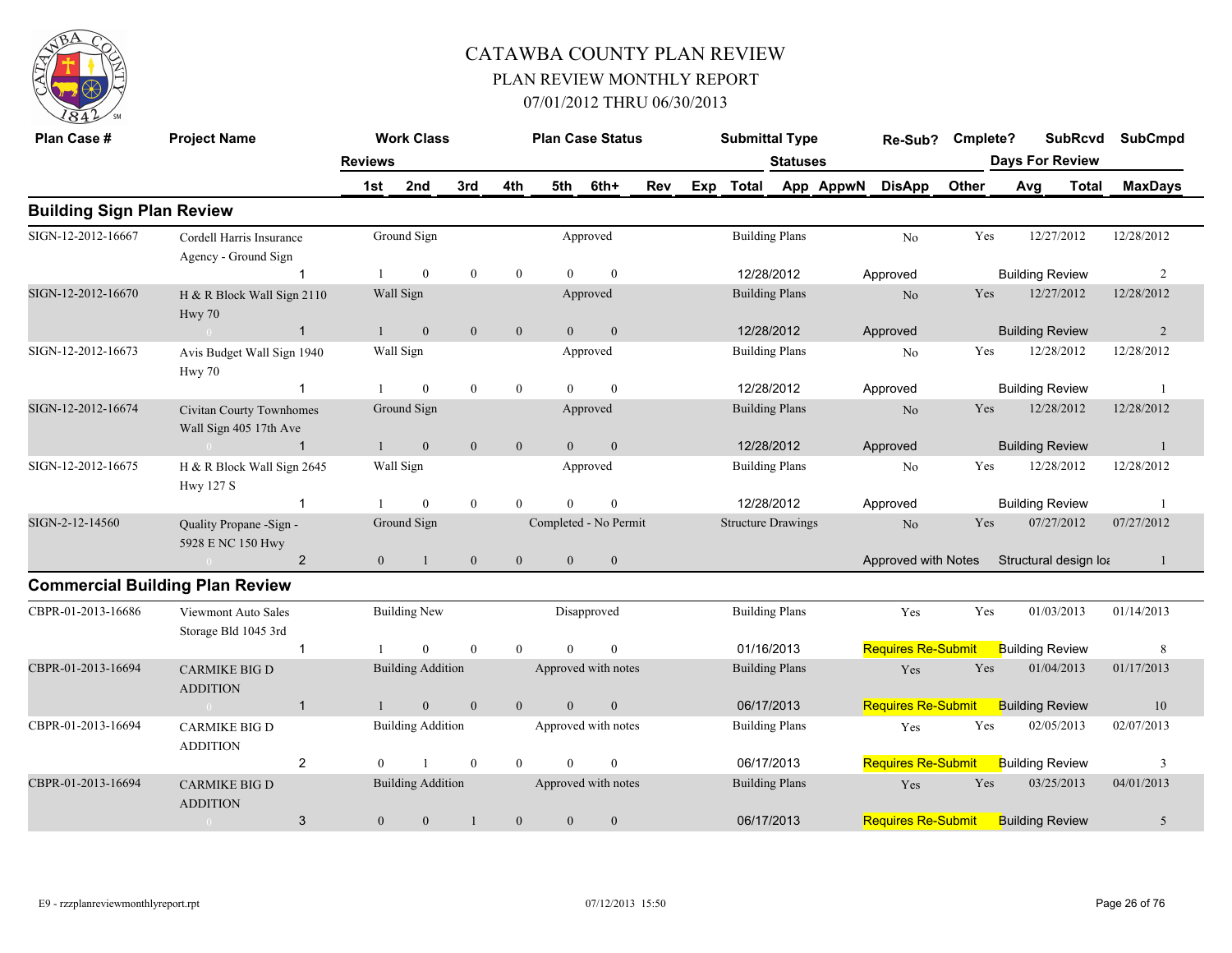

| Plan Case #        |                                                      | <b>Work Class</b> |                            |                |                  | <b>Plan Case Status</b> |                     | <b>Submittal Type</b> |                       |          | Re-Sub?   | Cmplete?                  |       | <b>SubRcvd</b>         | <b>SubCmpd</b> |                 |
|--------------------|------------------------------------------------------|-------------------|----------------------------|----------------|------------------|-------------------------|---------------------|-----------------------|-----------------------|----------|-----------|---------------------------|-------|------------------------|----------------|-----------------|
|                    |                                                      | <b>Reviews</b>    |                            |                |                  |                         |                     |                       |                       | Statuses |           |                           |       | <b>Days For Review</b> |                |                 |
|                    |                                                      | 1st               | 2nd                        | 3rd            | 4th              | 5th                     | 6th+                | Rev                   | Exp Total             |          | App AppwN | <b>DisApp</b>             | Other | Avg                    | Total          | <b>MaxDays</b>  |
|                    | <b>Commercial Building Plan Review</b>               |                   |                            |                |                  |                         |                     |                       |                       |          |           |                           |       |                        |                |                 |
| CBPR-01-2013-16694 | <b>CARMIKE BIG D</b><br><b>ADDITION</b>              |                   | <b>Building Addition</b>   |                |                  |                         | Approved with notes |                       | <b>Building Plans</b> |          |           | No                        | Yes   | 05/22/2013             |                | 05/29/2013      |
|                    | $5\phantom{.0}$<br>$\sim 0$                          | $\theta$          | $\mathbf{0}$               | $\mathbf{0}$   | $\mathbf{0}$     | $\mathbf{1}$            | $\mathbf{0}$        |                       | 06/17/2013            |          |           | Approved with Notes       |       | <b>Building Review</b> |                | 6               |
| CBPR-01-2013-16696 | Bed Bath & Beyond Data<br>Center 2436 Penny Rd       |                   | <b>Building Alteration</b> |                |                  |                         | Approved            |                       | <b>Building Plans</b> |          |           | Yes                       | Yes   | 01/04/2013             |                | 01/17/2013      |
|                    | $\mathbf 1$                                          |                   | $\mathbf{0}$               | $\theta$       | $\boldsymbol{0}$ | $\theta$                | $\mathbf{0}$        |                       | 05/30/2013            |          |           | <b>Requires Re-Submit</b> |       | <b>Building Review</b> |                | 10              |
| CBPR-01-2013-16696 | Bed Bath & Beyond Data<br>Center 2436 Penny Rd       |                   | <b>Building Alteration</b> |                |                  |                         | Approved            |                       | <b>Building Plans</b> |          |           | Yes                       | Yes   | 01/31/2013             |                | 02/04/2013      |
|                    | 2<br>$0 -$                                           | $\Omega$          | $\overline{1}$             | $\Omega$       | $\mathbf{0}$     | $\theta$                | $\mathbf{0}$        |                       | 05/30/2013            |          |           | Approved                  |       | <b>Building Review</b> |                | 3               |
| CBPR-01-2013-16696 | Bed Bath & Beyond Data<br>Center 2436 Penny Rd       |                   | <b>Building Alteration</b> |                |                  |                         | Approved            |                       | <b>Building Plans</b> |          |           | Yes                       | Yes   | 05/01/2013             |                | 05/13/2013      |
|                    | 3                                                    | $\Omega$          | $\theta$                   | $\overline{1}$ | $\overline{0}$   | $\theta$                | $\mathbf{0}$        |                       | 05/30/2013            |          |           | <b>Requires Re-Submit</b> |       | <b>Building Review</b> |                | 9               |
| CBPR-01-2013-16698 | Kingston Residence<br><b>Elevator Shaft</b>          |                   | <b>Building Addition</b>   |                |                  |                         | Approved            |                       | <b>Building Plans</b> |          |           | Yes                       | Yes   | 01/07/2013             |                | 01/18/2013      |
|                    | $\overline{1}$<br>$\sim 0$                           |                   | $\mathbf{0}$               | $\mathbf{0}$   | $\mathbf{0}$     | $\theta$                | $\mathbf{0}$        |                       | 02/08/2013            |          |           | Requires Re-Submit        |       | <b>Building Review</b> |                | 10              |
| CBPR-01-2013-16698 | Kingston Residence<br>Elevator Shaft                 |                   | <b>Building Addition</b>   |                |                  |                         | Approved            |                       | <b>Building Plans</b> |          |           | No                        | Yes   | 02/05/2013             |                | 02/08/2013      |
|                    | $\overline{2}$                                       | $\Omega$          |                            | $\theta$       | $\boldsymbol{0}$ | $\theta$                | $\theta$            |                       | 02/08/2013            |          |           | Approved                  |       | <b>Building Review</b> |                | $\overline{4}$  |
| CBPR-01-2013-16705 | Newton Conover<br>Administrative Office<br>Expansion |                   | <b>Building Addition</b>   |                |                  |                         | Approved            |                       | <b>Building Plans</b> |          |           | N <sub>o</sub>            | Yes   | 01/07/2013             |                | 01/14/2013      |
|                    | $\overline{1}$                                       |                   | $\mathbf{0}$               | $\mathbf{0}$   | $\boldsymbol{0}$ | $\overline{0}$          | $\mathbf{0}$        |                       | 01/14/2013            |          |           | Approved                  |       | <b>Building Review</b> |                | 6               |
| CBPR-01-2013-16730 | Computer Storage-Existing<br>Space                   |                   | <b>Building Alteration</b> |                |                  |                         | Approved            |                       | <b>Building Plans</b> |          |           | No                        | Yes   | 01/09/2013             |                | 01/18/2013      |
|                    | $\mathbf{1}$                                         |                   | $\theta$                   | $\theta$       | $\mathbf{0}$     | $\theta$                | $\theta$            |                       | 01/18/2013            |          |           | Approved                  |       | <b>Building Review</b> |                | 8               |
| CBPR-01-2013-16736 | Sacura Japan - interior<br>alterations               |                   | <b>Building Alteration</b> |                |                  |                         | Approved            |                       | <b>Building Plans</b> |          |           | $\rm No$                  | Yes   | 01/11/2013             |                | 01/22/2013      |
|                    | $\mathbf{1}$<br>$\sim 0$                             |                   | $\mathbf{0}$               | $\mathbf{0}$   | $\mathbf{0}$     | $\overline{0}$          | $\mathbf{0}$        |                       | 01/22/2013            |          |           | Approved                  |       | <b>Building Review</b> |                | $8\phantom{.}$  |
| CBPR-01-2013-16740 | Redline Automotive Sales<br>Area                     |                   | <b>Building Addition</b>   |                |                  |                         | Approved            |                       | <b>Building Plans</b> |          |           | No                        | Yes   | 01/14/2013             |                | 01/22/2013      |
|                    | $\mathbf{1}$                                         |                   | $\mathbf{0}$               | $\mathbf{0}$   | $\boldsymbol{0}$ | $\Omega$                | $\mathbf{0}$        |                       | 01/22/2013            |          |           | Approved with Notes       |       | <b>Building Review</b> |                | 7               |
| CBPR-01-2013-16744 | AT&T - Ashe Ave                                      |                   | Mechanical Only            |                |                  |                         | Approved            |                       | <b>Building Plans</b> |          |           | No                        | Yes   | 01/15/2013             |                | 01/23/2013      |
|                    | $\mathbf{1}$<br>$\overline{0}$                       | $\mathbf{1}$      | $\mathbf{0}$               | $\theta$       | $\mathbf{0}$     | $\overline{0}$          | $\mathbf{0}$        |                       | 01/23/2013            |          |           | Approved with Notes       |       | <b>Building Review</b> |                | $7\phantom{.0}$ |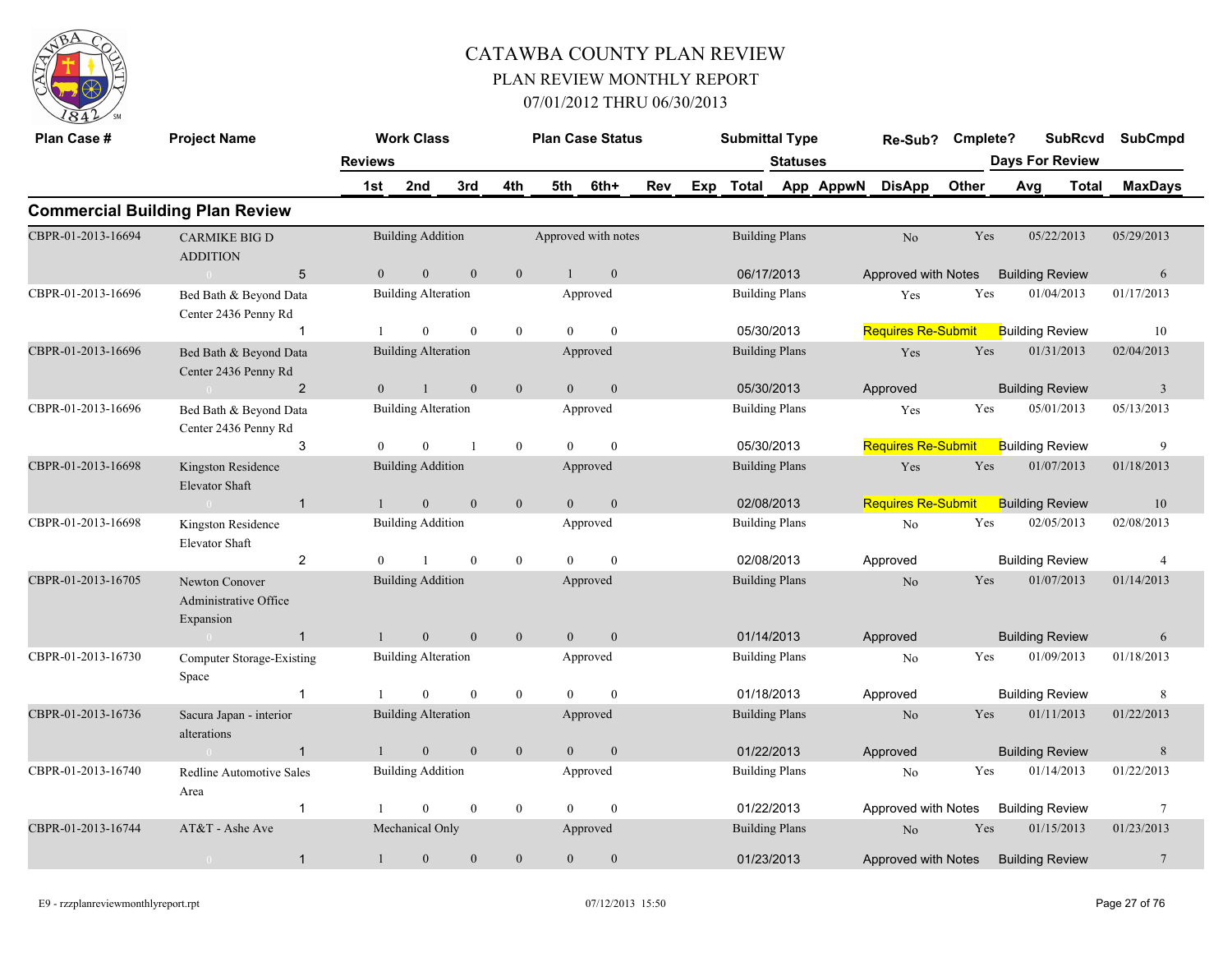

| Plan Case #        | <b>Project Name</b>                           |                | <b>Work Class</b>          |                  |                  |                | <b>Plan Case Status</b> |     |     | <b>Submittal Type</b> |                       |           | Re-Sub?                             | Cmplete?     |     | <b>SubRcvd</b>         | <b>SubCmpd</b>  |
|--------------------|-----------------------------------------------|----------------|----------------------------|------------------|------------------|----------------|-------------------------|-----|-----|-----------------------|-----------------------|-----------|-------------------------------------|--------------|-----|------------------------|-----------------|
|                    |                                               | <b>Reviews</b> |                            |                  |                  |                |                         |     |     |                       | <b>Statuses</b>       |           |                                     |              |     | <b>Days For Review</b> |                 |
|                    |                                               | 1st            | 2nd                        | 3rd              | 4th              | 5th            | 6th+                    | Rev | Exp | Total                 |                       | App AppwN | <b>DisApp</b>                       | <b>Other</b> | Avg | <b>Total</b>           | <b>MaxDays</b>  |
|                    | <b>Commercial Building Plan Review</b>        |                |                            |                  |                  |                |                         |     |     |                       |                       |           |                                     |              |     |                        |                 |
| CBPR-01-2013-16746 | Used Car Sales Ramp 1951<br><b>US 70</b>      |                | <b>Building Addition</b>   |                  |                  |                | Approved                |     |     |                       | <b>Building Plans</b> |           | No                                  | Yes          |     | 01/15/2013             | 01/25/2013      |
|                    | $\mathbf{1}$<br>$\sim 0$                      | $\mathbf{1}$   | $\mathbf{0}$               | $\mathbf{0}$     | $\mathbf{0}$     | $\overline{0}$ | $\mathbf{0}$            |     |     | 01/25/2013            |                       |           | Approved                            |              |     | <b>Building Review</b> | 9               |
| CBPR-01-2013-16748 | Two Lines Solar Site (solar<br>farm)          |                | <b>Electrical Only</b>     |                  |                  |                | Approved                |     |     | <b>Building Plans</b> |                       |           | No                                  | Yes          |     | 01/15/2013             | 01/24/2013      |
|                    | $\mathbf{1}$                                  |                | $\mathbf{0}$               | $\mathbf{0}$     | $\overline{0}$   | $\theta$       | $\mathbf{0}$            |     |     | 01/24/2013            |                       |           | Approved                            |              |     | <b>Building Review</b> | 8               |
| CBPR-01-2013-16750 | <b>Dollar Tree Freezers</b>                   |                | Mechanical Only            |                  |                  |                | Approved                |     |     | <b>Building Plans</b> |                       |           | No                                  | Yes          |     | 01/16/2013             | 01/24/2013      |
|                    | $\overline{1}$                                |                | $\mathbf{0}$               | $\theta$         | $\mathbf{0}$     | $\theta$       | $\mathbf{0}$            |     |     | 01/25/2013            |                       |           | Approved with Notes                 |              |     | <b>Building Review</b> | $7\phantom{.0}$ |
| CBPR-01-2013-16752 | Neurology Associates -<br>Alteration          |                | <b>Building Alteration</b> |                  |                  |                | Approved                |     |     | <b>Building Plans</b> |                       |           | Yes                                 | Yes          |     | 01/16/2013             | 01/28/2013      |
|                    | $\overline{1}$                                |                | $\Omega$                   | $\mathbf{0}$     | $\boldsymbol{0}$ | $\theta$       | $\mathbf{0}$            |     |     | 02/05/2013            |                       |           | <b>Requires Re-Submit</b>           |              |     | <b>Building Review</b> | 9               |
| CBPR-01-2013-16752 | Neurology Associates -<br>Alteration          |                | <b>Building Alteration</b> |                  |                  |                | Approved                |     |     | <b>Building Plans</b> |                       |           | N <sub>o</sub>                      | Yes          |     | 02/05/2013             | 02/08/2013      |
|                    | $\overline{2}$<br>$\sim 0$                    | $\overline{0}$ | $\overline{1}$             | $\mathbf{0}$     | $\mathbf{0}$     | $\overline{0}$ | $\mathbf{0}$            |     |     | 02/05/2013            |                       |           | Approved with Notes                 |              |     | <b>Building Review</b> | $\overline{4}$  |
| CBPR-01-2013-16753 | Fred T Foard Green House                      |                | Accessory Structure        |                  |                  |                | Approved                |     |     | <b>Building Plans</b> |                       |           | Yes                                 | Yes          |     | 01/16/2013             | 01/24/2013      |
|                    | -1                                            |                | $\overline{0}$             | $\mathbf{0}$     | $\mathbf{0}$     | $\Omega$       | $\mathbf{0}$            |     |     |                       | 01/24/2013            |           | <b>Requires Re-Submit</b>           |              |     | <b>Building Review</b> | $7\phantom{.0}$ |
| CBPR-01-2013-16753 | Fred T Foard Green House                      |                | Accessory Structure        |                  |                  |                | Approved                |     |     | <b>Building Plans</b> |                       |           | N <sub>o</sub>                      | Yes          |     | 02/13/2013             | 02/15/2013      |
|                    | $\overline{2}$<br>$\sim$ 0                    | $\overline{0}$ |                            | $\boldsymbol{0}$ | $\boldsymbol{0}$ | $\overline{0}$ | $\boldsymbol{0}$        |     |     | 01/24/2013            |                       |           | Approved with Notes                 |              |     | <b>Building Review</b> | $\mathfrak{Z}$  |
| CBPR-01-2013-16765 | <b>Advanced Home Care</b><br>Main Ave Hickory |                | <b>Building Alteration</b> |                  |                  |                | Approved                |     |     | <b>Building Plans</b> |                       |           | Yes                                 | No           |     | 01/18/2013             | 01/30/2013      |
|                    | 1                                             |                | $\overline{0}$             | $\mathbf{0}$     | $\boldsymbol{0}$ | $\Omega$       | $\theta$                |     |     | 02/04/2013            |                       |           | <b>Requires Re-Submit</b>           |              |     | <b>Building Review</b> | 9               |
| CBPR-01-2013-16765 | <b>Advanced Home Care</b><br>Main Ave Hickory |                | <b>Building Alteration</b> |                  |                  |                | Approved                |     |     | <b>Building Plans</b> |                       |           | Yes                                 | Yes          |     | 02/08/2013             | 02/12/2013      |
|                    | $\overline{2}$                                | $\theta$       | $\mathbf{1}$               | $\mathbf{0}$     | $\mathbf{0}$     | $\theta$       | $\mathbf{0}$            |     |     | 02/04/2013            |                       |           | <b>Requires Re-Submit</b>           |              |     | <b>Building Review</b> | $\overline{3}$  |
| CBPR-01-2013-16765 | <b>Advanced Home Care</b><br>Main Ave Hickory |                | <b>Building Alteration</b> |                  |                  |                | Approved                |     |     | <b>Building Plans</b> |                       |           | No                                  | Yes          |     | 02/14/2013             | 02/18/2013      |
|                    | 3                                             | $\Omega$       | $\mathbf{0}$               | $\mathbf{1}$     | $\boldsymbol{0}$ | $\theta$       | $\mathbf{0}$            |     |     | 02/04/2013            |                       |           | Approved with Notes                 |              |     | <b>Building Review</b> | 3               |
| CBPR-01-2013-16766 | Maiden Tactical MDG-<br>Generator             |                | <b>Building New</b>        |                  |                  |                | Approved                |     |     |                       | <b>Building Plans</b> |           | N <sub>o</sub>                      | Yes          |     | 01/18/2013             | 01/29/2013      |
|                    | $\mathbf{1}$<br>$\overline{0}$                | $\mathbf{1}$   | $\mathbf{0}$               | $\mathbf{0}$     | $\overline{0}$   | $\overline{0}$ | $\mathbf{0}$            |     |     | 02/01/2013            |                       |           | Approved with Notes Building Review |              |     |                        | 8               |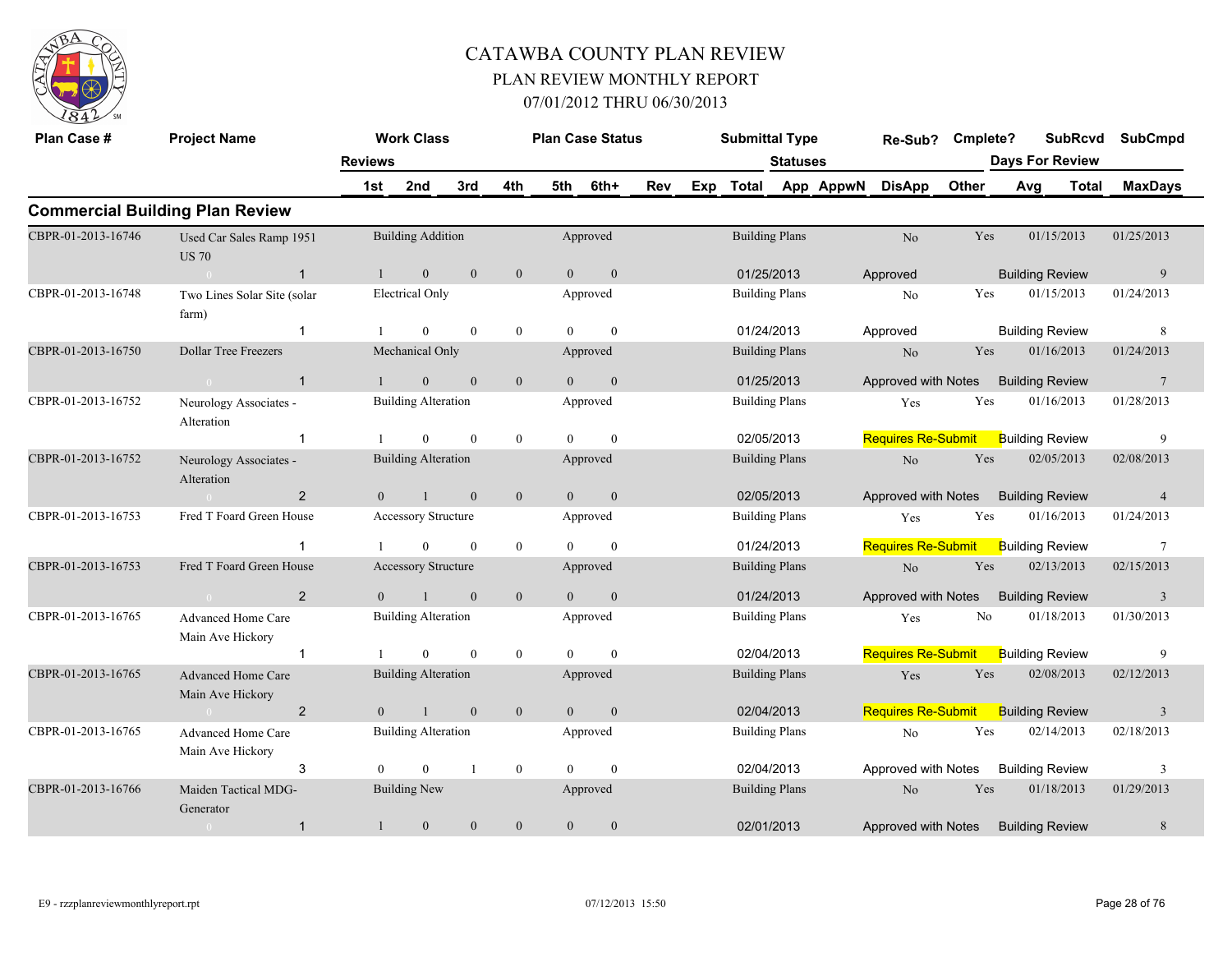

| Plan Case #        | <b>Project Name</b>                           |                | <b>Work Class</b>          |              |                  |                | <b>Plan Case Status</b> |            | <b>Submittal Type</b> |                       |           | Re-Sub?                             | Cmplete?   |     | <b>SubRcvd</b>         | <b>SubCmpd</b>  |
|--------------------|-----------------------------------------------|----------------|----------------------------|--------------|------------------|----------------|-------------------------|------------|-----------------------|-----------------------|-----------|-------------------------------------|------------|-----|------------------------|-----------------|
|                    |                                               | <b>Reviews</b> |                            |              |                  |                |                         |            |                       | <b>Statuses</b>       |           |                                     |            |     | <b>Days For Review</b> |                 |
|                    |                                               | 1st            | 2nd                        | 3rd          | 4th              | 5th            | 6th+                    | <b>Rev</b> | Exp Total             |                       | App AppwN | <b>DisApp</b>                       | Other      | Avg | <b>Total</b>           | <b>MaxDays</b>  |
|                    | <b>Commercial Building Plan Review</b>        |                |                            |              |                  |                |                         |            |                       |                       |           |                                     |            |     |                        |                 |
| CBPR-01-2013-16767 | L.R.V. - First Plaza                          |                | <b>Building Alteration</b> |              |                  |                | Approved                |            |                       | <b>Building Plans</b> |           | Yes                                 | Yes        |     | 01/18/2013             | 01/28/2013      |
|                    | $\overline{1}$<br>$\sim 0$                    |                | $\overline{0}$             | $\mathbf{0}$ | $\mathbf{0}$     | $\overline{0}$ | $\mathbf{0}$            |            |                       | 02/06/2013            |           | <b>Requires Re-Submit</b>           |            |     | <b>Building Review</b> | $\overline{7}$  |
| CBPR-01-2013-16767 | L.R.V. - First Plaza                          |                | <b>Building Alteration</b> |              |                  |                | Approved                |            |                       | <b>Building Plans</b> |           | N <sub>o</sub>                      | Yes        |     | 02/05/2013             | 02/08/2013      |
|                    | 2                                             | $\Omega$       | $\overline{1}$             | $\theta$     | $\mathbf{0}$     | $\Omega$       | $\theta$                |            |                       | 02/06/2013            |           | Approved                            |            |     | <b>Building Review</b> | $\overline{4}$  |
| CBPR-01-2013-16784 | State Employees Credit<br>Union - ATM         |                | Building New               |              |                  |                | Approved                |            |                       | <b>Building Plans</b> |           | N <sub>o</sub>                      | Yes        |     | 01/23/2013             | 01/31/2013      |
|                    | $\overline{1}$<br>$\sim 0$                    |                | $\mathbf{0}$               | $\mathbf{0}$ | $\mathbf{0}$     | $\overline{0}$ | $\mathbf{0}$            |            |                       | 02/01/2013            |           | Approved with Notes                 |            |     | <b>Building Review</b> | $7\phantom{.0}$ |
| CBPR-01-2013-16789 | San Jose Bakery                               |                | <b>Building Alteration</b> |              |                  |                | Approved                |            |                       | <b>Building Plans</b> |           | Yes                                 | Yes        |     | 01/23/2013             | 01/30/2013      |
|                    | $\mathbf{1}$                                  |                | $\mathbf{0}$               | $\mathbf{0}$ | $\boldsymbol{0}$ | $\Omega$       | $\mathbf{0}$            |            |                       | 01/30/2013            |           | Approved                            |            |     | <b>Building Review</b> | 6               |
| CBPR-01-2013-16789 | San Jose Bakery                               |                | <b>Building Alteration</b> |              |                  |                | Approved                |            |                       | <b>Building Plans</b> |           | N <sub>o</sub>                      | <b>Yes</b> |     | 02/18/2013             | 02/20/2013      |
|                    | 2<br>$\sim 0$                                 | $\Omega$       | $\overline{1}$             | $\mathbf{0}$ | $\mathbf{0}$     | $\overline{0}$ | $\overline{0}$          |            | 01/30/2013            |                       |           | Approved                            |            |     | <b>Building Review</b> | $\overline{3}$  |
| CBPR-01-2013-16793 | City Hall Generator 76 N<br>Center            |                | <b>Electrical Only</b>     |              |                  |                | Approved                |            |                       | <b>Building Plans</b> |           | N <sub>o</sub>                      | Yes        |     | 01/24/2013             | 01/31/2013      |
|                    | $\overline{1}$                                |                | $\mathbf{0}$               | $\mathbf{0}$ | $\boldsymbol{0}$ | $\theta$       | $\mathbf{0}$            |            | 01/31/2013            |                       |           | Approved                            |            |     | <b>Building Review</b> | 6               |
| CBPR-01-2013-16794 | Dollar General 1350 S NC 16<br>Hwy            |                | <b>Building New</b>        |              |                  |                | Approved                |            |                       | <b>Building Plans</b> |           | Yes                                 | Yes        |     | 01/24/2013             | 02/05/2013      |
|                    | $\mathbf{1}$                                  |                | $\overline{0}$             | $\mathbf{0}$ | $\mathbf{0}$     | $\theta$       | $\overline{0}$          |            | 02/05/2013            |                       |           | <b>Requires Re-Submit</b>           |            |     | <b>Building Review</b> | 9               |
| CBPR-01-2013-16794 | Dollar General 1350 S NC 16<br>Hwy            |                | <b>Building New</b>        |              |                  |                | Approved                |            |                       | <b>Building Plans</b> |           | No                                  | Yes        |     | 02/13/2013             | 02/14/2013      |
|                    | $\overline{2}$                                | $\theta$       |                            | $\mathbf{0}$ | $\mathbf{0}$     | $\Omega$       | $\theta$                |            |                       | 02/05/2013            |           | Approved                            |            |     | <b>Building Review</b> | 2               |
| CBPR-01-2013-16800 | AT&T 3545/3545 TOWER<br>RD - MODIFICATION     |                | <b>Electrical Only</b>     |              |                  |                | Approved                |            |                       | <b>Building Plans</b> |           | N <sub>o</sub>                      | Yes        |     | 01/29/2013             | 02/04/2013      |
|                    | $\mathbf{1}$<br>$\sim$ 0                      |                | $\mathbf{0}$               | $\mathbf{0}$ | $\mathbf{0}$     | $\overline{0}$ | $\mathbf{0}$            |            | 02/11/2013            |                       |           | Approved with Notes                 |            |     | <b>Building Review</b> | 5               |
| CBPR-01-2013-16801 | St Stephens Bleacher<br>Replacement           |                | <b>Building Alteration</b> |              |                  |                | Approved                |            |                       | <b>Building Plans</b> |           | No                                  | Yes        |     | 01/25/2013             | 02/01/2013      |
|                    | $\overline{1}$                                |                | $\mathbf{0}$               | $\mathbf{0}$ | $\boldsymbol{0}$ | $\Omega$       | $\theta$                |            |                       | 02/01/2013            |           | Approved                            |            |     | <b>Building Review</b> | 6               |
| CBPR-01-2013-16802 | AT&T 1750 LAP RD, NE -<br><b>MODIFICATION</b> |                | <b>Electrical Only</b>     |              |                  |                | Approved                |            |                       | <b>Building Plans</b> |           | N <sub>o</sub>                      | Yes        |     | 01/29/2013             | 02/04/2013      |
|                    | $\mathbf{1}$<br>$\overline{0}$                | $\mathbf{1}$   | $\mathbf{0}$               | $\theta$     | $\mathbf{0}$     | $\overline{0}$ | $\boldsymbol{0}$        |            | 02/11/2013            |                       |           | Approved with Notes Building Review |            |     |                        | 5               |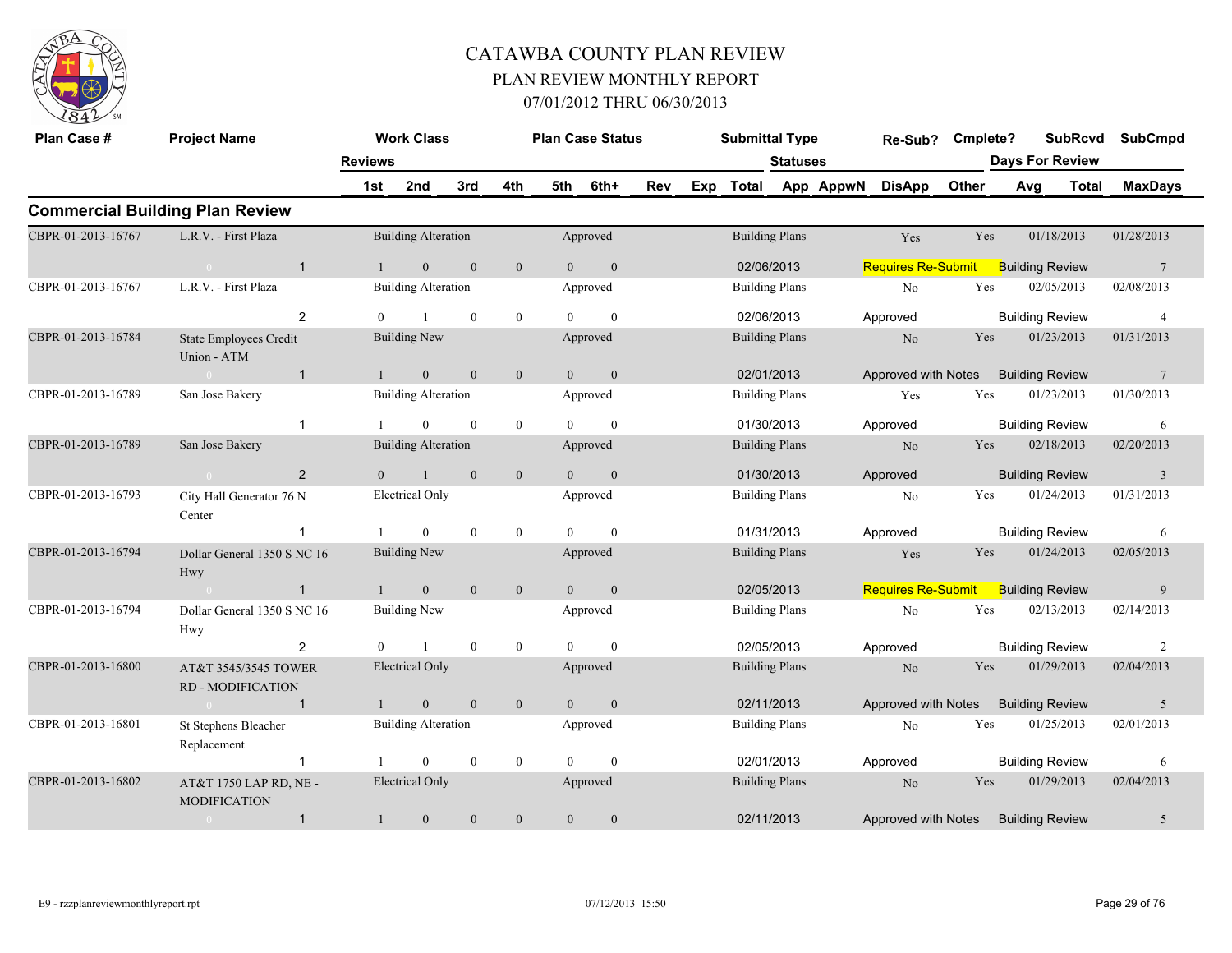

| Plan Case #        | <b>Project Name</b>                                  |                | <b>Work Class</b>          |                  |                  |                | <b>Plan Case Status</b> |     |     | <b>Submittal Type</b> |                       |           | Re-Sub?                   | Cmplete? |                        | <b>SubRcvd</b> | <b>SubCmpd</b> |
|--------------------|------------------------------------------------------|----------------|----------------------------|------------------|------------------|----------------|-------------------------|-----|-----|-----------------------|-----------------------|-----------|---------------------------|----------|------------------------|----------------|----------------|
|                    |                                                      | <b>Reviews</b> |                            |                  |                  |                |                         |     |     |                       | <b>Statuses</b>       |           |                           |          | <b>Days For Review</b> |                |                |
|                    |                                                      | 1st            | 2nd                        | 3rd              | 4th              | 5th            | 6th+                    | Rev | Exp | <b>Total</b>          |                       | App AppwN | <b>DisApp</b>             | Other    | Avg                    | <b>Total</b>   | <b>MaxDays</b> |
|                    | <b>Commercial Building Plan Review</b>               |                |                            |                  |                  |                |                         |     |     |                       |                       |           |                           |          |                        |                |                |
| CBPR-01-2013-16803 | AT&T 1215/1277 EULALIA<br><b>LN-MODIFICATION</b>     |                | <b>Electrical Only</b>     |                  |                  |                | Approved                |     |     |                       | <b>Building Plans</b> |           | N <sub>o</sub>            | Yes      |                        | 01/29/2013     | 02/04/2013     |
|                    | $\mathbf{1}$<br>$\bigcap$                            |                | $\overline{0}$             | $\mathbf{0}$     | $\overline{0}$   | $\theta$       | $\mathbf{0}$            |     |     |                       | 02/11/2013            |           | Approved with Notes       |          | <b>Building Review</b> |                | 5              |
| CBPR-01-2013-16804 | AT&T 4868/4864 BURRIS<br><b>RD-MODIFICATION</b>      |                | <b>Electrical Only</b>     |                  |                  |                | Approved                |     |     |                       | <b>Building Plans</b> |           | N <sub>o</sub>            | Yes      |                        | 01/29/2013     | 02/04/2013     |
|                    | $\mathbf{1}$                                         |                | $\Omega$                   | $\theta$         | $\mathbf{0}$     | $\Omega$       | $\theta$                |     |     |                       | 02/11/2013            |           | Approved with Notes       |          | <b>Building Review</b> |                | 5              |
| CBPR-01-2013-16810 | Hickory Springs MFG Co. -<br>interior alterations    |                | <b>Building Alteration</b> |                  |                  |                | Approved                |     |     |                       | <b>Building Plans</b> |           | N <sub>o</sub>            | Yes      |                        | 01/28/2013     | 02/01/2013     |
|                    | $\overline{1}$                                       |                | $\boldsymbol{0}$           | $\mathbf{0}$     | $\boldsymbol{0}$ | $\overline{0}$ | $\mathbf{0}$            |     |     |                       | 02/01/2013            |           | Approved with Notes       |          | <b>Building Review</b> |                | 5              |
| CBPR-01-2013-16815 | Cornerstone Counseling<br>Alterations 439 1st Ave    |                | <b>Building Alteration</b> |                  |                  |                | Approved                |     |     |                       | <b>Building Plans</b> |           | Yes                       | Yes      |                        | 01/29/2013     | 02/04/2013     |
|                    | $\overline{1}$                                       |                | $\theta$                   | $\mathbf{0}$     | $\overline{0}$   | $\theta$       | $\mathbf{0}$            |     |     |                       | 02/04/2013            |           | <b>Requires Re-Submit</b> |          | <b>Building Review</b> |                | 5              |
| CBPR-01-2013-16815 | Cornerstone Counseling<br>Alterations 439 1st Ave    |                | <b>Building Alteration</b> |                  |                  |                | Approved                |     |     |                       | <b>Building Plans</b> |           | No                        | Yes      |                        | 02/07/2013     | 02/08/2013     |
|                    | $\overline{2}$<br>$\overline{0}$                     | $\mathbf{0}$   | $\mathbf{1}$               | $\mathbf{0}$     | $\mathbf{0}$     | $\overline{0}$ | $\boldsymbol{0}$        |     |     |                       | 02/04/2013            |           | Approved                  |          | <b>Building Review</b> |                | $\overline{2}$ |
| CBPR-01-2013-16819 | Advanced Auto Hwy 127                                |                | Building New               |                  |                  |                | Approved                |     |     |                       | <b>Building Plans</b> |           | Yes                       | Yes      |                        | 02/13/2013     | 02/22/2013     |
|                    | 1                                                    |                | $\Omega$                   | $\theta$         | $\mathbf{0}$     | $\Omega$       | $\theta$                |     |     |                       | 04/05/2013            |           | <b>Requires Re-Submit</b> |          | <b>Building Review</b> |                | 8              |
| CBPR-01-2013-16819 | Advanced Auto Hwy 127                                |                | <b>Building New</b>        |                  |                  |                | Approved                |     |     |                       | <b>Building Plans</b> |           | $\rm No$                  | Yes      |                        | 03/08/2013     | 03/13/2013     |
|                    | 2<br>$\theta$                                        | $\overline{0}$ |                            | $\mathbf{0}$     | $\mathbf{0}$     | $\Omega$       | $\mathbf{0}$            |     |     |                       | 04/05/2013            |           | Approved with Notes       |          | <b>Building Review</b> |                | $\overline{4}$ |
| CBPR-01-2013-16820 | Cargo Transporters<br>Charging Line 3350 N<br>Oxford |                | <b>Electrical Only</b>     |                  |                  |                | Approved                |     |     |                       | <b>Building Plans</b> |           | Yes                       | Yes      |                        | 01/30/2013     | 02/06/2013     |
|                    | -1                                                   |                | $\theta$                   | $\theta$         | $\overline{0}$   | $\Omega$       | $\theta$                |     |     |                       | 02/06/2013            |           | <b>Requires Re-Submit</b> |          | <b>Building Review</b> |                | 6              |
| CBPR-01-2013-16820 | Cargo Transporters<br>Charging Line 3350 N<br>Oxford |                | <b>Electrical Only</b>     |                  |                  |                | Approved                |     |     |                       | <b>Building Plans</b> |           | N <sub>o</sub>            | Yes      |                        | 02/19/2013     | 02/21/2013     |
|                    | $\overline{2}$<br>$\sim 0$                           | $\overline{0}$ |                            | $\mathbf{0}$     | $\mathbf{0}$     | $\theta$       | $\mathbf{0}$            |     |     |                       | 02/06/2013            |           | Approved                  |          | <b>Building Review</b> |                | $\overline{3}$ |
| CBPR-01-2013-16825 | <b>Hickory Springs Metal</b><br>Building             |                | <b>Building New</b>        |                  |                  |                | Approved                |     |     |                       | <b>Building Plans</b> |           | Yes                       | Yes      |                        | 01/31/2013     | 02/07/2013     |
|                    | $\overline{1}$                                       | -1             | $\boldsymbol{0}$           | $\boldsymbol{0}$ | $\boldsymbol{0}$ | $\overline{0}$ | $\boldsymbol{0}$        |     |     |                       | 02/07/2013            |           | <b>Requires Re-Submit</b> |          | <b>Building Review</b> |                | 6              |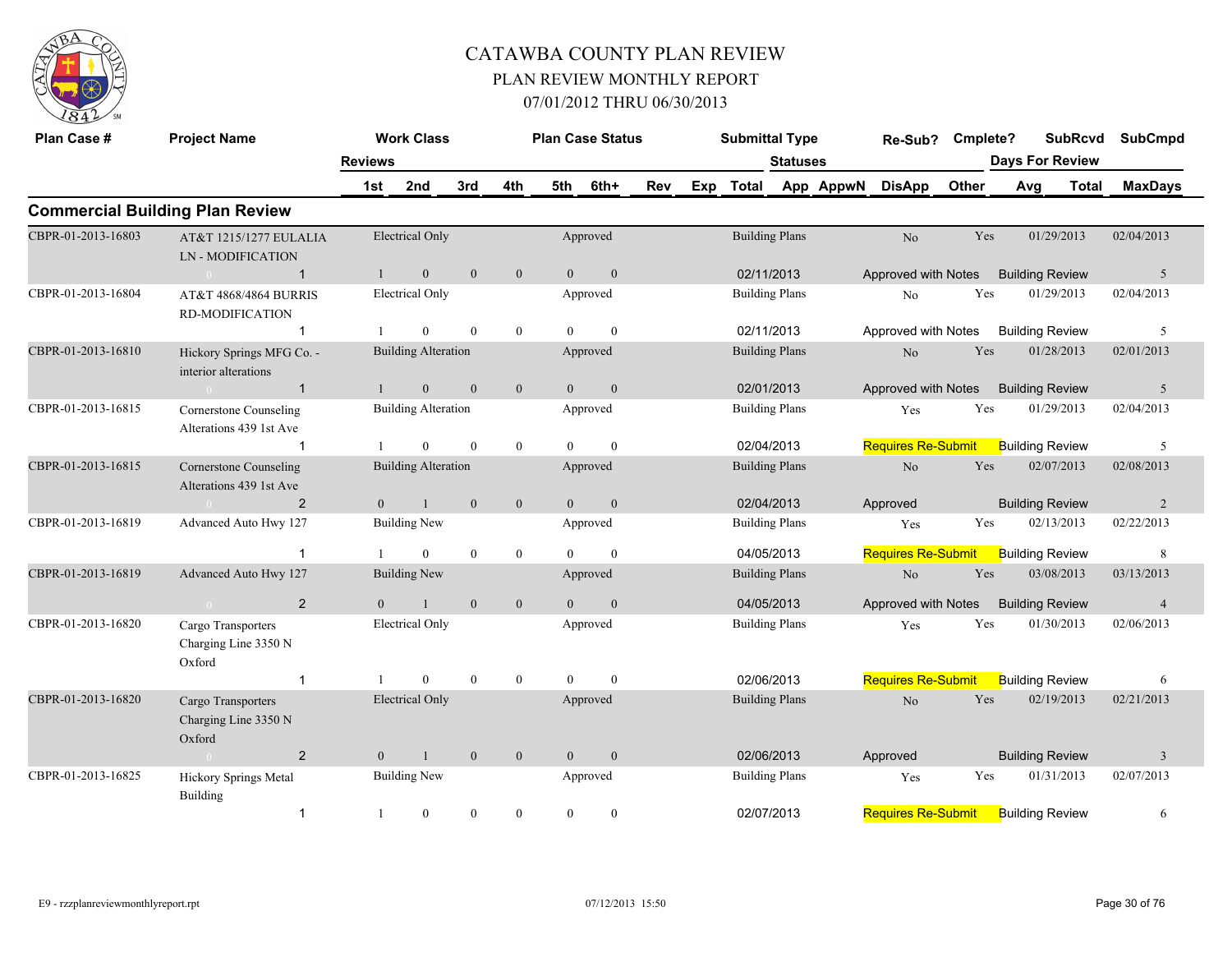

| Plan Case #        | <b>Project Name</b>                             |                | <b>Work Class</b>          |                |                |                | <b>Plan Case Status</b> |            |     | <b>Submittal Type</b> |                       |           | Re-Sub?                   | Cmplete? | <b>SubRcvd</b>         |       | <b>SubCmpd</b> |
|--------------------|-------------------------------------------------|----------------|----------------------------|----------------|----------------|----------------|-------------------------|------------|-----|-----------------------|-----------------------|-----------|---------------------------|----------|------------------------|-------|----------------|
|                    |                                                 | <b>Reviews</b> |                            |                |                |                |                         |            |     |                       | <b>Statuses</b>       |           |                           |          | <b>Days For Review</b> |       |                |
|                    |                                                 | 1st            | 2nd                        | 3rd            | 4th            | 5th            | 6th+                    | <b>Rev</b> | Exp | <b>Total</b>          |                       | App AppwN | <b>DisApp</b>             | Other    | Avg                    | Total | <b>MaxDays</b> |
|                    | <b>Commercial Building Plan Review</b>          |                |                            |                |                |                |                         |            |     |                       |                       |           |                           |          |                        |       |                |
| CBPR-01-2013-16825 | Hickory Springs Metal<br>Building               |                | <b>Building New</b>        |                |                |                | Approved                |            |     |                       | <b>Building Plans</b> |           | Yes                       | Yes      | 02/15/2013             |       | 02/19/2013     |
|                    | 2                                               | $\mathbf{0}$   |                            | $\mathbf{0}$   | $\mathbf{0}$   | $\Omega$       | $\mathbf{0}$            |            |     |                       | 02/07/2013            |           | <b>Requires Re-Submit</b> |          | <b>Building Review</b> |       | 3              |
| CBPR-01-2013-16825 | Hickory Springs Metal<br><b>Building</b>        |                | <b>Building New</b>        |                |                |                | Approved                |            |     |                       | <b>Building Plans</b> |           | N <sub>o</sub>            | Yes      | 03/26/2013             |       | 03/28/2013     |
|                    | 3<br>$\sim 0$                                   | $\theta$       | $\overline{0}$             | $\overline{1}$ | $\mathbf{0}$   | $\theta$       | $\mathbf{0}$            |            |     |                       | 02/07/2013            |           | Approved                  |          | <b>Building Review</b> |       | $\overline{3}$ |
| CBPR-02-2013-16834 | El Paso Alteration to<br>Existing 1709 N Center |                | <b>Building Alteration</b> |                |                |                | Approved                |            |     |                       | <b>Building Plans</b> |           | Yes                       | Yes      | 02/01/2013             |       | 02/12/2013     |
|                    | $\mathbf 1$                                     |                | $\theta$                   | $\theta$       | $\mathbf{0}$   | $\Omega$       | $\theta$                |            |     |                       | 03/06/2013            |           | <b>Requires Re-Submit</b> |          | <b>Building Review</b> |       | 8              |
| CBPR-02-2013-16834 | El Paso Alteration to<br>Existing 1709 N Center |                | <b>Building Alteration</b> |                |                |                | Approved                |            |     |                       | <b>Building Plans</b> |           | $\rm No$                  | Yes      | 03/01/2013             |       | 03/06/2013     |
|                    | $\overline{2}$<br>$\sim 0$                      | $\overline{0}$ | $\overline{1}$             | $\mathbf{0}$   | $\mathbf{0}$   | $\overline{0}$ | $\mathbf{0}$            |            |     |                       | 03/06/2013            |           | Approved with Notes       |          | <b>Building Review</b> |       | $\overline{4}$ |
| CBPR-02-2013-16834 | El Paso Alteration to<br>Existing 1709 N Center |                | <b>Building Alteration</b> |                |                |                | Approved                |            |     |                       | <b>Building Plans</b> |           | No                        | Yes      | 03/14/2013             |       | 03/22/2013     |
|                    | 3                                               | $\theta$       | $\Omega$                   | $\overline{1}$ | $\mathbf{0}$   | $\theta$       | $\mathbf{0}$            |            |     |                       | 03/06/2013            |           | Approved                  |          | <b>Building Review</b> |       | $\overline{7}$ |
| CBPR-02-2013-16836 | El Paraiso Alteration                           |                | <b>Building Alteration</b> |                |                |                | Approved                |            |     |                       | <b>Building Plans</b> |           | Yes                       | Yes      | 02/01/2013             |       | 02/11/2013     |
|                    | $\mathbf{1}$                                    | $\mathbf{1}$   | $\mathbf{0}$               | $\mathbf{0}$   | $\mathbf{0}$   | $\overline{0}$ | $\mathbf{0}$            |            |     |                       | 03/12/2013            |           | <b>Requires Re-Submit</b> |          | <b>Building Review</b> |       | $\overline{7}$ |
| CBPR-02-2013-16836 | El Paraiso Alteration                           |                | <b>Building Alteration</b> |                |                |                | Approved                |            |     |                       | <b>Building Plans</b> |           | $\rm No$                  | Yes      | 03/06/2013             |       | 03/11/2013     |
|                    | 2                                               | $\theta$       | $\mathbf{1}$               | $\theta$       | $\mathbf{0}$   | $\theta$       | $\theta$                |            |     |                       | 03/12/2013            |           | Approved with Notes       |          | <b>Building Review</b> |       | $\overline{4}$ |
| CBPR-02-2013-16836 | El Paraiso Alteration                           |                | <b>Building Alteration</b> |                |                |                | Approved                |            |     |                       | <b>Building Plans</b> |           | $\rm No$                  | Yes      | 04/08/2013             |       | 04/17/2013     |
|                    | 3<br>$\bigcap$                                  | $\overline{0}$ | $\overline{0}$             | $\overline{1}$ | $\mathbf{0}$   | $\theta$       | $\mathbf{0}$            |            |     |                       | 03/12/2013            |           | Approved                  |          | <b>Building Review</b> |       | 8              |
| CBPR-02-2013-16837 | Sutter Street PD Office<br>Renovation           |                | <b>Building Alteration</b> |                |                |                | Approved                |            |     |                       | <b>Building Plans</b> |           | Yes                       | Yes      | 02/04/2013             |       | 02/13/2013     |
|                    | $\mathbf{1}$                                    |                | $\overline{0}$             | $\mathbf{0}$   | $\mathbf{0}$   | $\theta$       | $\mathbf{0}$            |            |     |                       | 02/13/2013            |           | <b>Requires Re-Submit</b> |          | <b>Building Review</b> |       | 8              |
| CBPR-02-2013-16837 | Sutter Street PD Office<br>Renovation           |                | <b>Building Alteration</b> |                |                |                | Approved                |            |     |                       | <b>Building Plans</b> |           | N <sub>o</sub>            | Yes      | 02/19/2013             |       | 02/22/2013     |
|                    | $\overline{2}$                                  | $\overline{0}$ | $\mathbf{1}$               | $\mathbf{0}$   | $\mathbf{0}$   | $\overline{0}$ | $\mathbf{0}$            |            |     |                       | 02/13/2013            |           | Approved                  |          | <b>Building Review</b> |       | $\overline{4}$ |
| CBPR-02-2013-16843 | Conover Park Restroom                           |                | Electrical Only            |                |                |                | Approved                |            |     |                       | <b>Building Plans</b> |           | No                        | Yes      | 02/04/2013             |       | 02/13/2013     |
|                    | $\mathbf{1}$                                    | -1             | $\overline{0}$             | $\mathbf{0}$   | $\overline{0}$ | $\mathbf{0}$   | $\boldsymbol{0}$        |            |     |                       | 02/14/2013            |           | Approved with Notes       |          | <b>Building Review</b> |       | $\,8\,$        |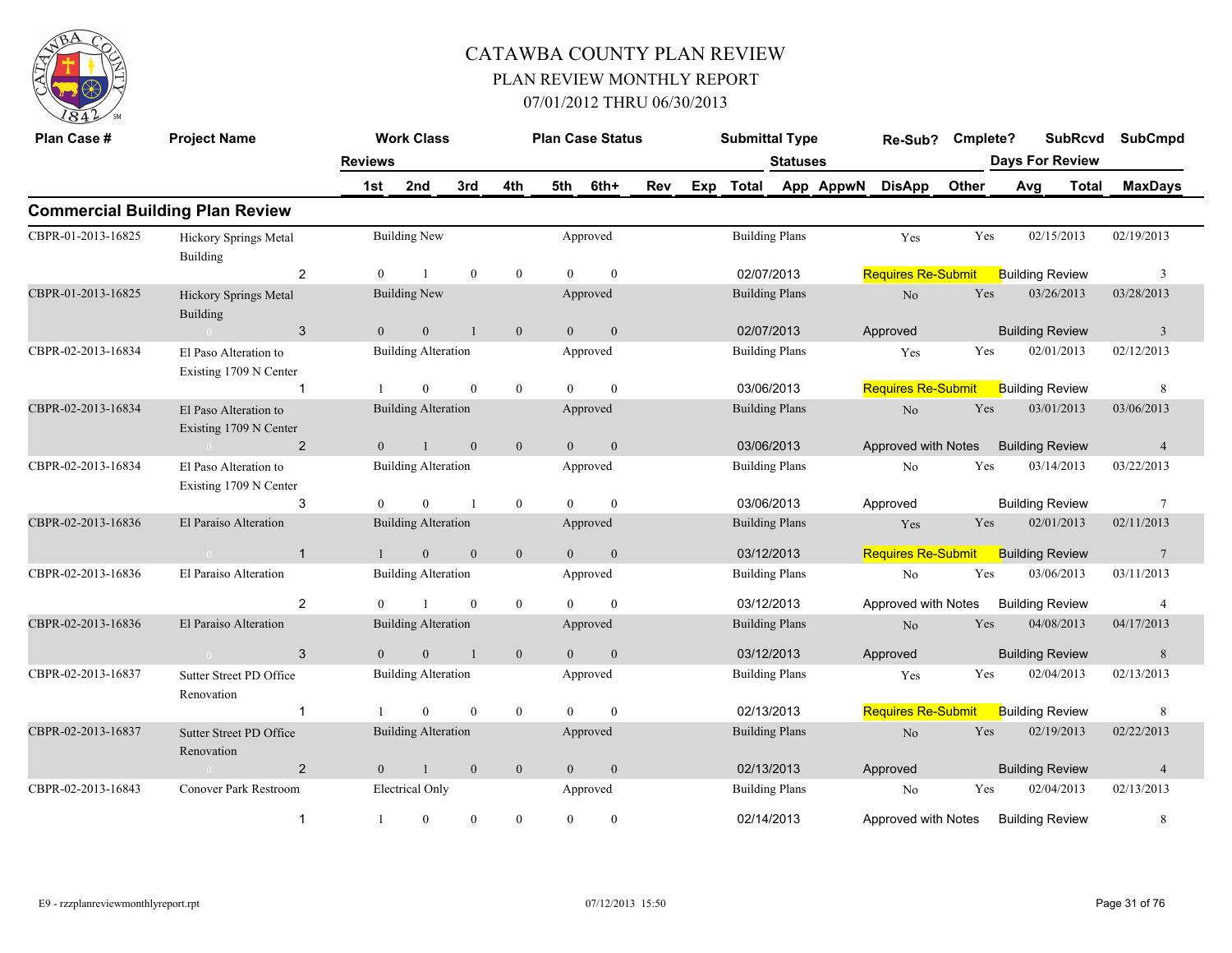

| Plan Case #        | <b>Project Name</b>                            |                | <b>Work Class</b>          |              |                |                | <b>Plan Case Status</b> |     | <b>Submittal Type</b> |                       |           | Re-Sub?                   | Cmplete?   |                        | <b>SubRcvd</b> | <b>SubCmpd</b>          |
|--------------------|------------------------------------------------|----------------|----------------------------|--------------|----------------|----------------|-------------------------|-----|-----------------------|-----------------------|-----------|---------------------------|------------|------------------------|----------------|-------------------------|
|                    |                                                | <b>Reviews</b> |                            |              |                |                |                         |     |                       | <b>Statuses</b>       |           |                           |            | <b>Days For Review</b> |                |                         |
|                    |                                                | 1st            | 2nd                        | 3rd          | 4th            | 5th            | 6th+                    | Rev | Exp Total             |                       | App AppwN | <b>DisApp</b>             | Other      | Avg                    | <b>Total</b>   | <b>MaxDays</b>          |
|                    | <b>Commercial Building Plan Review</b>         |                |                            |              |                |                |                         |     |                       |                       |           |                           |            |                        |                |                         |
| CBPR-02-2013-16849 | <b>CVCC</b> East Wing<br>Auditorium Renovation |                | <b>Building Alteration</b> |              |                |                | Approved                |     |                       | <b>Building Plans</b> |           | N <sub>o</sub>            | Yes        | 02/05/2013             |                | 02/13/2013              |
|                    | $\mathbf{1}$                                   |                | $\theta$                   | $\theta$     | $\overline{0}$ | $\Omega$       | $\theta$                |     | 02/13/2013            |                       |           | Approved                  |            | <b>Building Review</b> |                | $7\phantom{.0}$         |
| CBPR-02-2013-16850 | <b>Growing Smiles</b><br>Renovations           |                | <b>Building Alteration</b> |              |                |                | Approved                |     | <b>Building Plans</b> |                       |           | No                        | Yes        | 02/05/2013             |                | 02/14/2013              |
|                    | $\overline{1}$<br>$\sim 0$                     | $\mathbf{1}$   | $\overline{0}$             | $\mathbf{0}$ | $\overline{0}$ | $\theta$       | $\mathbf{0}$            |     | 02/14/2013            |                       |           | Approved                  |            | <b>Building Review</b> |                | 8                       |
| CBPR-02-2013-16862 | Meadow Ridge Church -<br>1173 Zeb Haynes Rd    |                | <b>Building Addition</b>   |              |                |                | Approved                |     | <b>Building Plans</b> |                       |           | $\rm No$                  | Yes        | 02/07/2013             |                | 02/15/2013              |
|                    | $\mathbf{1}$                                   |                | $\mathbf{0}$               | $\theta$     | $\overline{0}$ | $\Omega$       | $\theta$                |     | 02/15/2013            |                       |           | Approved with Notes       |            | <b>Building Review</b> |                | $7\phantom{.0}$         |
| CBPR-02-2013-16877 | Fed Ex Ground Expansion<br>1936 Amity St       |                | <b>Building Addition</b>   |              |                |                | Approved                |     |                       | <b>Building Plans</b> |           | N <sub>o</sub>            | Yes        | 04/04/2013             |                | 04/16/2013              |
|                    | $\sim 0$<br>$\overline{1}$                     | $\mathbf{1}$   | $\mathbf{0}$               | $\mathbf{0}$ | $\overline{0}$ | $\overline{0}$ | $\mathbf{0}$            |     | 04/16/2013            |                       |           | Approved with Notes       |            | <b>Building Review</b> |                | 9                       |
| CBPR-02-2013-16882 | Lenoir Rhyne University-<br>Campus Chapel      |                | Building New               |              |                |                | Approved with notes     |     |                       | <b>Building Plans</b> |           | Yes                       | Yes        | 02/11/2013             |                | 02/21/2013              |
|                    | $\mathbf{1}$                                   |                | $\overline{0}$             | $\mathbf{0}$ | $\theta$       | $\theta$       | $\mathbf{0}$            |     | 03/08/2013            |                       |           | <b>Requires Re-Submit</b> |            | <b>Building Review</b> |                | 9                       |
| CBPR-02-2013-16882 | Lenoir Rhyne University-<br>Campus Chapel      |                | <b>Building New</b>        |              |                |                | Approved with notes     |     | <b>Building Plans</b> |                       |           | $\rm No$                  | Yes        | 03/01/2013             |                | 03/05/2013              |
|                    | $\overline{2}$<br>$\sim 0$                     | $\overline{0}$ | $\mathbf{1}$               | $\mathbf{0}$ | $\mathbf{0}$   | $\overline{0}$ | $\mathbf{0}$            |     | 03/08/2013            |                       |           | Approved with Notes       |            | <b>Building Review</b> |                | $\overline{\mathbf{3}}$ |
| CBPR-02-2013-16895 | Salvation Army Bathroom<br>Renovation          |                | <b>Building Alteration</b> |              |                |                | Approved                |     | <b>Building Plans</b> |                       |           | Yes                       | Yes        | 02/12/2013             |                | 02/21/2013              |
|                    | $\mathbf{1}$                                   |                | $\overline{0}$             | $\theta$     | $\overline{0}$ | $\theta$       | $\mathbf{0}$            |     | 03/05/2013            |                       |           | <b>Requires Re-Submit</b> |            | <b>Building Review</b> |                | 8                       |
| CBPR-02-2013-16895 | Salvation Army Bathroom<br>Renovation          |                | <b>Building Alteration</b> |              |                |                | Approved                |     |                       | <b>Building Plans</b> |           | $\rm No$                  | <b>Yes</b> | 03/01/2013             |                | 03/06/2013              |
|                    | 2                                              | $\theta$       | $\mathbf{1}$               | $\mathbf{0}$ | $\overline{0}$ | $\theta$       | $\mathbf{0}$            |     | 03/05/2013            |                       |           | Approved                  |            | <b>Building Review</b> |                | $\overline{4}$          |
| CBPR-02-2013-16902 | Royal Chapel Church of<br>God Electrical       |                | Electrical Only            |              |                |                | Approved with notes     |     | <b>Building Plans</b> |                       |           | Yes                       | Yes        | 02/13/2013             |                | 02/25/2013              |
|                    | $\mathbf{1}$                                   |                | $\overline{0}$             | $\mathbf{0}$ | $\theta$       | $\Omega$       | $\mathbf{0}$            |     | 02/25/2013            |                       |           | <b>Requires Re-Submit</b> |            | <b>Building Review</b> |                | 9                       |
| CBPR-02-2013-16902 | Royal Chapel Church of<br>God Electrical       |                | <b>Electrical Only</b>     |              |                |                | Approved with notes     |     | <b>Building Plans</b> |                       |           | N <sub>o</sub>            | Yes        | 02/28/2013             |                | 03/01/2013              |
|                    | $\overline{2}$<br>$\sim 0$                     | $\overline{0}$ | $\mathbf{1}$               | $\mathbf{0}$ | $\overline{0}$ | $\overline{0}$ | $\mathbf{0}$            |     | 02/25/2013            |                       |           | Approved with Notes       |            | <b>Building Review</b> |                | 2                       |
| CBPR-02-2013-16910 | Faith Worship Center<br>Alteration             |                | <b>Building Alteration</b> |              |                |                | Approved                |     |                       | <b>Building Plans</b> |           | Yes                       | Yes        | 02/15/2013             |                | 02/25/2013              |
|                    | $\mathbf{1}$                                   |                | $\mathbf{0}$               | $\theta$     | $\mathbf{0}$   | $\overline{0}$ | $\mathbf{0}$            |     | 02/26/2013            |                       |           | <b>Requires Re-Submit</b> |            | <b>Building Review</b> |                | $\overline{7}$          |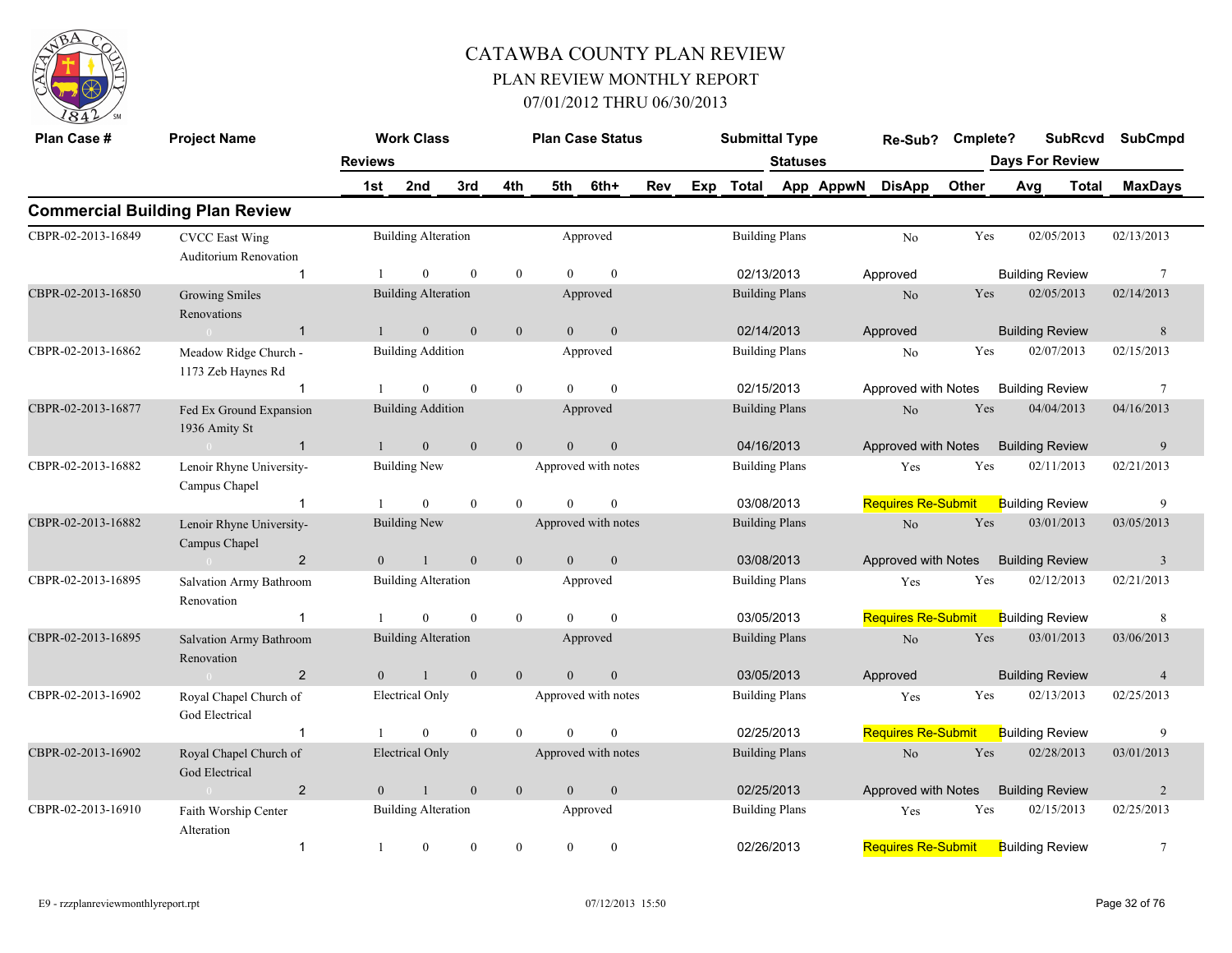

| Plan Case #        | <b>Project Name</b>                        |                | <b>Work Class</b>          |                  |                  |                | <b>Plan Case Status</b> |     |     | <b>Submittal Type</b> |                 |           | Re-Sub?                   | Cmplete? |     | <b>SubRcvd</b>         | <b>SubCmpd</b>          |
|--------------------|--------------------------------------------|----------------|----------------------------|------------------|------------------|----------------|-------------------------|-----|-----|-----------------------|-----------------|-----------|---------------------------|----------|-----|------------------------|-------------------------|
|                    |                                            | <b>Reviews</b> |                            |                  |                  |                |                         |     |     |                       | <b>Statuses</b> |           |                           |          |     | <b>Days For Review</b> |                         |
|                    |                                            | 1st            | 2nd                        | 3rd              | 4th              | 5th            | 6th+                    | Rev | Exp | <b>Total</b>          |                 | App AppwN | <b>DisApp</b>             | Other    | Avg | <b>Total</b>           | <b>MaxDays</b>          |
|                    | <b>Commercial Building Plan Review</b>     |                |                            |                  |                  |                |                         |     |     |                       |                 |           |                           |          |     |                        |                         |
| CBPR-02-2013-16910 | Faith Worship Center<br>Alteration         |                | <b>Building Alteration</b> |                  |                  |                | Approved                |     |     | <b>Building Plans</b> |                 |           | No                        | Yes      |     | 04/11/2013             | 04/16/2013              |
|                    | 2                                          | $\theta$       |                            | $\mathbf{0}$     | $\overline{0}$   | $\Omega$       | $\mathbf{0}$            |     |     | 02/26/2013            |                 |           | Approved                  |          |     | <b>Building Review</b> | $\overline{4}$          |
| CBPR-02-2013-16926 | Church of the Nazarene -<br>Picnic Shelter |                | <b>Building New</b>        |                  |                  |                | Approved                |     |     | <b>Building Plans</b> |                 |           | N <sub>o</sub>            | Yes      |     | 02/19/2013             | 02/26/2013              |
|                    | $\overline{1}$                             | $\mathbf{1}$   | $\mathbf{0}$               | $\mathbf{0}$     | $\mathbf{0}$     | $\overline{0}$ | $\mathbf{0}$            |     |     | 02/26/2013            |                 |           | Approved with Notes       |          |     | <b>Building Review</b> | 6                       |
| CBPR-02-2013-16928 | Hickory Springs Pre-fab<br>Office          |                | <b>Building Alteration</b> |                  |                  |                | Approved                |     |     | <b>Building Plans</b> |                 |           | No                        | Yes      |     | 02/19/2013             | 02/28/2013              |
|                    |                                            |                | $\overline{0}$             | $\boldsymbol{0}$ | $\mathbf{0}$     | $\theta$       | $\theta$                |     |     | 02/28/2013            |                 |           | Approved with Notes       |          |     | <b>Building Review</b> | $\,8\,$                 |
| CBPR-02-2013-16929 | Dollar General Startown Rd                 |                | <b>Building New</b>        |                  |                  |                | Approved                |     |     | <b>Building Plans</b> |                 |           | Yes                       | Yes      |     | 02/19/2013             | 03/04/2013              |
|                    | $\mathbf{1}$                               | $\mathbf{1}$   | $\mathbf{0}$               | $\mathbf{0}$     | $\mathbf{0}$     | $\overline{0}$ | $\mathbf{0}$            |     |     | 03/05/2013            |                 |           | <b>Requires Re-Submit</b> |          |     | <b>Building Review</b> | 10                      |
| CBPR-02-2013-16929 | Dollar General Startown Rd                 |                | <b>Building New</b>        |                  |                  |                | Approved                |     |     | <b>Building Plans</b> |                 |           | Yes                       | Yes      |     | 03/11/2013             | 03/15/2013              |
|                    | $\overline{2}$                             | $\overline{0}$ | $\mathbf{1}$               | $\mathbf{0}$     | $\overline{0}$   | $\theta$       | $\mathbf{0}$            |     |     | 03/05/2013            |                 |           | <b>Requires Re-Submit</b> |          |     | <b>Building Review</b> | 5                       |
| CBPR-02-2013-16929 | Dollar General Startown Rd                 |                | <b>Building New</b>        |                  |                  |                | Approved                |     |     | <b>Building Plans</b> |                 |           | N <sub>o</sub>            | Yes      |     | 04/02/2013             | 04/04/2013              |
|                    | 3<br>$\sim$ 0 $\sim$                       | $\mathbf{0}$   | $\mathbf{0}$               | $\mathbf{1}$     | $\mathbf{0}$     | $\overline{0}$ | $\mathbf{0}$            |     |     | 03/05/2013            |                 |           | Approved with Notes       |          |     | <b>Building Review</b> | $\overline{\mathbf{3}}$ |
| CBPR-02-2013-16933 | Tuttle Elementary Pole<br><b>Building</b>  |                | <b>Accessory Structure</b> |                  |                  |                | Approved                |     |     | <b>Building Plans</b> |                 |           | Yes                       | Yes      |     | 02/20/2013             | 02/26/2013              |
|                    | $\overline{1}$                             |                | $\Omega$                   | $\mathbf{0}$     | $\overline{0}$   | $\Omega$       | $\theta$                |     |     | 04/05/2013            |                 |           | <b>Requires Re-Submit</b> |          |     | <b>Building Review</b> | 5                       |
| CBPR-02-2013-16933 | Tuttle Elementary Pole<br><b>Building</b>  |                | Accessory Structure        |                  |                  |                | Approved                |     |     | <b>Building Plans</b> |                 |           | $\rm No$                  | Yes      |     | 03/28/2013             | 04/03/2013              |
|                    | $\overline{2}$                             | $\mathbf{0}$   | $\mathbf{1}$               | $\boldsymbol{0}$ | $\boldsymbol{0}$ | $\overline{0}$ | $\mathbf{0}$            |     |     | 04/05/2013            |                 |           | Approved                  |          |     | <b>Building Review</b> | $\overline{4}$          |
| CBPR-02-2013-16940 | GKN Restroom & Lobby<br>Renovation         |                | <b>Building Alteration</b> |                  |                  |                | Approved                |     |     | <b>Building Plans</b> |                 |           | Yes                       | Yes      |     | 02/21/2013             | 02/27/2013              |
|                    | -1                                         |                | $\mathbf{0}$               | $\mathbf{0}$     | $\bf{0}$         | $\theta$       | $\mathbf{0}$            |     |     | 02/28/2013            |                 |           | <b>Requires Re-Submit</b> |          |     | <b>Building Review</b> | 5                       |
| CBPR-02-2013-16940 | GKN Restroom & Lobby<br>Renovation         |                | <b>Building Alteration</b> |                  |                  |                | Approved                |     |     | <b>Building Plans</b> |                 |           | $\rm No$                  | Yes      |     | 03/08/2013             | 03/12/2013              |
|                    | $\overline{2}$                             | $\theta$       | $\mathbf{1}$               | $\mathbf{0}$     | $\mathbf{0}$     | $\theta$       | $\mathbf{0}$            |     |     | 02/28/2013            |                 |           | Approved with Notes       |          |     | <b>Building Review</b> | $\overline{3}$          |
| CBPR-02-2013-16954 | Station 5 Alterations 1425<br>21st dr      |                | <b>Building Alteration</b> |                  |                  |                | Approved                |     |     | <b>Building Plans</b> |                 |           | No                        | Yes      |     | 02/27/2013             | 03/06/2013              |
|                    | $\mathbf{1}$                               | $\mathbf{1}$   | $\overline{0}$             | $\theta$         | $\overline{0}$   | $\overline{0}$ | $\mathbf{0}$            |     |     | 03/06/2013            |                 |           | Approved with Notes       |          |     | <b>Building Review</b> | 6                       |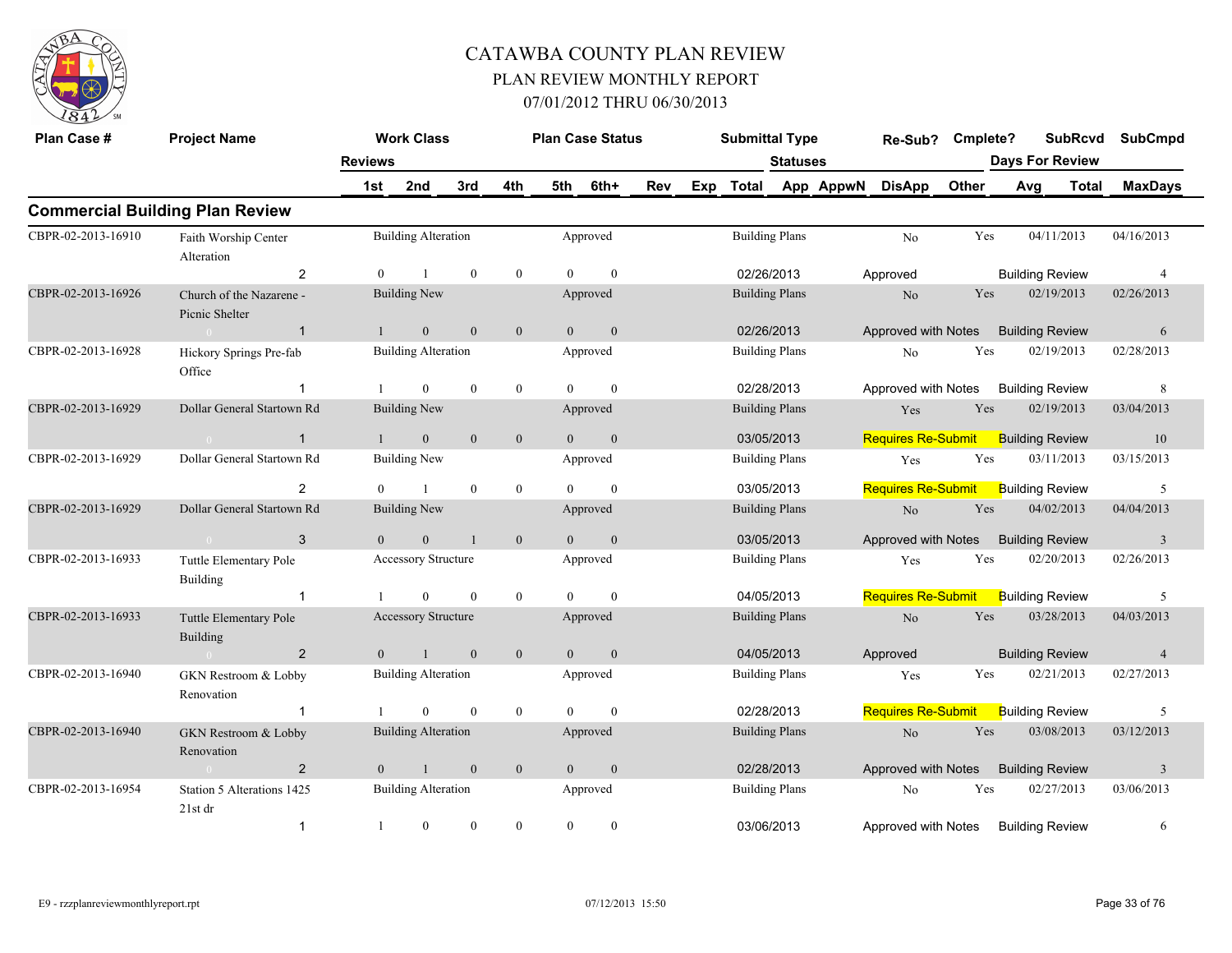

| Plan Case #        | <b>Project Name</b>                                    | <b>Reviews</b> | <b>Work Class</b>          |                  |                  |                  | <b>Plan Case Status</b> |     |     | <b>Submittal Type</b> | <b>Statuses</b>       |           | Re-Sub?                             | Cmplete? |     | <b>SubRcvd</b><br><b>Days For Review</b> | <b>SubCmpd</b> |
|--------------------|--------------------------------------------------------|----------------|----------------------------|------------------|------------------|------------------|-------------------------|-----|-----|-----------------------|-----------------------|-----------|-------------------------------------|----------|-----|------------------------------------------|----------------|
|                    |                                                        | 1st            | 2nd                        | 3rd              | 4th              | 5th              | 6th+                    | Rev | Exp | Total                 |                       | App AppwN | <b>DisApp</b>                       | Other    | Avg | Total                                    | <b>MaxDays</b> |
|                    | <b>Commercial Building Plan Review</b>                 |                |                            |                  |                  |                  |                         |     |     |                       |                       |           |                                     |          |     |                                          |                |
| CBPR-02-2013-16955 | Union Square pole lights                               |                | <b>Electrical Only</b>     |                  |                  |                  | Approved                |     |     | <b>Building Plans</b> |                       |           | No                                  | Yes      |     | 02/27/2013                               | 03/01/2013     |
|                    | $\mathbf 1$                                            |                | $\Omega$                   | $\theta$         | $\theta$         | $\theta$         | $\theta$                |     |     | 03/01/2013            |                       |           | Approved                            |          |     | <b>Building Review</b>                   | 3              |
| CBPR-02-2013-16959 | Wilco Hess Addition                                    |                | <b>Building Addition</b>   |                  |                  |                  | Approved                |     |     |                       | <b>Building Plans</b> |           | Yes                                 | Yes      |     | 02/28/2013                               | 03/07/2013     |
|                    | $\mathbf{1}$<br>$\sim$ 0                               |                | $\overline{0}$             | $\mathbf{0}$     | $\overline{0}$   | $\theta$         | $\overline{0}$          |     |     | 03/11/2013            |                       |           | <b>Requires Re-Submit</b>           |          |     | <b>Building Review</b>                   | 6              |
| CBPR-02-2013-16959 | Wilco Hess Addition                                    |                | <b>Building Addition</b>   |                  |                  |                  | Approved                |     |     |                       | <b>Building Plans</b> |           | No                                  | Yes      |     | 03/14/2013                               | 03/18/2013     |
|                    | 2                                                      |                |                            | $\theta$         | $\mathbf{0}$     | $\Omega$         | $\theta$                |     |     | 03/11/2013            |                       |           | Approved with Notes                 |          |     | <b>Building Review</b>                   | 3              |
| CBPR-03-2013-16966 | VonDrehle Corp Bld<br>Renovation                       |                | <b>Building Alteration</b> |                  |                  |                  | Approved                |     |     |                       | <b>Building Plans</b> |           | N <sub>o</sub>                      | Yes      |     | 03/04/2013                               | 03/14/2013     |
|                    | $\mathbf{1}$<br>$\sim 0$                               |                | $\overline{0}$             | $\overline{0}$   | $\overline{0}$   | $\theta$         | $\overline{0}$          |     |     | 03/14/2013            |                       |           | Approved with Notes Building Review |          |     |                                          | 9              |
| CBPR-03-2013-16972 | Williams Sonoma - Process<br><b>Equipment Addition</b> |                | <b>Electrical Only</b>     |                  |                  |                  | Approved                |     |     | <b>Building Plans</b> |                       |           | No                                  | Yes      |     | 03/05/2013                               | 03/14/2013     |
|                    | $\mathbf{1}$                                           |                | $\theta$                   | $\theta$         | $\theta$         | $\theta$         | $\theta$                |     |     | 03/20/2013            |                       |           | Approved with Notes                 |          |     | <b>Building Review</b>                   | 8              |
| CBPR-03-2013-16973 | B&M Electric Motor Serv.<br>Inc. - new elect service   |                | <b>Electrical Only</b>     |                  |                  |                  | Approved with notes     |     |     |                       | <b>Building Plans</b> |           | No                                  | Yes      |     | 03/05/2013                               | 03/12/2013     |
|                    | $\mathbf{1}$<br>$\sim$ 0                               |                | $\overline{0}$             | $\mathbf{0}$     | $\overline{0}$   | $\theta$         | $\mathbf{0}$            |     |     | 03/13/2013            |                       |           | Approved with Notes                 |          |     | <b>Building Review</b>                   | 6              |
| CBPR-03-2013-16982 | Glen Oaks Golf Club-<br>modular units                  |                | Modular                    |                  |                  |                  | Approved with notes     |     |     |                       | <b>Building Plans</b> |           | No                                  | Yes      |     | 03/06/2013                               | 03/08/2013     |
|                    | $\mathbf{1}$                                           |                | $\theta$                   | $\theta$         | $\theta$         | $\Omega$         | $\theta$                |     |     | 03/08/2013            |                       |           | Approved with Notes                 |          |     | <b>Building Review</b>                   | 3              |
| CBPR-03-2013-16983 | Electrical only for At&t<br>Tower                      |                | <b>Electrical Only</b>     |                  |                  |                  | Approved with notes     |     |     |                       | <b>Building Plans</b> |           | No                                  | Yes      |     | 03/06/2013                               | 03/11/2013     |
|                    | $\sim 0$<br>$\overline{1}$                             | $\mathbf{1}$   | $\overline{0}$             | $\mathbf{0}$     | $\overline{0}$   | $\overline{0}$   | $\mathbf{0}$            |     |     | 03/11/2013            |                       |           | Approved with Notes                 |          |     | <b>Building Review</b>                   | $\overline{4}$ |
| CBPR-03-2013-16993 | Dilishi Frozen Yogurt                                  |                | <b>Building Alteration</b> |                  |                  |                  | Approved with notes     |     |     |                       | <b>Building Plans</b> |           | Yes                                 | Yes      |     | 03/08/2013                               | 03/20/2013     |
|                    | $\mathbf{1}$                                           |                | $\theta$                   | $\theta$         | $\theta$         | $\Omega$         | $\theta$                |     |     | 03/20/2013            |                       |           | <b>Requires Re-Submit</b>           |          |     | <b>Building Review</b>                   | 9              |
| CBPR-03-2013-16993 | Dilishi Frozen Yogurt                                  |                | <b>Building Alteration</b> |                  |                  |                  | Approved with notes     |     |     |                       | <b>Building Plans</b> |           | No                                  | Yes      |     | 04/11/2013                               | 04/17/2013     |
|                    | 2<br>$\sim 0$                                          | $\Omega$       | $\mathbf{1}$               | $\mathbf{0}$     | $\mathbf{0}$     | $\theta$         | $\mathbf{0}$            |     |     | 03/20/2013            |                       |           | Approved with Notes                 |          |     | <b>Building Review</b>                   | 5              |
| CBPR-03-2013-16996 | Converting Solutions, Inc. -<br>800 amp service        |                | <b>Electrical Only</b>     |                  |                  |                  | Approved                |     |     | <b>Building Plans</b> |                       |           | No                                  | Yes      |     | 03/08/2013                               | 03/14/2013     |
|                    | $\mathbf{1}$                                           |                | $\mathbf{0}$               | $\boldsymbol{0}$ | $\boldsymbol{0}$ | $\boldsymbol{0}$ | $\boldsymbol{0}$        |     |     | 03/14/2013            |                       |           | Approved with Notes                 |          |     | <b>Building Review</b>                   | 5              |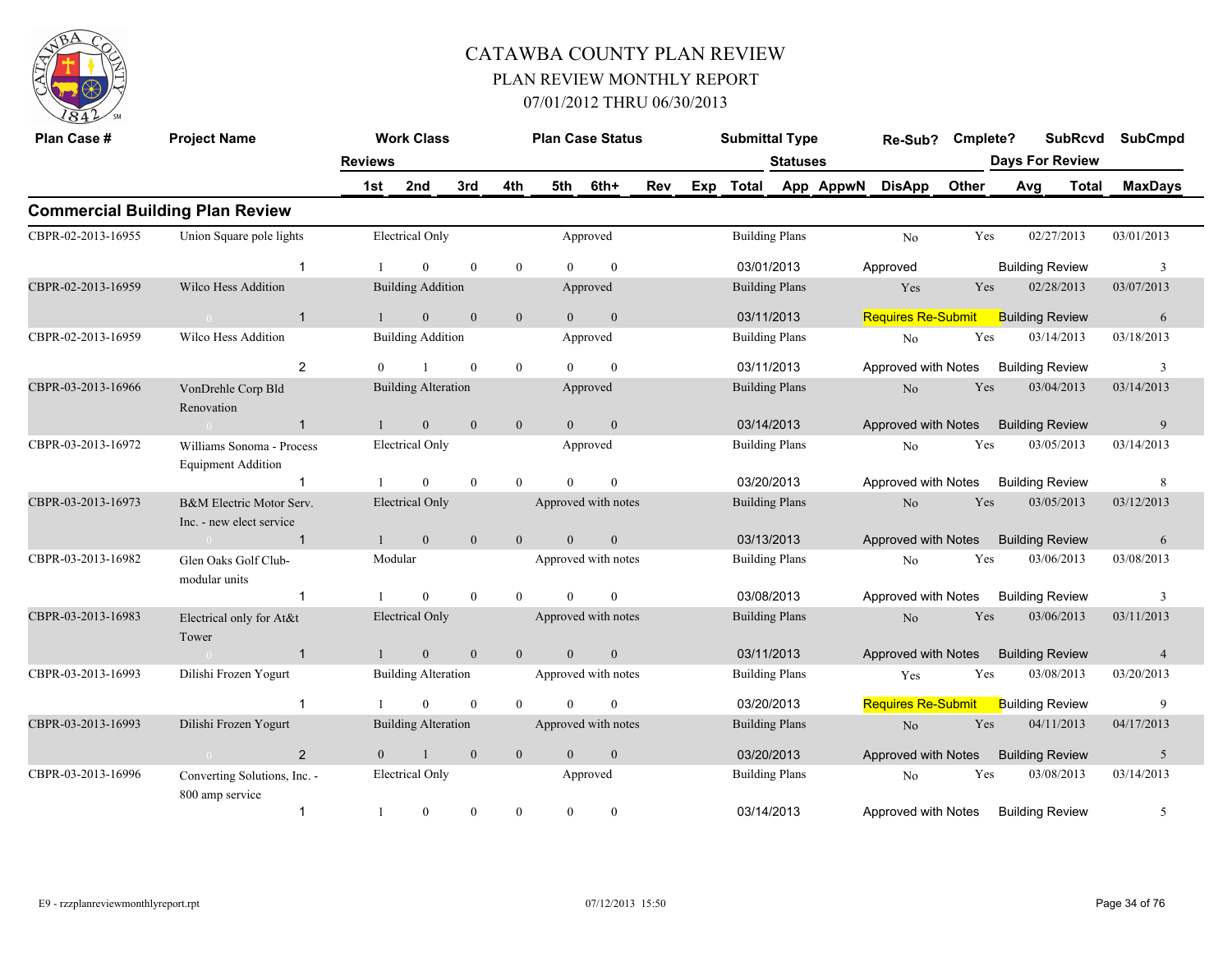

| Plan Case #                                                 | <b>Project Name</b>                              |                | <b>Work Class</b>          |              |                  |                | <b>Plan Case Status</b> |     |     | <b>Submittal Type</b> |                       |           | Re-Sub?                   | Cmplete? |     |                        | <b>SubRcvd</b> | <b>SubCmpd</b>          |
|-------------------------------------------------------------|--------------------------------------------------|----------------|----------------------------|--------------|------------------|----------------|-------------------------|-----|-----|-----------------------|-----------------------|-----------|---------------------------|----------|-----|------------------------|----------------|-------------------------|
|                                                             |                                                  | <b>Reviews</b> |                            |              |                  |                |                         |     |     |                       | <b>Statuses</b>       |           |                           |          |     | <b>Days For Review</b> |                |                         |
|                                                             |                                                  | 1st            | 2nd                        | 3rd          | 4th              | 5th            | 6th+                    | Rev | Exp | <b>Total</b>          |                       | App AppwN | <b>DisApp</b>             | Other    | Avg |                        | <b>Total</b>   | <b>MaxDays</b>          |
|                                                             | <b>Commercial Building Plan Review</b>           |                |                            |              |                  |                |                         |     |     |                       |                       |           |                           |          |     |                        |                |                         |
| CBPR-03-2013-16997                                          | Science Center Accessible<br>Ramp                |                | <b>Building Addition</b>   |              |                  |                | Approved                |     |     | <b>Building Plans</b> |                       |           | Yes                       | Yes      |     | 03/08/2013             |                | 03/15/2013              |
|                                                             |                                                  |                | $\overline{0}$             | $\Omega$     | $\mathbf{0}$     | $\theta$       | $\mathbf{0}$            |     |     | 03/15/2013            |                       |           | <b>Requires Re-Submit</b> |          |     | <b>Building Review</b> |                | 6                       |
| CBPR-03-2013-16997                                          | Science Center Accessible<br>Ramp                |                | <b>Building Addition</b>   |              |                  |                | Approved                |     |     | <b>Building Plans</b> |                       |           | $\rm No$                  | Yes      |     | 04/29/2013             |                | 05/01/2013              |
|                                                             | 3                                                | $\mathbf{0}$   | $\boldsymbol{0}$           | $\mathbf{1}$ | $\boldsymbol{0}$ | $\overline{0}$ | $\boldsymbol{0}$        |     |     | 03/15/2013            |                       |           | Approved with Notes       |          |     | <b>Building Review</b> |                | $\overline{\mathbf{3}}$ |
| CBPR-03-2013-16999                                          | AT&T Equipment upgrade-<br>939 4th St SW Conover |                | <b>Electrical Only</b>     |              |                  |                | Approved                |     |     | <b>Building Plans</b> |                       |           | No                        | Yes      |     | 03/08/2013             |                | 03/15/2013              |
|                                                             | $\overline{1}$                                   |                | $\theta$                   | $\mathbf{0}$ | $\mathbf{0}$     | $\theta$       | $\theta$                |     |     | 03/15/2013            |                       |           | Approved                  |          |     | <b>Building Review</b> |                | 6                       |
| CBPR-03-2013-17000                                          | AT&T 8340-8320 E NC 150<br>Hwy - Modification    |                | <b>Electrical Only</b>     |              |                  |                | Approved                |     |     | <b>Building Plans</b> |                       |           | No                        | Yes      |     | 03/08/2013             |                | 03/18/2013              |
|                                                             | $\mathbf{1}$                                     |                | $\overline{0}$             | $\mathbf{0}$ | $\overline{0}$   | $\Omega$       | $\mathbf{0}$            |     |     | 03/18/2013            |                       |           | Approved                  |          |     | <b>Building Review</b> |                | 7                       |
| CBPR-03-2013-17002                                          | Shuford Yarns - First Plaza<br>Renovations       |                | <b>Building Alteration</b> |              |                  |                | Approved                |     |     |                       | <b>Building Plans</b> |           | No                        | Yes      |     | 03/11/2013             |                | 03/19/2013              |
|                                                             |                                                  |                | $\theta$                   | $\theta$     | $\mathbf{0}$     | $\theta$       | $\mathbf{0}$            |     |     | 04/23/2013            |                       |           | Approved                  |          |     | <b>Building Review</b> |                | $7\phantom{.0}$         |
| CBPR-03-2013-17002                                          | Shuford Yarns - First Plaza<br>Renovations       |                | <b>Building Alteration</b> |              |                  |                | Approved                |     |     | <b>Building Plans</b> |                       |           | No                        | Yes      |     | 04/12/2013             |                | 04/23/2013              |
|                                                             | 2<br>$\sim 0$                                    | $\Omega$       | $\overline{1}$             | $\Omega$     | $\mathbf{0}$     | $\overline{0}$ | $\mathbf{0}$            |     |     | 04/23/2013            |                       |           | Approved                  |          |     | <b>Building Review</b> |                | 8                       |
| CBPR-03-2013-17021                                          | Hydrotex Carport                                 |                | <b>Accessory Structure</b> |              |                  |                | Approved                |     |     | <b>Building Plans</b> |                       |           | No                        | Yes      |     | 03/13/2013             |                | 03/14/2013              |
|                                                             | 1                                                |                | $\theta$                   | $\mathbf{0}$ | $\mathbf{0}$     | $\Omega$       | $\mathbf{0}$            |     |     | 03/14/2013            |                       |           | Approved with Notes       |          |     | <b>Building Review</b> |                | $\overline{2}$          |
| CBPR-03-2013-17022                                          | Hickory Fire Station Shower<br>Remodel           |                | <b>Building Alteration</b> |              |                  |                | Approved                |     |     | <b>Building Plans</b> |                       |           | No                        | Yes      |     | 03/13/2013             |                | 03/19/2013              |
|                                                             | $\mathbf{1}$<br>$\sim 0$                         |                | $\overline{0}$             | $\mathbf{0}$ | $\mathbf{0}$     | $\overline{0}$ | $\mathbf{0}$            |     |     | 03/19/2013            |                       |           | Approved                  |          |     | <b>Building Review</b> |                | 5                       |
| CBPR-03-2013-17024                                          | Wheel Wash Marshall<br>Steam Plant               |                | <b>Accessory Structure</b> |              |                  |                | Approved                |     |     |                       | <b>Building Plans</b> |           | Yes                       | Yes      |     | 03/13/2013             |                | 03/19/2013              |
|                                                             | 1                                                |                | $\Omega$                   | $\mathbf{0}$ | $\boldsymbol{0}$ | $\Omega$       | $\mathbf{0}$            |     |     | 03/19/2013            |                       |           | <b>Requires Re-Submit</b> |          |     | <b>Building Review</b> |                | 5                       |
| CBPR-03-2013-17024                                          | Wheel Wash Marshall<br><b>Steam Plant</b>        |                | Accessory Structure        |              |                  |                | Approved                |     |     |                       | <b>Building Plans</b> |           | No                        | Yes      |     | 03/25/2013             |                | 03/26/2013              |
|                                                             | $\overline{2}$<br>$\sim 0$                       | $\theta$       | $\overline{1}$             | $\mathbf{0}$ | $\mathbf{0}$     | $\overline{0}$ | $\boldsymbol{0}$        |     |     | 03/19/2013            |                       |           | Approved                  |          |     | <b>Building Review</b> |                | $\overline{2}$          |
| CBPR-03-2013-17027<br>Catawba WWTP - Temp<br>Retaining Wall |                                                  |                | Retaining Wall             |              |                  |                | Approved                |     |     | <b>Building Plans</b> |                       |           | No                        | Yes      |     | 03/14/2013             |                | 03/21/2013              |
|                                                             | $\mathbf{1}$                                     | $\mathbf{1}$   | $\mathbf{0}$               | $\mathbf{0}$ | $\mathbf{0}$     | $\mathbf{0}$   | $\mathbf{0}$            |     |     | 03/21/2013            |                       |           | Approved with Notes       |          |     | <b>Building Review</b> |                | 6                       |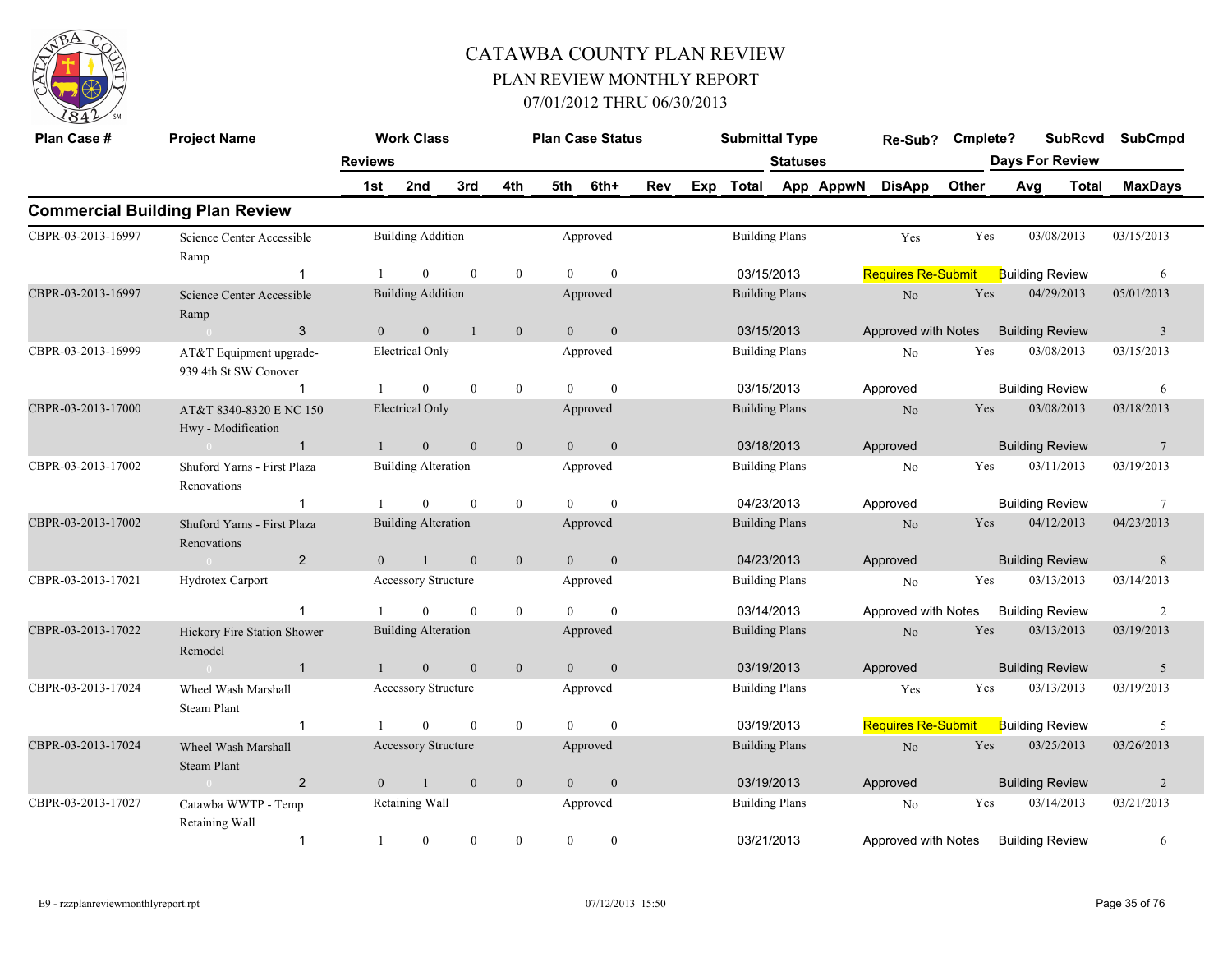

| Plan Case #        | <b>Project Name</b>                                      |                | <b>Work Class</b>          |              |                |                | <b>Plan Case Status</b> |     |     | <b>Submittal Type</b> |                       |           | Re-Sub?                   | Cmplete? | <b>SubRcvd</b>         |            | <b>SubCmpd</b>          |
|--------------------|----------------------------------------------------------|----------------|----------------------------|--------------|----------------|----------------|-------------------------|-----|-----|-----------------------|-----------------------|-----------|---------------------------|----------|------------------------|------------|-------------------------|
|                    |                                                          | <b>Reviews</b> |                            |              |                |                |                         |     |     |                       | <b>Statuses</b>       |           |                           |          | <b>Days For Review</b> |            |                         |
|                    |                                                          | 1st            | 2nd                        | 3rd          | 4th            | 5th            | 6th+                    | Rev | Exp | Total                 |                       | App AppwN | <b>DisApp</b>             | Other    | <b>Total</b><br>Avg    |            | <b>MaxDays</b>          |
|                    | <b>Commercial Building Plan Review</b>                   |                |                            |              |                |                |                         |     |     |                       |                       |           |                           |          |                        |            |                         |
| CBPR-03-2013-17029 | Bernhardt Furniture<br>Alterations 210 13th St SW        |                | <b>Building Alteration</b> |              |                |                | Approved                |     |     |                       | <b>Building Plans</b> |           | Yes                       | Yes      | 03/14/2013             | 03/21/2013 |                         |
|                    | $\mathbf{1}$                                             |                | $\overline{0}$             | $\mathbf{0}$ | $\overline{0}$ | $\Omega$       | $\theta$                |     |     |                       | 03/22/2013            |           | <b>Requires Re-Submit</b> |          | <b>Building Review</b> |            | 6                       |
| CBPR-03-2013-17029 | <b>Bernhardt Furniture</b><br>Alterations 210 13th St SW |                | <b>Building Alteration</b> |              |                |                | Approved                |     |     |                       | <b>Building Plans</b> |           | N <sub>o</sub>            | Yes      | 03/25/2013             | 03/26/2013 |                         |
|                    | 2                                                        | $\theta$       | $\mathbf{1}$               | $\mathbf{0}$ | $\mathbf{0}$   | $\theta$       | $\mathbf{0}$            |     |     |                       | 03/22/2013            |           | Approved                  |          | <b>Building Review</b> |            | $\overline{2}$          |
| CBPR-03-2013-17032 | Chipotle Mexican Grill                                   |                | <b>Building Alteration</b> |              |                |                | Approved                |     |     |                       | <b>Building Plans</b> |           | Yes                       | Yes      | 03/15/2013             | 03/22/2013 |                         |
|                    | $\mathbf{1}$                                             |                | $\overline{0}$             | $\mathbf{0}$ | $\bf{0}$       | $\Omega$       | $\mathbf{0}$            |     |     |                       | 03/22/2013            |           | <b>Requires Re-Submit</b> |          | <b>Building Review</b> |            | 6                       |
| CBPR-03-2013-17032 | Chipotle Mexican Grill                                   |                | <b>Building Alteration</b> |              |                |                | Approved                |     |     |                       | <b>Building Plans</b> |           | N <sub>o</sub>            | Yes      | 04/16/2013             | 04/18/2013 |                         |
|                    | $\overline{2}$<br>$\sim 0$                               | $\overline{0}$ | $\mathbf{1}$               | $\mathbf{0}$ | $\mathbf{0}$   | $\mathbf{0}$   | $\boldsymbol{0}$        |     |     |                       | 03/22/2013            |           | Approved                  |          | <b>Building Review</b> |            | $\overline{\mathbf{3}}$ |
| CBPR-03-2013-17051 | CVCC - Testing Center<br>Renovation                      |                | <b>Building Alteration</b> |              |                |                | Approved with notes     |     |     |                       | <b>Building Plans</b> |           | N <sub>o</sub>            | Yes      | 03/19/2013             | 03/25/2013 |                         |
|                    | -1                                                       |                | $\mathbf{0}$               | $\mathbf{0}$ | $\theta$       | $\theta$       | $\mathbf{0}$            |     |     |                       | 03/25/2013            |           | Approved with Notes       |          | <b>Building Review</b> |            | 5                       |
| CBPR-03-2013-17053 | Sandalwood Court Rehab                                   |                | <b>Building Alteration</b> |              |                |                | Approved with notes     |     |     |                       | <b>Building Plans</b> |           | No                        | Yes      | 03/19/2013             | 03/21/2013 |                         |
|                    | $\mathbf{1}$<br>$\sim 0$                                 |                | $\overline{0}$             | $\mathbf{0}$ | $\mathbf{0}$   | $\overline{0}$ | $\mathbf{0}$            |     |     |                       | 03/22/2013            |           | Approved with Notes       |          | <b>Building Review</b> |            | $\overline{3}$          |
| CBPR-03-2013-17061 | Corning Reroof                                           |                | <b>Building Alteration</b> |              |                |                | Approved                |     |     |                       | <b>Building Plans</b> |           | No                        | Yes      | 03/20/2013             | 03/28/2013 |                         |
|                    | $\mathbf{1}$                                             |                | $\Omega$                   | $\theta$     | $\mathbf{0}$   | $\Omega$       | $\theta$                |     |     |                       | 03/28/2013            |           | Approved                  |          | <b>Building Review</b> |            | $7\phantom{.0}$         |
| CBPR-03-2013-17066 | Corinth Evangelical &<br>Reformed Church -<br>classrooms |                | <b>Building Alteration</b> |              |                |                | <b>Under Review</b>     |     |     |                       | <b>Building Plans</b> |           | Yes                       | Yes      | 03/21/2013             | 04/02/2013 |                         |
|                    | $\mathbf{1}$<br>$\sim$ 0                                 | $\mathbf{1}$   | $\mathbf{0}$               | $\mathbf{0}$ | $\mathbf{0}$   | $\overline{0}$ | $\mathbf{0}$            |     |     |                       | 06/21/2013            |           | <b>Requires Re-Submit</b> |          | <b>Building Review</b> |            | $\,8\,$                 |
| CBPR-03-2013-17066 | Corinth Evangelical &<br>Reformed Church -<br>classrooms |                | <b>Building Alteration</b> |              |                |                | <b>Under Review</b>     |     |     |                       | <b>Building Plans</b> |           | Yes                       | Yes      | 04/11/2013             | 04/16/2013 |                         |
|                    | $\overline{2}$                                           | $\theta$       |                            | $\theta$     | $\overline{0}$ | $\theta$       | $\theta$                |     |     |                       | 06/21/2013            |           | Approved                  |          | <b>Building Review</b> |            | $\overline{4}$          |
| CBPR-03-2013-17066 | Corinth Evangelical &<br>Reformed Church -<br>classrooms |                | <b>Building Alteration</b> |              |                |                | <b>Under Review</b>     |     |     |                       | <b>Building Plans</b> |           | N <sub>o</sub>            | Yes      | 05/23/2013             | 05/30/2013 |                         |
|                    | 3<br>$\overline{0}$                                      | $\mathbf{0}$   | $\mathbf{0}$               | $\mathbf{1}$ | $\overline{0}$ | $\overline{0}$ | $\mathbf{0}$            |     |     |                       | 06/21/2013            |           | Approved                  |          | <b>Building Review</b> |            | 6                       |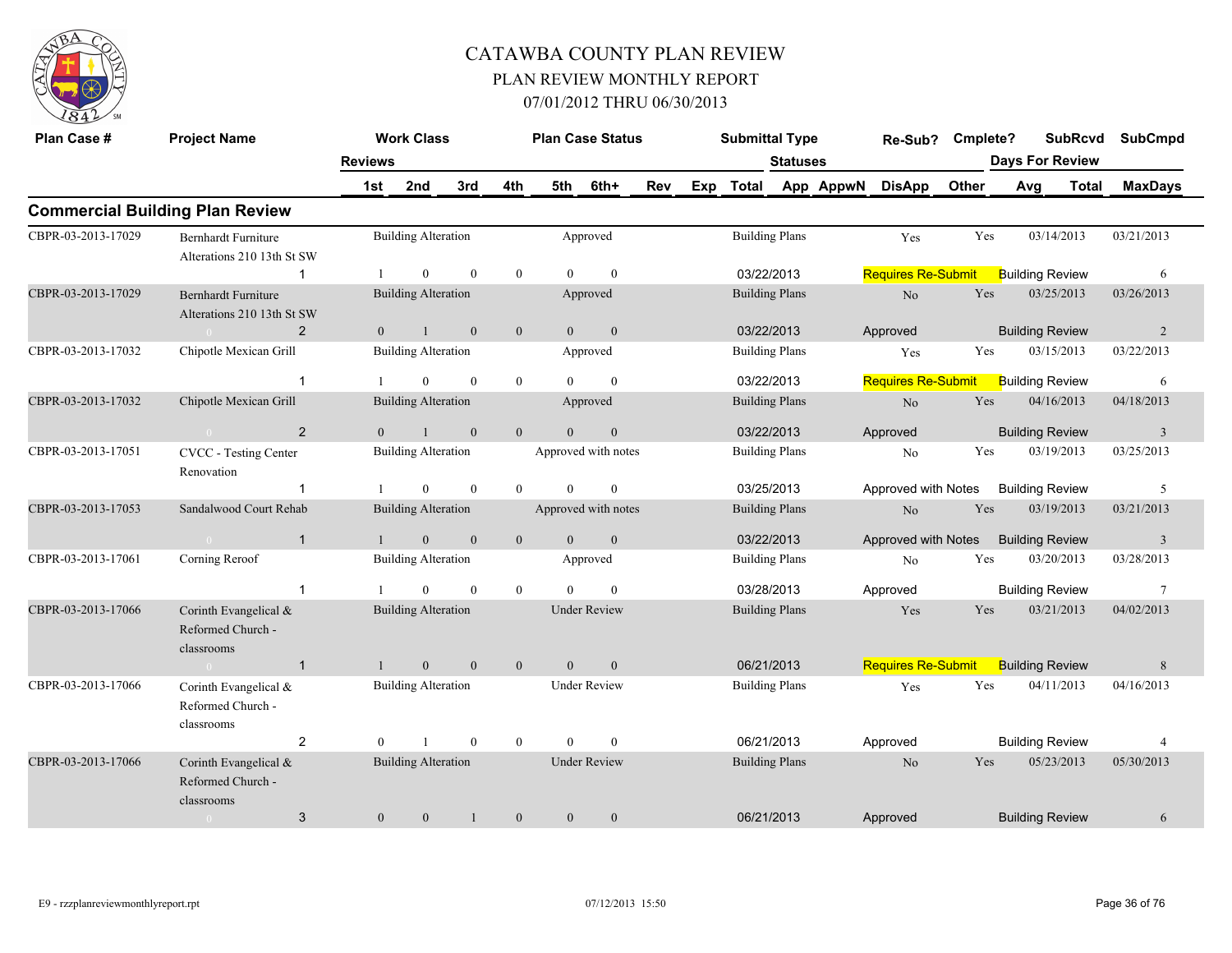

| Plan Case #        | <b>Project Name</b>                                      |                       | <b>Work Class</b>          |                  |                  |                | <b>Plan Case Status</b> |     |     | <b>Submittal Type</b> |                 |           | Re-Sub?                   | Cmplete? |     | <b>Days For Review</b> | <b>SubRcvd</b> | <b>SubCmpd</b>  |
|--------------------|----------------------------------------------------------|-----------------------|----------------------------|------------------|------------------|----------------|-------------------------|-----|-----|-----------------------|-----------------|-----------|---------------------------|----------|-----|------------------------|----------------|-----------------|
|                    |                                                          | <b>Reviews</b><br>1st | 2nd                        | 3rd              | 4th              | 5th            | 6th+                    | Rev | Exp | Total                 | <b>Statuses</b> | App AppwN | <b>DisApp</b>             | Other    | Avg |                        | Total          | <b>MaxDays</b>  |
|                    | <b>Commercial Building Plan Review</b>                   |                       |                            |                  |                  |                |                         |     |     |                       |                 |           |                           |          |     |                        |                |                 |
| CBPR-03-2013-17066 | Corinth Evangelical &<br>Reformed Church -<br>classrooms |                       | <b>Building Alteration</b> |                  |                  |                | <b>Under Review</b>     |     |     | <b>Building Plans</b> |                 |           | N <sub>o</sub>            | Yes      |     | 06/12/2013             |                | 06/21/2013      |
|                    | $\overline{4}$<br>$\sim 0$                               | $\theta$              | $\mathbf{0}$               | $\mathbf{0}$     | $\mathbf{1}$     | $\overline{0}$ | $\mathbf{0}$            |     |     | 06/21/2013            |                 |           | Approved                  |          |     | <b>Building Review</b> |                | 8               |
| CBPR-03-2013-17071 | Walmart - electrical only                                |                       | <b>Electrical Only</b>     |                  |                  |                | Approved                |     |     | <b>Building Plans</b> |                 |           | No                        | Yes      |     | 03/21/2013             |                | 04/02/2013      |
|                    | $\mathbf{1}$                                             |                       | $\Omega$                   | $\mathbf{0}$     | $\overline{0}$   | $\Omega$       | $\theta$                |     |     | 04/02/2013            |                 |           | Approved with Notes       |          |     | <b>Building Review</b> |                | 8               |
| CBPR-03-2013-17073 | <b>Blake Honeycutt Bathroom</b><br>Alteration            |                       | <b>Building Alteration</b> |                  |                  |                | Approved with notes     |     |     | <b>Building Plans</b> |                 |           | Yes                       | Yes      |     | 03/21/2013             |                | 04/02/2013      |
|                    | $\mathbf{1}$                                             |                       | $\mathbf{0}$               | $\mathbf{0}$     | $\overline{0}$   | $\theta$       | $\mathbf{0}$            |     |     | 04/02/2013            |                 |           | Requires Re-Submit        |          |     | <b>Building Review</b> |                | 8               |
| CBPR-03-2013-17073 | <b>Blake Honeycutt Bathroom</b><br>Alteration            |                       | <b>Building Alteration</b> |                  |                  |                | Approved with notes     |     |     | <b>Building Plans</b> |                 |           | No                        | Yes      |     | 04/08/2013             |                | 04/11/2013      |
|                    | $\overline{2}$                                           | $\Omega$              |                            | $\mathbf{0}$     | $\overline{0}$   | $\theta$       | $\theta$                |     |     | 04/02/2013            |                 |           | Approved with Notes       |          |     | <b>Building Review</b> |                | 4               |
| CBPR-03-2013-17074 | SPRINT 1760 LAP RD<br><b>MODIFICATION</b>                |                       | <b>Electrical Only</b>     |                  |                  |                | Approved                |     |     | <b>Building Plans</b> |                 |           | $\rm No$                  | Yes      |     | 03/21/2013             |                | 03/28/2013      |
|                    | $\mathbf{1}$                                             |                       | $\mathbf{0}$               | $\mathbf{0}$     | $\boldsymbol{0}$ | $\theta$       | $\mathbf{0}$            |     |     | 03/28/2013            |                 |           | Approved                  |          |     | <b>Building Review</b> |                | 6               |
| CBPR-03-2013-17078 | Turbocoating Tank Pad /<br>Seperation Wall               |                       | <b>Building Alteration</b> |                  |                  |                | Approved                |     |     | <b>Building Plans</b> |                 |           | No                        | Yes      |     | 03/22/2013             |                | 04/03/2013      |
|                    | -1                                                       |                       | $\overline{0}$             | $\boldsymbol{0}$ | $\mathbf{0}$     | $\theta$       | $\mathbf{0}$            |     |     | 04/04/2013            |                 |           | Approved                  |          |     | <b>Building Review</b> |                | $\,8\,$         |
| CBPR-03-2013-17084 | Jimmy Johns-1207 2nd St<br>$\rm NE$                      |                       | <b>Upfit Building</b>      |                  |                  |                | Approved                |     |     | <b>Building Plans</b> |                 |           | Yes                       | Yes      |     | 03/25/2013             |                | 04/04/2013      |
|                    | $\mathbf{1}$                                             |                       | $\mathbf{0}$               | $\mathbf{0}$     | $\mathbf{0}$     | $\overline{0}$ | $\mathbf{0}$            |     |     | 04/05/2013            |                 |           | <b>Requires Re-Submit</b> |          |     | <b>Building Review</b> |                | $\,$ 8 $\,$     |
| CBPR-03-2013-17084 | Jimmy Johns-1207 2nd St<br>NE                            |                       | <b>Upfit Building</b>      |                  |                  |                | Approved                |     |     | <b>Building Plans</b> |                 |           | $\rm No$                  | Yes      |     | 04/10/2013             |                | 04/17/2013      |
|                    | 2                                                        | $\mathbf{0}$          |                            | $\mathbf{0}$     | $\overline{0}$   | $\theta$       | $\mathbf{0}$            |     |     | 04/05/2013            |                 |           | Approved                  |          |     | <b>Building Review</b> |                | 6               |
| CBPR-03-2013-17088 | AT&T MOBILITY 189-075                                    |                       | <b>Electrical Only</b>     |                  |                  |                | Approved                |     |     | <b>Building Plans</b> |                 |           | N <sub>o</sub>            | Yes      |     | 03/25/2013             |                | 04/03/2013      |
|                    | $\mathbf{1}$<br>$\sim 0$                                 | $\mathbf{1}$          | $\boldsymbol{0}$           | $\mathbf{0}$     | $\mathbf{0}$     | $\overline{0}$ | $\mathbf{0}$            |     |     | 04/03/2013            |                 |           | Approved                  |          |     | <b>Building Review</b> |                | $7\phantom{.0}$ |
| CBPR-03-2013-17089 | AT&T MOBILITIY - 189-30                                  |                       | Electrical Only            |                  |                  |                | Approved                |     |     | <b>Building Plans</b> |                 |           | N <sub>0</sub>            | Yes      |     | 03/25/2013             |                | 04/03/2013      |
|                    | $\overline{1}$                                           |                       | $\mathbf{0}$               | $\boldsymbol{0}$ | $\bf{0}$         | $\Omega$       | $\mathbf{0}$            |     |     | 04/03/2013            |                 |           | Approved                  |          |     | <b>Building Review</b> |                | $7\phantom{.0}$ |
| CBPR-03-2013-17091 | Sandy Ridge Business<br>Center Storage Building          |                       | Accessory Structure        |                  |                  |                | Approved                |     |     | <b>Building Plans</b> |                 |           | Yes                       | Yes      |     | 03/25/2013             |                | 04/08/2013      |
|                    | $\mathbf{1}$                                             | $\mathbf{1}$          | $\mathbf{0}$               | $\boldsymbol{0}$ | $\mathbf{0}$     | $\overline{0}$ | $\boldsymbol{0}$        |     |     | 04/08/2013            |                 |           | <b>Requires Re-Submit</b> |          |     | <b>Building Review</b> |                | 10              |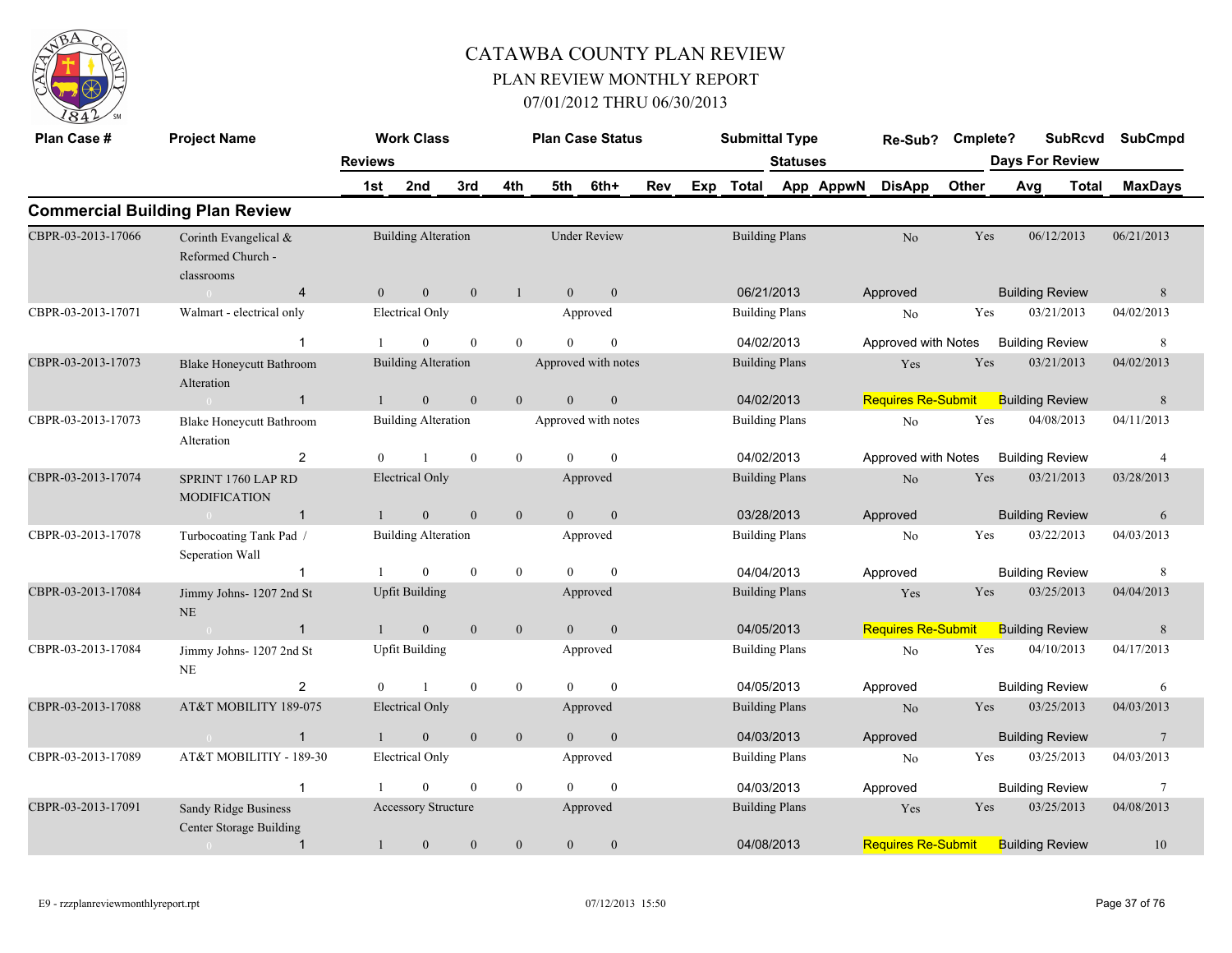

| Plan Case #        | <b>Project Name</b>                             | <b>Reviews</b> | <b>Work Class</b>          |                |                  |                | <b>Plan Case Status</b> |     |     | <b>Submittal Type</b> | Statuses |           | Re-Sub?                   | Cmplete? |     | <b>SubRcvd</b><br><b>Days For Review</b> | <b>SubCmpd</b>  |
|--------------------|-------------------------------------------------|----------------|----------------------------|----------------|------------------|----------------|-------------------------|-----|-----|-----------------------|----------|-----------|---------------------------|----------|-----|------------------------------------------|-----------------|
|                    |                                                 | 1st            | 2nd                        | 3rd            | 4th              | 5th            | 6th+                    | Rev | Exp | <b>Total</b>          |          | App AppwN | <b>DisApp</b>             | Other    | Avg | <b>Total</b>                             | <b>MaxDays</b>  |
|                    | <b>Commercial Building Plan Review</b>          |                |                            |                |                  |                |                         |     |     |                       |          |           |                           |          |     |                                          |                 |
| CBPR-03-2013-17091 | Sandy Ridge Business<br>Center Storage Building |                | <b>Accessory Structure</b> |                |                  |                | Approved                |     |     | <b>Building Plans</b> |          |           | No                        | Yes      |     | 05/01/2013                               | 05/02/2013      |
|                    | 2                                               | $\theta$       | $\mathbf{1}$               | $\mathbf{0}$   | $\mathbf{0}$     | $\Omega$       | $\mathbf{0}$            |     |     | 04/08/2013            |          |           | Approved with Notes       |          |     | <b>Building Review</b>                   | $\overline{2}$  |
| CBPR-03-2013-17092 | AT&T MOBILITY - 189-024                         |                | <b>Electrical Only</b>     |                |                  |                | Approved                |     |     | <b>Building Plans</b> |          |           | No                        | Yes      |     | 03/25/2013                               | 04/03/2013      |
|                    | $\overline{1}$                                  |                | $\mathbf{0}$               | $\theta$       | $\mathbf{0}$     | $\Omega$       | $\theta$                |     |     | 04/03/2013            |          |           | Approved                  |          |     | <b>Building Review</b>                   | $7\phantom{.0}$ |
| CBPR-03-2013-17093 | AT&T MOBILITY - 189-026                         |                | <b>Electrical Only</b>     |                |                  |                | Approved                |     |     | <b>Building Plans</b> |          |           | No                        | Yes      |     | 03/25/2013                               | 04/03/2013      |
|                    | $\overline{1}$                                  |                | $\overline{0}$             | $\mathbf{0}$   | $\mathbf{0}$     | $\Omega$       | $\mathbf{0}$            |     |     | 04/03/2013            |          |           | Approved                  |          |     | <b>Building Review</b>                   | 7               |
| CBPR-03-2013-17100 | Carolina Heritage Office<br><b>Spaces</b>       |                | <b>Building Alteration</b> |                |                  |                | Approved                |     |     | <b>Building Plans</b> |          |           | No                        | Yes      |     | 03/27/2013                               | 04/05/2013      |
|                    | $\mathbf{1}$                                    |                | $\mathbf{0}$               | $\mathbf{0}$   | $\mathbf{0}$     | $\theta$       | $\mathbf{0}$            |     |     | 04/05/2013            |          |           | Approved                  |          |     | <b>Building Review</b>                   | $7\phantom{.0}$ |
| CBPR-03-2013-17105 | Catawba Cty Justice Center<br>Expansion         |                | <b>Building Addition</b>   |                |                  |                | <b>Under Review</b>     |     |     | <b>Building Plans</b> |          |           | Yes                       | Yes      |     | 03/28/2013                               | 04/12/2013      |
|                    | $\overline{1}$                                  |                | $\mathbf{0}$               | $\mathbf{0}$   | $\mathbf{0}$     | $\overline{0}$ | $\boldsymbol{0}$        |     |     |                       |          |           | <b>Requires Re-Submit</b> |          |     | <b>Building Review</b>                   | 11              |
| CBPR-03-2013-17105 | Catawba Cty Justice Center<br>Expansion         |                | <b>Building Addition</b>   |                |                  |                | <b>Under Review</b>     |     |     | <b>Building Plans</b> |          |           | No                        | Yes      |     | 06/14/2013                               | 06/20/2013      |
|                    | $\overline{2}$                                  | $\theta$       |                            | $\mathbf{0}$   | $\boldsymbol{0}$ | $\theta$       | $\mathbf{0}$            |     |     |                       |          |           | Approved with Notes       |          |     | <b>Building Review</b>                   | 5               |
| CBPR-04-2012-15574 | Dolphin Solar Alternative<br>Energy             |                | <b>Building New</b>        |                |                  |                | Approved                |     |     | <b>Building Plans</b> |          |           | No                        | Yes      |     | 10/15/2012                               | 10/17/2012      |
|                    | $\overline{4}$                                  | $\Omega$       | $\Omega$                   | $\Omega$       | $\mathbf{1}$     | $\theta$       | $\mathbf{0}$            |     |     | 05/17/2012            |          |           | Approved with Notes       |          |     | <b>Building Review</b>                   | 3               |
| CBPR-04-2013-17109 | Cornerstone Medical<br>Billing - Alterations    |                | <b>Building Alteration</b> |                |                  |                | Approved                |     |     | <b>Building Plans</b> |          |           | Yes                       | Yes      |     | 04/01/2013                               | 04/08/2013      |
|                    | $\mathbf{1}$                                    |                | $\mathbf{0}$               | $\mathbf{0}$   | $\boldsymbol{0}$ | $\theta$       | $\mathbf{0}$            |     |     | 04/10/2013            |          |           | <b>Requires Re-Submit</b> |          |     | <b>Building Review</b>                   | 6               |
| CBPR-04-2013-17109 | Cornerstone Medical<br>Billing - Alterations    |                | <b>Building Alteration</b> |                |                  |                | Approved                |     |     | <b>Building Plans</b> |          |           | No                        | Yes      |     | 05/01/2013                               | 05/02/2013      |
|                    | $\overline{2}$                                  | $\Omega$       | $\overline{1}$             | $\mathbf{0}$   | $\mathbf{0}$     | $\overline{0}$ | $\boldsymbol{0}$        |     |     | 04/10/2013            |          |           | Approved                  |          |     | <b>Building Review</b>                   | 2               |
| CBPR-04-2013-17109 | Cornerstone Medical<br>Billing - Alterations    |                | <b>Building Alteration</b> |                |                  |                | Approved                |     |     | <b>Building Plans</b> |          |           | No                        | Yes      |     | 06/18/2013                               | 06/26/2013      |
|                    | 3                                               | $\theta$       | $\mathbf{0}$               | $\overline{1}$ | $\mathbf{0}$     | $\theta$       | $\mathbf{0}$            |     |     | 04/10/2013            |          |           | Approved                  |          |     | <b>Building Review</b>                   | 7               |
| CBPR-04-2013-17113 | Napa Auto Parks Building<br>Addition            |                | <b>Building Addition</b>   |                |                  |                | Approved                |     |     | <b>Building Plans</b> |          |           | Yes                       | Yes      |     | 04/01/2013                               | 04/08/2013      |
|                    | $\mathbf{1}$                                    | $\mathbf{1}$   | $\overline{0}$             | $\theta$       | $\boldsymbol{0}$ | $\mathbf{0}$   | $\mathbf{0}$            |     |     | 04/15/2013            |          |           | <b>Requires Re-Submit</b> |          |     | <b>Building Review</b>                   | 6               |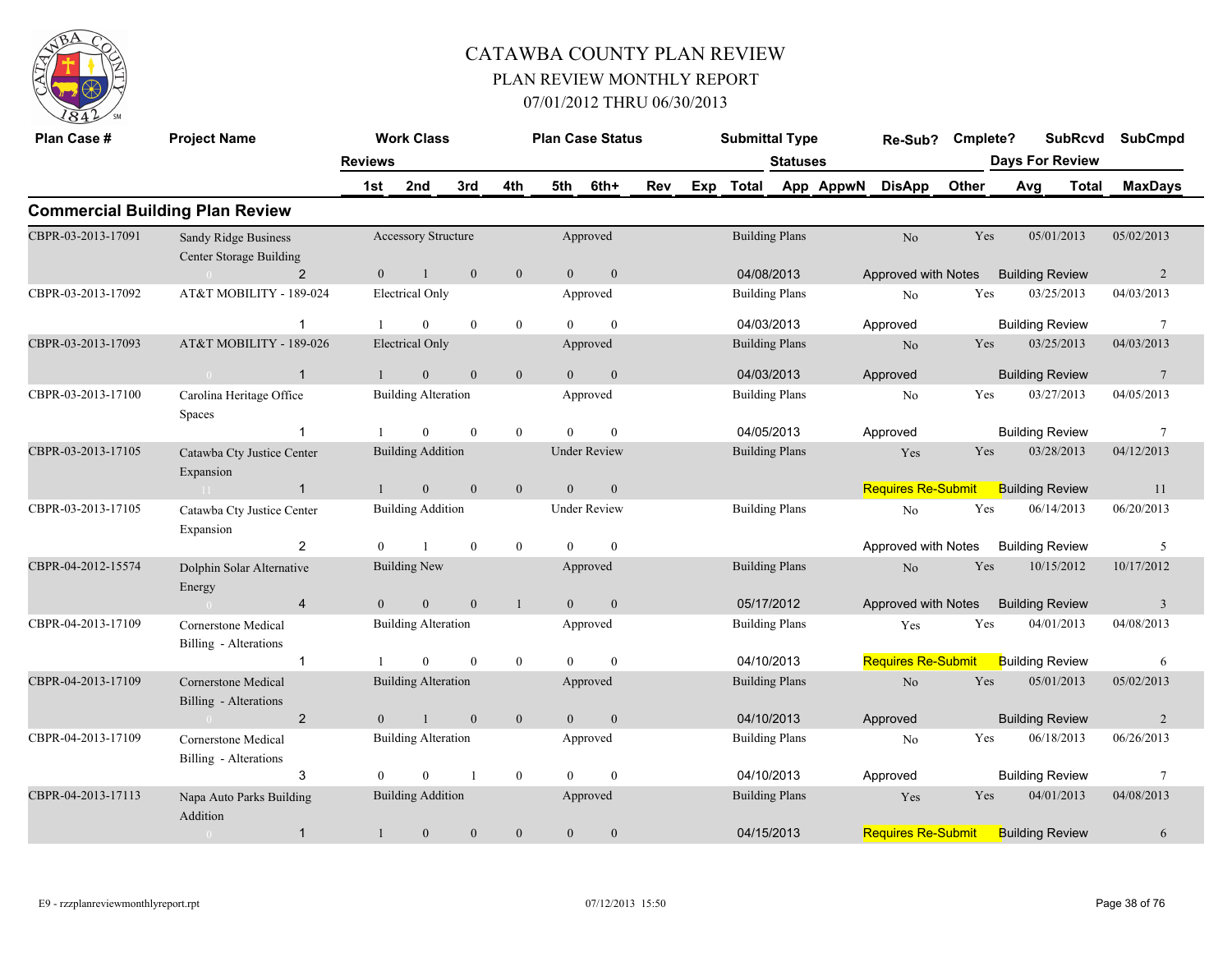

| Plan Case #        | <b>Project Name</b>                    | <b>Reviews</b> | <b>Work Class</b>          |                  |                  |                | <b>Plan Case Status</b> |     |     | <b>Submittal Type</b> | <b>Statuses</b>       |           | Re-Sub?                   | Cmplete? | <b>Days For Review</b> | <b>SubRcvd</b> | <b>SubCmpd</b>  |
|--------------------|----------------------------------------|----------------|----------------------------|------------------|------------------|----------------|-------------------------|-----|-----|-----------------------|-----------------------|-----------|---------------------------|----------|------------------------|----------------|-----------------|
|                    |                                        | 1st            | 2nd                        | 3rd              | 4th              | 5th            | 6th+                    | Rev | Exp | Total                 |                       | App AppwN | <b>DisApp</b>             | Other    | Avg                    | <b>Total</b>   | <b>MaxDays</b>  |
|                    | <b>Commercial Building Plan Review</b> |                |                            |                  |                  |                |                         |     |     |                       |                       |           |                           |          |                        |                |                 |
| CBPR-04-2013-17113 | Napa Auto Parks Building<br>Addition   |                | <b>Building Addition</b>   |                  |                  |                | Approved                |     |     |                       | <b>Building Plans</b> |           | No                        | Yes      | 04/16/2013             |                | 04/17/2013      |
|                    | $\overline{2}$<br>$\sim 0$             | $\theta$       | $\mathbf{1}$               | $\mathbf{0}$     | $\overline{0}$   | $\overline{0}$ | $\mathbf{0}$            |     |     | 04/15/2013            |                       |           | Approved                  |          | <b>Building Review</b> |                | 2               |
| CBPR-04-2013-17120 | Conover Waffle House                   |                | <b>Building New</b>        |                  |                  |                | Approved with notes     |     |     |                       | <b>Building Plans</b> |           | Yes                       | Yes      | 04/02/2013             |                | 04/10/2013      |
|                    | $\overline{1}$                         |                | $\overline{0}$             | $\mathbf{0}$     | $\overline{0}$   | $\theta$       | $\mathbf{0}$            |     |     | 05/28/2013            |                       |           | <b>Requires Re-Submit</b> |          | <b>Building Review</b> |                | $7\phantom{.0}$ |
| CBPR-04-2013-17120 | Conover Waffle House                   |                | <b>Building New</b>        |                  |                  |                | Approved with notes     |     |     |                       | <b>Building Plans</b> |           | No.                       | Yes      | 05/22/2013             |                | 05/28/2013      |
|                    | $\overline{2}$<br>$\overline{0}$       |                |                            | $\mathbf{0}$     | $\mathbf{0}$     | $\overline{0}$ | $\mathbf{0}$            |     |     | 05/28/2013            |                       |           | Approved with Notes       |          | <b>Building Review</b> |                | 5               |
| CBPR-04-2013-17124 | McCroskeys New Freezer<br>Cooler       |                | Accessory Structure        |                  |                  |                | Approved                |     |     |                       | <b>Building Plans</b> |           | Yes                       | Yes      | 04/02/2013             |                | 04/15/2013      |
|                    | $\overline{1}$                         |                | $\theta$                   | $\theta$         | $\boldsymbol{0}$ | $\Omega$       | $\theta$                |     |     | 04/15/2013            |                       |           | Approved                  |          | <b>Building Review</b> |                | 10              |
| CBPR-04-2013-17124 | McCroskeys New Freezer<br>Cooler       |                | Accessory Structure        |                  |                  |                | Approved                |     |     |                       | <b>Building Plans</b> |           | Yes                       | Yes      | 05/24/2013             |                | 06/04/2013      |
|                    | 2<br>$\overline{0}$                    | $\theta$       | $\overline{1}$             | $\mathbf{0}$     | $\mathbf{0}$     | $\overline{0}$ | $\mathbf{0}$            |     |     | 04/15/2013            |                       |           | <b>Requires Re-Submit</b> |          | <b>Building Review</b> |                | 8               |
| CBPR-04-2013-17124 | McCroskeys New Freezer<br>Cooler       |                | Accessory Structure        |                  |                  |                | Approved                |     |     |                       | <b>Building Plans</b> |           | No                        | Yes      | 06/14/2013             |                | 06/18/2013      |
|                    | 3                                      | $\theta$       | $\theta$                   | $\mathbf{1}$     | $\mathbf{0}$     | $\Omega$       | $\mathbf{0}$            |     |     |                       | 04/15/2013            |           | Approved                  |          | <b>Building Review</b> |                | 3               |
| CBPR-04-2013-17133 | Poppelmann Plastics                    |                | <b>Building Alteration</b> |                  |                  |                | Approved                |     |     |                       | <b>Building Plans</b> |           | Yes                       | Yes      | 04/03/2013             |                | 04/15/2013      |
|                    | $\overline{1}$<br>$\sim 0$             |                | $\mathbf{0}$               | $\mathbf{0}$     | $\mathbf{0}$     | $\overline{0}$ | $\mathbf{0}$            |     |     | 04/15/2013            |                       |           | <b>Requires Re-Submit</b> |          | <b>Building Review</b> |                | 9               |
| CBPR-04-2013-17133 | Poppelmann Plastics                    |                | <b>Building Alteration</b> |                  |                  |                | Approved                |     |     |                       | <b>Building Plans</b> |           | Yes                       | Yes      | 04/22/2013             |                | 04/24/2013      |
|                    | 2                                      | $\theta$       |                            | $\mathbf{0}$     | $\mathbf{0}$     | $\Omega$       | $\theta$                |     |     | 04/15/2013            |                       |           | <b>Requires Re-Submit</b> |          | <b>Building Review</b> |                | 3               |
| CBPR-04-2013-17133 | <b>Poppelmann Plastics</b>             |                | <b>Building Alteration</b> |                  |                  |                | Approved                |     |     |                       | <b>Building Plans</b> |           | Yes                       | Yes      | 04/25/2013             |                | 04/29/2013      |
|                    | 3<br>0 <sup>1</sup>                    | $\theta$       | $\overline{0}$             | $\overline{1}$   | $\mathbf{0}$     | $\Omega$       | $\mathbf{0}$            |     |     | 04/15/2013            |                       |           | <b>Requires Re-Submit</b> |          | <b>Building Review</b> |                | $\overline{3}$  |
| CBPR-04-2013-17133 | Poppelmann Plastics                    |                | <b>Building Alteration</b> |                  |                  |                | Approved                |     |     |                       | <b>Building Plans</b> |           | No.                       | Yes      | 04/30/2013             |                | 05/02/2013      |
|                    | $\overline{4}$                         |                | $\theta$                   | $\theta$         |                  | $\Omega$       | $\theta$                |     |     |                       | 04/15/2013            |           | Approved with Notes       |          | <b>Building Review</b> |                | 3               |
| CBPR-04-2013-17139 | Pop's Old Company Store                |                | <b>Building Alteration</b> |                  |                  |                | Approved with notes     |     |     |                       | <b>Building Plans</b> |           | Yes                       | Yes      | 04/04/2013             |                | 04/15/2013      |
|                    | $\overline{1}$<br>$\sim$ 0 $\sim$      | $\bigcirc$     | $\mathbf{0}$               | $\mathbf{0}$     | $\mathbf{0}$     | $\overline{0}$ | $\boldsymbol{0}$        |     |     |                       | 04/24/2013            |           | Approved                  |          | <b>Building Review</b> |                | $8\phantom{.}$  |
| CBPR-04-2013-17139 | Pop's Old Company Store                |                | <b>Building Alteration</b> |                  |                  |                | Approved with notes     |     |     |                       | <b>Building Plans</b> |           | No                        | No       | 04/19/2013             |                | 04/24/2013      |
|                    | $\overline{2}$                         | $\overline{0}$ | $\overline{1}$             | $\boldsymbol{0}$ | $\overline{0}$   | $\overline{0}$ | $\boldsymbol{0}$        |     |     | 04/24/2013            |                       |           | Approved with Notes       |          | <b>Building Review</b> |                | $\overline{4}$  |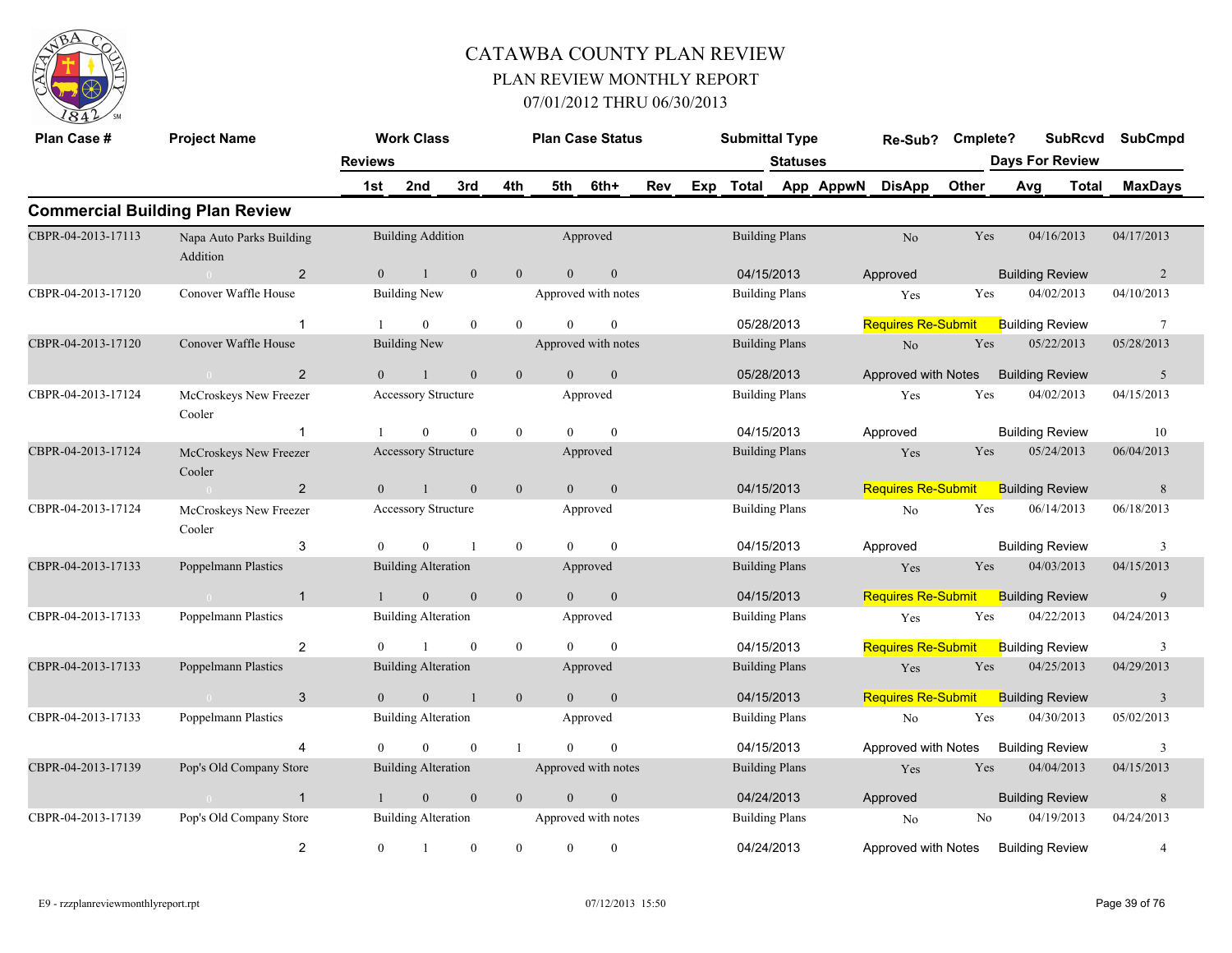

| Plan Case #        | <b>Project Name</b>                                |                | <b>Work Class</b>                   |                  |                |                | <b>Plan Case Status</b> |     |     | <b>Submittal Type</b> |                 |           | Re-Sub?                   | Cmplete? | <b>SubRcvd</b>         |       | <b>SubCmpd</b>  |
|--------------------|----------------------------------------------------|----------------|-------------------------------------|------------------|----------------|----------------|-------------------------|-----|-----|-----------------------|-----------------|-----------|---------------------------|----------|------------------------|-------|-----------------|
|                    |                                                    | <b>Reviews</b> |                                     |                  |                |                |                         |     |     |                       | <b>Statuses</b> |           |                           |          | <b>Days For Review</b> |       |                 |
|                    |                                                    | 1st            | 2nd                                 | 3rd              | 4th            | 5th            | 6th+                    | Rev | Exp | <b>Total</b>          |                 | App AppwN | <b>DisApp</b>             | Other    | Avg                    | Total | <b>MaxDays</b>  |
|                    | <b>Commercial Building Plan Review</b>             |                |                                     |                  |                |                |                         |     |     |                       |                 |           |                           |          |                        |       |                 |
| CBPR-04-2013-17163 | Taiji Group Alterations                            |                | <b>Building Alteration</b>          |                  |                |                | Approved                |     |     | <b>Building Plans</b> |                 |           | No                        | Yes      | 04/09/2013             |       | 04/17/2013      |
|                    | $\mathbf 1$                                        |                | $\theta$                            | $\mathbf{0}$     | $\mathbf{0}$   | $\theta$       | $\mathbf{0}$            |     |     | 04/17/2013            |                 |           | Approved                  |          | <b>Building Review</b> |       | $7\phantom{.0}$ |
| CBPR-04-2013-17171 | AT&T - 189-073                                     |                | <b>Electrical Only</b>              |                  |                |                | Approved                |     |     | <b>Building Plans</b> |                 |           | N <sub>o</sub>            | Yes      | 04/10/2013             |       | 04/18/2013      |
|                    | $\mathbf{1}$<br>$\bigcap$                          | $\mathbf{1}$   | $\mathbf{0}$                        | $\mathbf{0}$     | $\mathbf{0}$   | $\theta$       | $\mathbf{0}$            |     |     | 04/24/2013            |                 |           | Approved                  |          | <b>Building Review</b> |       | 7               |
| CBPR-04-2013-17179 | Camp Dogwood Addition<br>& Alteration              |                | Building Alterations &<br>Additions |                  |                |                | Approved                |     |     | <b>Building Plans</b> |                 |           | Yes                       | Yes      | 04/11/2013             |       | 04/18/2013      |
|                    | $\overline{1}$                                     |                | $\mathbf{0}$                        | $\boldsymbol{0}$ | $\mathbf{0}$   | $\theta$       | $\mathbf{0}$            |     |     | 04/19/2013            |                 |           | <b>Requires Re-Submit</b> |          | <b>Building Review</b> |       | 6               |
| CBPR-04-2013-17179 | Camp Dogwood Addition<br>& Alteration              |                | Building Alterations &<br>Additions |                  |                |                | Approved                |     |     | <b>Building Plans</b> |                 |           | $\rm No$                  | Yes      | 05/07/2013             |       | 05/13/2013      |
|                    | 2                                                  | $\Omega$       | $\bigoplus$                         | $\mathbf{0}$     | $\mathbf{0}$   | $\overline{0}$ | $\mathbf{0}$            |     |     | 04/19/2013            |                 |           | Approved with Notes       |          | <b>Building Review</b> |       | 5               |
| CBPR-04-2013-17180 | AT&T MOBILITY - 189-601                            |                | <b>Electrical Only</b>              |                  |                |                | Approved                |     |     | <b>Building Plans</b> |                 |           | No                        | Yes      | 04/11/2013             |       | 04/18/2013      |
|                    | $\mathbf 1$                                        |                | $\Omega$                            | $\theta$         | $\mathbf{0}$   | $\Omega$       | $\theta$                |     |     | 04/18/2013            |                 |           | Approved                  |          | <b>Building Review</b> |       | 6               |
| CBPR-04-2013-17187 | Catawba Womens Center-<br>interior renovations     |                | <b>Building Alteration</b>          |                  |                |                | Approved                |     |     | <b>Building Plans</b> |                 |           | N <sub>o</sub>            | Yes      | 04/12/2013             |       | 04/19/2013      |
|                    | $\overline{1}$<br>$\sim$ 0                         | $\mathbf{1}$   | $\mathbf{0}$                        | $\mathbf{0}$     | $\mathbf{0}$   | $\overline{0}$ | $\mathbf{0}$            |     |     | 04/19/2013            |                 |           | Approved                  |          | <b>Building Review</b> |       | 6               |
| CBPR-04-2013-17188 | <b>Bruce McNeely Office</b><br>Spaces              |                | <b>Building Alteration</b>          |                  |                |                | Approved                |     |     | <b>Building Plans</b> |                 |           | Yes                       | Yes      | 04/12/2013             |       | 04/19/2013      |
|                    | $\mathbf{1}$                                       |                | $\theta$                            | $\mathbf{0}$     | $\mathbf{0}$   | $\Omega$       | $\mathbf{0}$            |     |     | 05/08/2013            |                 |           | Approved with Notes       |          | <b>Building Review</b> |       | 6               |
| CBPR-04-2013-17188 | <b>Bruce McNeely Office</b><br>Spaces              |                | <b>Building Alteration</b>          |                  |                |                | Approved                |     |     | <b>Building Plans</b> |                 |           | N <sub>o</sub>            | Yes      | 05/03/2013             |       | 05/06/2013      |
|                    | 2<br>$\bigcirc$ 0                                  | $\theta$       | $\overline{1}$                      | $\mathbf{0}$     | $\overline{0}$ | $\theta$       | $\mathbf{0}$            |     |     | 05/08/2013            |                 |           | Approved                  |          | <b>Building Review</b> |       | 2               |
| CBPR-04-2013-17189 | <b>Windak Interior Alterations</b><br>1252 26th St |                | <b>Building Alteration</b>          |                  |                |                | Approved                |     |     | <b>Building Plans</b> |                 |           | Yes                       | Yes      | 04/12/2013             |       | 04/23/2013      |
|                    | $\overline{1}$                                     |                | $\theta$                            | $\theta$         | $\mathbf{0}$   | $\Omega$       | $\mathbf{0}$            |     |     | 04/24/2013            |                 |           | <b>Requires Re-Submit</b> |          | <b>Building Review</b> |       | 8               |
| CBPR-04-2013-17189 | <b>Windak Interior Alterations</b><br>1252 26th St |                | <b>Building Alteration</b>          |                  |                |                | Approved                |     |     | <b>Building Plans</b> |                 |           | No                        | Yes      | 04/25/2013             |       | 04/30/2013      |
|                    | $\overline{2}$<br>$\sim 0$                         | $\overline{0}$ | $\mathbf{1}$                        | $\mathbf{0}$     | $\mathbf{0}$   | $\overline{0}$ | $\mathbf{0}$            |     |     | 04/24/2013            |                 |           | Approved with Notes       |          | <b>Building Review</b> |       | $\overline{4}$  |
| CBPR-04-2013-17194 | Dollar General Retaining<br>Wall Startown Rd       |                | Retaining Wall                      |                  |                |                | Approved                |     |     | <b>Building Plans</b> |                 |           | No                        | Yes      | 04/15/2013             |       | 04/19/2013      |
|                    | $\mathbf{1}$                                       | -1             | $\overline{0}$                      | $\theta$         | $\theta$       | $\theta$       | $\mathbf{0}$            |     |     | 04/19/2013            |                 |           | Approved                  |          | <b>Building Review</b> |       | 5               |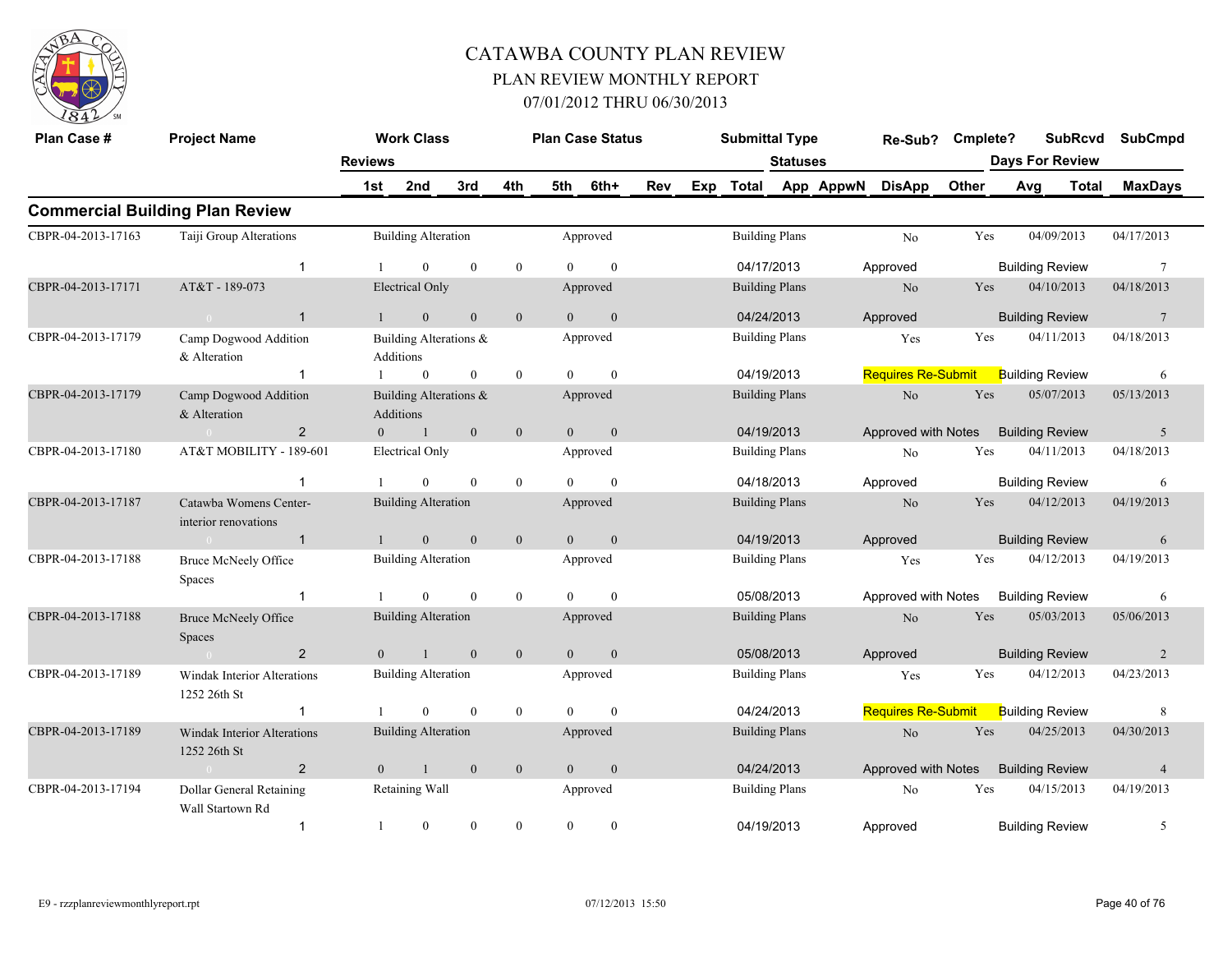

| Plan Case #        | <b>Project Name</b>                                  |                | <b>Work Class</b>          |              |                  |                | <b>Plan Case Status</b> |     |     | <b>Submittal Type</b> |                       |           | Re-Sub?                   | Cmplete? | <b>SubRcvd</b>         |              | <b>SubCmpd</b>  |
|--------------------|------------------------------------------------------|----------------|----------------------------|--------------|------------------|----------------|-------------------------|-----|-----|-----------------------|-----------------------|-----------|---------------------------|----------|------------------------|--------------|-----------------|
|                    |                                                      | <b>Reviews</b> |                            |              |                  |                |                         |     |     |                       | <b>Statuses</b>       |           |                           |          | <b>Days For Review</b> |              |                 |
|                    |                                                      | 1st            | 2nd                        | 3rd          | 4th              | 5th            | 6th+                    | Rev | Exp | <b>Total</b>          |                       | App AppwN | <b>DisApp</b>             | Other    | Avg                    | <b>Total</b> | <b>MaxDays</b>  |
|                    | <b>Commercial Building Plan Review</b>               |                |                            |              |                  |                |                         |     |     |                       |                       |           |                           |          |                        |              |                 |
| CBPR-04-2013-17198 | Which Wich Superior<br>Sandwiches                    |                | <b>Building Alteration</b> |              |                  |                | Approved                |     |     |                       | <b>Building Plans</b> |           | Yes                       | Yes      | 04/16/2013             |              | 04/24/2013      |
|                    | $\overline{1}$                                       |                | $\theta$                   | $\mathbf{0}$ | $\overline{0}$   | $\Omega$       | $\theta$                |     |     | 04/24/2013            |                       |           | <b>Requires Re-Submit</b> |          | <b>Building Review</b> |              | $7\phantom{.0}$ |
| CBPR-04-2013-17198 | Which Wich Superior<br>Sandwiches                    |                | <b>Building Alteration</b> |              |                  |                | Approved                |     |     |                       | <b>Building Plans</b> |           | $\rm No$                  | Yes      | 05/09/2013             |              | 05/14/2013      |
|                    | $\overline{2}$                                       | $\overline{0}$ | $\mathbf{1}$               | $\mathbf{0}$ | $\mathbf{0}$     | $\overline{0}$ | $\mathbf{0}$            |     |     |                       | 04/24/2013            |           | Approved                  |          | <b>Building Review</b> |              | $\overline{4}$  |
| CBPR-04-2013-17208 | Courthouse Renovations                               |                | <b>Building Alteration</b> |              |                  |                | Disapproved             |     |     |                       | <b>Building Plans</b> |           | Yes                       | Yes      | 04/16/2013             |              | 04/26/2013      |
|                    | $\mathbf{1}$                                         |                | $\Omega$                   | $\theta$     | $\theta$         | $\theta$       | $\theta$                |     |     | 04/29/2013            |                       |           | <b>Requires Re-Submit</b> |          | <b>Building Review</b> |              | 9               |
| CBPR-04-2013-17209 | The Pantry Inc- Kangaroo<br>Express #3954            |                | <b>Building Alteration</b> |              |                  |                | Approved with notes     |     |     |                       | <b>Building Plans</b> |           | Yes                       | Yes      | 04/16/2013             |              | 04/23/2013      |
|                    | $\mathbf{1}$                                         |                | $\mathbf{0}$               | $\theta$     | $\overline{0}$   | $\theta$       | $\mathbf{0}$            |     |     | 05/06/2013            |                       |           | <b>Requires Re-Submit</b> |          | <b>Building Review</b> |              | 6               |
| CBPR-04-2013-17209 | The Pantry Inc- Kangaroo<br>Express #3954            |                | <b>Building Alteration</b> |              |                  |                | Approved with notes     |     |     |                       | <b>Building Plans</b> |           | $\rm No$                  | Yes      | 05/30/2013             |              | 06/04/2013      |
|                    | 2                                                    | $\Omega$       |                            | $\Omega$     | $\theta$         | $\Omega$       | $\theta$                |     |     | 05/06/2013            |                       |           | Approved with Notes       |          | <b>Building Review</b> |              | $\overline{4}$  |
| CBPR-04-2013-17213 | Pretzel Time Cafe - interior<br>alterations          |                | <b>Building Alteration</b> |              |                  |                | Approved                |     |     |                       | <b>Building Plans</b> |           | N <sub>o</sub>            | Yes      | 04/17/2013             |              | 04/24/2013      |
|                    | $\mathbf{1}$<br>$\sim 0$                             |                | $\overline{0}$             | $\mathbf{0}$ | $\mathbf{0}$     | $\overline{0}$ | $\mathbf{0}$            |     |     | 04/24/2013            |                       |           | Approved with Notes       |          | <b>Building Review</b> |              | 6               |
| CBPR-04-2013-17218 | Renaissance Financial<br>Partners Office Alterations |                | <b>Building Alteration</b> |              |                  |                | Approved                |     |     |                       | <b>Building Plans</b> |           | Yes                       | Yes      | 04/18/2013             |              | 04/25/2013      |
|                    | $\mathbf 1$                                          |                | $\Omega$                   | $\theta$     | $\overline{0}$   | $\Omega$       | $\theta$                |     |     | 04/29/2013            |                       |           | <b>Requires Re-Submit</b> |          | <b>Building Review</b> |              | 6               |
| CBPR-04-2013-17218 | Renaissance Financial<br>Partners Office Alterations |                | <b>Building Alteration</b> |              |                  |                | Approved                |     |     |                       | <b>Building Plans</b> |           | No                        | Yes      | 05/20/2013             |              | 05/23/2013      |
|                    | 2                                                    | $\overline{0}$ | $\mathbf{1}$               | $\mathbf{0}$ | $\mathbf{0}$     | $\overline{0}$ | $\mathbf{0}$            |     |     | 04/29/2013            |                       |           | Approved                  |          | <b>Building Review</b> |              | $\mathfrak{Z}$  |
| CBPR-04-2013-17224 | Profile Products -<br>Greenhouses                    |                | <b>Building New</b>        |              |                  |                | Approved                |     |     |                       | <b>Building Plans</b> |           | N <sub>o</sub>            | Yes      | 04/19/2013             |              | 04/26/2013      |
|                    | $\mathbf{1}$                                         |                | $\mathbf{0}$               | $\mathbf{0}$ | $\boldsymbol{0}$ | $\Omega$       | $\theta$                |     |     |                       | 04/26/2013            |           | Approved with Notes       |          | <b>Building Review</b> |              | 6               |
| CBPR-04-2013-17246 | 29 North 6 bay garage                                |                | <b>Building New</b>        |              |                  |                | Approved                |     |     |                       | <b>Building Plans</b> |           | Yes                       | Yes      | 04/23/2013             |              | 04/29/2013      |
|                    | $\mathbf{1}$<br>$\bigcap$                            | $\mathbf{1}$   | $\mathbf{0}$               | $\mathbf{0}$ | $\mathbf{0}$     | $\overline{0}$ | $\mathbf{0}$            |     |     | 04/30/2013            |                       |           | <b>Requires Re-Submit</b> |          | <b>Building Review</b> |              | 5               |
| CBPR-04-2013-17246 | 29 North 6 bay garage                                |                | <b>Building New</b>        |              |                  |                | Approved                |     |     |                       | <b>Building Plans</b> |           | No                        | Yes      | 05/22/2013             |              | 05/23/2013      |
|                    | $\overline{2}$                                       | $\overline{0}$ | $\mathbf{1}$               | $\mathbf{0}$ | $\overline{0}$   | $\Omega$       | $\mathbf{0}$            |     |     | 04/30/2013            |                       |           | Approved                  |          | <b>Building Review</b> |              | $\overline{c}$  |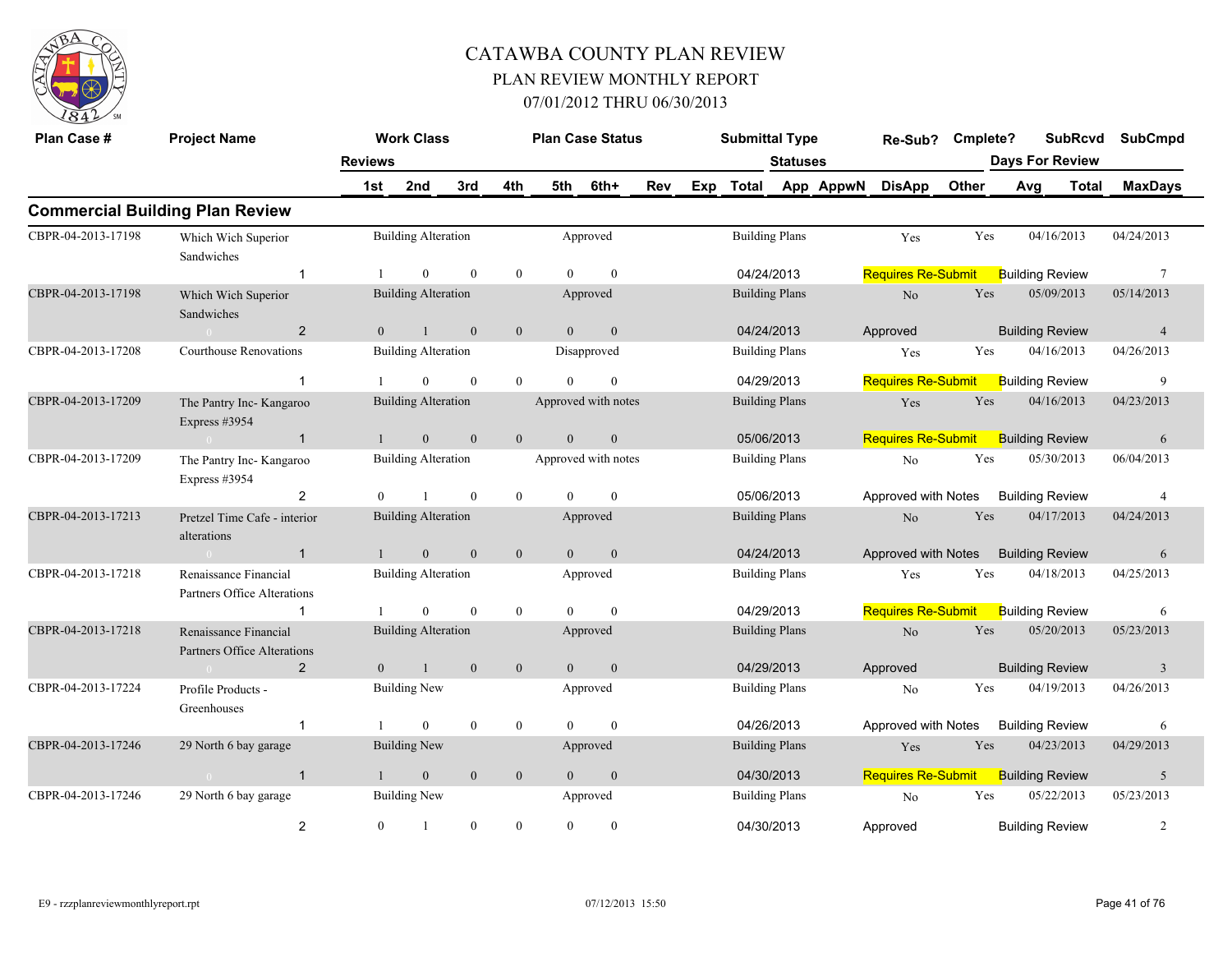

| Plan Case #        | <b>Project Name</b>                      |                | <b>Work Class</b>                   |              |              |                | <b>Plan Case Status</b> |     |     | <b>Submittal Type</b> |                 |           | Re-Sub?                   | Cmplete? |                        | <b>SubRcvd</b> | <b>SubCmpd</b>  |
|--------------------|------------------------------------------|----------------|-------------------------------------|--------------|--------------|----------------|-------------------------|-----|-----|-----------------------|-----------------|-----------|---------------------------|----------|------------------------|----------------|-----------------|
|                    |                                          | <b>Reviews</b> |                                     |              |              |                |                         |     |     |                       | <b>Statuses</b> |           |                           |          | <b>Days For Review</b> |                |                 |
|                    |                                          | 1st            | 2nd                                 | 3rd          | 4th          | 5th            | 6th+                    | Rev | Exp | <b>Total</b>          |                 | App AppwN | <b>DisApp</b>             | Other    | Avg                    | <b>Total</b>   | <b>MaxDays</b>  |
|                    | <b>Commercial Building Plan Review</b>   |                |                                     |              |              |                |                         |     |     |                       |                 |           |                           |          |                        |                |                 |
| CBPR-04-2013-17254 | <b>BLAIR CODY CORNICE</b>                |                | <b>Building Alteration</b>          |              |              |                | Approved                |     |     | <b>Building Plans</b> |                 |           | Yes                       | Yes      | 04/24/2013             |                | 05/02/2013      |
|                    | $\mathbf{1}$                             |                | $\Omega$                            | $\theta$     | $\mathbf{0}$ |                | $\theta$                |     |     | 05/02/2013            |                 |           | <b>Requires Re-Submit</b> |          | <b>Building Review</b> |                | $7\phantom{.0}$ |
| CBPR-04-2013-17254 | <b>BLAIR CODY CORNICE</b>                |                | <b>Building Alteration</b>          |              |              |                | Approved                |     |     | <b>Building Plans</b> |                 |           | N <sub>o</sub>            | Yes      | 05/07/2013             |                | 05/08/2013      |
|                    | $\overline{2}$<br>$\Omega$               | $\overline{0}$ | $\mathbf{1}$                        | $\mathbf{0}$ | $\mathbf{0}$ | $\overline{0}$ | $\mathbf{0}$            |     |     | 05/02/2013            |                 |           | Approved                  |          | <b>Building Review</b> |                | 2               |
| CBPR-04-2013-17256 | R3 Water Office Alterations              |                | <b>Building Alteration</b>          |              |              |                | Approved                |     |     | <b>Building Plans</b> |                 |           | Yes                       | Yes      | 04/24/2013             |                | 04/30/2013      |
|                    | $\mathbf 1$                              |                | $\Omega$                            | $\mathbf{0}$ | $\mathbf{0}$ | $\Omega$       | $\mathbf{0}$            |     |     | 05/07/2013            |                 |           | Approved                  |          | <b>Building Review</b> |                | 5               |
| CBPR-04-2013-17256 | R3 Water Office Alterations              |                | <b>Building Alteration</b>          |              |              |                | Approved                |     |     | <b>Building Plans</b> |                 |           | N <sub>o</sub>            | Yes      | 05/28/2013             |                | 05/31/2013      |
|                    | 2                                        | $\theta$       |                                     | $\mathbf{0}$ | $\mathbf{0}$ | $\Omega$       | $\mathbf{0}$            |     |     | 05/07/2013            |                 |           | Approved                  |          | <b>Building Review</b> |                | $\overline{4}$  |
| CBPR-04-2013-17266 | Food Lion Produce<br>Upgrades            |                | <b>Building Alteration</b>          |              |              |                | Approved                |     |     | <b>Building Plans</b> |                 |           | No                        | Yes      | 04/25/2013             |                | 05/03/2013      |
|                    | $\mathbf{1}$                             |                | $\Omega$                            | $\mathbf{0}$ | $\theta$     | $\Omega$       | $\mathbf{0}$            |     |     | 05/07/2013            |                 |           | Approved                  |          | <b>Building Review</b> |                | $7\phantom{.0}$ |
| CBPR-04-2013-17268 | Pan American Screw Break<br>Room Remodel |                | <b>Building Alteration</b>          |              |              |                | Approved with notes     |     |     | <b>Building Plans</b> |                 |           | $\rm No$                  | Yes      | 04/26/2013             |                | 05/09/2013      |
|                    | $\mathbf{1}$<br>$\sim 0$                 | 1              | $\mathbf{0}$                        | $\mathbf{0}$ | $\mathbf{0}$ | $\overline{0}$ | $\mathbf{0}$            |     |     | 05/06/2013            |                 |           | Approved with Notes       |          | <b>Building Review</b> |                | 10              |
| CBPR-04-2013-17272 | New Sherrills Ford Library               |                | <b>Building New</b>                 |              |              |                | Approved                |     |     | <b>Building Plans</b> |                 |           | Yes                       | Yes      | 04/29/2013             |                | 05/08/2013      |
|                    | $\mathbf{1}$                             |                | $\overline{0}$                      | $\theta$     | $\mathbf{0}$ | $\Omega$       | $\theta$                |     |     | 05/24/2013            |                 |           | <b>Requires Re-Submit</b> |          | <b>Building Review</b> |                | 8               |
| CBPR-04-2013-17272 | New Sherrills Ford Library               |                | <b>Building New</b>                 |              |              |                | Approved                |     |     | <b>Building Plans</b> |                 |           | $\rm No$                  | Yes      | 05/17/2013             |                | 05/20/2013      |
|                    | 2<br>$\sim$                              | $\overline{0}$ | $\overline{1}$                      | $\mathbf{0}$ | $\mathbf{0}$ | $\overline{0}$ | $\mathbf{0}$            |     |     | 05/24/2013            |                 |           | Approved                  |          | <b>Building Review</b> |                | -1              |
| CBPR-05-2012-15703 | Woodlawn Baptist Youth<br>House          |                | Building Alterations &<br>Additions |              |              |                | Approved                |     |     | <b>Building Plans</b> |                 |           | N <sub>0</sub>            | Yes      | 10/04/2012             |                | 10/09/2012      |
|                    | 2                                        | $\theta$       | $\overline{1}$                      | $\mathbf{0}$ | $\mathbf{0}$ | $\theta$       | $\mathbf{0}$            |     |     | 10/10/2012            |                 |           | Approved with Notes       |          | <b>Building Review</b> |                | 3               |
| CBPR-05-2012-15756 | Murphy Express Conover<br>1209 N 16 Hwy  |                | <b>Building New</b>                 |              |              |                | Approved                |     |     | <b>Building Plans</b> |                 |           | N <sub>o</sub>            | Yes      | 09/21/2012             |                | 10/02/2012      |
|                    | $\overline{2}$<br>$\sim 0$               | $\theta$       | $\overline{1}$                      | $\mathbf{0}$ | $\mathbf{0}$ | $\overline{0}$ | $\mathbf{0}$            |     |     | 06/05/2012            |                 |           | Approved with Notes       |          | <b>Building Review</b> |                | $8\phantom{.}8$ |
| CBPR-05-2012-15777 | <b>GARY THOMAS CHURCH</b>                |                | <b>Building Alteration</b>          |              |              |                | Approved                |     |     | <b>Building Plans</b> |                 |           | N <sub>0</sub>            | Yes      | 05/21/2013             |                | 05/24/2013      |
|                    | 2                                        | $\Omega$       |                                     | $\theta$     | $\mathbf{0}$ |                | $\mathbf{0}$            |     |     | 05/24/2013            |                 |           | Approved                  |          | <b>Building Review</b> |                | 4               |
| CBPR-05-2013-17291 | Carmike Cinema Lobby<br>Renovation       |                | <b>Building Alteration</b>          |              |              |                | Approved                |     |     | <b>Building Plans</b> |                 |           | Yes                       | Yes      | 05/01/2013             |                | 05/10/2013      |
|                    | $\mathbf{1}$<br>$\overline{0}$           | $\mathbf{1}$   | $\mathbf{0}$                        | $\mathbf{0}$ | $\mathbf{0}$ | $\mathbf{0}$   | $\mathbf{0}$            |     |     | 05/13/2013            |                 |           | <b>Requires Re-Submit</b> |          | <b>Building Review</b> |                | $\,$ 8 $\,$     |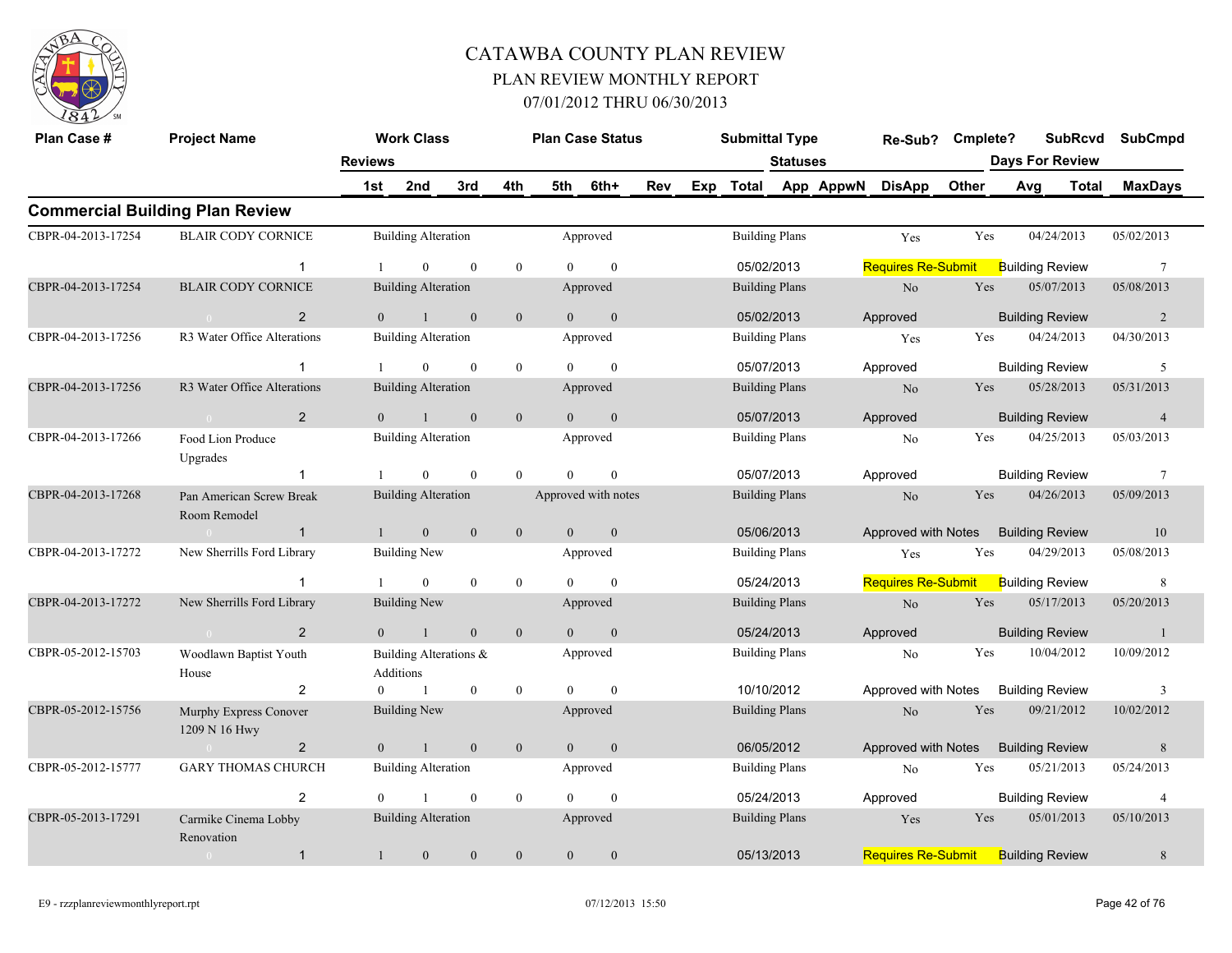

| Plan Case #        | <b>Project Name</b>                             |                | <b>Work Class</b>          |              |                | <b>Plan Case Status</b> |                  |     |     | <b>Submittal Type</b> |                       |           | Re-Sub?                   | Cmplete? |                        | <b>SubRcvd</b> | <b>SubCmpd</b>          |  |
|--------------------|-------------------------------------------------|----------------|----------------------------|--------------|----------------|-------------------------|------------------|-----|-----|-----------------------|-----------------------|-----------|---------------------------|----------|------------------------|----------------|-------------------------|--|
|                    |                                                 | <b>Reviews</b> |                            |              |                |                         |                  |     |     |                       | <b>Statuses</b>       |           |                           |          | <b>Days For Review</b> |                |                         |  |
|                    |                                                 | 1st            | 2nd                        | 3rd          | 4th            | 5th                     | 6th+             | Rev | Exp | Total                 |                       | App AppwN | <b>DisApp</b>             | Other    | Avg                    | <b>Total</b>   | <b>MaxDays</b>          |  |
|                    | <b>Commercial Building Plan Review</b>          |                |                            |              |                |                         |                  |     |     |                       |                       |           |                           |          |                        |                |                         |  |
| CBPR-05-2013-17291 | Carmike Cinema Lobby<br>Renovation              |                | <b>Building Alteration</b> |              |                |                         | Approved         |     |     |                       | <b>Building Plans</b> |           | $\rm No$                  | Yes      |                        | 06/07/2013     | 06/13/2013              |  |
|                    | $\overline{2}$<br>$\sim 0$                      | $\overline{0}$ | $\mathbf{1}$               | $\mathbf{0}$ | $\mathbf{0}$   | $\overline{0}$          | $\mathbf{0}$     |     |     |                       | 05/13/2013            |           | Approved with Notes       |          | <b>Building Review</b> |                | $\overline{5}$          |  |
| CBPR-05-2013-17302 | ZLoop Equipment<br>Placement                    |                | <b>Building New</b>        |              |                | Approved with notes     |                  |     |     |                       | <b>Building Plans</b> |           | No                        | Yes      |                        | 05/02/2013     | 05/06/2013              |  |
|                    | $\mathbf{1}$                                    |                | $\overline{0}$             | $\mathbf{0}$ | $\overline{0}$ | $\theta$                | $\mathbf{0}$     |     |     |                       | 05/08/2013            |           | Approved with Notes       |          | <b>Building Review</b> |                | $\overline{\mathbf{3}}$ |  |
| CBPR-05-2013-17308 | Fire repair 1st ave                             |                | <b>Building Repairs</b>    |              |                | Approved with notes     |                  |     |     |                       | <b>Building Plans</b> |           | $\rm No$                  | Yes      |                        | 05/03/2013     | 05/15/2013              |  |
|                    | $\sim 0$<br>$\mathbf{1}$                        | $\overline{1}$ | $\mathbf{0}$               | $\mathbf{0}$ | $\overline{0}$ | $\overline{0}$          | $\boldsymbol{0}$ |     |     |                       | 05/15/2013            |           | Approved with Notes       |          | <b>Building Review</b> |                | 9                       |  |
| CBPR-05-2013-17330 | <b>Contract Plan Review</b>                     |                | <b>Building New</b>        |              |                | Completed - No Permit   |                  |     |     |                       | <b>Building Plans</b> |           | Yes                       | Yes      |                        | 05/07/2013     | 05/17/2013              |  |
|                    | $\overline{1}$                                  |                | $\overline{0}$             | $\theta$     | $\overline{0}$ | $\Omega$                | $\mathbf{0}$     |     |     |                       | 05/21/2013            |           | <b>Requires Re-Submit</b> |          | <b>Building Review</b> |                | 9                       |  |
| CBPR-05-2013-17331 | Family Retail Center Shell<br>building          |                | Shell Building             |              |                |                         | Approved         |     |     |                       | <b>Building Plans</b> |           | Yes                       | Yes      |                        | 05/07/2013     | 05/20/2013              |  |
|                    | $\overline{1}$<br>$\sim 0$                      | $\mathbf{1}$   | $\overline{0}$             | $\theta$     | $\overline{0}$ | $\overline{0}$          | $\overline{0}$   |     |     |                       | 05/21/2013            |           | <b>Requires Re-Submit</b> |          | <b>Building Review</b> |                | 9                       |  |
| CBPR-05-2013-17331 | Family Retail Center Shell<br>building          |                | Shell Building             |              |                |                         | Approved         |     |     |                       | <b>Building Plans</b> |           | Yes                       | Yes      |                        | 06/07/2013     | 06/11/2013              |  |
|                    | $\overline{2}$                                  | $\theta$       |                            | $\theta$     | $\overline{0}$ | $\Omega$                | $\mathbf{0}$     |     |     |                       | 05/21/2013            |           | <b>Requires Re-Submit</b> |          | <b>Building Review</b> |                | 3                       |  |
| CBPR-05-2013-17331 | Family Retail Center Shell<br>building          |                | Shell Building             |              |                |                         | Approved         |     |     |                       | <b>Building Plans</b> |           | $\rm No$                  | Yes      |                        | 06/14/2013     | 06/14/2013              |  |
|                    | 3<br>$\sim 0$                                   | $\overline{0}$ | $\mathbf{0}$               | $\mathbf{1}$ | $\overline{0}$ | $\overline{0}$          | $\overline{0}$   |     |     |                       | 05/21/2013            |           | Approved                  |          | <b>Building Review</b> |                | -1                      |  |
| CBPR-05-2013-17334 | DukeNet/NCNWT007-2800<br>Robinson Rd            |                | Electrical Only            |              |                |                         | Approved         |     |     |                       | <b>Building Plans</b> |           | No                        | Yes      |                        | 05/07/2013     | 05/14/2013              |  |
|                    | $\mathbf{1}$                                    |                | $\theta$                   | $\theta$     | $\overline{0}$ | $\Omega$                | $\mathbf{0}$     |     |     |                       | 05/14/2013            |           | Approved                  |          | <b>Building Review</b> |                | 6                       |  |
| CBPR-05-2013-17335 | DukeNet -NCHIC068 -2353<br>18th Ave PL NE       |                | <b>Electrical Only</b>     |              |                |                         | Approved         |     |     |                       | <b>Building Plans</b> |           | N <sub>o</sub>            | Yes      |                        | 05/07/2013     | 05/14/2013              |  |
|                    | $\overline{1}$<br>$\overline{0}$                |                | $\mathbf{0}$               | $\theta$     | $\overline{0}$ | $\theta$                | $\mathbf{0}$     |     |     |                       | 05/14/2013            |           | Approved                  |          | <b>Building Review</b> |                | 6                       |  |
| CBPR-05-2013-17341 | William Sonoma- elect only/<br>new machines     |                | Electrical Only            |              |                | Approved with notes     |                  |     |     |                       | <b>Building Plans</b> |           | No                        | Yes      |                        | 05/08/2013     | 05/16/2013              |  |
|                    | $\mathbf{1}$                                    |                | $\theta$                   | $\mathbf{0}$ | $\overline{0}$ | $\theta$                | $\mathbf{0}$     |     |     |                       | 05/22/2013            |           | Approved with Notes       |          | <b>Building Review</b> |                | $7\phantom{.0}$         |  |
| CBPR-05-2013-17343 | Hickory Community<br><b>Theater Renovations</b> |                | <b>Building Alteration</b> |              |                | Approved with notes     |                  |     |     |                       | <b>Building Plans</b> |           | Yes                       | Yes      |                        | 05/08/2013     | 05/21/2013              |  |
|                    | $\mathbf{1}$<br>$\overline{0}$                  | $\mathbf{1}$   | $\mathbf{0}$               | $\mathbf{0}$ | $\mathbf{0}$   | $\mathbf{0}$            | $\boldsymbol{0}$ |     |     |                       | 06/07/2013            |           | <b>Requires Re-Submit</b> |          | <b>Building Review</b> |                | 9                       |  |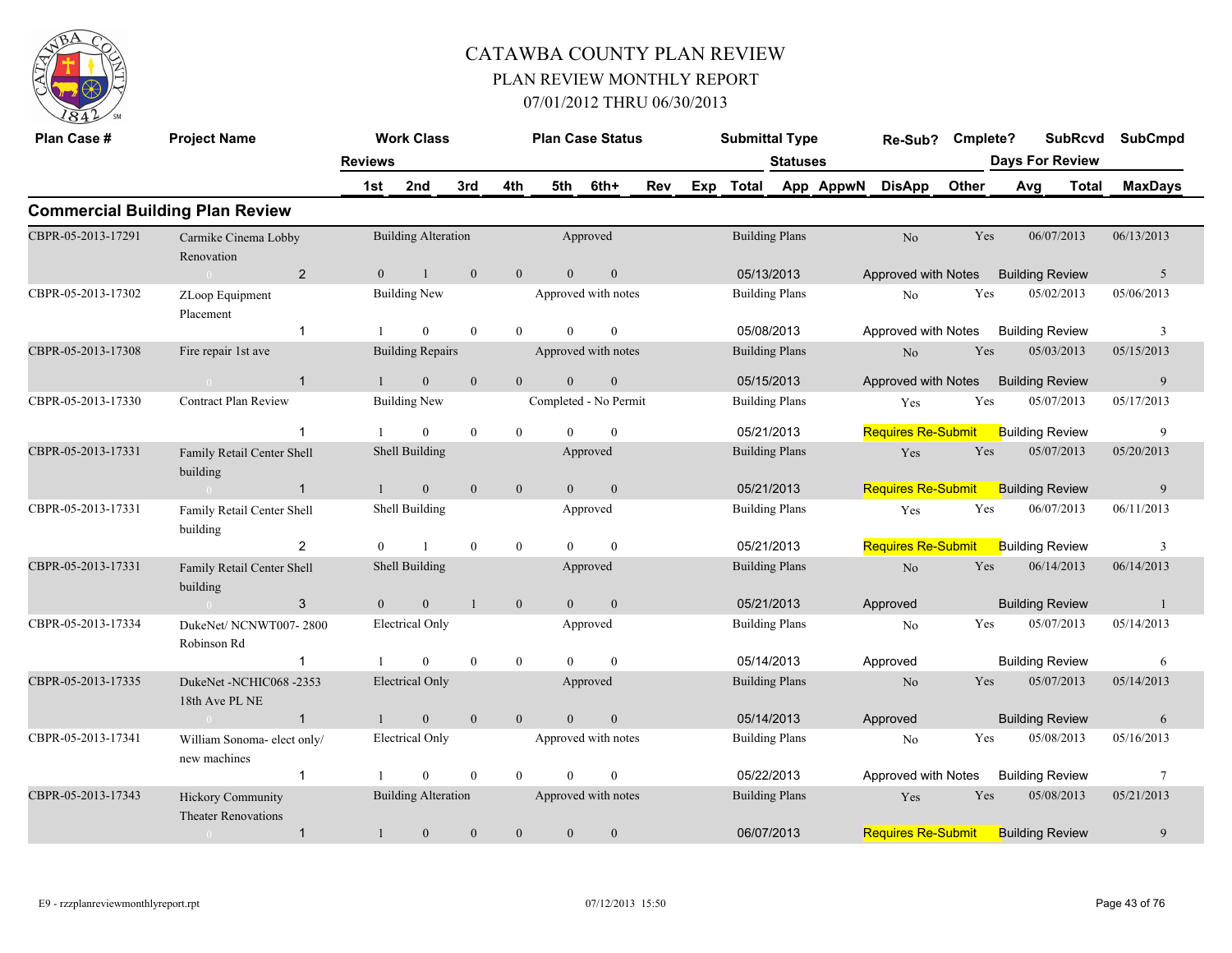

| Plan Case #        | <b>Project Name</b>                                    |                | <b>Work Class</b>          |                |                | <b>Plan Case Status</b> |              |     | <b>Submittal Type</b> |                       |           | Re-Sub?                   | Cmplete? |                        | <b>SubRcvd</b> | <b>SubCmpd</b>          |
|--------------------|--------------------------------------------------------|----------------|----------------------------|----------------|----------------|-------------------------|--------------|-----|-----------------------|-----------------------|-----------|---------------------------|----------|------------------------|----------------|-------------------------|
|                    |                                                        | <b>Reviews</b> |                            |                |                |                         |              |     |                       | <b>Statuses</b>       |           |                           |          | <b>Days For Review</b> |                |                         |
|                    |                                                        | 1st            | 2nd                        | 3rd            | 4th            | 5th                     | 6th+         | Rev | Exp Total             |                       | App AppwN | <b>DisApp</b>             | Other    | Avg                    | <b>Total</b>   | <b>MaxDays</b>          |
|                    | <b>Commercial Building Plan Review</b>                 |                |                            |                |                |                         |              |     |                       |                       |           |                           |          |                        |                |                         |
| CBPR-05-2013-17343 | <b>Hickory Community</b><br><b>Theater Renovations</b> |                | <b>Building Alteration</b> |                |                | Approved with notes     |              |     |                       | <b>Building Plans</b> |           | Yes                       | Yes      |                        | 06/04/2013     | 06/06/2013              |
|                    | $\overline{2}$<br>$\bigcap$                            | $\overline{0}$ | $\mathbf{1}$               | $\mathbf{0}$   | $\overline{0}$ | $\overline{0}$          | $\mathbf{0}$ |     | 06/07/2013            |                       |           | <b>Requires Re-Submit</b> |          | <b>Building Review</b> |                | $\overline{\mathbf{3}}$ |
| CBPR-05-2013-17343 | <b>Hickory Community</b><br><b>Theater Renovations</b> |                | <b>Building Alteration</b> |                |                | Approved with notes     |              |     |                       | <b>Building Plans</b> |           | N <sub>o</sub>            | Yes      |                        | 06/07/2013     | 06/11/2013              |
|                    | 3                                                      | $\theta$       | $\mathbf{0}$               | $\overline{1}$ | $\mathbf{0}$   | $\theta$                | $\theta$     |     |                       | 06/07/2013            |           | Approved with Notes       |          | <b>Building Review</b> |                | 3                       |
| CBPR-05-2013-17345 | DukeNet / NCHIC069 -5655<br>Huffman Farm Rd            |                | <b>Electrical Only</b>     |                |                |                         | Approved     |     |                       | <b>Building Plans</b> |           | $\rm No$                  | Yes      |                        | 05/08/2013     | 05/14/2013              |
|                    | $\mathbf{1}$<br>$0 -$                                  | $\mathbf{1}$   | $\mathbf{0}$               | $\mathbf{0}$   | $\mathbf{0}$   | $\mathbf{0}$            | $\mathbf{0}$ |     |                       | 05/14/2013            |           | Approved                  |          | <b>Building Review</b> |                | 5                       |
| CBPR-05-2013-17351 | <b>HVOF</b> Installation for<br>Turbocoating           |                | <b>Building Alteration</b> |                |                |                         | Approved     |     |                       | <b>Building Plans</b> |           | No                        | Yes      |                        | 05/09/2013     | 05/20/2013              |
|                    | $\overline{1}$                                         |                | $\theta$                   | $\theta$       | $\overline{0}$ | $\theta$                | $\theta$     |     | 05/20/2013            |                       |           | Approved                  |          | <b>Building Review</b> |                | $\tau$                  |
| CBPR-05-2013-17369 | Elite Family Eye Care                                  |                | <b>Building Alteration</b> |                |                |                         | Approved     |     | <b>Building Plans</b> |                       |           | Yes                       | Yes      |                        | 05/13/2013     | 05/21/2013              |
|                    | $\mathbf{1}$<br>$\sim 0$                               | $\mathbf{1}$   | $\boldsymbol{0}$           | $\mathbf{0}$   | $\mathbf{0}$   | $\theta$                | $\mathbf{0}$ |     | 06/05/2013            |                       |           | <b>Requires Re-Submit</b> |          | <b>Building Review</b> |                | 6                       |
| CBPR-05-2013-17369 | Elite Family Eye Care                                  |                | <b>Building Alteration</b> |                |                |                         | Approved     |     |                       | <b>Building Plans</b> |           | No                        | Yes      |                        | 06/04/2013     | 06/04/2013              |
|                    | 2                                                      |                | $\mathbf{1}$               | $\theta$       | $\mathbf{0}$   | $\Omega$                | $\Omega$     |     |                       | 06/05/2013            |           | Approved                  |          | <b>Building Review</b> |                | $\overline{1}$          |
| CBPR-05-2013-17371 | Hickory Career & Arts<br>Margnet School - HVAC         |                | Mechanical Only            |                |                |                         | Approved     |     |                       | <b>Building Plans</b> |           | N <sub>o</sub>            | Yes      |                        | 05/13/2013     | 05/22/2013              |
|                    | $\mathbf{1}$<br>$\sim$ 0 $\sim$ $\sim$ $\sim$ $\sim$   |                | $\mathbf{0}$               | $\theta$       | $\mathbf{0}$   | $\theta$                | $\mathbf{0}$ |     | 05/23/2013            |                       |           | Approved with Notes       |          | <b>Building Review</b> |                | $7\phantom{.0}$         |
| CBPR-05-2013-17372 | Belk #026 ADA Compliance<br>Alterations                |                | <b>Building Alteration</b> |                |                | Approved with notes     |              |     |                       | <b>Building Plans</b> |           | N <sub>o</sub>            | Yes      |                        | 05/13/2013     | 05/22/2013              |
|                    | $\mathbf{1}$                                           |                | $\theta$                   | $\overline{0}$ | $\theta$       | $\Omega$                | $\theta$     |     |                       | 05/22/2013            |           | Approved with Notes       |          | <b>Building Review</b> |                | $\overline{7}$          |
| CBPR-05-2013-17379 | Episcopal Church of The<br>Epiphany Chair lift         |                | <b>Building Alteration</b> |                |                | Approved with notes     |              |     |                       | <b>Building Plans</b> |           | $\rm No$                  | Yes      |                        | 05/14/2013     | 05/24/2013              |
|                    | $\overline{1}$<br>$\sim$ 0.000 $\sim$                  |                | $\mathbf{0}$               | $\mathbf{0}$   | $\mathbf{0}$   | $\overline{0}$          | $\mathbf{0}$ |     |                       | 05/24/2013            |           | Approved with Notes       |          | <b>Building Review</b> |                | $8\phantom{.}$          |
| CBPR-05-2013-17380 | Dollar General - 2615<br>Springs Rd                    |                | <b>Building New</b>        |                |                |                         | Approved     |     |                       | <b>Building Plans</b> |           | Yes                       | Yes      |                        | 05/14/2013     | 05/28/2013              |
|                    | $\mathbf{1}$                                           |                | $\theta$                   | $\theta$       | $\mathbf{0}$   | $\Omega$                | $\theta$     |     |                       | 07/05/2013            |           | Requires Re-Submit        |          | <b>Building Review</b> |                | 10                      |
| CBPR-05-2013-17380 | Dollar General - 2615<br>Springs Rd                    |                | <b>Building New</b>        |                |                |                         | Approved     |     |                       | <b>Building Plans</b> |           | Yes                       | Yes      |                        | 06/17/2013     | 06/20/2013              |
|                    | $\overline{2}$<br>$\overline{0}$                       | $\overline{0}$ | 1                          | $\mathbf{0}$   | $\overline{0}$ | $\overline{0}$          | $\mathbf{0}$ |     | 07/05/2013            |                       |           | Approved with Notes       |          | <b>Building Review</b> |                | $\overline{4}$          |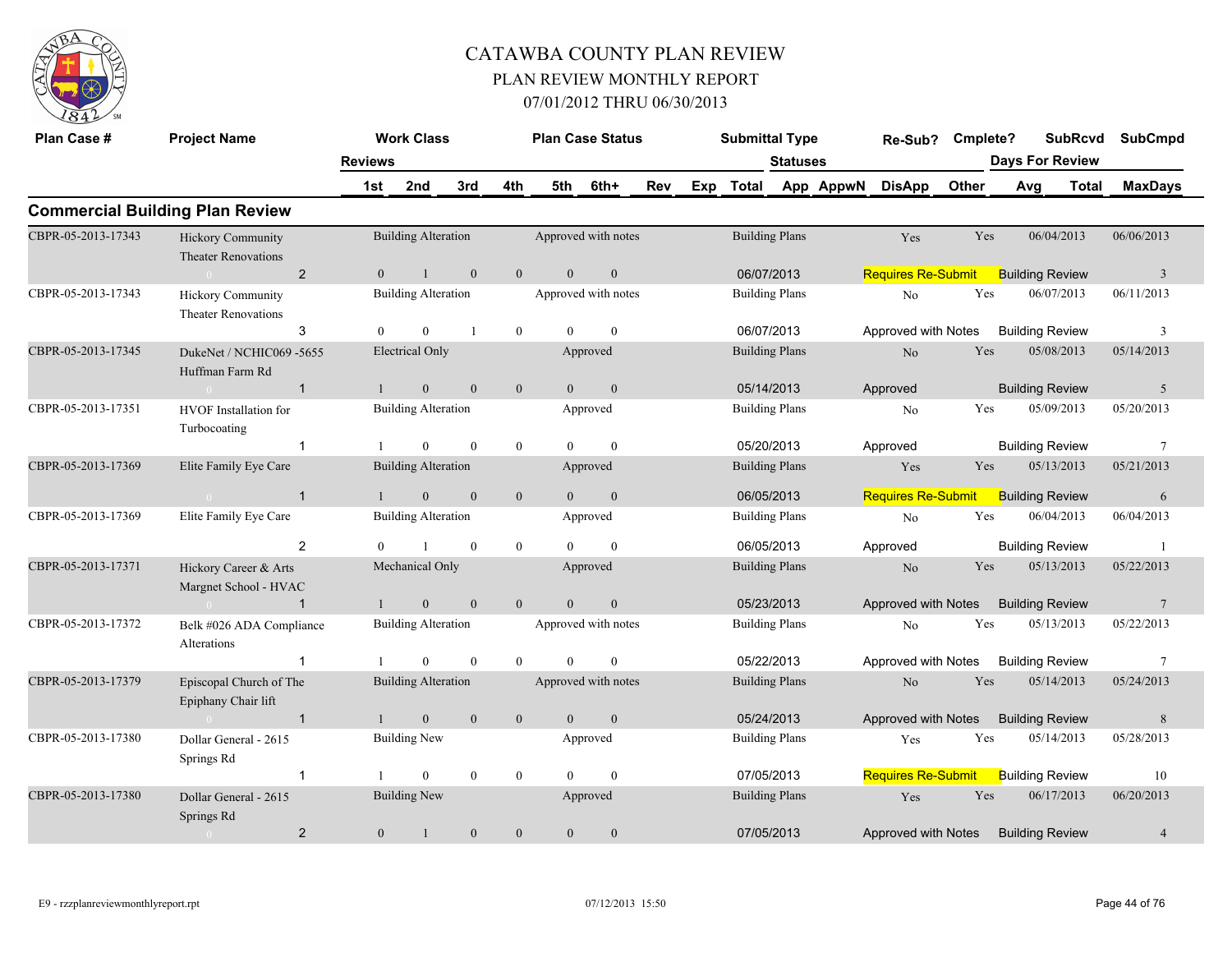

| Plan Case #        | <b>Project Name</b>                        |                | <b>Work Class</b>          |              |                  | <b>Plan Case Status</b> |                  |     |     | <b>Submittal Type</b> |                       |           | Re-Sub?                   | Cmplete? |                        | <b>SubRcvd</b> | <b>SubCmpd</b> |
|--------------------|--------------------------------------------|----------------|----------------------------|--------------|------------------|-------------------------|------------------|-----|-----|-----------------------|-----------------------|-----------|---------------------------|----------|------------------------|----------------|----------------|
|                    |                                            | <b>Reviews</b> |                            |              |                  |                         |                  |     |     |                       | <b>Statuses</b>       |           |                           |          | <b>Days For Review</b> |                |                |
|                    |                                            | 1st            | 2nd                        | 3rd          | 4th              | 5th                     | 6th+             | Rev | Exp | Total                 |                       | App AppwN | <b>DisApp</b>             | Other    | Avg                    | <b>Total</b>   | <b>MaxDays</b> |
|                    | <b>Commercial Building Plan Review</b>     |                |                            |              |                  |                         |                  |     |     |                       |                       |           |                           |          |                        |                |                |
| CBPR-05-2013-17392 | Turbocoating Acid Strip<br>Line            |                | <b>Building Alteration</b> |              |                  |                         | Approved         |     |     |                       | <b>Building Plans</b> |           | N <sub>o</sub>            | Yes      |                        | 05/16/2013     | 05/31/2013     |
|                    | $\overline{1}$<br>$\sim 0$                 | $\mathbf{1}$   | $\overline{0}$             | $\mathbf{0}$ | $\mathbf{0}$     | $\theta$                | $\mathbf{0}$     |     |     |                       | 05/31/2013            |           | Approved                  |          | <b>Building Review</b> |                | 11             |
| CBPR-05-2013-17393 | Hickory Christian Academy<br>- Classrooms  |                | <b>Building Alteration</b> |              |                  |                         | Approved         |     |     |                       | <b>Building Plans</b> |           | No                        | Yes      |                        | 05/16/2013     | 05/29/2013     |
|                    | $\overline{1}$                             |                | $\Omega$                   | $\theta$     | $\mathbf{0}$     | $\theta$                | $\theta$         |     |     |                       | 05/29/2013            |           | Approved                  |          | <b>Building Review</b> |                | 9              |
| CBPR-05-2013-17394 | Justice Center Project<br>1-Sherriff       |                | <b>Building Alteration</b> |              |                  |                         | Approved         |     |     |                       | <b>Building Plans</b> |           | N <sub>o</sub>            | Yes      |                        | 05/16/2013     | 05/29/2013     |
|                    | $\overline{1}$<br>$\sim 0$                 |                | $\overline{0}$             | $\mathbf{0}$ | $\boldsymbol{0}$ | $\overline{0}$          | $\boldsymbol{0}$ |     |     |                       | 05/31/2013            |           | Approved with Notes       |          | <b>Building Review</b> |                | 9              |
| CBPR-05-2013-17396 | Family Dollar New Building<br>3107 Springs |                | <b>Building New</b>        |              |                  |                         | Approved         |     |     |                       | <b>Building Plans</b> |           | Yes                       | Yes      |                        | 05/17/2013     | 05/31/2013     |
|                    | $\mathbf 1$                                |                | $\mathbf{0}$               | $\mathbf{0}$ | $\boldsymbol{0}$ | $\theta$                | $\mathbf{0}$     |     |     |                       | 07/05/2013            |           | <b>Requires Re-Submit</b> |          | <b>Building Review</b> |                | 10             |
| CBPR-05-2013-17396 | Family Dollar New Building<br>3107 Springs |                | <b>Building New</b>        |              |                  |                         | Approved         |     |     |                       | <b>Building Plans</b> |           | Yes                       | Yes      |                        | 06/20/2013     | 06/25/2013     |
|                    | $\overline{2}$<br>$\sim 0$                 | $\overline{0}$ |                            | $\mathbf{0}$ | $\mathbf{0}$     | $\Omega$                | $\mathbf{0}$     |     |     |                       | 07/05/2013            |           | <b>Requires Re-Submit</b> |          | <b>Building Review</b> |                | $\overline{4}$ |
| CBPR-05-2013-17398 | CVCC - dressing room<br>alterations        |                | <b>Building Alteration</b> |              |                  |                         | Approved         |     |     |                       | <b>Building Plans</b> |           | No                        | Yes      |                        | 05/17/2013     | 05/30/2013     |
|                    |                                            |                | $\theta$                   | $\theta$     | $\theta$         | $\theta$                | $\mathbf{0}$     |     |     |                       | 05/30/2013            |           | Approved                  |          | <b>Building Review</b> |                | 9              |
| CBPR-05-2013-17410 | <b>Contract Plan Review</b>                |                | <b>Building New</b>        |              |                  | Completed - No Permit   |                  |     |     |                       | <b>Building Plans</b> |           | Yes                       | Yes      |                        | 05/21/2013     | 06/03/2013     |
|                    | $\overline{1}$<br>$\sim$ 0                 |                | $\theta$                   | $\mathbf{0}$ | $\mathbf{0}$     | $\Omega$                | $\mathbf{0}$     |     |     |                       | 06/03/2013            |           | <b>Requires Re-Submit</b> |          | <b>Building Review</b> |                | 10             |
| CBPR-05-2013-17411 | Patterson Apts Fire Repair                 |                | <b>Building Repairs</b>    |              |                  |                         | Approved         |     |     |                       | <b>Building Plans</b> |           | Yes                       | No       |                        | 05/21/2013     | 06/04/2013     |
|                    |                                            |                | $\theta$                   | $\theta$     | $\mathbf{0}$     | $\Omega$                | $\theta$         |     |     |                       | 06/04/2013            |           | <b>Requires Re-Submit</b> |          | <b>Building Review</b> |                | 11             |
| CBPR-05-2013-17411 | Patterson Apts Fire Repair                 |                | <b>Building Repairs</b>    |              |                  |                         | Approved         |     |     |                       | <b>Building Plans</b> |           | No                        | Yes      |                        | 06/12/2013     | 06/17/2013     |
|                    | 2<br>$\overline{0}$                        | $\theta$       | $\overline{1}$             | $\mathbf{0}$ | $\mathbf{0}$     | $\theta$                | $\mathbf{0}$     |     |     |                       | 06/04/2013            |           | Approved                  |          | <b>Building Review</b> |                | $\overline{4}$ |
| CBPR-05-2013-17430 | <b>Bible Baptist Alterations</b>           |                | <b>Building Alteration</b> |              |                  |                         | Approved         |     |     |                       | <b>Building Plans</b> |           | Yes                       | Yes      |                        | 05/23/2013     | 06/05/2013     |
|                    | $\overline{1}$                             |                | $\Omega$                   | $\theta$     | $\theta$         | $\Omega$                | $\theta$         |     |     |                       | 06/05/2013            |           | <b>Requires Re-Submit</b> |          | <b>Building Review</b> |                | 10             |
| CBPR-05-2013-17430 | <b>Bible Baptist Alterations</b>           |                | <b>Building Alteration</b> |              |                  |                         | Approved         |     |     |                       | <b>Building Plans</b> |           | No                        | Yes      |                        | 06/12/2013     | 06/18/2013     |
|                    | 2<br>$\bigcirc$                            | $\overline{0}$ |                            | $\mathbf{0}$ | $\mathbf{0}$     | $\overline{0}$          | $\mathbf{0}$     |     |     |                       | 06/05/2013            |           | Approved                  |          | <b>Building Review</b> |                | 5              |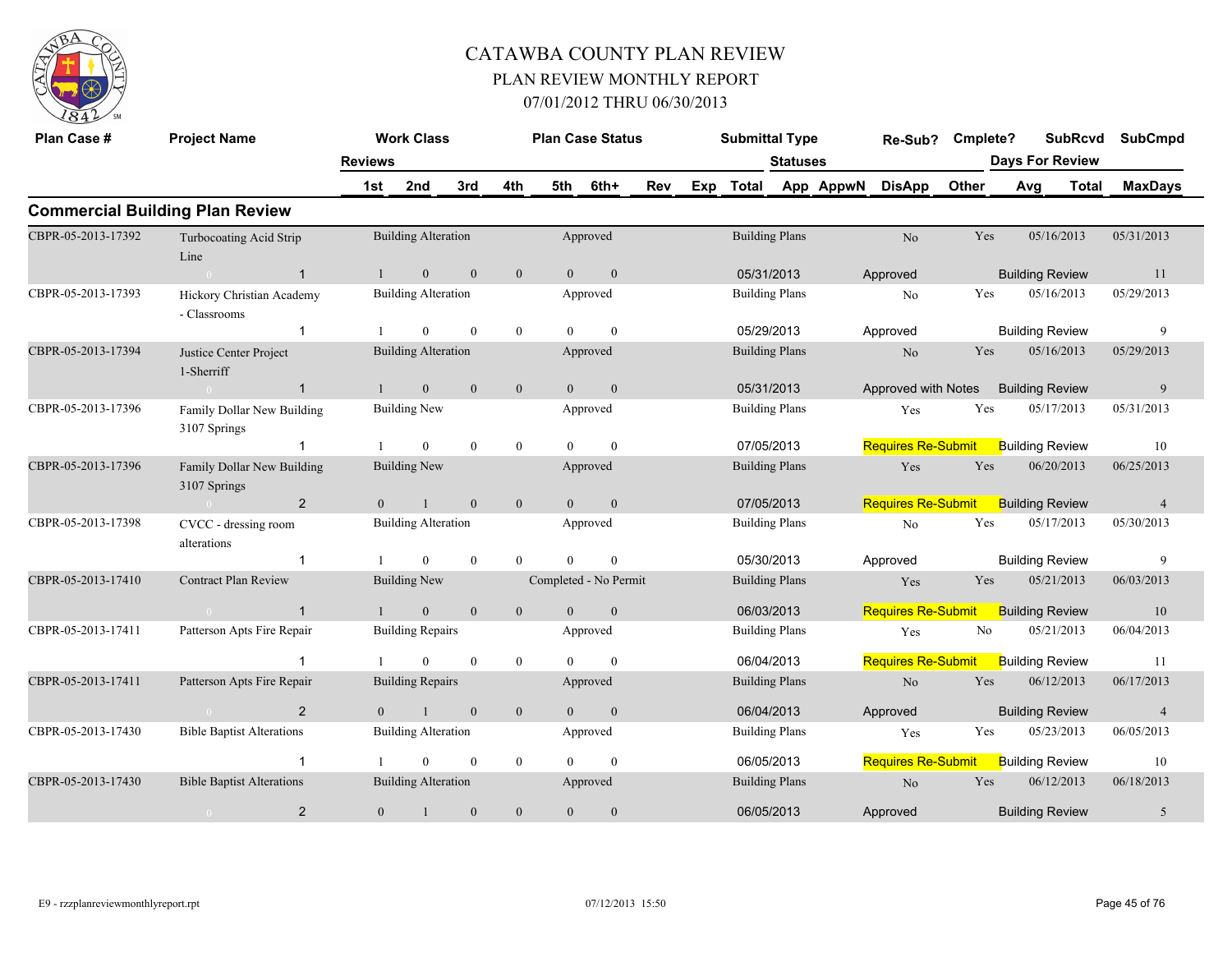

| Plan Case #        | <b>Project Name</b>                         |                | <b>Work Class</b>          |                |                  |                | <b>Plan Case Status</b> |     |     | <b>Submittal Type</b> |                 |           | Re-Sub?                   | Cmplete?       |     | <b>SubRcvd</b>         | <b>SubCmpd</b> |
|--------------------|---------------------------------------------|----------------|----------------------------|----------------|------------------|----------------|-------------------------|-----|-----|-----------------------|-----------------|-----------|---------------------------|----------------|-----|------------------------|----------------|
|                    |                                             | <b>Reviews</b> |                            |                |                  |                |                         |     |     |                       | <b>Statuses</b> |           |                           |                |     | <b>Days For Review</b> |                |
|                    |                                             | 1st            | 2nd                        | 3rd            | 4th              | 5th            | 6th+                    | Rev | Exp | <b>Total</b>          |                 | App AppwN | <b>DisApp</b>             | Other          | Avg | <b>Total</b>           | <b>MaxDays</b> |
|                    | <b>Commercial Building Plan Review</b>      |                |                            |                |                  |                |                         |     |     |                       |                 |           |                           |                |     |                        |                |
| CBPR-05-2013-17435 | 29 North Apts - Pool Bldg-<br>29th Av Dr NW |                | Swimming Pool              |                |                  |                | Approved                |     |     | <b>Building Plans</b> |                 |           | Yes                       | Yes            |     | 05/24/2013             | 06/05/2013     |
|                    | $\overline{1}$<br>$\Omega$                  |                | $\mathbf{0}$               | $\mathbf{0}$   | $\mathbf{0}$     | $\overline{0}$ | $\mathbf{0}$            |     |     | 06/24/2013            |                 |           | <b>Requires Re-Submit</b> |                |     | <b>Building Review</b> | $\overline{9}$ |
| CBPR-05-2013-17435 | 29 North Apts - Pool Bldg-<br>29th Av Dr NW |                | Swimming Pool              |                |                  |                | Approved                |     |     | <b>Building Plans</b> |                 |           | Yes                       | N <sub>o</sub> |     | 06/20/2013             | 06/24/2013     |
|                    | $\overline{2}$                              | $\theta$       |                            | $\overline{0}$ | $\boldsymbol{0}$ | $\theta$       | $\mathbf{0}$            |     |     | 06/24/2013            |                 |           | <b>Requires Re-Submit</b> |                |     | <b>Building Review</b> | 3              |
| CBPR-05-2013-17453 | Vertical Church Interior<br>Alterations     |                | <b>Building Alteration</b> |                |                  |                | Disapproved             |     |     | <b>Building Plans</b> |                 |           | Yes                       | Yes            |     | 05/29/2013             | 06/10/2013     |
|                    | $\overline{1}$<br>$\Omega$                  |                | $\overline{0}$             | $\mathbf{0}$   | $\mathbf{0}$     | $\Omega$       | $\mathbf{0}$            |     |     | 06/10/2013            |                 |           | <b>Requires Re-Submit</b> |                |     | <b>Building Review</b> | 9              |
| CBPR-05-2013-17453 | Vertical Church Interior<br>Alterations     |                | <b>Building Alteration</b> |                |                  |                | Disapproved             |     |     | <b>Building Plans</b> |                 |           | Yes                       | Yes            |     | 06/14/2013             | 06/18/2013     |
|                    | 2                                           | $\overline{0}$ |                            | $\mathbf{0}$   | $\mathbf{0}$     | $\overline{0}$ | $\mathbf{0}$            |     |     | 06/10/2013            |                 |           | <b>Requires Re-Submit</b> |                |     | <b>Building Review</b> | 3              |
| CBPR-05-2013-17455 | C.R. Laine- site expansion                  |                | <b>Building Addition</b>   |                |                  |                | Approved                |     |     | <b>Building Plans</b> |                 |           | Yes                       | Yes            |     | 06/04/2013             | 06/14/2013     |
|                    | $\mathbf{1}$<br>$\sim 0$                    | $\overline{1}$ | $\mathbf{0}$               | $\mathbf{0}$   | $\mathbf{0}$     | $\overline{0}$ | $\boldsymbol{0}$        |     |     | 06/14/2013            |                 |           | <b>Requires Re-Submit</b> |                |     | <b>Building Review</b> | $\overline{9}$ |
| CBPR-05-2013-17455 | C.R. Laine-site expansion                   |                | <b>Building Addition</b>   |                |                  |                | Approved                |     |     | <b>Building Plans</b> |                 |           | No                        | Yes            |     | 06/21/2013             | 06/25/2013     |
|                    | 2                                           | $\Omega$       |                            | $\mathbf{0}$   | $\mathbf{0}$     | $\Omega$       | $\mathbf{0}$            |     |     | 06/14/2013            |                 |           | Approved                  |                |     | <b>Building Review</b> | 3              |
| CBPR-05-2013-17456 | Abernethy Laurels Door<br>Relocation        |                | <b>Building Alteration</b> |                |                  |                | Approved                |     |     | <b>Building Plans</b> |                 |           | $\rm No$                  | Yes            |     | 05/30/2013             | 06/06/2013     |
|                    | $\overline{0}$<br>$\mathbf{1}$              |                | $\overline{0}$             | $\overline{0}$ | $\mathbf{0}$     | $\theta$       | $\mathbf{0}$            |     |     | 06/06/2013            |                 |           | Approved                  |                |     | <b>Building Review</b> | 6              |
| CBPR-05-2013-17459 | Pizza Hut Cooler<br>Installation            |                | <b>Building Alteration</b> |                |                  |                | Approved                |     |     | <b>Building Plans</b> |                 |           | No                        | Yes            |     | 05/31/2013             | 06/07/2013     |
|                    | $\mathbf{1}$                                |                | $\theta$                   | $\mathbf{0}$   | $\mathbf{0}$     | $\Omega$       | $\theta$                |     |     | 06/19/2013            |                 |           | Approved                  |                |     | <b>Building Review</b> | 6              |
| CBPR-05-2013-17463 | Dick's Sporting Goods<br>Renovations        |                | <b>Building Alteration</b> |                |                  |                | Approved                |     |     | <b>Building Plans</b> |                 |           | N <sub>o</sub>            | Yes            |     | 05/31/2013             | 06/07/2013     |
|                    | $\overline{1}$<br>$\sim 0$                  |                | $\mathbf{0}$               | $\mathbf{0}$   | $\mathbf{0}$     | $\overline{0}$ | $\mathbf{0}$            |     |     | 06/18/2013            |                 |           | Approved                  |                |     | <b>Building Review</b> | 6              |
| CBPR-06-2012-15833 | Boat Rack Inc-7865<br>Spinnaker Bay Dr      |                | Building New               |                |                  |                | Approved                |     |     | <b>Building Plans</b> |                 |           | No                        | Yes            |     | 07/02/2012             | 07/03/2012     |
|                    | $\overline{2}$                              | $\theta$       |                            | $\mathbf{0}$   | $\mathbf{0}$     | $\Omega$       | $\mathbf{0}$            |     |     | 07/03/2012            |                 |           | Approved                  |                |     | <b>Building Review</b> | $\overline{1}$ |
| CBPR-06-2012-15859 | Star Nails Spa-Alts-3034B N<br>Ctr St       |                | <b>Building Alteration</b> |                |                  |                | Approved                |     |     | <b>Building Plans</b> |                 |           | N <sub>o</sub>            | Yes            |     | 07/02/2012             | 07/03/2012     |
|                    | $\overline{2}$<br>$\bigcap$                 | $\mathbf{0}$   |                            | $\mathbf{0}$   | $\boldsymbol{0}$ | $\mathbf{0}$   | $\mathbf{0}$            |     |     | 07/03/2012            |                 |           | Approved                  |                |     | <b>Building Review</b> | $\mathbf{1}$   |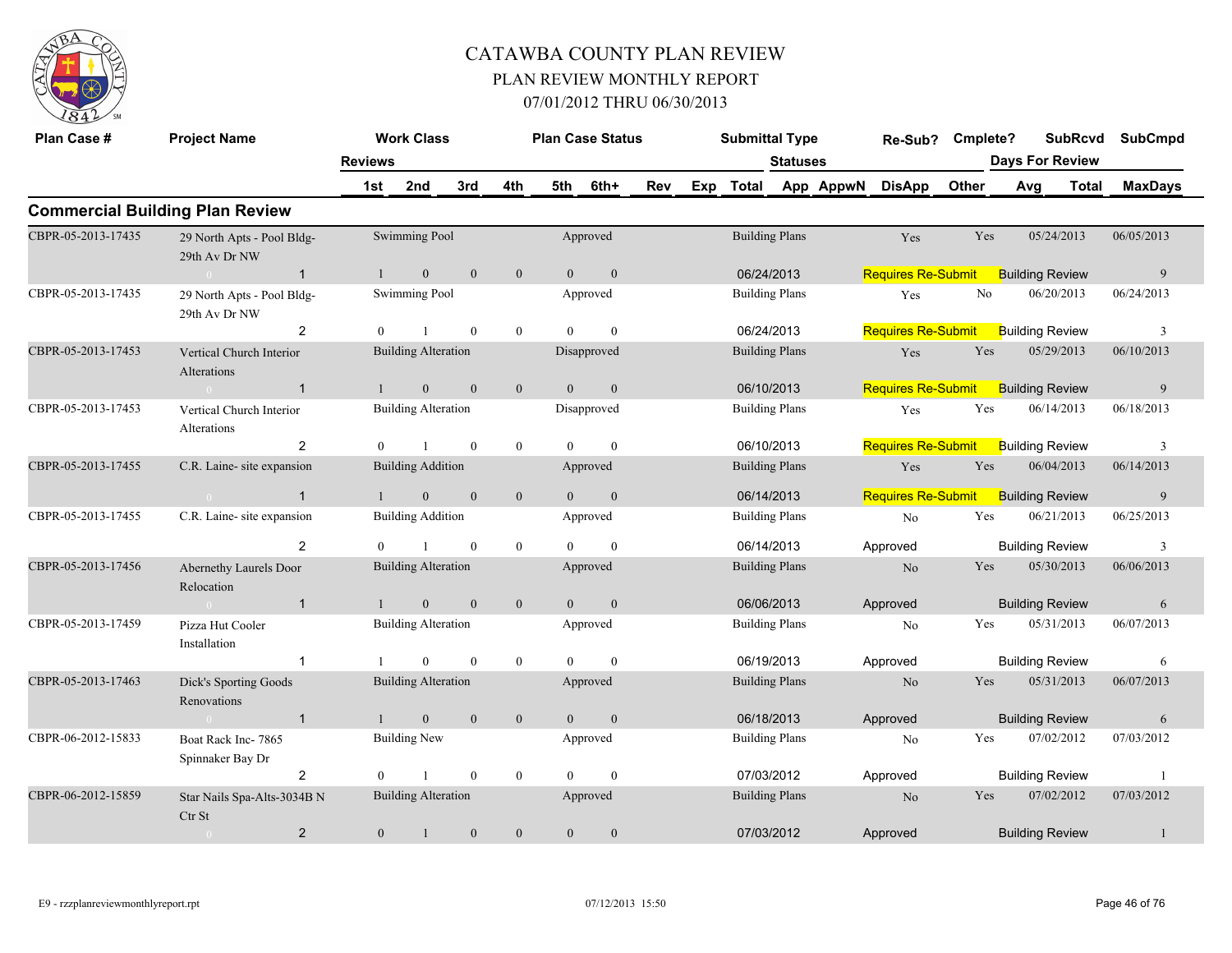

| Plan Case #        | <b>Project Name</b>                                                  |                | <b>Work Class</b>          |              |                  |                | <b>Plan Case Status</b> |     | <b>Submittal Type</b> |                 |           | Re-Sub?                   | Cmplete? |                        |                        | <b>SubRcvd</b> | <b>SubCmpd</b> |
|--------------------|----------------------------------------------------------------------|----------------|----------------------------|--------------|------------------|----------------|-------------------------|-----|-----------------------|-----------------|-----------|---------------------------|----------|------------------------|------------------------|----------------|----------------|
|                    |                                                                      | <b>Reviews</b> |                            |              |                  |                |                         |     |                       | <b>Statuses</b> |           |                           |          | <b>Days For Review</b> |                        |                |                |
|                    |                                                                      | 1st            | 2nd                        | 3rd          | 4th              | 5th            | 6th+                    | Rev | Exp Total             |                 | App AppwN | <b>DisApp</b>             | Other    | Avg                    |                        | Total          | <b>MaxDays</b> |
|                    | <b>Commercial Building Plan Review</b>                               |                |                            |              |                  |                |                         |     |                       |                 |           |                           |          |                        |                        |                |                |
| CBPR-06-2012-15869 | Sprint-Elec Only-1305 9th<br>Av NE                                   |                | <b>Electrical Only</b>     |              |                  |                | Approved                |     | <b>Building Plans</b> |                 |           | No                        | Yes      |                        | 06/18/2012             |                | 07/02/2012     |
|                    | $\overline{1}$<br>$\sim 0$                                           | $\overline{1}$ | $\mathbf{0}$               | $\mathbf{0}$ | $\mathbf{0}$     | $\theta$       | $\mathbf{0}$            |     | 07/02/2012            |                 |           | Approved                  |          |                        | <b>Building Review</b> |                | 10             |
| CBPR-06-2012-15881 | US CONEC-Int Alts-1138<br>25th St SE                                 |                | <b>Building Alteration</b> |              |                  |                | Approved                |     | <b>Building Plans</b> |                 |           | No                        | Yes      |                        | 08/22/2012             |                | 08/23/2012     |
|                    | $\overline{2}$                                                       | $\overline{0}$ | $\mathbf{1}$               | $\mathbf{0}$ | $\mathbf{0}$     | $\Omega$       | $\boldsymbol{0}$        |     | 06/28/2012            |                 |           | Approved                  |          |                        | <b>Building Review</b> |                | $\overline{2}$ |
| CBPR-06-2012-15887 | Bus Shelter-841 S Center<br>St-Hky Public Hsg                        |                | Accessory Structure        |              |                  |                | Approved with notes     |     | <b>Building Plans</b> |                 |           | N <sub>o</sub>            | Yes      |                        | 07/24/2012             |                | 07/31/2012     |
|                    | $\overline{2}$<br>$\sim$ 0                                           | $\Omega$       |                            | $\mathbf{0}$ | $\boldsymbol{0}$ | $\theta$       | $\mathbf{0}$            |     | 08/02/2012            |                 |           | Approved with Notes       |          |                        | <b>Building Review</b> |                | 6              |
| CBPR-06-2012-15889 | JC Penney #2303 - Interior<br>Renovations                            |                | <b>Building Alteration</b> |              |                  |                | Approved                |     | <b>Building Plans</b> |                 |           | No                        | Yes      |                        | 06/20/2012             |                | 07/02/2012     |
|                    | $\mathbf{1}$                                                         |                | $\Omega$                   | $\mathbf{0}$ | $\boldsymbol{0}$ | $\Omega$       | $\mathbf{0}$            |     | 07/02/2012            |                 |           | Approved with Notes       |          |                        | <b>Building Review</b> |                | 8              |
| CBPR-06-2012-15889 | JC Penney #2303 - Interior<br>Renovations                            |                | <b>Building Alteration</b> |              |                  |                | Approved                |     | <b>Building Plans</b> |                 |           | N <sub>o</sub>            | Yes      |                        | 07/23/2012             |                | 08/02/2012     |
|                    | $\overline{2}$<br>$\theta$                                           | $\overline{0}$ | $\mathbf{1}$               | $\mathbf{0}$ | $\mathbf{0}$     | $\mathbf{0}$   | $\boldsymbol{0}$        |     | 07/02/2012            |                 |           | Approved with Notes       |          |                        | <b>Building Review</b> |                | 9              |
| CBPR-06-2012-15901 | <b>MT VIEW RETAIL</b><br><b>CENTER - MCGAHA</b><br><b>PROPERTIES</b> |                | <b>Building Alteration</b> |              |                  |                | Approved                |     | <b>Building Plans</b> |                 |           | No                        | Yes      |                        | 06/25/2012             |                | 07/02/2012     |
|                    | $\mathbf{1}$                                                         |                | $\mathbf{0}$               | $\mathbf{0}$ | $\overline{0}$   | $\theta$       | $\theta$                |     | 07/02/2012            |                 |           | Approved                  |          |                        | <b>Building Review</b> |                | 5              |
| CBPR-06-2012-15905 | Sprint - 535 29th St<br><b>Electrical Only</b>                       |                | <b>Electrical Only</b>     |              |                  |                | Approved                |     | <b>Building Plans</b> |                 |           | No                        | Yes      |                        | 06/25/2012             |                | 07/02/2012     |
|                    | $\overline{1}$<br>$\sim 0$                                           |                | $\mathbf{0}$               | $\mathbf{0}$ | $\overline{0}$   | $\Omega$       | $\boldsymbol{0}$        |     | 07/02/2012            |                 |           | Approved                  |          |                        | <b>Building Review</b> |                | 5              |
| CBPR-06-2012-15912 | Bus Shelter-510 W C St,<br>Newton                                    |                | Accessory Structure        |              |                  |                | Approved with notes     |     | <b>Building Plans</b> |                 |           | No                        | Yes      |                        | 07/24/2012             |                | 07/31/2012     |
|                    | $\overline{2}$                                                       | $\Omega$       |                            | $\mathbf{0}$ | $\theta$         | $\theta$       | $\theta$                |     | 07/31/2012            |                 |           | Approved                  |          |                        | <b>Building Review</b> |                | 6              |
| CBPR-06-2012-15913 | Bus Shelter-24 W D St,<br>Newton                                     |                | <b>Accessory Structure</b> |              |                  |                | Approved with notes     |     | <b>Building Plans</b> |                 |           | Yes                       | Yes      |                        | 06/26/2012             |                | 07/09/2012     |
|                    | $\overline{1}$<br>$\overline{0}$                                     |                | $\mathbf{0}$               | $\mathbf{0}$ | $\mathbf{0}$     | $\overline{0}$ | $\boldsymbol{0}$        |     | 07/31/2012            |                 |           | <b>Requires Re-Submit</b> |          |                        | <b>Building Review</b> |                | 9              |
| CBPR-06-2012-15913 | Bus Shelter-24 W D St.<br>Newton                                     |                | Accessory Structure        |              |                  |                | Approved with notes     |     | <b>Building Plans</b> |                 |           | No                        | Yes      |                        | 07/24/2012             |                | 07/31/2012     |
|                    | $\overline{2}$                                                       | $\Omega$       |                            | $\theta$     | $\theta$         | $\Omega$       | $\theta$                |     | 07/31/2012            |                 |           | Approved with Notes       |          |                        | <b>Building Review</b> |                | 6              |
| CBPR-06-2012-15920 | Catawba Valley<br>Engineering & Testing                              |                | <b>Building Alteration</b> |              |                  |                | Approved                |     | <b>Building Plans</b> |                 |           | N <sub>o</sub>            | Yes      |                        | 06/28/2012             |                | 07/09/2012     |
|                    | $\mathbf{1}$<br>$\overline{0}$                                       |                | $\mathbf{0}$               | $\mathbf{0}$ | $\boldsymbol{0}$ | $\Omega$       | $\mathbf{0}$            |     | 07/09/2012            |                 |           | Approved                  |          |                        | <b>Building Review</b> |                | $\overline{7}$ |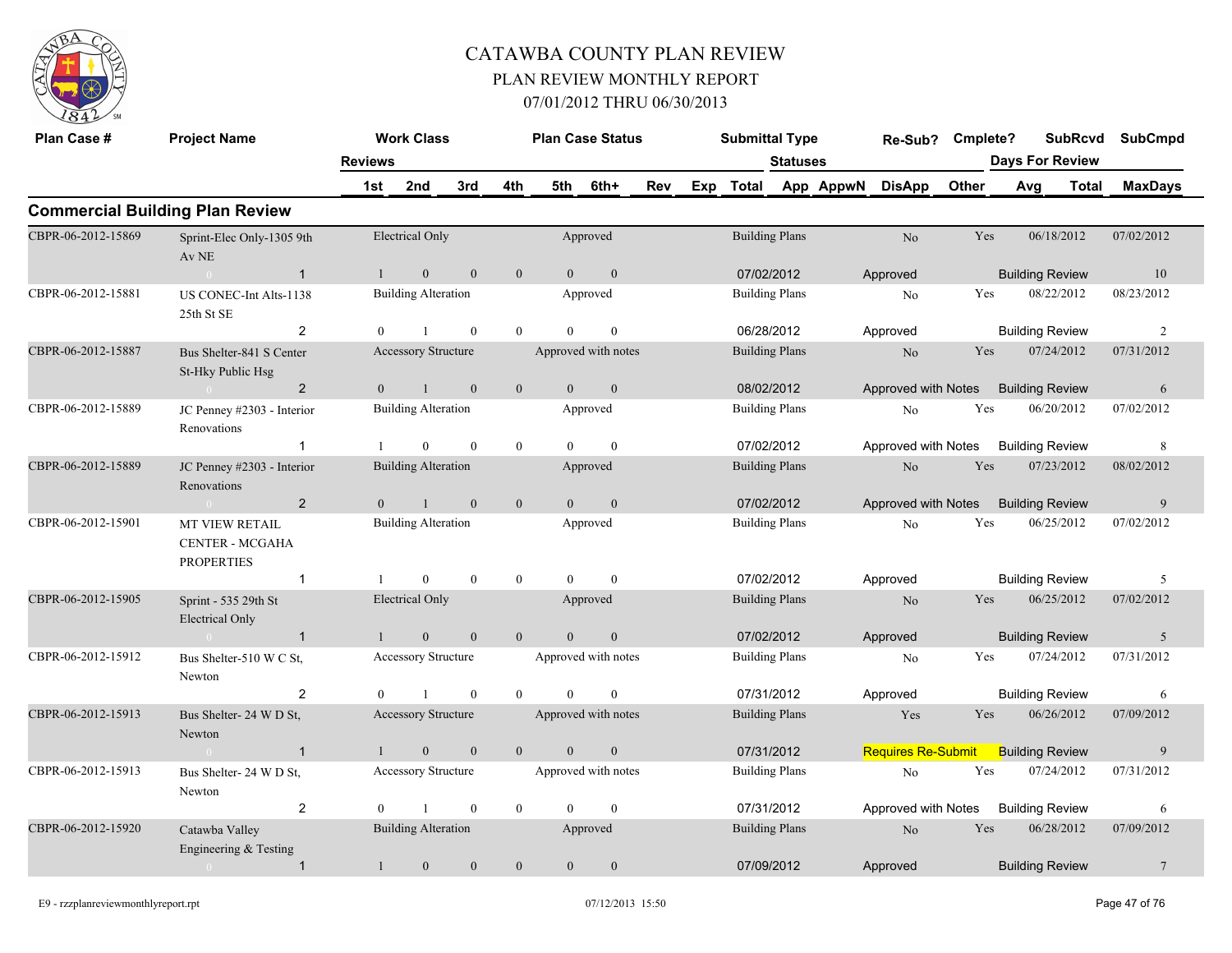

| Plan Case #        | <b>Project Name</b>                          |                       | <b>Work Class</b>          |              |                  | <b>Plan Case Status</b> |                  |     |     | <b>Submittal Type</b> |                 |           | Re-Sub?                   | Cmplete? |     | <b>SubRcvd</b>                  | <b>SubCmpd</b>  |
|--------------------|----------------------------------------------|-----------------------|----------------------------|--------------|------------------|-------------------------|------------------|-----|-----|-----------------------|-----------------|-----------|---------------------------|----------|-----|---------------------------------|-----------------|
|                    |                                              | <b>Reviews</b><br>1st | 2nd                        | 3rd          | 4th              | 5th                     | 6th+             | Rev | Exp | <b>Total</b>          | <b>Statuses</b> | App AppwN | <b>DisApp</b>             | Other    | Avg | <b>Days For Review</b><br>Total | <b>MaxDays</b>  |
|                    | <b>Commercial Building Plan Review</b>       |                       |                            |              |                  |                         |                  |     |     |                       |                 |           |                           |          |     |                                 |                 |
| CBPR-06-2012-15921 | Webb Muirray Elem Kit.<br>Hood Repl          |                       | Mechanical Only            |              |                  | Approved with notes     |                  |     |     | <b>Building Plans</b> |                 |           | No                        | Yes      |     | 06/28/2012                      | 07/05/2012      |
|                    | $\overline{1}$<br>$\bigcap$                  |                       | $\mathbf{0}$               | $\mathbf{0}$ | $\boldsymbol{0}$ | $\overline{0}$          | $\boldsymbol{0}$ |     |     | 07/05/2012            |                 |           | Approved with Notes       |          |     | <b>Building Review</b>          | 5               |
| CBPR-06-2012-15922 | Court Street Grill<br>Renovations            |                       | <b>Building Alteration</b> |              |                  |                         | Approved         |     |     | <b>Building Plans</b> |                 |           | Yes                       | Yes      |     | 06/28/2012                      | 07/06/2012      |
|                    | -1                                           |                       | $\Omega$                   | $\Omega$     | $\mathbf{0}$     | $\Omega$                | $\theta$         |     |     | 08/10/2012            |                 |           | <b>Requires Re-Submit</b> |          |     | <b>Building Review</b>          | 6               |
| CBPR-06-2012-15922 | <b>Court Street Grill</b><br>Renovations     |                       | <b>Building Alteration</b> |              |                  |                         | Approved         |     |     | <b>Building Plans</b> |                 |           | Yes                       | Yes      |     | 07/27/2012                      | 08/02/2012      |
|                    | $\overline{2}$<br>$\sim 0$                   | $\Omega$              | $\mathbf{1}$               | $\theta$     | $\mathbf{0}$     | $\theta$                | $\mathbf{0}$     |     |     | 08/10/2012            |                 |           | <b>Requires Re-Submit</b> |          |     | <b>Building Review</b>          | 5               |
| CBPR-06-2012-15922 | Court Street Grill<br>Renovations            |                       | <b>Building Alteration</b> |              |                  |                         | Approved         |     |     | <b>Building Plans</b> |                 |           | $\rm No$                  | Yes      |     | 08/02/2012                      | 08/06/2012      |
|                    | 3                                            | $\theta$              | $\overline{0}$             |              | $\boldsymbol{0}$ | $\Omega$                | $\mathbf{0}$     |     |     | 08/10/2012            |                 |           | Approved with Notes       |          |     | <b>Building Review</b>          | 2               |
| CBPR-06-2012-15922 | <b>Court Street Grill</b><br>Renovations     |                       | <b>Building Alteration</b> |              |                  |                         | Approved         |     |     | <b>Building Plans</b> |                 |           | No                        | Yes      |     | 09/05/2012                      | 09/13/2012      |
|                    | $\overline{4}$<br>$\overline{0}$             | $\overline{0}$        | $\mathbf{0}$               | $\mathbf{0}$ | $\mathbf{1}$     | $\overline{0}$          | $\boldsymbol{0}$ |     |     | 08/10/2012            |                 |           | Approved                  |          |     | <b>Building Review</b>          | $7\phantom{.0}$ |
| CBPR-06-2012-15924 | ABERNETHY COMMONS<br>210 2ND ST PL SE        |                       | <b>Building Alteration</b> |              |                  |                         | Approved         |     |     | <b>Building Plans</b> |                 |           | Yes                       | Yes      |     | 06/29/2012                      | 07/09/2012      |
|                    | $\mathbf 1$                                  |                       | $\overline{0}$             | $\theta$     | $\boldsymbol{0}$ | $\Omega$                | $\mathbf{0}$     |     |     | 07/18/2012            |                 |           | <b>Requires Re-Submit</b> |          |     | <b>Building Review</b>          | 6               |
| CBPR-06-2012-15924 | <b>ABERNETHY COMMONS</b><br>210 2ND ST PL SE |                       | <b>Building Alteration</b> |              |                  |                         | Approved         |     |     | <b>Building Plans</b> |                 |           | $\rm No$                  | Yes      |     | 07/12/2012                      | 07/18/2012      |
|                    | $\overline{2}$                               | $\theta$              |                            | $\theta$     | $\mathbf{0}$     | $\Omega$                | $\mathbf{0}$     |     |     | 07/18/2012            |                 |           | Approved with Notes       |          |     | <b>Building Review</b>          | 5               |
| CBPR-06-2012-15929 | <b>JEROME HARTSO</b><br><b>ALTERATION</b>    |                       | <b>Building Alteration</b> |              |                  |                         | Approved         |     |     | <b>Building Plans</b> |                 |           | Yes                       | Yes      |     | 06/29/2012                      | 07/11/2012      |
|                    | $\overline{1}$                               |                       | $\theta$                   | $\mathbf{0}$ | $\mathbf{0}$     | $\theta$                | $\mathbf{0}$     |     |     | 07/11/2012            |                 |           | Approved                  |          |     | <b>Building Review</b>          | 8               |
| CBPR-06-2012-15929 | <b>JEROME HARTSO</b><br><b>ALTERATION</b>    |                       | <b>Building Alteration</b> |              |                  |                         | Approved         |     |     | <b>Building Plans</b> |                 |           | N <sub>o</sub>            | Yes      |     | 07/19/2012                      | 07/26/2012      |
|                    | $\overline{2}$<br>$\sim 0$                   | $\overline{0}$        | $\mathbf{1}$               | $\mathbf{0}$ | $\mathbf{0}$     | $\overline{0}$          | $\boldsymbol{0}$ |     |     | 07/11/2012            |                 |           | Approved with Notes       |          |     | <b>Building Review</b>          | 6               |
| CBPR-06-2013-17468 | Propst Superette Cooler<br>Addition          |                       | <b>Building Alteration</b> |              |                  |                         | Approved         |     |     | <b>Building Plans</b> |                 |           | No                        | Yes      |     | 06/03/2013                      | 06/10/2013      |
|                    | $\mathbf{1}$                                 |                       | $\theta$                   | $\mathbf{0}$ | $\mathbf{0}$     | $\Omega$                | $\mathbf{0}$     |     |     | 06/10/2013            |                 |           | Approved                  |          |     | <b>Building Review</b>          | 6               |
| CBPR-06-2013-17472 | Smart Body Gym<br>Renovations                |                       | <b>Building Alteration</b> |              |                  |                         | Approved         |     |     | <b>Building Plans</b> |                 |           | N <sub>o</sub>            | Yes      |     | 06/04/2013                      | 06/12/2013      |
|                    | $\mathbf{1}$<br>$\overline{0}$               | $\mathbf{1}$          | $\mathbf{0}$               | $\mathbf{0}$ | $\boldsymbol{0}$ | $\mathbf{0}$            | $\boldsymbol{0}$ |     |     | 06/12/2013            |                 |           | Approved                  |          |     | <b>Building Review</b>          | $7\phantom{.0}$ |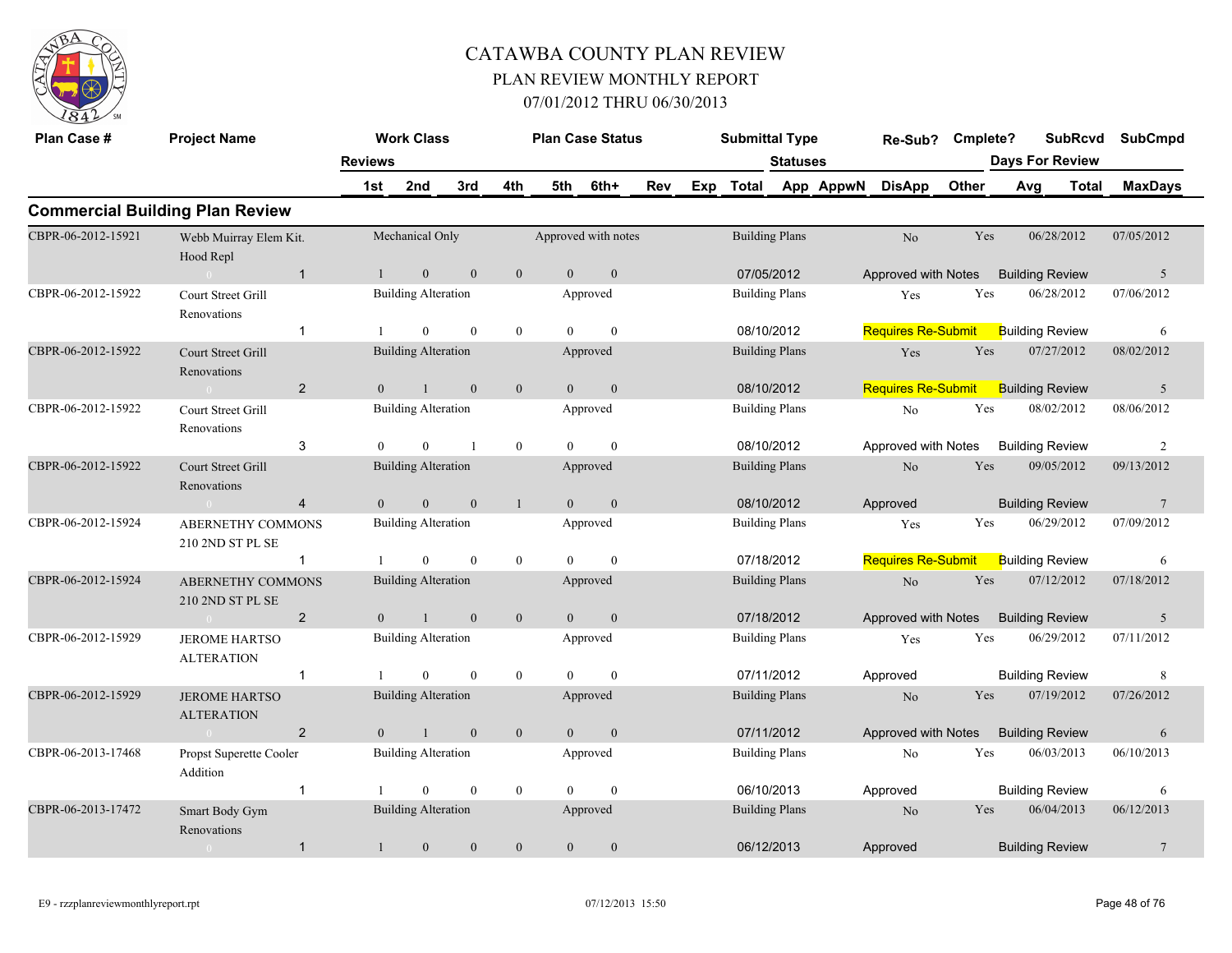

| Plan Case #        | <b>Project Name</b>                             |                | <b>Work Class</b>          |                  |                  | <b>Plan Case Status</b> |              |            | <b>Submittal Type</b> |                       |           | Re-Sub?                   | Cmplete? |                        | <b>SubRcvd</b>         |       | <b>SubCmpd</b> |
|--------------------|-------------------------------------------------|----------------|----------------------------|------------------|------------------|-------------------------|--------------|------------|-----------------------|-----------------------|-----------|---------------------------|----------|------------------------|------------------------|-------|----------------|
|                    |                                                 | <b>Reviews</b> |                            |                  |                  |                         |              |            |                       | <b>Statuses</b>       |           |                           |          | <b>Days For Review</b> |                        |       |                |
|                    |                                                 | 1st            | 2nd                        | 3rd              | 4th              | 5th                     | 6th+         | <b>Rev</b> | Exp Total             |                       | App AppwN | <b>DisApp</b>             | Other    | Avg                    |                        | Total | <b>MaxDays</b> |
|                    | <b>Commercial Building Plan Review</b>          |                |                            |                  |                  |                         |              |            |                       |                       |           |                           |          |                        |                        |       |                |
| CBPR-06-2013-17476 | Classic Leather Office<br>Renovations           |                | <b>Building Alteration</b> |                  |                  |                         | Approved     |            |                       | <b>Building Plans</b> |           | Yes                       | Yes      |                        | 06/05/2013             |       | 06/17/2013     |
|                    | $\overline{1}$<br>$\sim 0$                      | $\mathbf{1}$   | $\mathbf{0}$               | $\theta$         | $\mathbf{0}$     | $\Omega$                | $\mathbf{0}$ |            | 06/17/2013            |                       |           | <b>Requires Re-Submit</b> |          |                        | <b>Building Review</b> |       | 9              |
| CBPR-06-2013-17476 | Classic Leather Office<br>Renovations           |                | <b>Building Alteration</b> |                  |                  |                         | Approved     |            | <b>Building Plans</b> |                       |           | No                        | Yes      |                        | 06/18/2013             |       | 06/21/2013     |
|                    | $\overline{2}$                                  | $\theta$       | $\mathbf{1}$               | $\theta$         | $\mathbf{0}$     | $\Omega$                | $\theta$     |            | 06/17/2013            |                       |           | Approved with Notes       |          |                        | <b>Building Review</b> |       | $\overline{4}$ |
| CBPR-06-2013-17477 | Hickory High School Media<br>Center             |                | <b>Building Alteration</b> |                  |                  |                         | Approved     |            |                       | <b>Building Plans</b> |           | Yes                       | Yes      |                        | 06/05/2013             |       | 06/17/2013     |
|                    | $\overline{1}$<br>$\sim 0$                      |                | $\theta$                   | $\theta$         | $\boldsymbol{0}$ | $\Omega$                | $\theta$     |            | 07/01/2013            |                       |           | Approved                  |          |                        | <b>Building Review</b> |       | 9              |
| CBPR-06-2013-17477 | Hickory High School Media<br>Center             |                | <b>Building Alteration</b> |                  |                  |                         | Approved     |            |                       | <b>Building Plans</b> |           | No                        | Yes      |                        | 06/26/2013             |       | 06/28/2013     |
|                    | 2                                               | $\Omega$       | $\mathbf{1}$               | $\theta$         | $\theta$         | $\Omega$                | $\theta$     |            | 07/01/2013            |                       |           | Approved with Notes       |          |                        | <b>Building Review</b> |       | 3              |
| CBPR-06-2013-17479 | Spartan Group Five                              |                | Building Alteration        |                  |                  |                         | Approved     |            |                       | <b>Building Plans</b> |           | Yes                       | Yes      |                        | 06/05/2013             |       | 06/17/2013     |
|                    | $\overline{1}$<br>$\sim$ 0 $\sim$               |                | $\mathbf{0}$               | $\mathbf{0}$     | $\boldsymbol{0}$ | $\overline{0}$          | $\mathbf{0}$ |            | 06/26/2013            |                       |           | <b>Requires Re-Submit</b> |          |                        | <b>Building Review</b> |       | 9              |
| CBPR-06-2013-17479 | Spartan Group Five                              |                | <b>Building Alteration</b> |                  |                  |                         | Approved     |            |                       | <b>Building Plans</b> |           | No                        | Yes      |                        | 06/19/2013             |       | 06/24/2013     |
|                    | 2                                               | $\Omega$       | $\overline{1}$             | $\theta$         | $\mathbf{0}$     | $\Omega$                | $\theta$     |            | 06/26/2013            |                       |           | Approved with Notes       |          |                        | <b>Building Review</b> |       | $\overline{4}$ |
| CBPR-06-2013-17485 | Blackburn Landfill<br><b>Accessory Building</b> |                | <b>Accessory Structure</b> |                  |                  |                         | Approved     |            |                       | <b>Building Plans</b> |           | Yes                       | Yes      |                        | 06/06/2013             |       | 06/19/2013     |
|                    | $\overline{1}$<br>$\sim$ 0 $\sim$               |                | $\mathbf{0}$               | $\overline{0}$   | $\mathbf{0}$     | $\Omega$                | $\mathbf{0}$ |            | 06/19/2013            |                       |           | <b>Requires Re-Submit</b> |          |                        | <b>Building Review</b> |       | 10             |
| CBPR-06-2013-17485 | Blackburn Landfill<br><b>Accessory Building</b> |                | <b>Accessory Structure</b> |                  |                  |                         | Approved     |            |                       | <b>Building Plans</b> |           | N <sub>o</sub>            | Yes      |                        | 06/24/2013             |       | 06/24/2013     |
|                    | $\overline{2}$                                  | $\theta$       | $\mathbf{1}$               | $\mathbf{0}$     | $\mathbf{0}$     |                         | $\Omega$     |            | 06/19/2013            |                       |           | Approved                  |          |                        | <b>Building Review</b> |       | -1             |
| CBPR-06-2013-17490 | <b>CVMC</b> Oncology Tunnel                     |                | <b>Building Alteration</b> |                  |                  | Approved with notes     |              |            |                       | <b>Building Plans</b> |           | No                        | Yes      |                        | 06/07/2013             |       | 06/18/2013     |
|                    | $\overline{1}$<br>$\sim 0$                      | $\mathbf{1}$   | $\mathbf{0}$               | $\theta$         | $\mathbf{0}$     | $\theta$                | $\mathbf{0}$ |            | 06/18/2013            |                       |           | Approved with Notes       |          |                        | <b>Building Review</b> |       | 8              |
| CBPR-06-2013-17497 | Apple Modular Office                            |                | Modular                    |                  |                  | Approved with notes     |              |            | <b>Building Plans</b> |                       |           | Yes                       | Yes      |                        | 06/10/2013             |       | 06/19/2013     |
|                    | $\overline{1}$                                  |                | $\theta$                   | $\boldsymbol{0}$ | $\theta$         |                         | $\theta$     |            | 06/19/2013            |                       |           | <b>Requires Re-Submit</b> |          |                        | <b>Building Review</b> |       | 8              |
| CBPR-06-2013-17497 | Apple Modular Office                            |                | Modular                    |                  |                  | Approved with notes     |              |            |                       | <b>Building Plans</b> |           | N <sub>o</sub>            | Yes      |                        | 06/26/2013             |       | 06/28/2013     |
|                    | $\overline{2}$                                  | $\overline{0}$ | $\mathbf{1}$               | $\mathbf{0}$     | $\mathbf{0}$     | $\overline{0}$          | $\mathbf{0}$ |            | 06/19/2013            |                       |           | Approved with Notes       |          |                        | <b>Building Review</b> |       | $\overline{3}$ |
| CBPR-06-2013-17500 | Turbocoating New Furnace                        |                | Mechanical Only            |                  |                  |                         | Approved     |            |                       | <b>Building Plans</b> |           | N <sub>o</sub>            | Yes      |                        | 06/10/2013             |       | 06/21/2013     |
|                    | $\overline{1}$                                  | -1             | $\mathbf{0}$               | $\mathbf{0}$     | $\mathbf{0}$     | $\theta$                | $\Omega$     |            | 06/21/2013            |                       |           | Approved                  |          |                        | <b>Building Review</b> |       | 10             |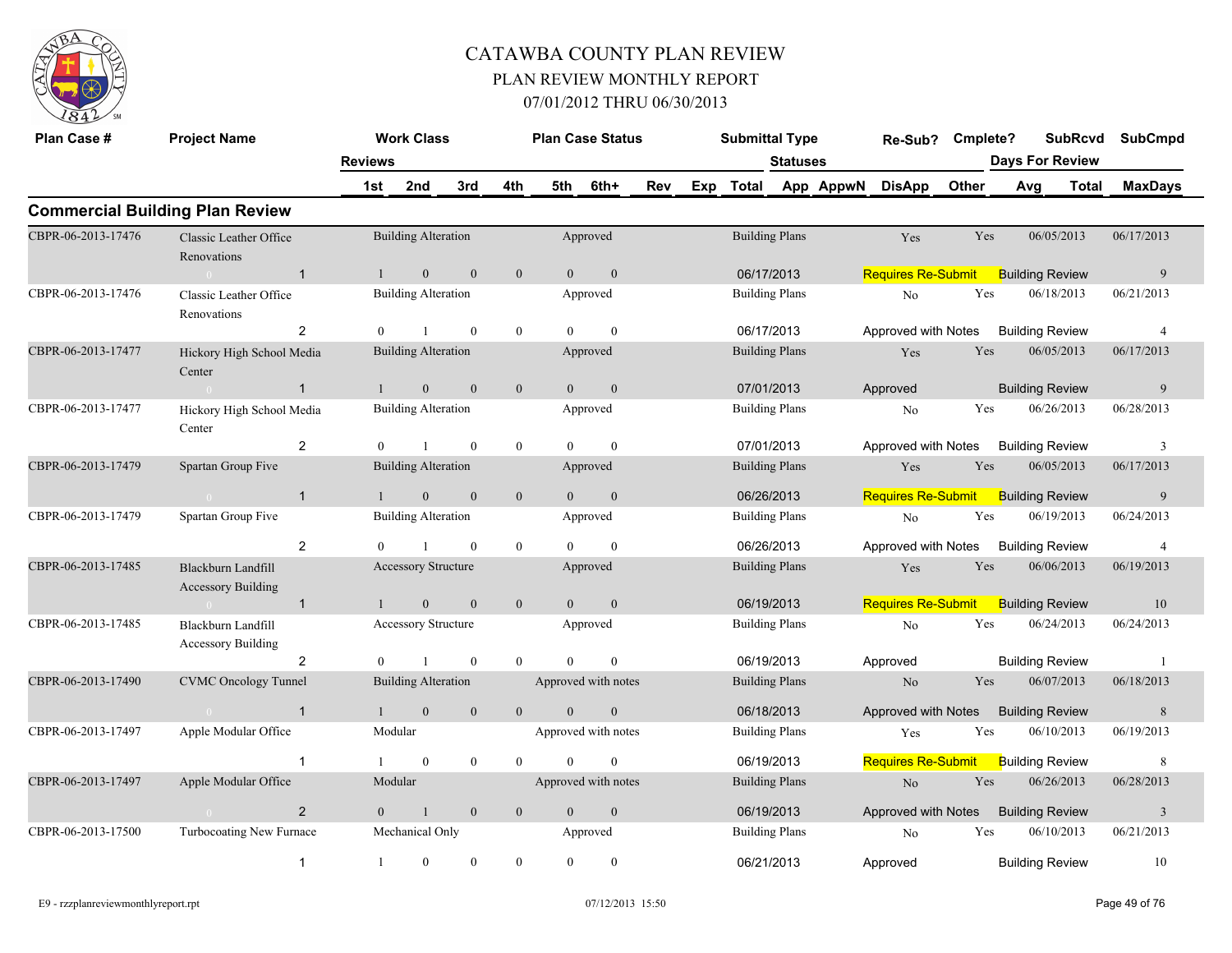

| Plan Case #        | <b>Project Name</b>                                    |                | <b>Work Class</b>                   |                  |                  |                | <b>Plan Case Status</b> |     | <b>Submittal Type</b> |                 |           | Re-Sub?                                   | Cmplete? |     | <b>SubRcvd</b>         | <b>SubCmpd</b>  |
|--------------------|--------------------------------------------------------|----------------|-------------------------------------|------------------|------------------|----------------|-------------------------|-----|-----------------------|-----------------|-----------|-------------------------------------------|----------|-----|------------------------|-----------------|
|                    |                                                        | <b>Reviews</b> |                                     |                  |                  |                |                         |     |                       | <b>Statuses</b> |           |                                           |          |     | <b>Days For Review</b> |                 |
|                    |                                                        | 1st            | 2nd                                 | 3rd              | 4th              | 5th            | 6th+                    | Rev | Exp Total             |                 | App AppwN | <b>DisApp</b>                             | Other    | Avg | <b>Total</b>           | <b>MaxDays</b>  |
|                    | <b>Commercial Building Plan Review</b>                 |                |                                     |                  |                  |                |                         |     |                       |                 |           |                                           |          |     |                        |                 |
| CBPR-06-2013-17502 | Kingston Residence -<br>addition & alterations         |                | Building Alterations &<br>Additions |                  |                  |                | <b>Under Review</b>     |     | <b>Building Plans</b> |                 |           | Yes                                       | Yes      |     | 06/11/2013             | 06/21/2013      |
|                    | $\mathbf{1}$                                           |                | $\boldsymbol{0}$                    | $\boldsymbol{0}$ | $\boldsymbol{0}$ | $\Omega$       | $\boldsymbol{0}$        |     |                       |                 |           | <b>Requires Re-Submit</b>                 |          |     | <b>Building Review</b> | 9               |
| CBPR-06-2013-17511 | Contract Plan Review                                   |                | <b>Building New</b>                 |                  |                  |                | Disapproved             |     | <b>Building Plans</b> |                 |           | Yes                                       | Yes      |     | 06/11/2013             | 06/20/2013      |
|                    | $\overline{1}$<br>$\bigcap$                            |                | $\mathbf{0}$                        | $\mathbf{0}$     | $\mathbf{0}$     | $\overline{0}$ | $\mathbf{0}$            |     |                       |                 |           | <b>Requires Re-Submit</b>                 |          |     | <b>Building Review</b> | $8\phantom{.}8$ |
| CBPR-06-2013-17520 | Long Island Marina<br>Showroom                         |                | <b>Building New</b>                 |                  |                  |                | Approved                |     | <b>Building Plans</b> |                 |           | Yes                                       | Yes      |     | 06/13/2013             | 06/24/2013      |
|                    | -1                                                     |                | $\mathbf{0}$                        | $\mathbf{0}$     | $\mathbf{0}$     | $\theta$       | $\mathbf{0}$            |     | 06/26/2013            |                 |           | <b>Requires Re-Submit</b>                 |          |     | <b>Building Review</b> | $\,8\,$         |
| CBPR-06-2013-17531 | Lenoir Rhyne Library                                   |                | <b>Building Alteration</b>          |                  |                  |                | Approved                |     | <b>Building Plans</b> |                 |           | Yes                                       | Yes      |     | 06/14/2013             | 06/24/2013      |
|                    | $\overline{1}$<br>$\sim 0$                             | $\mathbf{1}$   | $\mathbf{0}$                        | $\mathbf{0}$     | $\mathbf{0}$     | $\overline{0}$ | $\boldsymbol{0}$        |     | 07/01/2013            |                 |           | <b>Requires Re-Submit</b>                 |          |     | <b>Building Review</b> | $7\phantom{.0}$ |
| CBPR-06-2013-17532 | Lenoir Rhyne Fritz<br>Residential Hall Laundry<br>Room |                | <b>Building Alteration</b>          |                  |                  |                | Approved                |     | <b>Building Plans</b> |                 |           | Yes                                       | Yes      |     | 06/14/2013             | 06/24/2013      |
|                    | $\mathbf{1}$                                           |                | $\theta$                            | $\theta$         | $\mathbf{0}$     | $\theta$       | $\theta$                |     | 06/24/2013            |                 |           | <b>Requires Re-Submit</b>                 |          |     | <b>Building Review</b> | $7\phantom{.0}$ |
| CBPR-06-2013-17532 | Lenoir Rhyne Fritz<br>Residential Hall Laundry<br>Room |                | <b>Building Alteration</b>          |                  |                  |                | Approved                |     | <b>Building Plans</b> |                 |           | No                                        | Yes      |     | 06/25/2013             | 06/26/2013      |
|                    | 2<br>$\sim 0$                                          | $\Omega$       | $\overline{1}$                      | $\mathbf{0}$     | $\mathbf{0}$     | $\theta$       | $\mathbf{0}$            |     | 06/24/2013            |                 |           | Approved                                  |          |     | <b>Building Review</b> | 2               |
| CBPR-06-2013-17533 | St Stephens High School-<br>kitchen hood               |                | <b>Building Alteration</b>          |                  |                  |                | Approved                |     | <b>Building Plans</b> |                 |           | Yes                                       | Yes      |     | 06/14/2013             | 06/25/2013      |
|                    | $\overline{1}$                                         |                | $\theta$                            | $\theta$         | $\mathbf{0}$     | $\theta$       | $\theta$                |     | 07/10/2013            |                 |           | <b>Requires Re-Submit</b>                 |          |     | <b>Building Review</b> | $\,8\,$         |
| CBPR-06-2013-17534 | Corinth Reformed Drendle<br><b>House Renovations</b>   |                | <b>Building Alteration</b>          |                  |                  |                | Disapproved             |     | <b>Building Plans</b> |                 |           | Yes                                       | Yes      |     | 06/14/2013             | 06/27/2013      |
|                    | $\overline{1}$                                         |                | $\boldsymbol{0}$                    | $\mathbf{0}$     | $\boldsymbol{0}$ | $\overline{0}$ | $\mathbf{0}$            |     | 06/27/2013            |                 |           | <b>Requires Re-Submit</b>                 |          |     | <b>Building Review</b> | 10              |
| CBPR-06-2013-17535 | <b>ATC</b> Generator                                   |                | <b>Electrical Only</b>              |                  |                  |                | Approved                |     | <b>Building Plans</b> |                 |           | No                                        | Yes      |     | 06/17/2013             | 06/25/2013      |
|                    | $\mathbf{1}$                                           |                | $\mathbf{0}$                        | $\mathbf{0}$     | $\mathbf{0}$     | $\theta$       | $\mathbf{0}$            |     | 06/25/2013            |                 |           | Approved                                  |          |     | <b>Building Review</b> | $7\phantom{.0}$ |
| CBPR-06-2013-17537 | Maurices - interior<br>alterations                     |                | <b>Building Alteration</b>          |                  |                  |                | Disapproved             |     | <b>Building Plans</b> |                 |           | N <sub>o</sub>                            | Yes      |     | 06/17/2013             | 06/25/2013      |
|                    | $\mathbf{1}$<br>$\sim$ 0                               |                | $\mathbf{0}$                        | $\mathbf{0}$     | $\mathbf{0}$     | $\overline{0}$ | $\boldsymbol{0}$        |     | 06/25/2013            |                 |           | Approved                                  |          |     | <b>Building Review</b> | $7\phantom{.0}$ |
| CBPR-06-2013-17550 | Fred T. Foard High School-<br>Handicap Ramp            |                | <b>Building Alteration</b>          |                  |                  |                | Approved                |     | <b>Building Plans</b> |                 |           | Yes                                       | Yes      |     | 06/18/2013             | 06/26/2013      |
|                    | $\mathbf{1}$                                           | 1              | $\mathbf{0}$                        | $\mathbf{0}$     | $\overline{0}$   | $\overline{0}$ | $\mathbf{0}$            |     | 07/08/2013            |                 |           | <b>Requires Re-Submit</b> Building Review |          |     |                        | 7               |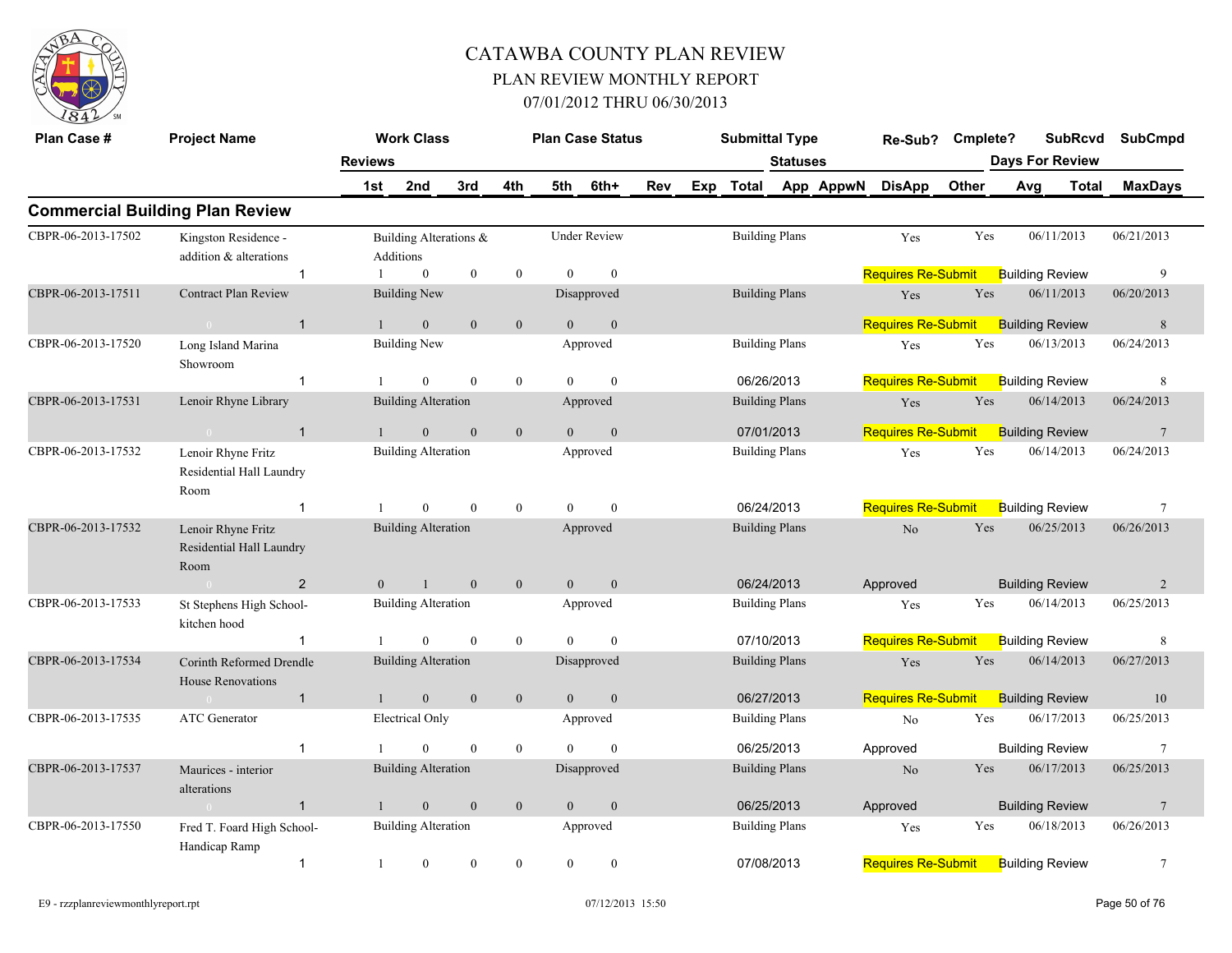

| Plan Case #        | <b>Project Name</b>                         |                | <b>Work Class</b>          |              |                |                | <b>Plan Case Status</b> |     |     | <b>Submittal Type</b> |                 |           | Re-Sub?                             | Cmplete? |     | <b>SubRcvd</b>         |       | <b>SubCmpd</b> |
|--------------------|---------------------------------------------|----------------|----------------------------|--------------|----------------|----------------|-------------------------|-----|-----|-----------------------|-----------------|-----------|-------------------------------------|----------|-----|------------------------|-------|----------------|
|                    |                                             | <b>Reviews</b> |                            |              |                |                |                         |     |     |                       | <b>Statuses</b> |           |                                     |          |     | <b>Days For Review</b> |       |                |
|                    |                                             | 1st            | 2nd                        | 3rd          | 4th            | 5th            | 6th+                    | Rev | Exp | Total                 |                 | App AppwN | <b>DisApp</b>                       | Other    | Avg |                        | Total | <b>MaxDays</b> |
|                    | <b>Commercial Building Plan Review</b>      |                |                            |              |                |                |                         |     |     |                       |                 |           |                                     |          |     |                        |       |                |
| CBPR-06-2013-17557 | Bestway 380 Conover Blvd                    |                | <b>Building New</b>        |              |                |                | Approved                |     |     | <b>Building Plans</b> |                 |           | Yes                                 | Yes      |     | 06/20/2013             |       | 06/27/2013     |
|                    | $\mathbf 1$                                 |                | $\overline{0}$             | $\mathbf{0}$ | $\overline{0}$ | $\Omega$       | $\mathbf{0}$            |     |     | 07/10/2013            |                 |           | <b>Requires Re-Submit</b>           |          |     | <b>Building Review</b> |       | 6              |
| CBPR-06-2013-17559 | Dollar General Retaining<br>Wall Springs Rd |                | Retaining Wall             |              |                |                | <b>Under Review</b>     |     |     | <b>Building Plans</b> |                 |           | $\rm No$                            | Yes      |     | 06/20/2013             |       | 06/27/2013     |
|                    | $\mathbf{1}$<br>$\sim 0$                    | $\mathbf{1}$   | $\mathbf{0}$               | $\mathbf{0}$ | $\mathbf{0}$   | $\mathbf{0}$   | $\mathbf{0}$            |     |     |                       |                 |           | Approved with Notes                 |          |     | <b>Building Review</b> |       | 6              |
| CBPR-06-2013-17583 | Childrens Dressing<br>Rooms-JCPenney        |                | <b>Building Alteration</b> |              |                |                | Approved                |     |     | <b>Building Plans</b> |                 |           | No                                  | Yes      |     | 06/25/2013             |       | 06/28/2013     |
|                    | $\mathbf{1}$                                |                | $\overline{0}$             | $\theta$     | $\overline{0}$ | $\Omega$       | $\theta$                |     |     | 06/28/2013            |                 |           | Approved                            |          |     | <b>Building Review</b> |       | $\overline{4}$ |
| CBPR-06-2013-17586 | Dictation Room Wall                         |                | <b>Building Alteration</b> |              |                |                | Approved                |     |     | <b>Building Plans</b> |                 |           | $\rm No$                            | Yes      |     | 06/25/2013             |       | 06/27/2013     |
|                    | $\mathbf{1}$                                |                | $\theta$                   | $\mathbf{0}$ | $\overline{0}$ | $\Omega$       | $\mathbf{0}$            |     |     | 06/27/2013            |                 |           | Approved                            |          |     | <b>Building Review</b> |       | $\overline{3}$ |
| CBPR-07-2012-15931 | Bus Shelter 305 1st Av<br>S-Conover         |                | <b>Accessory Structure</b> |              |                |                | Approved with notes     |     |     | <b>Building Plans</b> |                 |           | Yes                                 | Yes      |     | 07/02/2012             |       | 07/05/2012     |
|                    | $\mathbf{1}$                                |                | $\theta$                   | $\mathbf{0}$ | $\theta$       | $\Omega$       | $\theta$                |     |     | 07/31/2012            |                 |           | <b>Requires Re-Submit</b>           |          |     | <b>Building Review</b> |       | 3              |
| CBPR-07-2012-15931 | Bus Shelter 305 1st Av<br>S-Conover         |                | <b>Accessory Structure</b> |              |                |                | Approved with notes     |     |     | <b>Building Plans</b> |                 |           | N <sub>o</sub>                      | Yes      |     | 07/24/2012             |       | 07/31/2012     |
|                    | $\overline{2}$                              | $\theta$       | $\mathbf{1}$               | $\mathbf{0}$ | $\overline{0}$ | $\theta$       | $\mathbf{0}$            |     |     | 07/31/2012            |                 |           | Approved with Notes                 |          |     | <b>Building Review</b> |       | 6              |
| CBPR-07-2012-15932 | Choice Health<br>Management - alteration    |                | <b>Building Alteration</b> |              |                |                | Approved                |     |     | <b>Building Plans</b> |                 |           | Yes                                 | Yes      |     | 07/02/2012             |       | 07/12/2012     |
|                    | $\mathbf{1}$                                |                | $\mathbf{0}$               | $\mathbf{0}$ | $\overline{0}$ | $\theta$       | $\mathbf{0}$            |     |     | 07/18/2012            |                 |           | <b>Requires Re-Submit</b>           |          |     | <b>Building Review</b> |       | 8              |
| CBPR-07-2012-15932 | Choice Health<br>Management - alteration    |                | <b>Building Alteration</b> |              |                |                | Approved                |     |     | <b>Building Plans</b> |                 |           | No                                  | Yes      |     | 07/16/2012             |       | 07/18/2012     |
|                    | $\overline{2}$<br>$\sim 0$ and $\sim 0$     | $\theta$       | $\mathbf{1}$               | $\mathbf{0}$ | $\mathbf{0}$   | $\theta$       | $\mathbf{0}$            |     |     | 07/18/2012            |                 |           | Approved with Notes                 |          |     | <b>Building Review</b> |       | $\overline{3}$ |
| CBPR-07-2012-15936 | Quality Oil-Shell Gas<br>Station-L-R Blvd   |                | <b>Electrical Only</b>     |              |                |                | Approved                |     |     | <b>Building Plans</b> |                 |           | No                                  | Yes      |     | 07/03/2012             |       | 07/12/2012     |
|                    | $\mathbf{1}$                                |                | $\overline{0}$             | $\mathbf{0}$ | $\overline{0}$ | $\Omega$       | $\mathbf{0}$            |     |     | 07/12/2012            |                 |           | Approved                            |          |     | <b>Building Review</b> |       | 8              |
| CBPR-07-2012-15938 | LRU, SNACK BAR<br><b>RENOVATION</b>         |                | <b>Building Alteration</b> |              |                |                | Approved with notes     |     |     | <b>Building Plans</b> |                 |           | Yes                                 | Yes      |     | 07/03/2012             |       | 07/12/2012     |
|                    | $\mathbf{1}$<br>$\sim 0$                    | $\mathbf{1}$   | $\overline{0}$             | $\mathbf{0}$ | $\overline{0}$ | $\theta$       | $\mathbf{0}$            |     |     | 06/04/2013            |                 |           | Approved                            |          |     | <b>Building Review</b> |       | 8              |
| CBPR-07-2012-15938 | LRU, SNACK BAR<br><b>RENOVATION</b>         |                | <b>Building Alteration</b> |              |                |                | Approved with notes     |     |     | <b>Building Plans</b> |                 |           | No                                  | Yes      |     | 05/22/2013             |       | 06/03/2013     |
|                    | $\overline{2}$                              | $\mathbf{0}$   | $\mathbf{1}$               | $\mathbf{0}$ | $\overline{0}$ | $\overline{0}$ | $\mathbf{0}$            |     |     | 06/04/2013            |                 |           | Approved with Notes Building Review |          |     |                        |       | 9              |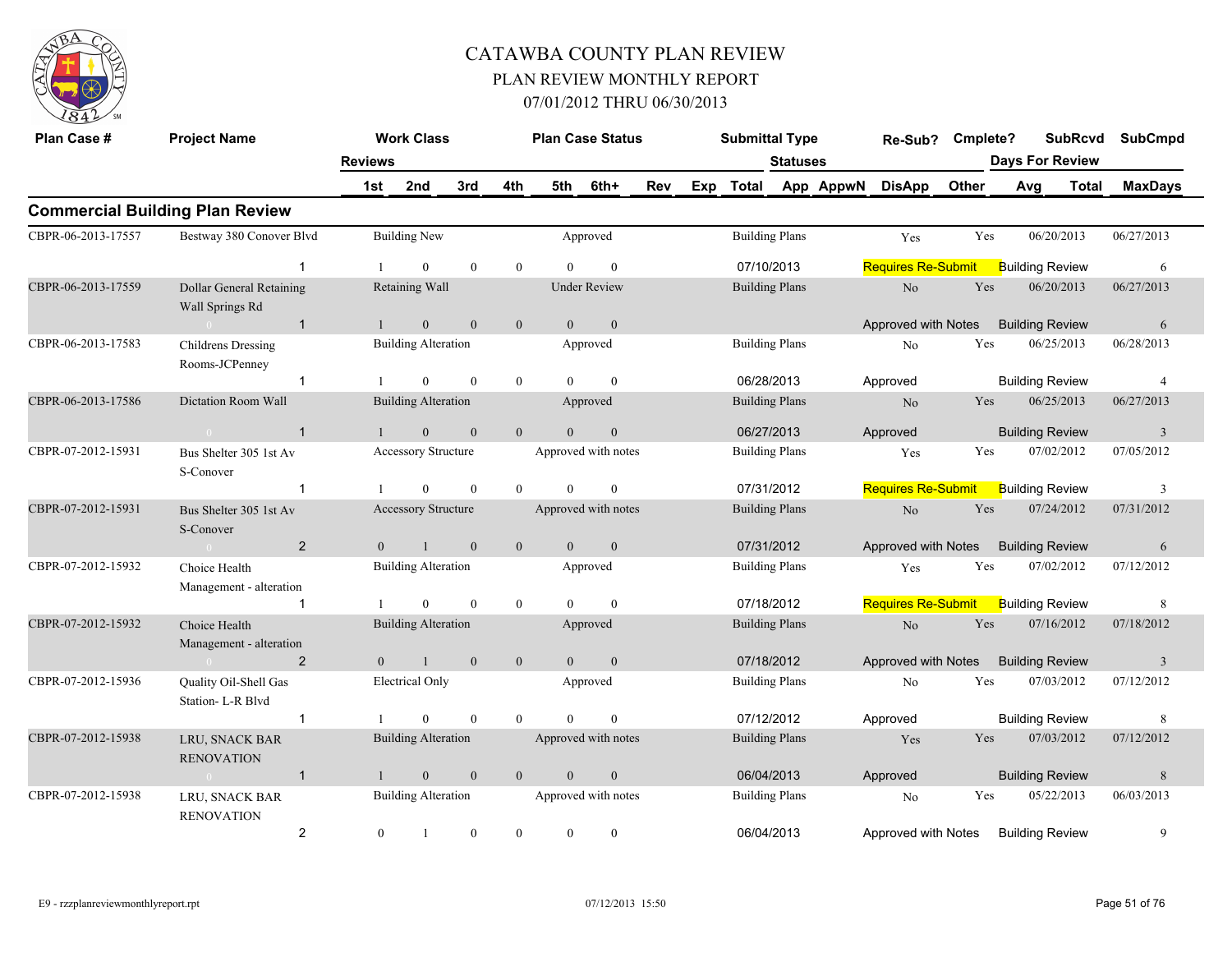

| Plan Case #        | <b>Project Name</b>                     |                | <b>Work Class</b>          |                |                |                        | <b>Plan Case Status</b> |     | <b>Submittal Type</b> |                 |           | Re-Sub?                   | Cmplete?   |                        | <b>SubRcvd</b> | <b>SubCmpd</b>  |
|--------------------|-----------------------------------------|----------------|----------------------------|----------------|----------------|------------------------|-------------------------|-----|-----------------------|-----------------|-----------|---------------------------|------------|------------------------|----------------|-----------------|
|                    |                                         | <b>Reviews</b> |                            |                |                |                        |                         |     |                       | <b>Statuses</b> |           |                           |            | <b>Days For Review</b> |                |                 |
|                    |                                         | 1st            | 2nd                        | 3rd            | 4th            | 5th                    | 6th+                    | Rev | Exp Total             |                 | App AppwN | <b>DisApp</b>             | Other      | Avg                    | <b>Total</b>   | <b>MaxDays</b>  |
|                    | <b>Commercial Building Plan Review</b>  |                |                            |                |                |                        |                         |     |                       |                 |           |                           |            |                        |                |                 |
| CBPR-07-2012-15940 | <b>Wepner Bldg Alterations</b>          |                | <b>Building Alteration</b> |                |                |                        | Approved                |     | <b>Building Plans</b> |                 |           | Yes                       | Yes        | 07/03/2012             |                | 07/13/2012      |
|                    | $\overline{1}$                          |                | $\Omega$                   | $\theta$       | $\theta$       | 0                      | $\theta$                |     | 12/21/2012            |                 |           | <b>Requires Re-Submit</b> |            | <b>Building Review</b> |                | 9               |
| CBPR-07-2012-15940 | Wepner Bldg Alterations                 |                | <b>Building Alteration</b> |                |                |                        | Approved                |     | <b>Building Plans</b> |                 |           | Yes                       | Yes        | 07/19/2012             |                | 07/25/2012      |
|                    | 2                                       | $\theta$       | $\mathbf{1}$               | $\mathbf{0}$   | $\mathbf{0}$   | $\overline{0}$         | $\mathbf{0}$            |     | 12/21/2012            |                 |           | <b>Requires Re-Submit</b> |            | <b>Building Review</b> |                | 5               |
| CBPR-07-2012-15940 | Wepner Bldg Alterations                 |                | <b>Building Alteration</b> |                |                |                        | Approved                |     | <b>Building Plans</b> |                 |           | $\rm No$                  | Yes        | 07/31/2012             |                | 08/06/2012      |
|                    | 3                                       |                | $\Omega$                   | $\mathbf{1}$   | $\overline{0}$ | $\Omega$               | $\theta$                |     | 12/21/2012            |                 |           | Approved with Notes       |            | <b>Building Review</b> |                | $\overline{4}$  |
| CBPR-07-2012-15940 | <b>Wepner Bldg Alterations</b>          |                | <b>Building Alteration</b> |                |                |                        | Approved                |     | <b>Building Plans</b> |                 |           | N <sub>o</sub>            | Yes        | 12/20/2012             |                | 12/20/2012      |
|                    | 5<br>$\sim 0$                           | $\theta$       | $\mathbf{0}$               | $\overline{0}$ | $\overline{0}$ | $\left  \cdot \right $ | $\mathbf{0}$            |     | 12/21/2012            |                 |           | Approved                  |            | <b>Building Review</b> |                | -1              |
| CBPR-07-2012-15943 | Grace Baptist Church<br>Porch addition  |                | <b>Building Addition</b>   |                |                |                        | Approved                |     | <b>Building Plans</b> |                 |           | Yes                       | Yes        | 07/05/2012             |                | 07/17/2012      |
|                    | $\mathbf{1}$                            |                | $\Omega$                   | $\theta$       | $\overline{0}$ | $\Omega$               | $\mathbf{0}$            |     | 01/08/2013            |                 |           | <b>Requires Re-Submit</b> |            | <b>Building Review</b> |                | 9               |
| CBPR-07-2012-15943 | Grace Baptist Church<br>Porch addition  |                | <b>Building Addition</b>   |                |                |                        | Approved                |     | <b>Building Plans</b> |                 |           | Yes                       | Yes        | 09/11/2012             |                | 09/17/2012      |
|                    | $\overline{2}$<br>$\sim 0$              | $\overline{0}$ | $\mathbf{1}$               | $\mathbf{0}$   | $\mathbf{0}$   | $\overline{0}$         | $\mathbf{0}$            |     | 01/08/2013            |                 |           | <b>Requires Re-Submit</b> |            | <b>Building Review</b> |                | $\sqrt{5}$      |
| CBPR-07-2012-15943 | Grace Baptist Church<br>Porch addition  |                | <b>Building Addition</b>   |                |                |                        | Approved                |     | <b>Building Plans</b> |                 |           | Yes                       | Yes        | 12/13/2012             |                | 12/13/2012      |
|                    | 3                                       | $\Omega$       | $\Omega$                   | $\mathbf{1}$   | $\overline{0}$ | $\theta$               | $\mathbf{0}$            |     | 01/08/2013            |                 |           | <b>Requires Re-Submit</b> |            | <b>Building Review</b> |                | -1              |
| CBPR-07-2012-15943 | Grace Baptist Church<br>Porch addition  |                | <b>Building Addition</b>   |                |                |                        | Approved                |     | <b>Building Plans</b> |                 |           | No                        | Yes        | 01/03/2013             |                | 01/08/2013      |
|                    | $\overline{4}$                          | $\theta$       | $\overline{0}$             | $\mathbf{0}$   | $\mathbf{1}$   | $\overline{0}$         | $\mathbf{0}$            |     | 01/08/2013            |                 |           | Approved                  |            | <b>Building Review</b> |                | $\overline{4}$  |
| CBPR-07-2012-15947 | Viewmont Partners, LLC<br>Alterations   |                | <b>Building Alteration</b> |                |                |                        | Approved                |     | <b>Building Plans</b> |                 |           | No                        | Yes        | 07/05/2012             |                | 07/13/2012      |
|                    | $\mathbf{1}$                            |                | $\theta$                   | $\theta$       | $\overline{0}$ | $\Omega$               | $\theta$                |     | 07/13/2012            |                 |           | Approved                  |            | <b>Building Review</b> |                | 7               |
| CBPR-07-2012-15948 | FRMC-Oxygen Tank<br>Enclosure-5th Av NE |                | <b>Building New</b>        |                |                |                        | Approved                |     | <b>Building Plans</b> |                 |           | No                        | <b>Yes</b> | 07/05/2012             |                | 07/17/2012      |
|                    | $\mathbf{1}$                            | $\mathbf{1}$   | $\mathbf{0}$               | $\mathbf{0}$   | $\mathbf{0}$   | $\mathbf{0}$           | $\mathbf{0}$            |     | 07/18/2012            |                 |           | Approved with Notes       |            | <b>Building Review</b> |                | $\overline{9}$  |
| CBPR-07-2012-15960 | Mountain Fried Chicken                  |                | <b>Building Alteration</b> |                |                |                        | Approved                |     | <b>Building Plans</b> |                 |           | Yes                       | Yes        | 07/10/2012             |                | 07/18/2012      |
|                    | $\overline{1}$                          |                | $\theta$                   | $\theta$       | $\theta$       | $\Omega$               | $\theta$                |     | 08/08/2012            |                 |           | <b>Requires Re-Submit</b> |            | <b>Building Review</b> |                | $7\phantom{.0}$ |
| CBPR-07-2012-15960 | Mountain Fried Chicken                  |                | <b>Building Alteration</b> |                |                |                        | Approved                |     | <b>Building Plans</b> |                 |           | $\rm No$                  | Yes        | 08/03/2012             |                | 08/07/2012      |
|                    | 3                                       | $\mathbf{0}$   | $\mathbf{0}$               |                | $\mathbf{0}$   | $\mathbf{0}$           | $\mathbf{0}$            |     | 08/08/2012            |                 |           | Approved with Notes       |            | <b>Building Review</b> |                | $\overline{2}$  |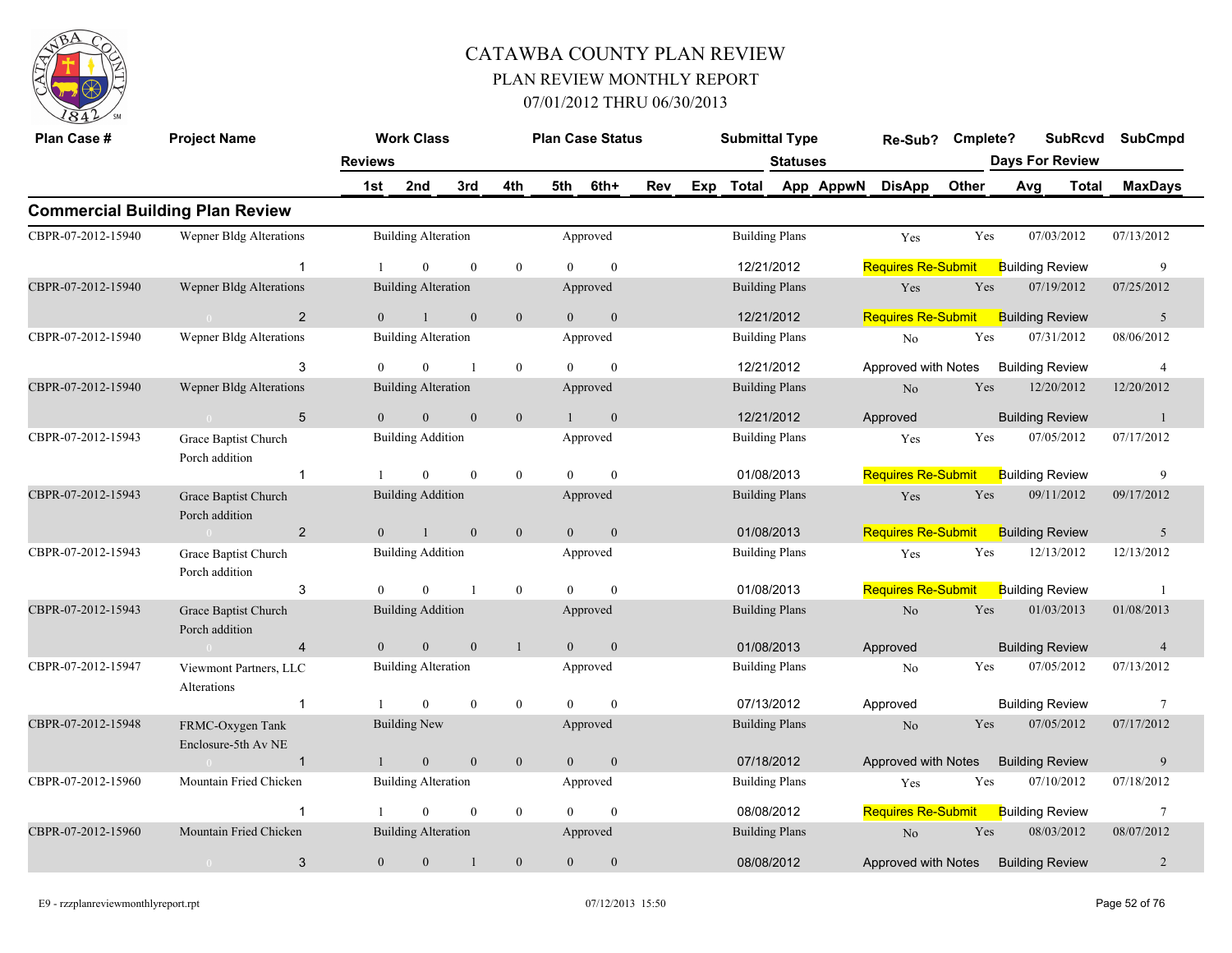

| Plan Case #        | <b>Project Name</b>                                             | <b>Reviews</b> | <b>Work Class</b>          |              |                |                | <b>Plan Case Status</b> |     |     | <b>Submittal Type</b> | Statuses |           | Re-Sub?                   | Cmplete? |     | <b>SubRcvd</b><br><b>Days For Review</b> |            | <b>SubCmpd</b>  |
|--------------------|-----------------------------------------------------------------|----------------|----------------------------|--------------|----------------|----------------|-------------------------|-----|-----|-----------------------|----------|-----------|---------------------------|----------|-----|------------------------------------------|------------|-----------------|
|                    |                                                                 | 1st            | 2nd                        | 3rd          | 4th            | 5th            | 6th+                    | Rev | Exp | Total                 |          | App AppwN | <b>DisApp</b>             | Other    | Avg | Total                                    |            | <b>MaxDays</b>  |
|                    | <b>Commercial Building Plan Review</b>                          |                |                            |              |                |                |                         |     |     |                       |          |           |                           |          |     |                                          |            |                 |
| CBPR-07-2012-15986 | LRU - Belk<br>Centrum-Dimming System                            |                | Electrical Only            |              |                |                | Approved                |     |     | <b>Building Plans</b> |          |           | No                        | Yes      |     | 07/16/2012                               | 07/23/2012 |                 |
|                    | $\mathbf{1}$                                                    |                | $\mathbf{0}$               | $\mathbf{0}$ | $\mathbf{0}$   | $\theta$       | $\overline{0}$          |     |     | 07/23/2012            |          |           | Approved                  |          |     | <b>Building Review</b>                   |            | 6               |
| CBPR-07-2012-15993 | Fred T. Foard-interior<br>alterations                           |                | <b>Building Alteration</b> |              |                |                | Approved                |     |     | <b>Building Plans</b> |          |           | No                        | Yes      |     | 07/17/2012                               | 07/20/2012 |                 |
|                    | $\mathbf{1}$                                                    |                | $\boldsymbol{0}$           | $\mathbf{0}$ | $\mathbf{0}$   | $\theta$       | $\mathbf{0}$            |     |     | 07/20/2012            |          |           | Approved                  |          |     | <b>Building Review</b>                   |            | $\overline{4}$  |
| CBPR-07-2012-15995 | Paint Booth Installation                                        |                | <b>Building Alteration</b> |              |                |                | Approved                |     |     | <b>Building Plans</b> |          |           | N <sub>o</sub>            | Yes      |     | 07/17/2012                               | 07/19/2012 |                 |
|                    | $\overline{1}$<br>$\sim 0$                                      | -1             | $\mathbf{0}$               | $\mathbf{0}$ | $\mathbf{0}$   | $\overline{0}$ | $\mathbf{0}$            |     |     | 07/19/2012            |          |           | Approved                  |          |     | <b>Building Review</b>                   |            | $\mathbf{3}$    |
| CBPR-07-2012-15996 | Blue Ridge Molding, LLC                                         |                | <b>Electrical Only</b>     |              |                |                | Approved                |     |     | <b>Building Plans</b> |          |           | No                        | Yes      |     | 07/17/2012                               | 07/24/2012 |                 |
|                    | $\mathbf{1}$                                                    |                | $\Omega$                   | $\mathbf{0}$ | $\overline{0}$ | $\Omega$       | $\mathbf{0}$            |     |     | 07/24/2012            |          |           | Approved with Notes       |          |     | <b>Building Review</b>                   |            | 6               |
| CBPR-07-2012-15998 | Mental Health Partners -<br>interior renovations                |                | <b>Building Alteration</b> |              |                |                | Approved                |     |     | <b>Building Plans</b> |          |           | Yes                       | Yes      |     | 07/17/2012                               | 07/25/2012 |                 |
|                    | $\overline{1}$<br>$\sim$ 0.000 $\sim$ 0.000 $\sim$ 0.000 $\sim$ |                | $\mathbf{0}$               | $\mathbf{0}$ | $\mathbf{0}$   | $\overline{0}$ | $\mathbf{0}$            |     |     | 08/02/2012            |          |           | <b>Requires Re-Submit</b> |          |     | <b>Building Review</b>                   |            | $7\phantom{.0}$ |
| CBPR-07-2012-15998 | Mental Health Partners -<br>interior renovations                |                | <b>Building Alteration</b> |              |                |                | Approved                |     |     | <b>Building Plans</b> |          |           | No                        | Yes      |     | 07/31/2012                               | 08/02/2012 |                 |
|                    | 2                                                               | $\Omega$       | $\mathbf{1}$               | $\mathbf{0}$ | $\overline{0}$ | $\theta$       | $\mathbf{0}$            |     |     | 08/02/2012            |          |           | Approved                  |          |     | <b>Building Review</b>                   |            | 3               |
| CBPR-07-2012-16000 | Maiden Tactical Temp<br>Generators                              |                | <b>Electrical Only</b>     |              |                |                | Approved                |     |     | <b>Building Plans</b> |          |           | Yes                       | Yes      |     | 07/17/2012                               | 07/19/2012 |                 |
|                    | $\overline{1}$                                                  | $\mathbf{1}$   | $\overline{0}$             | $\theta$     | $\overline{0}$ | $\theta$       | $\mathbf{0}$            |     |     | 07/31/2012            |          |           | <b>Requires Re-Submit</b> |          |     | <b>Building Review</b>                   |            | $\overline{3}$  |
| CBPR-07-2012-16000 | Maiden Tactical Temp<br>Generators                              |                | Electrical Only            |              |                |                | Approved                |     |     | <b>Building Plans</b> |          |           | No                        | Yes      |     | 07/26/2012                               | 07/31/2012 |                 |
|                    | $\overline{2}$                                                  | $\theta$       |                            | $\mathbf{0}$ | $\overline{0}$ | $\theta$       | $\mathbf{0}$            |     |     | 07/31/2012            |          |           | Approved                  |          |     | <b>Building Review</b>                   |            | $\overline{4}$  |
| CBPR-07-2012-16001 | Maiden First Baptist HVAC<br>new and changeouts                 |                | Mechanical Only            |              |                |                | Approved                |     |     | <b>Building Plans</b> |          |           | Yes                       | Yes      |     | 07/17/2012                               | 07/24/2012 |                 |
|                    | $\overline{1}$<br>$\sim 0$ and $\sim 0.00$                      | $\mathbf{1}$   | $\mathbf{0}$               | $\mathbf{0}$ | $\mathbf{0}$   | $\overline{0}$ | $\mathbf{0}$            |     |     | 01/03/2013            |          |           | <b>Requires Re-Submit</b> |          |     | <b>Building Review</b>                   |            | 6               |
| CBPR-07-2012-16001 | Maiden First Baptist HVAC<br>new and changeouts                 |                | Mechanical Only            |              |                |                | Approved                |     |     | <b>Building Plans</b> |          |           | Yes                       | Yes      |     | 12/28/2012                               | 01/02/2013 |                 |
|                    | $\overline{2}$                                                  | $\theta$       | $\mathbf{1}$               | $\mathbf{0}$ | $\overline{0}$ | $\theta$       | $\mathbf{0}$            |     |     | 01/03/2013            |          |           | <b>Requires Re-Submit</b> |          |     | <b>Building Review</b>                   |            | 3               |
| CBPR-07-2012-16001 | Maiden First Baptist HVAC<br>new and changeouts                 |                | Mechanical Only            |              |                |                | Approved                |     |     | <b>Building Plans</b> |          |           | $\rm No$                  | Yes      |     | 01/24/2013                               | 02/28/2013 |                 |
|                    | 3<br>$26 -$                                                     | $\overline{0}$ | $\mathbf{0}$               | $\mathbf{1}$ | $\mathbf{0}$   | $\overline{0}$ | $\mathbf{0}$            |     |     | 01/03/2013            |          |           | Approved                  |          |     | <b>Building Review</b>                   |            | 26              |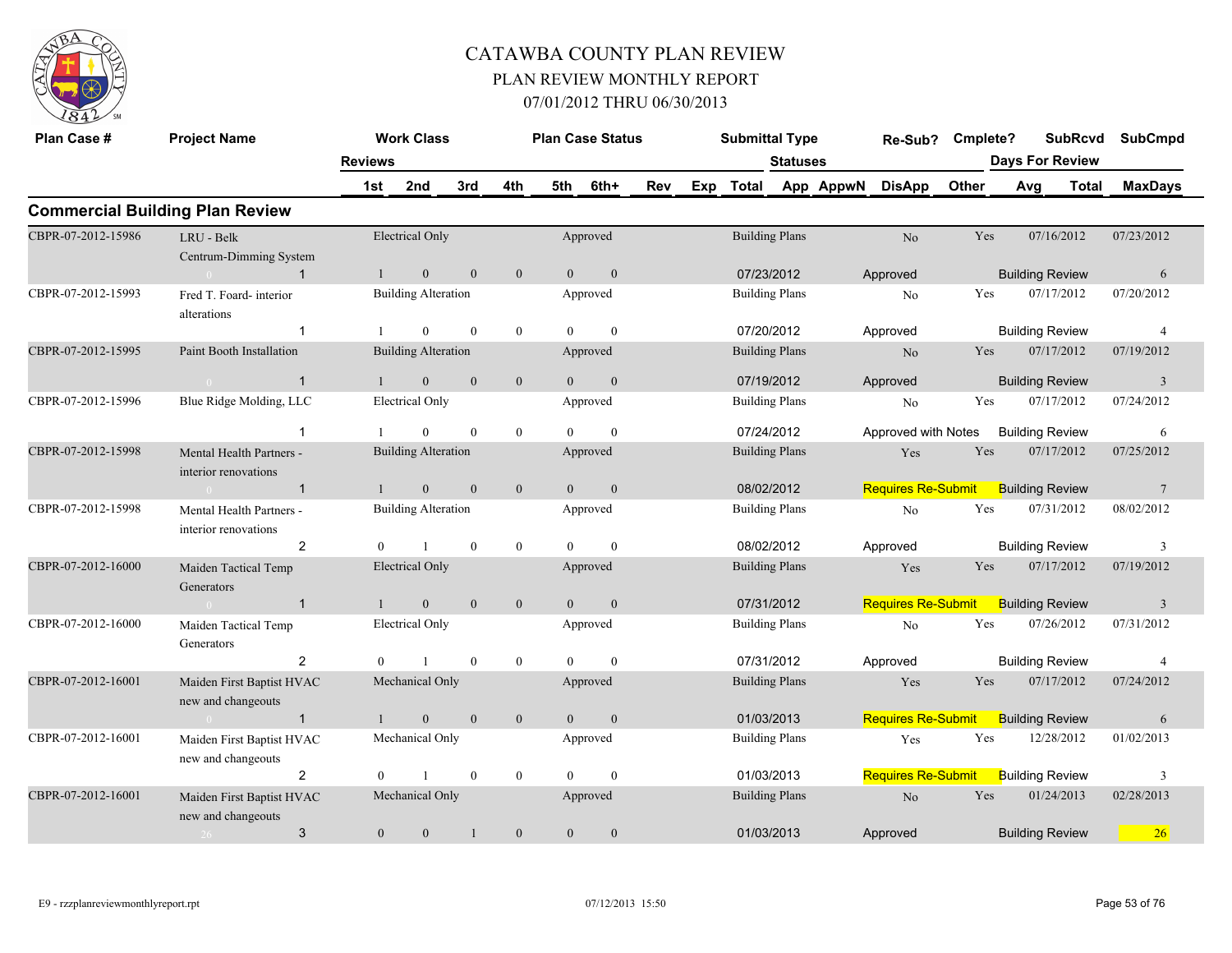

| Plan Case #        | <b>Project Name</b>                               |                | <b>Work Class</b>                    |                |                | <b>Plan Case Status</b>         |                     |                  |     | <b>Submittal Type</b> |                                     |           | Re-Sub?                   | Cmplete?   |     | <b>SubRcvd</b>                       | <b>SubCmpd</b>   |
|--------------------|---------------------------------------------------|----------------|--------------------------------------|----------------|----------------|---------------------------------|---------------------|------------------|-----|-----------------------|-------------------------------------|-----------|---------------------------|------------|-----|--------------------------------------|------------------|
|                    |                                                   | <b>Reviews</b> |                                      |                |                |                                 |                     |                  |     |                       | <b>Statuses</b>                     |           |                           |            |     | <b>Days For Review</b>               |                  |
|                    |                                                   | 1st            | 2nd                                  | 3rd            | 4th            | 5th                             | 6th+                | Rev              | Exp | <b>Total</b>          |                                     | App AppwN | <b>DisApp</b>             | Other      | Avg | <b>Total</b>                         | <b>MaxDays</b>   |
|                    | <b>Commercial Building Plan Review</b>            |                |                                      |                |                |                                 |                     |                  |     |                       |                                     |           |                           |            |     |                                      |                  |
| CBPR-07-2012-16003 | CVCC Challenger High<br>School-alterations        |                | <b>Building Alteration</b>           |                |                |                                 | Approved            |                  |     |                       | <b>Building Plans</b>               |           | N <sub>o</sub>            | <b>Yes</b> |     | 07/17/2012                           | 07/23/2012       |
|                    | $\mathbf{1}$<br>$\sim 0$                          |                | $\mathbf{0}$                         | $\mathbf{0}$   | $\mathbf{0}$   | $\overline{0}$                  |                     | $\mathbf{0}$     |     |                       | 07/23/2012                          |           | Approved with Notes       |            |     | <b>Building Review</b>               | 5                |
| CBPR-07-2012-16014 | <b>COOPERATIVE</b><br><b>CHRISTIAN MINISTRIES</b> |                | <b>Building Alteration</b>           |                |                |                                 | Approved            |                  |     |                       | <b>Building Plans</b>               |           | No                        | Yes        |     | 07/20/2012                           | 07/26/2012       |
|                    | $\overline{1}$                                    |                | $\theta$                             | $\theta$       | $\overline{0}$ | $\Omega$                        |                     | $\theta$         |     |                       | 07/26/2012                          |           | Approved with Notes       |            |     | <b>Building Review</b>               | 5                |
| CBPR-07-2012-16015 | New South Newton<br><b>Elementary School</b>      |                | <b>Building New</b>                  |                |                |                                 | Approved            |                  |     |                       | <b>Building Plans</b>               |           | Yes                       | Yes        |     | 07/20/2012                           | 07/31/2012       |
|                    | $\overline{1}$                                    |                | $\boldsymbol{0}$                     | $\mathbf{0}$   | $\mathbf{0}$   | $\overline{0}$                  |                     | $\boldsymbol{0}$ |     |                       | 08/02/2012                          |           | <b>Requires Re-Submit</b> |            |     | <b>Building Review</b>               | 8                |
| CBPR-07-2012-16015 | New South Newton<br><b>Elementary School</b>      |                | <b>Building New</b>                  |                |                |                                 | Approved            |                  |     |                       | <b>Building Plans</b>               |           | N <sub>o</sub>            | Yes        |     | 09/11/2012                           | 09/14/2012       |
|                    | $\overline{2}$                                    | $\overline{0}$ | $\mathbf{1}$                         | $\mathbf{0}$   | $\mathbf{0}$   | $\overline{0}$                  |                     | $\mathbf{0}$     |     |                       | 08/02/2012                          |           | Approved                  |            |     | <b>Building Review</b>               | 4                |
| CBPR-07-2012-16015 | New South Newton<br><b>Elementary School</b>      |                | <b>Building New</b>                  |                |                |                                 | Approved            |                  |     |                       | <b>Building Plans</b>               |           | N <sub>o</sub>            | Yes        |     | 03/27/2013                           | 04/09/2013       |
|                    | 3<br>$\sim 0$                                     | $\overline{0}$ | $\mathbf{0}$                         | $\overline{1}$ | $\mathbf{0}$   | $\overline{0}$                  |                     | $\mathbf{0}$     |     |                       | 08/02/2012                          |           | Approved                  |            |     | <b>Building Review</b>               | 9                |
| CBPR-07-2012-16016 | Technibilt - 550 E P St                           |                | <b>Building Alteration</b>           |                |                |                                 | Approved            |                  |     |                       | <b>Building Plans</b>               |           | No                        | Yes        |     | 07/20/2012                           | 07/26/2012       |
|                    | -1                                                |                | $\theta$                             | $\theta$       | $\mathbf{0}$   | $\Omega$                        |                     | $\theta$         |     |                       | 07/26/2012                          |           | Approved with Notes       |            |     | <b>Building Review</b>               | 5                |
| CBPR-07-2012-16016 | Technibilt - 550 E P St                           |                | <b>Building Alteration</b>           |                |                |                                 | Approved            |                  |     |                       | <b>Building Plans</b>               |           | N <sub>o</sub>            | Yes        |     | 09/07/2012                           | 09/18/2012       |
|                    | 2<br>$\bigcap$                                    | $\Omega$       | $\overline{1}$                       | $\mathbf{0}$   | $\overline{0}$ | $\theta$                        |                     | $\mathbf{0}$     |     |                       | 07/26/2012                          |           | Approved                  |            |     | <b>Building Review</b>               | 8                |
| CBPR-07-2012-16018 | SNOW, RUDY<br>$\mathbf 1$                         |                | <b>Building Addition</b><br>$\theta$ | $\theta$       | $\theta$       | Approved with notes<br>$\Omega$ |                     | $\theta$         |     |                       | <b>Building Plans</b><br>08/03/2012 |           | Yes                       | Yes        |     | 07/20/2012                           | 08/02/2012<br>10 |
| CBPR-07-2012-16018 | SNOW, RUDY                                        |                |                                      |                |                |                                 |                     |                  |     |                       |                                     |           | <b>Requires Re-Submit</b> | Yes        |     | <b>Building Review</b><br>08/08/2012 | 08/14/2012       |
|                    |                                                   |                | <b>Building Addition</b>             |                |                | Approved with notes             |                     |                  |     |                       | <b>Building Plans</b>               |           | No                        |            |     |                                      |                  |
|                    | 2<br>$\sim 0$                                     | $\theta$       | $\mathbf{1}$                         | $\mathbf{0}$   | $\mathbf{0}$   | $\theta$                        |                     | $\mathbf{0}$     |     |                       | 08/03/2012                          |           | Approved with Notes       |            |     | <b>Building Review</b>               | 5                |
| CBPR-07-2012-16024 | JC Penny # 2303 Wave 2<br>alterations             |                | <b>Building Alteration</b>           |                |                |                                 | Approved            |                  |     |                       | <b>Building Plans</b>               |           | N <sub>o</sub>            | Yes        |     | 07/23/2012                           | 08/03/2012       |
|                    | $\mathbf 1$                                       |                | $\mathbf{0}$                         | $\mathbf{0}$   | $\mathbf{0}$   | $\theta$                        |                     | $\mathbf{0}$     |     |                       | 08/03/2012                          |           | Approved with Notes       |            |     | <b>Building Review</b>               | 10               |
| CBPR-07-2012-16029 | Bus Shelter 1380 Fairgrove                        |                | <b>Accessory Structure</b>           |                |                |                                 | <b>Under Review</b> |                  |     |                       | <b>Building Plans</b>               |           | N <sub>o</sub>            | Yes        |     | 07/24/2012                           | 08/03/2012       |
|                    | $\mathbf{1}$<br>$\overline{0}$                    | 1              | $\mathbf{0}$                         | $\mathbf{0}$   | $\mathbf{0}$   | $\mathbf{0}$                    |                     | $\boldsymbol{0}$ |     |                       |                                     |           | Approved with Notes       |            |     | <b>Building Review</b>               | 9                |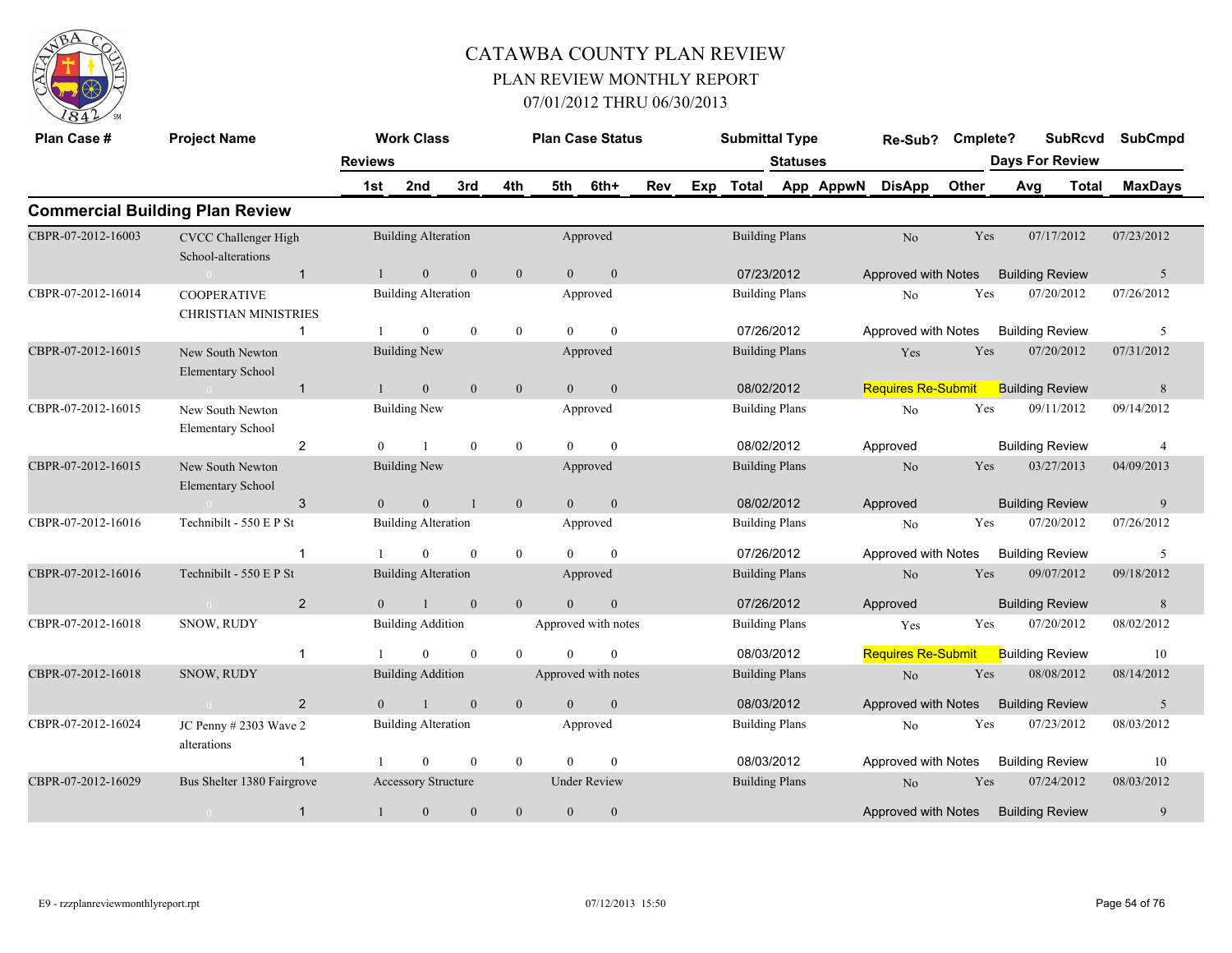

| Plan Case #        | <b>Project Name</b>                               |                | <b>Work Class</b>          |              |                |                | <b>Plan Case Status</b> |     | <b>Submittal Type</b> |                 |           | Re-Sub?                   | Cmplete?   |     |                        | <b>SubRcvd</b> | <b>SubCmpd</b>  |
|--------------------|---------------------------------------------------|----------------|----------------------------|--------------|----------------|----------------|-------------------------|-----|-----------------------|-----------------|-----------|---------------------------|------------|-----|------------------------|----------------|-----------------|
|                    |                                                   | <b>Reviews</b> |                            |              |                |                |                         |     |                       | <b>Statuses</b> |           |                           |            |     | <b>Days For Review</b> |                |                 |
|                    |                                                   | 1st            | 2nd                        | 3rd          | 4th            | 5th            | 6th+                    | Rev | Exp Total             |                 | App AppwN | <b>DisApp</b>             | Other      | Avg |                        | Total          | <b>MaxDays</b>  |
|                    | <b>Commercial Building Plan Review</b>            |                |                            |              |                |                |                         |     |                       |                 |           |                           |            |     |                        |                |                 |
| CBPR-07-2012-16040 | Hickory Distinctive<br>Dentistry                  |                | <b>Building Alteration</b> |              |                |                | Approved                |     | <b>Building Plans</b> |                 |           | Yes                       | Yes        |     | 07/26/2012             |                | 08/07/2012      |
|                    | $\overline{1}$<br>$\sim 0$                        | $\mathbf{1}$   | $\mathbf{0}$               | $\mathbf{0}$ | $\mathbf{0}$   | $\overline{0}$ | $\mathbf{0}$            |     | 08/07/2012            |                 |           | <b>Requires Re-Submit</b> |            |     | <b>Building Review</b> |                | $\,$ 8 $\,$     |
| CBPR-07-2012-16040 | <b>Hickory Distinctive</b><br>Dentistry           |                | <b>Building Alteration</b> |              |                |                | Approved                |     | <b>Building Plans</b> |                 |           | No                        | Yes        |     | 08/10/2012             |                | 08/14/2012      |
|                    | 2                                                 | $\theta$       | $\mathbf{1}$               | $\theta$     | $\overline{0}$ | $\theta$       | $\mathbf{0}$            |     | 08/07/2012            |                 |           | Approved with Notes       |            |     | <b>Building Review</b> |                | 3               |
| CBPR-07-2012-16044 | AT&T - 3245 6TH STREET<br>${\rm DR}$              |                | <b>Building New</b>        |              |                |                | Approved                |     | <b>Building Plans</b> |                 |           | Yes                       | Yes        |     | 08/01/2012             |                | 08/10/2012      |
|                    | $\mathbf{1}$<br>$\sim 0$                          | $\mathbf{1}$   | $\mathbf{0}$               | $\mathbf{0}$ | $\mathbf{0}$   | $\overline{0}$ | $\mathbf{0}$            |     | 08/17/2012            |                 |           | <b>Requires Re-Submit</b> |            |     | <b>Building Review</b> |                | $7\phantom{.0}$ |
| CBPR-07-2012-16044 | AT&T - 3245 6TH STREET<br>DR                      |                | Building New               |              |                |                | Approved                |     | <b>Building Plans</b> |                 |           | No                        | Yes        |     | 08/17/2012             |                | 08/17/2012      |
|                    | $\overline{2}$                                    | $\theta$       | $\overline{1}$             | $\theta$     | $\mathbf{0}$   | $\Omega$       | $\theta$                |     | 08/17/2012            |                 |           | Approved                  |            |     | <b>Building Review</b> |                | $\overline{1}$  |
| CBPR-07-2012-16045 | Bojangles- awnings - 1160<br>Lenoir Rhyne Blvd    |                | <b>Building Alteration</b> |              |                |                | Approved                |     | <b>Building Plans</b> |                 |           | $\rm No$                  | Yes        |     | 07/27/2012             |                | 08/02/2012      |
|                    | $\mathbf{1}$<br>$\sim 0$                          | $\mathbf{1}$   | $\mathbf{0}$               | $\mathbf{0}$ | $\mathbf{0}$   | $\mathbf{0}$   | $\mathbf{0}$            |     | 08/02/2012            |                 |           | Approved                  |            |     | <b>Building Review</b> |                | 5               |
| CBPR-07-2012-16051 | Living Word Church-<br>bathroom alters            |                | <b>Building Alteration</b> |              |                |                | Approved                |     | <b>Building Plans</b> |                 |           | No                        | Yes        |     | 07/31/2012             |                | 08/09/2012      |
|                    | $\mathbf{1}$                                      |                | $\mathbf{0}$               | $\mathbf{0}$ | $\mathbf{0}$   | $\theta$       | $\mathbf{0}$            |     | 08/09/2012            |                 |           | Approved                  |            |     | <b>Building Review</b> |                | 7               |
| CBPR-07-2012-16055 | BB&T -re-roofing-- 12 N<br><b>MAIN ST</b>         |                | <b>Building Alteration</b> |              |                |                | Approved                |     | <b>Building Plans</b> |                 |           | No                        | <b>Yes</b> |     | 07/31/2012             |                | 08/09/2012      |
|                    | $\overline{1}$<br>$\overline{0}$                  |                | $\mathbf{0}$               | $\mathbf{0}$ | $\mathbf{0}$   | $\overline{0}$ | $\mathbf{0}$            |     | 08/09/2012            |                 |           | Approved                  |            |     | <b>Building Review</b> |                | $7\phantom{.0}$ |
| CBPR-08-2012-16067 | <b>CRIPPLE CREEK</b><br><b>RETAINING WALL</b>     |                | Retaining Wall             |              |                |                | Approved                |     | <b>Building Plans</b> |                 |           | No                        | Yes        |     | 08/02/2012             |                | 08/10/2012      |
|                    | -1                                                |                | $\theta$                   | $\theta$     | $\mathbf{0}$   | $\theta$       | $\theta$                |     | 08/10/2012            |                 |           | Approved                  |            |     | <b>Building Review</b> |                | 6               |
| CBPR-08-2012-16073 | <b>CVCC - EAST CAMPUS -</b><br><b>ALTERATIONS</b> |                | <b>Building Alteration</b> |              |                |                | Approved                |     | <b>Building Plans</b> |                 |           | N <sub>o</sub>            | Yes        |     | 08/03/2012             |                | 08/10/2012      |
|                    | $\mathbf{1}$<br>$\sim 0$                          |                | $\mathbf{0}$               | $\mathbf{0}$ | $\mathbf{0}$   | $\overline{0}$ | $\mathbf{0}$            |     | 08/10/2012            |                 |           | Approved                  |            |     | <b>Building Review</b> |                | 5               |
| CBPR-08-2012-16076 | Bo's Import Service Ctr<br>-3618 US Hwy 70        |                | <b>Accessory Structure</b> |              |                |                | Approved                |     | <b>Building Plans</b> |                 |           | No                        | Yes        |     | 08/06/2012             |                | 08/13/2012      |
|                    | $\mathbf{1}$                                      |                | $\theta$                   | $\mathbf{0}$ | $\mathbf{0}$   | $\theta$       | $\mathbf{0}$            |     | 08/13/2012            |                 |           | Approved                  |            |     | <b>Building Review</b> |                | 5               |
| CBPR-08-2012-16079 | Hull's Grove Baptist Ch.<br>Garage Building       |                | Accessory Structure        |              |                |                | Approved                |     | <b>Building Plans</b> |                 |           | N <sub>o</sub>            | <b>Yes</b> |     | 08/14/2012             |                | 08/16/2012      |
|                    | $\overline{2}$<br>$\overline{0}$                  | $\overline{0}$ | $\overline{1}$             | $\mathbf{0}$ | $\mathbf{0}$   | $\overline{0}$ | $\mathbf{0}$            |     | 08/21/2012            |                 |           | Approved                  |            |     | <b>Building Review</b> |                | $\mathfrak{Z}$  |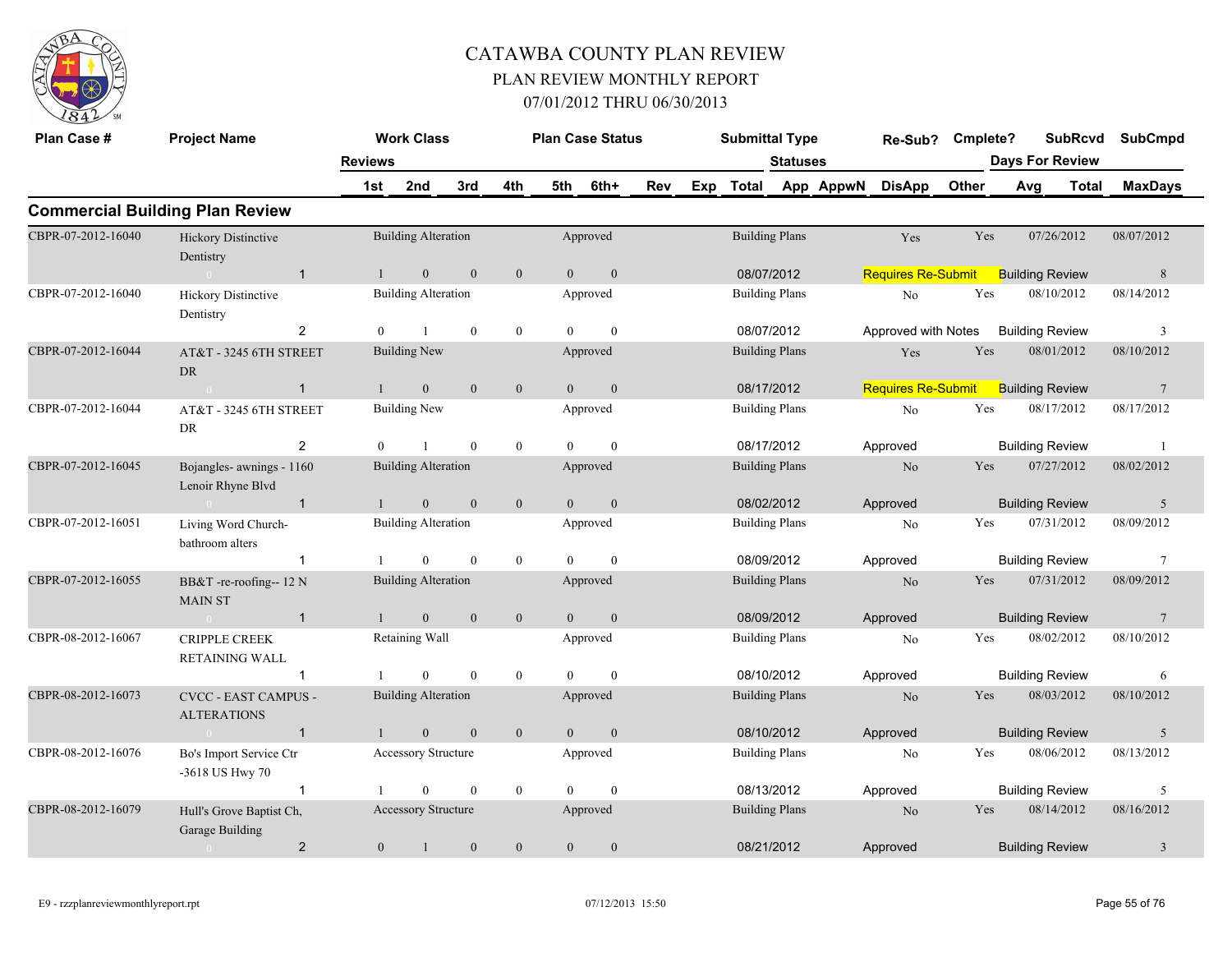

| Plan Case #        | <b>Project Name</b>                            |                | <b>Work Class</b>                   |              |                |                | <b>Plan Case Status</b> |     |     | <b>Submittal Type</b> |                 |           | Re-Sub?                   | Cmplete? | <b>SubRcvd</b>         |       | <b>SubCmpd</b> |
|--------------------|------------------------------------------------|----------------|-------------------------------------|--------------|----------------|----------------|-------------------------|-----|-----|-----------------------|-----------------|-----------|---------------------------|----------|------------------------|-------|----------------|
|                    |                                                | <b>Reviews</b> |                                     |              |                |                |                         |     |     |                       | <b>Statuses</b> |           |                           |          | <b>Days For Review</b> |       |                |
|                    |                                                | 1st            | 2nd                                 | 3rd          | 4th            | 5th            | 6th+                    | Rev | Exp | Total                 |                 | App AppwN | <b>DisApp</b>             | Other    | Avg                    | Total | <b>MaxDays</b> |
|                    | <b>Commercial Building Plan Review</b>         |                |                                     |              |                |                |                         |     |     |                       |                 |           |                           |          |                        |       |                |
| CBPR-08-2012-16082 | <b>EZ Computers</b>                            |                | <b>Electrical Only</b>              |              |                |                | Approved                |     |     | <b>Building Plans</b> |                 |           | N <sub>o</sub>            | Yes      | 08/08/2012             |       | 08/13/2012     |
|                    | $\mathbf{1}$<br>$\sim 0$                       | $\mathbf{1}$   | $\overline{0}$                      | $\mathbf{0}$ | $\mathbf{0}$   | $\overline{0}$ | $\mathbf{0}$            |     |     |                       | 08/14/2012      |           | Approved with Notes       |          | <b>Building Review</b> |       | $\overline{4}$ |
| CBPR-08-2012-16083 | <b>CVMC</b> -Low Voltage<br>Wiring             |                | <b>Electrical Only</b>              |              |                |                | Approved                |     |     | <b>Building Plans</b> |                 |           | No                        | Yes      | 08/08/2012             |       | 08/13/2012     |
|                    | -1                                             |                | $\overline{0}$                      | $\theta$     | $\mathbf{0}$   | $\Omega$       | $\mathbf{0}$            |     |     | 08/13/2012            |                 |           | Approved                  |          | <b>Building Review</b> |       | 4              |
| CBPR-08-2012-16087 | Dante's Pizza -New A/C<br>Install -2208 N Ctr  |                | Mechanical Only                     |              |                |                | Approved                |     |     | <b>Building Plans</b> |                 |           | $\rm No$                  | Yes      | 08/08/2012             |       | 08/14/2012     |
|                    | $\sim 0$<br>$\mathbf{1}$                       | $\mathbf{1}$   | $\overline{0}$                      | $\mathbf{0}$ | $\mathbf{0}$   | $\overline{0}$ | $\mathbf{0}$            |     |     | 08/21/2012            |                 |           | Approved                  |          | <b>Building Review</b> |       | 5              |
| CBPR-08-2012-16089 | <b>STRATA SOLAR/ ARNDT</b><br><b>FARM</b>      |                | <b>Electrical Only</b>              |              |                |                | Approved                |     |     | <b>Building Plans</b> |                 |           | No                        | Yes      | 08/08/2012             |       | 08/14/2012     |
|                    | 1                                              |                | $\theta$                            | $\theta$     | $\mathbf{0}$   | $\Omega$       | $\theta$                |     |     |                       | 08/14/2012      |           | Approved with Notes       |          | <b>Building Review</b> |       | 5              |
| CBPR-08-2012-16098 | Olive Garden - alterations -<br>2261 Hwy 70 SE |                | <b>Building Alteration</b>          |              |                |                | Approved                |     |     | <b>Building Plans</b> |                 |           | $\rm No$                  | Yes      | 08/09/2012             |       | 08/16/2012     |
|                    | $\mathbf{1}$<br>$\sim 0$                       | $\mathbf{1}$   | $\mathbf{0}$                        | $\mathbf{0}$ | $\mathbf{0}$   | $\overline{0}$ | $\boldsymbol{0}$        |     |     | 08/16/2012            |                 |           | Approved                  |          | <b>Building Review</b> |       | 6              |
| CBPR-08-2012-16102 | Farm Bureau - Int Demo - 20<br>13th Av NW      |                | Interior removal                    |              |                |                | Approved                |     |     | <b>Building Plans</b> |                 |           | No                        | Yes      | 08/10/2012             |       | 08/16/2012     |
|                    | $\mathbf{1}$                                   | -1             | $\overline{0}$                      | $\mathbf{0}$ | $\mathbf{0}$   | $\Omega$       | $\mathbf{0}$            |     |     | 08/16/2012            |                 |           | Approved with Notes       |          | <b>Building Review</b> |       | 5              |
| CBPR-08-2012-16103 | Rowe, Jimmy -Elec Only<br>-3960 Hwy 70 SW      |                | <b>Electrical Only</b>              |              |                |                | Disapproved             |     |     | <b>Building Plans</b> |                 |           | Yes                       | Yes      | 08/10/2012             |       | 08/16/2012     |
|                    | $\sim 0$<br>$\overline{1}$                     | $\mathbf{1}$   | $\overline{0}$                      | $\mathbf{0}$ | $\mathbf{0}$   | $\mathbf{0}$   | $\overline{0}$          |     |     | 10/29/2012            |                 |           | Approved                  |          | <b>Building Review</b> |       | 5              |
| CBPR-08-2012-16103 | Rowe, Jimmy -Elec Only<br>-3960 Hwy 70 SW      |                | <b>Electrical Only</b>              |              |                |                | Disapproved             |     |     | <b>Building Plans</b> |                 |           | Yes                       | Yes      | 10/25/2012             |       | 10/29/2012     |
|                    | 2                                              | $\theta$       | $\overline{1}$                      | $\mathbf{0}$ | $\mathbf{0}$   | $\theta$       | $\mathbf{0}$            |     |     | 10/29/2012            |                 |           | <b>Requires Re-Submit</b> |          | <b>Building Review</b> |       | 3              |
| CBPR-08-2012-16105 | <b>SPRINT SITE</b>                             |                | <b>Electrical Only</b>              |              |                |                | Approved                |     |     | <b>Building Plans</b> |                 |           | $\rm No$                  | Yes      | 08/13/2012             |       | 08/16/2012     |
|                    | $\mathbf{1}$<br>$\sim 0$                       | $\mathbf{1}$   | $\mathbf{0}$                        | $\mathbf{0}$ | $\overline{0}$ | $\theta$       | $\mathbf{0}$            |     |     | 08/16/2012            |                 |           | Approved                  |          | <b>Building Review</b> |       | $\overline{4}$ |
| CBPR-08-2012-16106 | <b>DEPAUL HICKORY</b><br><b>VILLAGE</b>        |                | Building Alterations &<br>Additions |              |                |                | Approved with notes     |     |     | <b>Building Plans</b> |                 |           | Yes                       | Yes      | 08/14/2012             |       | 08/21/2012     |
|                    | $\mathbf{1}$                                   |                | $\overline{0}$                      | $\mathbf{0}$ | $\mathbf{0}$   | $\theta$       | $\mathbf{0}$            |     |     | 09/21/2012            |                 |           | <b>Requires Re-Submit</b> |          | <b>Building Review</b> |       | 6              |
| CBPR-08-2012-16106 | DEPAUL HICKORY<br><b>VILLAGE</b>               |                | Building Alterations &<br>Additions |              |                |                | Approved with notes     |     |     | <b>Building Plans</b> |                 |           | No                        | Yes      | 09/12/2012             |       | 09/21/2012     |
|                    | $\overline{2}$<br>$\sim 0$                     | $\theta$       | -1                                  | $\mathbf{0}$ | $\overline{0}$ | $\mathbf{0}$   | $\mathbf{0}$            |     |     | 09/21/2012            |                 |           | Approved                  |          | <b>Building Review</b> |       | $8\phantom{.}$ |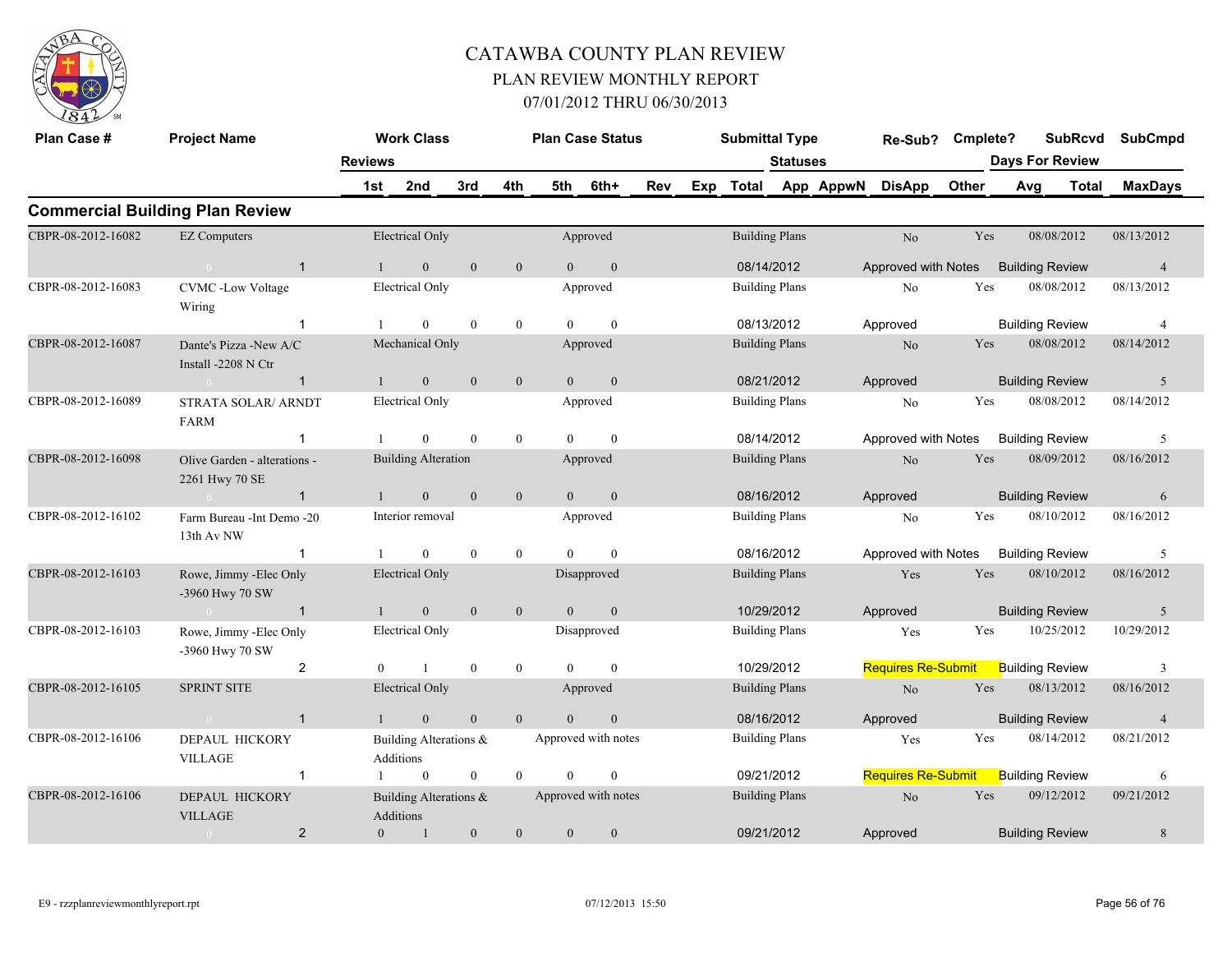

| Plan Case #        | <b>Project Name</b>                                      |                | <b>Work Class</b>          |                  |                  |                | <b>Plan Case Status</b> |     | <b>Submittal Type</b> |                 |                     | Re-Sub?                   | Cmplete?   |                        | <b>SubRcvd</b> | <b>SubCmpd</b>  |
|--------------------|----------------------------------------------------------|----------------|----------------------------|------------------|------------------|----------------|-------------------------|-----|-----------------------|-----------------|---------------------|---------------------------|------------|------------------------|----------------|-----------------|
|                    |                                                          | <b>Reviews</b> |                            |                  |                  |                |                         |     |                       | <b>Statuses</b> |                     |                           |            | <b>Days For Review</b> |                |                 |
|                    |                                                          | 1st            | 2nd                        | 3rd              | 4th              | 5th            | 6th+                    | Rev |                       |                 | Exp Total App AppwN | <b>DisApp</b>             | Other      | Avg                    | Total          | <b>MaxDays</b>  |
|                    | <b>Commercial Building Plan Review</b>                   |                |                            |                  |                  |                |                         |     |                       |                 |                     |                           |            |                        |                |                 |
| CBPR-08-2012-16109 | Dollar Tree - 2120 Hwy 70<br><b>SE</b>                   |                | <b>Electrical Only</b>     |                  |                  |                | Approved                |     | <b>Building Plans</b> |                 |                     | No                        | Yes        | 08/14/2012             |                | 08/22/2012      |
|                    | $\sim 0$<br>$\overline{1}$                               | $\overline{1}$ | $\mathbf{0}$               | $\mathbf{0}$     | $\mathbf{0}$     | $\theta$       | $\boldsymbol{0}$        |     | 08/22/2012            |                 |                     | Approved                  |            | <b>Building Review</b> |                | $7\phantom{.0}$ |
| CBPR-08-2012-16110 | Resource Recovery Co<br>$-A$ lts - 215 11th St NW        |                | <b>Building Alteration</b> |                  |                  |                | Approved                |     | <b>Building Plans</b> |                 |                     | Yes                       | Yes        | 08/14/2012             |                | 08/21/2012      |
|                    | $\mathbf{1}$                                             |                | $\overline{0}$             | $\mathbf{0}$     | $\mathbf{0}$     | $\theta$       | $\mathbf{0}$            |     | 10/12/2012            |                 |                     | <b>Requires Re-Submit</b> |            | <b>Building Review</b> |                | 6               |
| CBPR-08-2012-16110 | Resource Recovery Co<br>$-Alts - 215$ 11th St NW         |                | <b>Building Alteration</b> |                  |                  |                | Approved                |     | <b>Building Plans</b> |                 |                     | N <sub>o</sub>            | Yes        | 10/08/2012             |                | 10/12/2012      |
|                    | $\overline{2}$<br>$\bigcap$                              | $\overline{0}$ | $\mathbf{1}$               | $\mathbf{0}$     | $\mathbf{0}$     | $\overline{0}$ | $\mathbf{0}$            |     | 10/12/2012            |                 |                     | Approved                  |            | <b>Building Review</b> |                | $\overline{4}$  |
| CBPR-08-2012-16111 | JOULIN, 2551 HWY 70 SW                                   |                | Mechanical Only            |                  |                  |                | Approved                |     | <b>Building Plans</b> |                 |                     | Yes                       | Yes        | 08/15/2012             |                | 08/23/2012      |
|                    | $\mathbf{1}$                                             |                | $\Omega$                   | $\mathbf{0}$     | $\bf{0}$         | $\theta$       | $\mathbf{0}$            |     | 09/27/2012            |                 |                     | <b>Requires Re-Submit</b> |            | <b>Building Review</b> |                | $7\phantom{.0}$ |
| CBPR-08-2012-16111 | <b>JOULIN, 2551 HWY 70 SW</b>                            |                | Mechanical Only            |                  |                  |                | Approved                |     | <b>Building Plans</b> |                 |                     | $\rm No$                  | Yes        | 09/25/2012             |                | 09/26/2012      |
|                    | $\overline{2}$<br>$\sim 0$                               | $\Omega$       |                            | $\mathbf{0}$     | $\mathbf{0}$     | $\Omega$       | $\boldsymbol{0}$        |     | 09/27/2012            |                 |                     | Approved with Notes       |            | <b>Building Review</b> |                | 2               |
| CBPR-08-2012-16122 | Stop & Save - Canopy -<br>4549 E NC 10 Hwy               |                | <b>Building Addition</b>   |                  |                  |                | Approved                |     | <b>Building Plans</b> |                 |                     | No                        | Yes        | 08/17/2012             |                | 08/23/2012      |
|                    | $\mathbf{1}$                                             |                | $\theta$                   | $\mathbf{0}$     | $\mathbf{0}$     | $\Omega$       | $\theta$                |     | 08/23/2012            |                 |                     | Approved                  |            | <b>Building Review</b> |                | 5               |
| CBPR-08-2012-16137 | <b>ROASTED TATER</b>                                     |                | Mechanical Only            |                  |                  |                | <b>Under Review</b>     |     | <b>Building Plans</b> |                 |                     | Yes                       | <b>Yes</b> | 08/21/2012             |                | 08/23/2012      |
|                    | $\overline{1}$<br>$\sim 0$                               |                | $\overline{0}$             | $\mathbf{0}$     | $\mathbf{0}$     | $\theta$       | $\mathbf{0}$            |     |                       |                 |                     | <b>Requires Re-Submit</b> |            | <b>Building Review</b> |                | $\overline{3}$  |
| CBPR-08-2012-16139 | City of Hickory 1st<br>Flr/Nurses Area                   |                | <b>Building Alteration</b> |                  |                  |                | Approved                |     | <b>Building Plans</b> |                 |                     | $\rm No$                  | Yes        | 08/21/2012             |                | 08/23/2012      |
|                    | $\mathbf{1}$                                             |                | $\overline{0}$             | $\mathbf{0}$     | $\mathbf{0}$     | $\theta$       | $\mathbf{0}$            |     | 08/24/2012            |                 |                     | Approved                  |            | <b>Building Review</b> |                | $\mathbf{3}$    |
| CBPR-08-2012-16141 | Bus Shelter, CVCC -2550<br>Hwy 70 SE                     |                | <b>Accessory Structure</b> |                  |                  |                | Approved                |     | <b>Building Plans</b> |                 |                     | $\rm No$                  | Yes        | 08/22/2012             |                | 08/28/2012      |
|                    | $\overline{1}$<br>$\sim 0$ and $\sim 0$                  | $\mathbf{1}$   | $\mathbf{0}$               | $\mathbf{0}$     | $\mathbf{0}$     | $\overline{0}$ | $\mathbf{0}$            |     | 08/28/2012            |                 |                     | Approved                  |            | <b>Building Review</b> |                | 5               |
| CBPR-08-2012-16143 | North Hickory<br>Commons-Walgreens<br>Dumpster Enclosure |                | Accessory Structure        |                  |                  |                | Approved                |     | <b>Building Plans</b> |                 |                     | No                        | Yes        | 08/22/2012             |                | 08/24/2012      |
|                    | $\mathbf{1}$                                             |                | $\theta$                   | $\boldsymbol{0}$ | $\boldsymbol{0}$ | $\Omega$       | $\theta$                |     | 08/24/2012            |                 |                     | Approved with Notes       |            | <b>Building Review</b> |                | 3               |
| CBPR-08-2012-16146 | Blackburn<br>Landfill-Retaining Wall<br>-4017 Rocky Fd   |                | Retaining Wall             |                  |                  |                | Approved                |     | <b>Building Plans</b> |                 |                     | N <sub>o</sub>            | Yes        | 08/22/2012             |                | 08/27/2012      |
|                    | $\overline{1}$<br>$\sim 0$                               | $\mathbf{1}$   | $\mathbf{0}$               | $\mathbf{0}$     | $\mathbf{0}$     | $\overline{0}$ | $\mathbf{0}$            |     | 08/27/2012            |                 |                     | Approved                  |            | <b>Building Review</b> |                | $\overline{4}$  |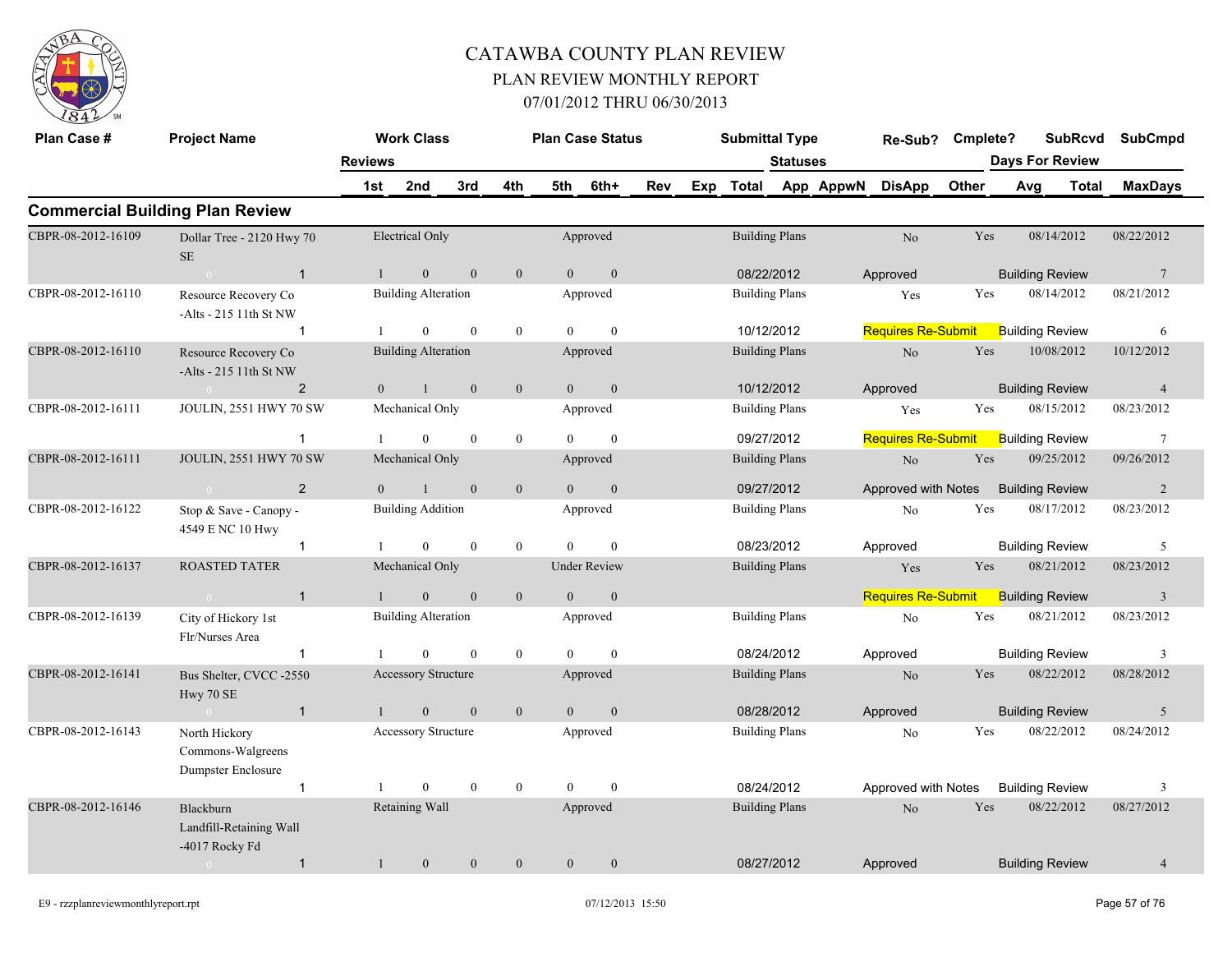

| Plan Case #        | <b>Project Name</b>                             |                | <b>Work Class</b>                   |                |                  | <b>Plan Case Status</b> |                  |     | <b>Submittal Type</b> |                 |           | Re-Sub?                             | Cmplete? |     | <b>SubRcvd</b>         |       | <b>SubCmpd</b>  |
|--------------------|-------------------------------------------------|----------------|-------------------------------------|----------------|------------------|-------------------------|------------------|-----|-----------------------|-----------------|-----------|-------------------------------------|----------|-----|------------------------|-------|-----------------|
|                    |                                                 | <b>Reviews</b> |                                     |                |                  |                         |                  |     |                       | <b>Statuses</b> |           |                                     |          |     | <b>Days For Review</b> |       |                 |
|                    |                                                 | 1st            | 2nd                                 | 3rd            | 4th              | 5th                     | 6th+             | Rev | Exp Total             |                 | App AppwN | <b>DisApp</b>                       | Other    | Avg |                        | Total | <b>MaxDays</b>  |
|                    | <b>Commercial Building Plan Review</b>          |                |                                     |                |                  |                         |                  |     |                       |                 |           |                                     |          |     |                        |       |                 |
| CBPR-08-2012-16164 | Hickory Police Dept - 222<br>3rd St SW          |                | <b>Building Alteration</b>          |                |                  |                         | Approved         |     | <b>Building Plans</b> |                 |           | Yes                                 | Yes      |     | 08/27/2012             |       | 09/05/2012      |
|                    | $\overline{1}$<br>$\overline{0}$                | $\mathbf{1}$   | $\boldsymbol{0}$                    | $\mathbf{0}$   | $\boldsymbol{0}$ | $\overline{0}$          | $\boldsymbol{0}$ |     | 10/05/2012            |                 |           | <b>Requires Re-Submit</b>           |          |     | <b>Building Review</b> |       | $7\phantom{.0}$ |
| CBPR-08-2012-16164 | Hickory Police Dept - 222<br>3rd St SW          |                | <b>Building Alteration</b>          |                |                  |                         | Approved         |     | <b>Building Plans</b> |                 |           | No                                  | Yes      |     | 10/01/2012             |       | 10/04/2012      |
|                    | 2                                               | $\theta$       |                                     | $\mathbf{0}$   | $\bf{0}$         | $\Omega$                | $\mathbf{0}$     |     | 10/05/2012            |                 |           | Approved with Notes                 |          |     | <b>Building Review</b> |       | $\overline{4}$  |
| CBPR-08-2012-16168 | United Beverage -Storage<br>Bld -105 9th St NW  |                | <b>Accessory Structure</b>          |                |                  |                         | Disapproved      |     | <b>Building Plans</b> |                 |           | Yes                                 | Yes      |     | 08/28/2012             |       | 08/30/2012      |
|                    | $\overline{1}$<br>$\Omega$                      |                | $\boldsymbol{0}$                    | $\mathbf{0}$   | $\boldsymbol{0}$ | $\mathbf{0}$            | $\boldsymbol{0}$ |     |                       |                 |           | <b>Requires Re-Submit</b>           |          |     | <b>Building Review</b> |       | $\mathbf{3}$    |
| CBPR-08-2012-16169 | LNBC LLC -Truck Garage -<br>Elec Only           |                | <b>Electrical Only</b>              |                |                  |                         | Approved         |     | <b>Building Plans</b> |                 |           | No                                  | Yes      |     | 08/28/2012             |       | 09/05/2012      |
|                    | $\overline{1}$                                  |                | $\theta$                            | $\theta$       | $\overline{0}$   | $\Omega$                | $\theta$         |     | 09/05/2012            |                 |           | Approved                            |          |     | <b>Building Review</b> |       | 6               |
| CBPR-08-2012-16172 | Catawba County ABC<br>Board add / alt           |                | Building Alterations &<br>Additions |                |                  |                         | Approved         |     | <b>Building Plans</b> |                 |           | N <sub>o</sub>                      | Yes      |     | 08/28/2012             |       | 09/04/2012      |
|                    | $\overline{1}$                                  |                | $\mathbf{0}$                        | $\mathbf{0}$   | $\mathbf{0}$     | $\overline{0}$          | $\mathbf{0}$     |     | 09/04/2012            |                 |           | Approved                            |          |     | <b>Building Review</b> |       | $\sqrt{5}$      |
| CBPR-08-2012-16180 | First Plaza -Micro D -3rd<br>Flr-1985 Tate Blvd |                | <b>Building Alteration</b>          |                |                  |                         | Approved         |     | <b>Building Plans</b> |                 |           | No                                  | Yes      |     | 08/31/2012             |       | 09/10/2012      |
|                    | $\overline{1}$                                  |                | $\theta$                            | $\theta$       | $\mathbf{0}$     | $\Omega$                | $\Omega$         |     | 09/10/2012            |                 |           | Approved with Notes                 |          |     | <b>Building Review</b> |       | 6               |
| CBPR-08-2012-16181 | SUBWAY - 3209 Centennial<br><b>B</b> lvd        |                | <b>Building Alteration</b>          |                |                  |                         | Approved         |     | <b>Building Plans</b> |                 |           | Yes                                 | Yes      |     | 08/31/2012             |       | 09/11/2012      |
|                    | $\overline{1}$<br>$\overline{0}$                |                | $\overline{0}$                      | $\mathbf{0}$   | $\mathbf{0}$     | $\theta$                | $\mathbf{0}$     |     | 09/20/2012            |                 |           | <b>Requires Re-Submit</b>           |          |     | <b>Building Review</b> |       | $7\phantom{.0}$ |
| CBPR-08-2012-16181 | SUBWAY - 3209 Centennial<br>Blvd                |                | <b>Building Alteration</b>          |                |                  |                         | Approved         |     | <b>Building Plans</b> |                 |           | No                                  | Yes      |     | 09/17/2012             |       | 09/20/2012      |
|                    | 2                                               | $\Omega$       |                                     | $\theta$       | $\boldsymbol{0}$ | $\Omega$                | $\theta$         |     | 09/20/2012            |                 |           | Approved                            |          |     | <b>Building Review</b> |       | $\overline{4}$  |
| CBPR-08-2012-16183 | Carolina Vines ALterations                      |                | <b>Building Alteration</b>          |                |                  |                         | Approved         |     | <b>Building Plans</b> |                 |           | Yes                                 | Yes      |     | 08/31/2012             |       | 09/07/2012      |
|                    | $\mathbf{1}$<br>$\bigcap$                       |                | $\overline{0}$                      | $\overline{0}$ | $\mathbf{0}$     | $\overline{0}$          | $\mathbf{0}$     |     | 09/24/2012            |                 |           | <b>Requires Re-Submit</b>           |          |     | <b>Building Review</b> |       | 5               |
| CBPR-08-2012-16183 | Carolina Vines ALterations                      |                | <b>Building Alteration</b>          |                |                  |                         | Approved         |     | <b>Building Plans</b> |                 |           | Yes                                 | Yes      |     | 09/12/2012             |       | 09/17/2012      |
|                    | $\overline{2}$                                  | $\mathbf{0}$   |                                     | $\mathbf{0}$   | $\mathbf{0}$     | $\Omega$                | $\boldsymbol{0}$ |     | 09/24/2012            |                 |           | <b>Requires Re-Submit</b>           |          |     | <b>Building Review</b> |       | $\overline{4}$  |
| CBPR-08-2012-16183 | Carolina Vines ALterations                      |                | <b>Building Alteration</b>          |                |                  |                         | Approved         |     | <b>Building Plans</b> |                 |           | No                                  | Yes      |     | 09/20/2012             |       | 09/24/2012      |
|                    | 3<br>$\bigcirc$ $\bigcirc$                      | $\overline{0}$ | $\mathbf{0}$                        |                | $\mathbf{0}$     | $\overline{0}$          | $\mathbf{0}$     |     | 09/24/2012            |                 |           | Approved with Notes Building Review |          |     |                        |       | 3               |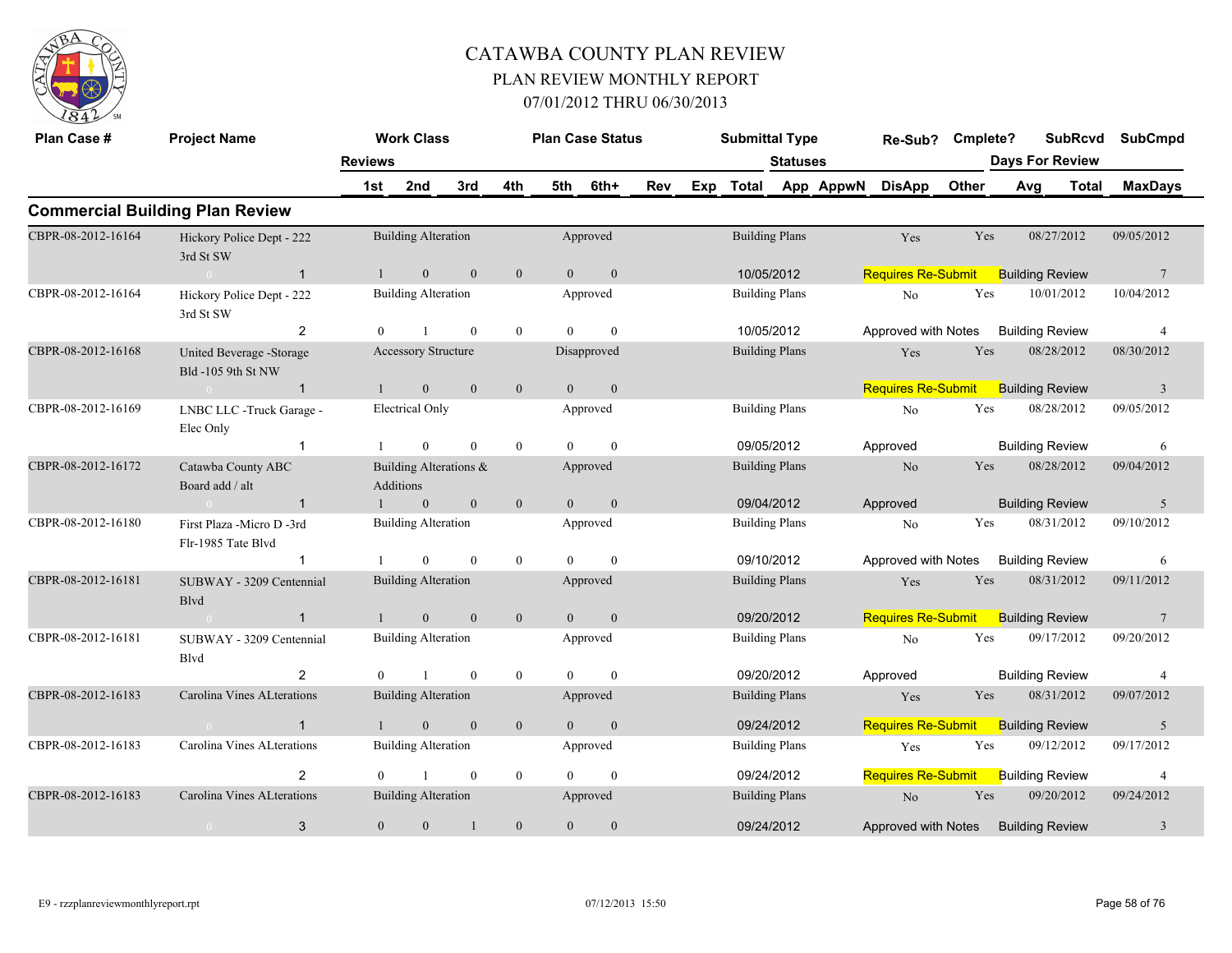

| Plan Case #        | <b>Project Name</b>                                |                | <b>Work Class</b>          |                  |                |                | <b>Plan Case Status</b> |     |     | <b>Submittal Type</b> |                       |           | Re-Sub?                   | Cmplete? |     | <b>SubRcvd</b>         |              | <b>SubCmpd</b> |
|--------------------|----------------------------------------------------|----------------|----------------------------|------------------|----------------|----------------|-------------------------|-----|-----|-----------------------|-----------------------|-----------|---------------------------|----------|-----|------------------------|--------------|----------------|
|                    |                                                    | <b>Reviews</b> |                            |                  |                |                |                         |     |     |                       | <b>Statuses</b>       |           |                           |          |     | <b>Days For Review</b> |              |                |
|                    |                                                    | 1st            | 2nd                        | 3rd              | 4th            | 5th            | 6th+                    | Rev | Exp | <b>Total</b>          |                       | App AppwN | <b>DisApp</b>             | Other    | Avg |                        | <b>Total</b> | <b>MaxDays</b> |
|                    | <b>Commercial Building Plan Review</b>             |                |                            |                  |                |                |                         |     |     |                       |                       |           |                           |          |     |                        |              |                |
| CBPR-08-2012-16185 | J McCroskey's Pub & Grill<br>-1423 29th Av Dr NE   |                | <b>Building Alteration</b> |                  |                |                | Approved                |     |     |                       | <b>Building Plans</b> |           | Yes                       | Yes      |     | 08/31/2012             |              | 09/13/2012     |
|                    | $\overline{1}$                                     |                | $\mathbf{0}$               | $\mathbf{0}$     | $\mathbf{0}$   | $\overline{0}$ | $\mathbf{0}$            |     |     |                       | 01/08/2013            |           | <b>Requires Re-Submit</b> |          |     | <b>Building Review</b> |              | 9              |
| CBPR-08-2012-16185 | J McCroskey's Pub & Grill<br>-1423 29th Av Dr NE   |                | <b>Building Alteration</b> |                  |                |                | Approved                |     |     |                       | <b>Building Plans</b> |           | No                        | Yes      |     | 09/26/2012             |              | 10/02/2012     |
|                    | 2                                                  | $\theta$       |                            | $\mathbf{0}$     | $\mathbf{0}$   | $\theta$       | $\theta$                |     |     | 01/08/2013            |                       |           | Approved with Notes       |          |     | <b>Building Review</b> |              | 5              |
| CBPR-08-2012-16185 | J McCroskey's Pub & Grill<br>-1423 29th Av Dr NE   |                | <b>Building Alteration</b> |                  |                |                | Approved                |     |     |                       | <b>Building Plans</b> |           | No                        | Yes      |     | 12/21/2012             |              | 01/08/2013     |
|                    | 3<br>$\bigcap$                                     | $\Omega$       | $\overline{0}$             | $\overline{1}$   | $\overline{0}$ | $\Omega$       | $\mathbf{0}$            |     |     | 01/08/2013            |                       |           | Approved with Notes       |          |     | <b>Building Review</b> |              | 10             |
| CBPR-09-2012-16188 | City Hall First Floor<br>Communicaiton Area        |                | <b>Building Alteration</b> |                  |                |                | Approved                |     |     |                       | <b>Building Plans</b> |           | No                        | Yes      |     | 09/04/2012             |              | 09/11/2012     |
|                    |                                                    |                | $\theta$                   | $\theta$         | $\overline{0}$ | $\Omega$       | $\theta$                |     |     | 09/11/2012            |                       |           | Approved                  |          |     | <b>Building Review</b> |              | 6              |
| CBPR-09-2012-16191 | Carroll Leather Warehouse<br>Add -1226 Fedex       |                | <b>Building Addition</b>   |                  |                |                | Approved                |     |     | <b>Building Plans</b> |                       |           | N <sub>o</sub>            | Yes      |     | 09/05/2012             |              | 09/17/2012     |
|                    | $\overline{1}$<br>$\sim 0$                         |                | $\overline{0}$             | $\theta$         | $\mathbf{0}$   | $\Omega$       | $\mathbf{0}$            |     |     | 09/17/2012            |                       |           | Approved                  |          |     | <b>Building Review</b> |              | 9              |
| CBPR-09-2012-16198 | Conover Station Shelter -<br>361 5th Ave SE        |                | <b>Building New</b>        |                  |                |                | Approved                |     |     |                       | <b>Building Plans</b> |           | Yes                       | Yes      |     | 09/06/2012             |              | 09/18/2012     |
|                    | $\mathbf 1$                                        |                | $\theta$                   | $\mathbf{0}$     | $\mathbf{0}$   | $\Omega$       | $\mathbf{0}$            |     |     | 09/18/2012            |                       |           | <b>Requires Re-Submit</b> |          |     | <b>Building Review</b> |              | 9              |
| CBPR-09-2012-16198 | Conover Station Shelter -<br>361 5th Ave SE        |                | <b>Building New</b>        |                  |                |                | Approved                |     |     |                       | <b>Building Plans</b> |           | N <sub>o</sub>            | Yes      |     | 09/20/2012             |              | 09/24/2012     |
|                    | $\overline{2}$<br>$\sim 0$                         | $\theta$       | $\mathbf{1}$               | $\theta$         | $\mathbf{0}$   | $\theta$       | $\mathbf{0}$            |     |     | 09/18/2012            |                       |           | Approved                  |          |     | <b>Building Review</b> |              | $\overline{3}$ |
| CBPR-09-2012-16203 | Hickory Springs Manuf.<br>-Int Alts -235 2nd Av NW |                | <b>Building Alteration</b> |                  |                |                | Approved                |     |     |                       | <b>Building Plans</b> |           | N <sub>0</sub>            | Yes      |     | 09/07/2012             |              | 09/19/2012     |
|                    | $\mathbf 1$                                        |                | $\Omega$                   | $\theta$         | $\mathbf{0}$   | $\Omega$       | $\theta$                |     |     | 09/19/2012            |                       |           | Approved                  |          |     | <b>Building Review</b> |              | 9              |
| CBPR-09-2012-16205 | $<$ NONE $>$                                       |                | Mechanical Only            |                  |                |                | Approved                |     |     |                       | <b>Building Plans</b> |           | N <sub>o</sub>            | Yes      |     | 09/07/2012             |              | 09/20/2012     |
|                    | $\overline{1}$<br>$\sim 0$                         |                | $\Omega$                   | $\theta$         | $\mathbf{0}$   | $\Omega$       | $\mathbf{0}$            |     |     | 09/20/2012            |                       |           | Approved with Notes       |          |     | <b>Building Review</b> |              | 10             |
| CBPR-09-2012-16206 | Burger King - 2543 Springs<br>$\rm{Rd}$ $\rm{NE}$  |                | <b>Building Alteration</b> |                  |                |                | Approved                |     |     |                       | <b>Building Plans</b> |           | No                        | Yes      |     | 09/07/2012             |              | 09/19/2012     |
|                    | $\overline{1}$                                     |                | $\overline{0}$             | $\boldsymbol{0}$ | $\bf{0}$       | $\Omega$       | $\mathbf{0}$            |     |     | 09/19/2012            |                       |           | Approved with Notes       |          |     | <b>Building Review</b> |              | 9              |
| CBPR-09-2012-16207 | SPRINT 3541, SPRINGS RD<br>NE, MODIFICATION        |                | <b>Electrical Only</b>     |                  |                |                | Approved                |     |     |                       | <b>Building Plans</b> |           | N <sub>o</sub>            | Yes      |     | 09/07/2012             |              | 09/18/2012     |
|                    | $\mathbf{1}$<br>$\overline{0}$                     |                | $\mathbf{0}$               | $\mathbf{0}$     | $\mathbf{0}$   | $\theta$       | $\mathbf{0}$            |     |     |                       | 09/18/2012            |           | Approved with Notes       |          |     | <b>Building Review</b> |              | 8              |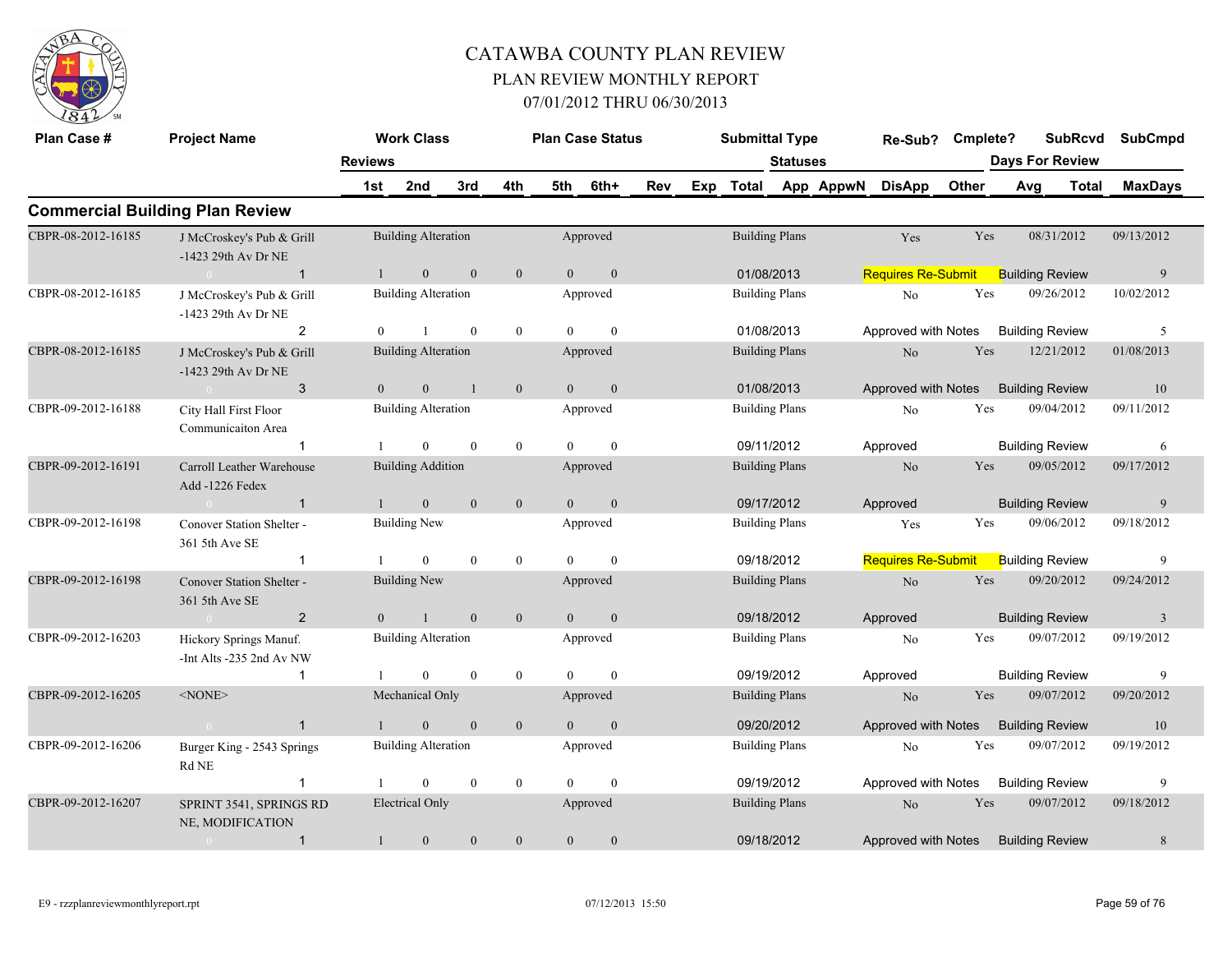

| Plan Case #        | <b>Project Name</b>                           |                | <b>Work Class</b>          |                |                  |                | <b>Plan Case Status</b> |     |     | <b>Submittal Type</b> |                 |           | Re-Sub?                   | Cmplete? |     |                        | <b>SubRcvd</b> | <b>SubCmpd</b>  |
|--------------------|-----------------------------------------------|----------------|----------------------------|----------------|------------------|----------------|-------------------------|-----|-----|-----------------------|-----------------|-----------|---------------------------|----------|-----|------------------------|----------------|-----------------|
|                    |                                               | <b>Reviews</b> |                            |                |                  |                |                         |     |     |                       | <b>Statuses</b> |           |                           |          |     | <b>Days For Review</b> |                |                 |
|                    |                                               | 1st            | 2nd                        | 3rd            | 4th              | 5th            | 6th+                    | Rev | Exp | <b>Total</b>          |                 | App AppwN | <b>DisApp</b>             | Other    | Avg |                        | <b>Total</b>   | <b>MaxDays</b>  |
|                    | <b>Commercial Building Plan Review</b>        |                |                            |                |                  |                |                         |     |     |                       |                 |           |                           |          |     |                        |                |                 |
| CBPR-09-2012-16208 | Burger King - 6085 S NC 16<br>Hwy             |                | <b>Building Alteration</b> |                |                  |                | Approved                |     |     | <b>Building Plans</b> |                 |           | No                        | Yes      |     | 09/07/2012             |                | 09/20/2012      |
|                    | $\mathbf{1}$                                  |                | $\mathbf{0}$               | $\mathbf{0}$   | $\mathbf{0}$     | $\overline{0}$ | $\mathbf{0}$            |     |     | 09/24/2012            |                 |           | Approved with Notes       |          |     | <b>Building Review</b> |                | 10              |
| CBPR-09-2012-16210 | The Warehouse Alterations<br>18 2nd St        |                | <b>Building Alteration</b> |                |                  |                | Approved                |     |     | <b>Building Plans</b> |                 |           | Yes                       | Yes      |     | 09/10/2012             |                | 09/12/2012      |
|                    | -1                                            |                | $\theta$                   | $\theta$       | $\bf{0}$         | $\Omega$       | $\theta$                |     |     | 09/28/2012            |                 |           | <b>Requires Re-Submit</b> |          |     | <b>Building Review</b> |                | 3               |
| CBPR-09-2012-16210 | The Warehouse Alterations<br>18 2nd St        |                | <b>Building Alteration</b> |                |                  |                | Approved                |     |     | <b>Building Plans</b> |                 |           | Yes                       | Yes      |     | 09/26/2012             |                | 09/26/2012      |
|                    | $\overline{2}$<br>$\Omega$                    | $\overline{0}$ | $\overline{1}$             | $\mathbf{0}$   | $\mathbf{0}$     | $\overline{0}$ | $\mathbf{0}$            |     |     | 09/28/2012            |                 |           | <b>Requires Re-Submit</b> |          |     | <b>Building Review</b> |                | $\overline{1}$  |
| CBPR-09-2012-16210 | The Warehouse Alterations<br>18 2nd St        |                | <b>Building Alteration</b> |                |                  |                | Approved                |     |     | <b>Building Plans</b> |                 |           | $\rm No$                  | Yes      |     | 09/27/2012             |                | 09/27/2012      |
|                    | 3                                             | $\theta$       | $\theta$                   | $\overline{1}$ | $\mathbf{0}$     | $\Omega$       | $\theta$                |     |     | 09/28/2012            |                 |           | Approved with Notes       |          |     | <b>Building Review</b> |                | $\overline{1}$  |
| CBPR-09-2012-16215 | LensCrafters (mini-split<br>only)             |                | Mechanical Only            |                |                  |                | Approved                |     |     | <b>Building Plans</b> |                 |           | Yes                       | Yes      |     | 09/10/2012             |                | 09/20/2012      |
|                    | $\overline{1}$                                |                | $\mathbf{0}$               | $\theta$       | $\boldsymbol{0}$ | $\Omega$       | $\mathbf{0}$            |     |     |                       | 10/09/2012      |           | <b>Requires Re-Submit</b> |          |     | <b>Building Review</b> |                | 9               |
| CBPR-09-2012-16215 | LensCrafters (mini-split<br>only)             |                | Mechanical Only            |                |                  |                | Approved                |     |     | <b>Building Plans</b> |                 |           | No                        | Yes      |     | 10/03/2012             |                | 10/08/2012      |
|                    | 2                                             | $\theta$       |                            | $\mathbf{0}$   | $\boldsymbol{0}$ | $\theta$       | $\theta$                |     |     | 10/09/2012            |                 |           | Approved with Notes       |          |     | <b>Building Review</b> |                | 3               |
| CBPR-09-2012-16217 | Hospice - Gazebo Proj - 3975<br>Robinson Rd   |                | <b>Building New</b>        |                |                  |                | Approved                |     |     | <b>Building Plans</b> |                 |           | N <sub>o</sub>            | Yes      |     | 09/11/2012             |                | 09/24/2012      |
|                    | $\mathbf{1}$                                  |                | $\mathbf{0}$               | $\mathbf{0}$   | $\mathbf{0}$     | $\Omega$       | $\theta$                |     |     | 09/24/2012            |                 |           | Approved with Notes       |          |     | <b>Building Review</b> |                | 10              |
| CBPR-09-2012-16247 | State Farm Insurance - 944<br>2nd St. NW      |                | <b>Upfit Building</b>      |                |                  |                | Approved                |     |     | <b>Building Plans</b> |                 |           | No                        | Yes      |     | 09/17/2012             |                | 09/21/2012      |
|                    | $\mathbf{1}$                                  |                | $\mathbf{0}$               | $\mathbf{0}$   | $\boldsymbol{0}$ | $\Omega$       | $\mathbf{0}$            |     |     | 09/21/2012            |                 |           | Approved                  |          |     | <b>Building Review</b> |                | 5               |
| CBPR-09-2012-16256 | Bojangles -2939 N Center St                   |                | <b>Building Alteration</b> |                |                  |                | Approved                |     |     | <b>Building Plans</b> |                 |           | Yes                       | Yes      |     | 09/18/2012             |                | 09/26/2012      |
|                    | $\overline{1}$<br>$\sim$ 0                    | $\mathbf{1}$   | $\mathbf{0}$               | $\mathbf{0}$   | $\mathbf{0}$     | $\overline{0}$ | $\boldsymbol{0}$        |     |     | 09/27/2012            |                 |           | <b>Requires Re-Submit</b> |          |     | <b>Building Review</b> |                | $7\phantom{.0}$ |
| CBPR-09-2012-16256 | Bojangles -2939 N Center St                   |                | <b>Building Alteration</b> |                |                  |                | Approved                |     |     | <b>Building Plans</b> |                 |           | No                        | Yes      |     | 10/16/2012             |                | 10/22/2012      |
|                    | 2                                             |                |                            | $\mathbf{0}$   | $\mathbf{0}$     | $\Omega$       | $\theta$                |     |     | 09/27/2012            |                 |           | Approved with Notes       |          |     | <b>Building Review</b> |                | 5               |
| CBPR-09-2012-16261 | Newton Depot -Train<br>Exhibit-1138 N College |                | <b>Building New</b>        |                |                  |                | Approved with notes     |     |     | <b>Building Plans</b> |                 |           | Yes                       | Yes      |     | 09/19/2012             |                | 09/26/2012      |
|                    | $\overline{1}$<br>$\bigcirc$                  |                | $\mathbf{0}$               | $\mathbf{0}$   | $\mathbf{0}$     | $\mathbf{0}$   | $\mathbf{0}$            |     |     | 09/27/2012            |                 |           | <b>Requires Re-Submit</b> |          |     | <b>Building Review</b> |                | 6               |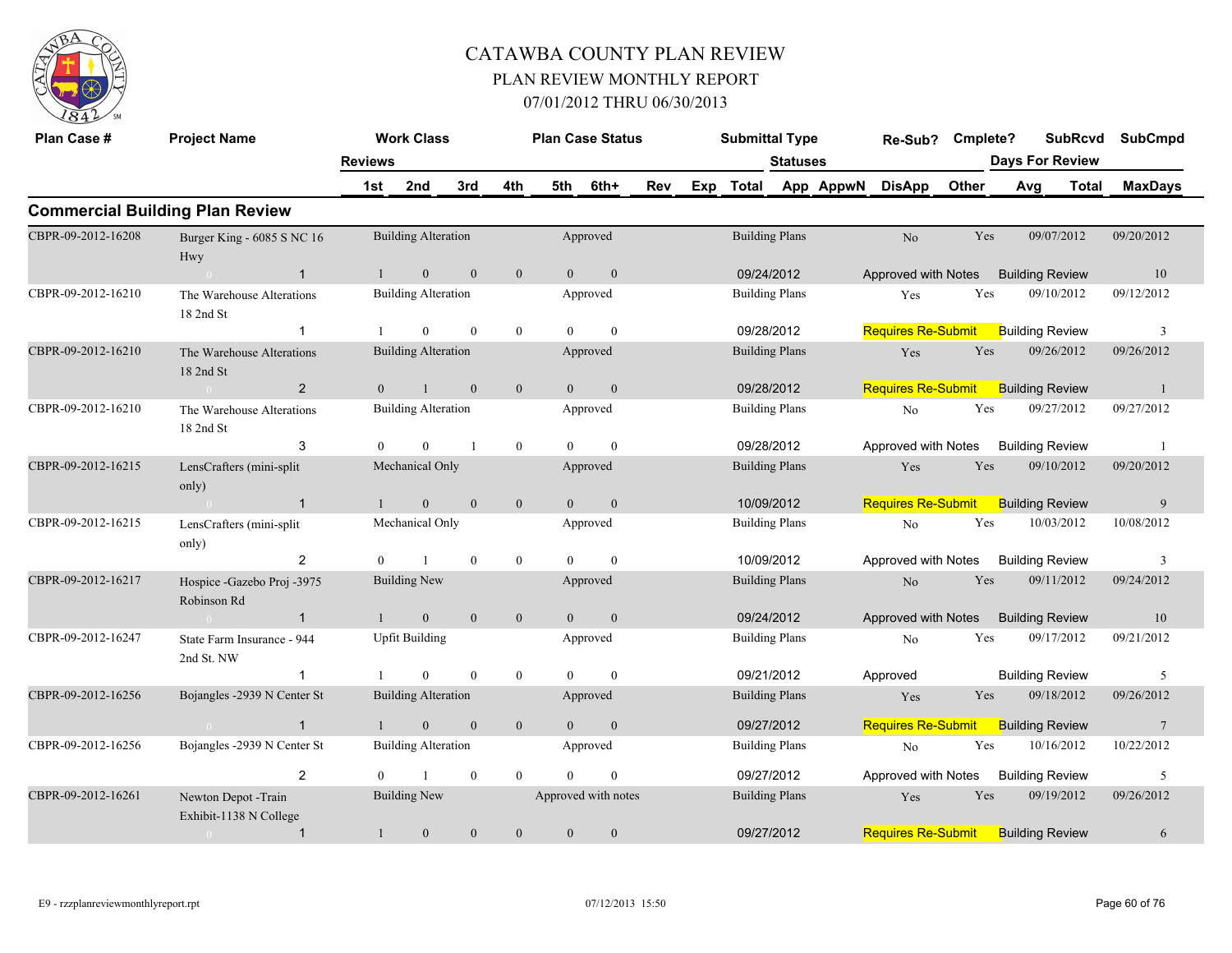

| Plan Case #        | <b>Project Name</b>                                       |                | <b>Work Class</b>          |              |                  | <b>Plan Case Status</b> |                  |     | <b>Submittal Type</b> |                 |           | Re-Sub?                   | Cmplete? |                        | <b>SubRcvd</b> | <b>SubCmpd</b>  |
|--------------------|-----------------------------------------------------------|----------------|----------------------------|--------------|------------------|-------------------------|------------------|-----|-----------------------|-----------------|-----------|---------------------------|----------|------------------------|----------------|-----------------|
|                    |                                                           | <b>Reviews</b> |                            |              |                  |                         |                  |     |                       | <b>Statuses</b> |           |                           |          | <b>Days For Review</b> |                |                 |
|                    |                                                           | 1st            | 2nd                        | 3rd          | 4th              | 5th                     | 6th+             | Rev | Exp Total             |                 | App AppwN | <b>DisApp</b>             | Other    | Avg                    | <b>Total</b>   | <b>MaxDays</b>  |
|                    | <b>Commercial Building Plan Review</b>                    |                |                            |              |                  |                         |                  |     |                       |                 |           |                           |          |                        |                |                 |
| CBPR-09-2012-16261 | Newton Depot -Train<br>Exhibit-1138 N College             |                | <b>Building New</b>        |              |                  | Approved with notes     |                  |     | <b>Building Plans</b> |                 |           | No                        | Yes      |                        | 10/15/2012     | 10/15/2012      |
|                    | 2                                                         | $\overline{0}$ | $\mathbf{1}$               | $\mathbf{0}$ | $\mathbf{0}$     | $\overline{0}$          | $\boldsymbol{0}$ |     | 09/27/2012            |                 |           | Approved with Notes       |          | <b>Building Review</b> |                | -1              |
| CBPR-09-2012-16263 | Carolina Coach Boat<br>Storage-3300 Centennial<br>Blvd    |                | <b>Building New</b>        |              |                  |                         | Approved         |     | <b>Building Plans</b> |                 |           | Yes                       | Yes      |                        | 09/19/2012     | 09/25/2012      |
|                    | $\mathbf{1}$                                              | -1             | $\overline{0}$             | $\mathbf{0}$ | $\overline{0}$   | $\theta$                | $\theta$         |     | 09/26/2012            |                 |           | <b>Requires Re-Submit</b> |          | <b>Building Review</b> |                | 5               |
| CBPR-09-2012-16263 | Carolina Coach Boat<br>Storage-3300 Centennial<br>Blvd    |                | <b>Building New</b>        |              |                  |                         | Approved         |     | <b>Building Plans</b> |                 |           | $\rm No$                  | Yes      |                        | 10/02/2012     | 10/04/2012      |
|                    | 2<br>$\overline{0}$                                       | $\overline{0}$ | $\mathbf{1}$               | $\mathbf{0}$ | $\mathbf{0}$     | $\overline{0}$          | $\mathbf{0}$     |     | 09/26/2012            |                 |           | Approved with Notes       |          | <b>Building Review</b> |                | 3               |
| CBPR-09-2012-16264 | CVMC Lab Alts -Phase 3<br>-810 Fairgrove Ch Rd            |                | <b>Building Alteration</b> |              |                  |                         | Approved         |     | <b>Building Plans</b> |                 |           | N <sub>o</sub>            | Yes      |                        | 09/19/2012     | 09/27/2012      |
|                    | -1                                                        |                | $\overline{0}$             | $\mathbf{0}$ | $\bf{0}$         | $\theta$                | $\mathbf{0}$     |     | 09/27/2012            |                 |           | Approved with Notes       |          | <b>Building Review</b> |                | 7               |
| CBPR-09-2012-16266 | <b>Bank of Americal ATM</b>                               |                | <b>Building New</b>        |              |                  |                         | Approved         |     | <b>Building Plans</b> |                 |           | No                        | Yes      |                        | 09/20/2012     | 09/26/2012      |
|                    | $\overline{1}$                                            |                | $\boldsymbol{0}$           | $\mathbf{0}$ | $\boldsymbol{0}$ | $\Omega$                | $\mathbf{0}$     |     | 09/26/2012            |                 |           | Approved                  |          | <b>Building Review</b> |                | 5               |
| CBPR-09-2012-16270 | Lab Corporation of<br>America- alter./ 1949 Tate<br>Blvd  |                | <b>Building Alteration</b> |              |                  |                         | Approved         |     | <b>Building Plans</b> |                 |           | N <sub>o</sub>            | Yes      |                        | 09/20/2012     | 09/27/2012      |
|                    | $\overline{1}$                                            |                | $\Omega$                   | $\theta$     | $\mathbf{0}$     | $\Omega$                | $\theta$         |     | 09/27/2012            |                 |           | Approved                  |          | <b>Building Review</b> |                | 6               |
| CBPR-09-2012-16272 | Kelly Isenhour Carport<br>1347 Houston                    |                | <b>Accessory Structure</b> |              |                  |                         | Approved         |     | <b>Building Plans</b> |                 |           | N <sub>o</sub>            | Yes      |                        | 09/20/2012     | 09/27/2012      |
|                    | $\overline{1}$<br>$\sim 0$                                | 1              | $\mathbf{0}$               | $\mathbf{0}$ | $\mathbf{0}$     | $\overline{0}$          | $\boldsymbol{0}$ |     | 09/27/2012            |                 |           | Approved                  |          | <b>Building Review</b> |                | 6               |
| CBPR-09-2012-16273 | Carolina Theater -<br><b>Bathroom Alterations</b>         |                | <b>Building Alteration</b> |              |                  |                         | Approved         |     | <b>Building Plans</b> |                 |           | No                        | Yes      |                        | 09/20/2012     | 09/28/2012      |
|                    | -1                                                        |                | $\Omega$                   | $\theta$     | $\mathbf{0}$     | $\Omega$                | $\theta$         |     | 09/28/2012            |                 |           | Approved with Notes       |          | <b>Building Review</b> |                | $\overline{7}$  |
| CBPR-09-2012-16280 | Corinth Reformed Church<br><b>Welcom Room Renovations</b> |                | <b>Building Alteration</b> |              |                  |                         | Approved         |     | <b>Building Plans</b> |                 |           | No                        | Yes      |                        | 09/21/2012     | 10/01/2012      |
|                    | $\overline{1}$<br>$\sim 0$                                |                | $\mathbf{0}$               | $\mathbf{0}$ | $\mathbf{0}$     | $\overline{0}$          | $\boldsymbol{0}$ |     | 10/02/2012            |                 |           | Approved with Notes       |          | <b>Building Review</b> |                | $7\phantom{.0}$ |
| CBPR-09-2012-16281 | Dunkin Donuts new<br>Building                             |                | <b>Building New</b>        |              |                  |                         | Approved         |     | <b>Building Plans</b> |                 |           | Yes                       | Yes      |                        | 09/21/2012     | 10/02/2012      |
|                    | $\mathbf{1}$                                              | -1             | $\boldsymbol{0}$           | $\mathbf{0}$ | $\mathbf{0}$     | $\overline{0}$          | $\boldsymbol{0}$ |     | 10/02/2012            |                 |           | <b>Requires Re-Submit</b> |          | <b>Building Review</b> |                | 8               |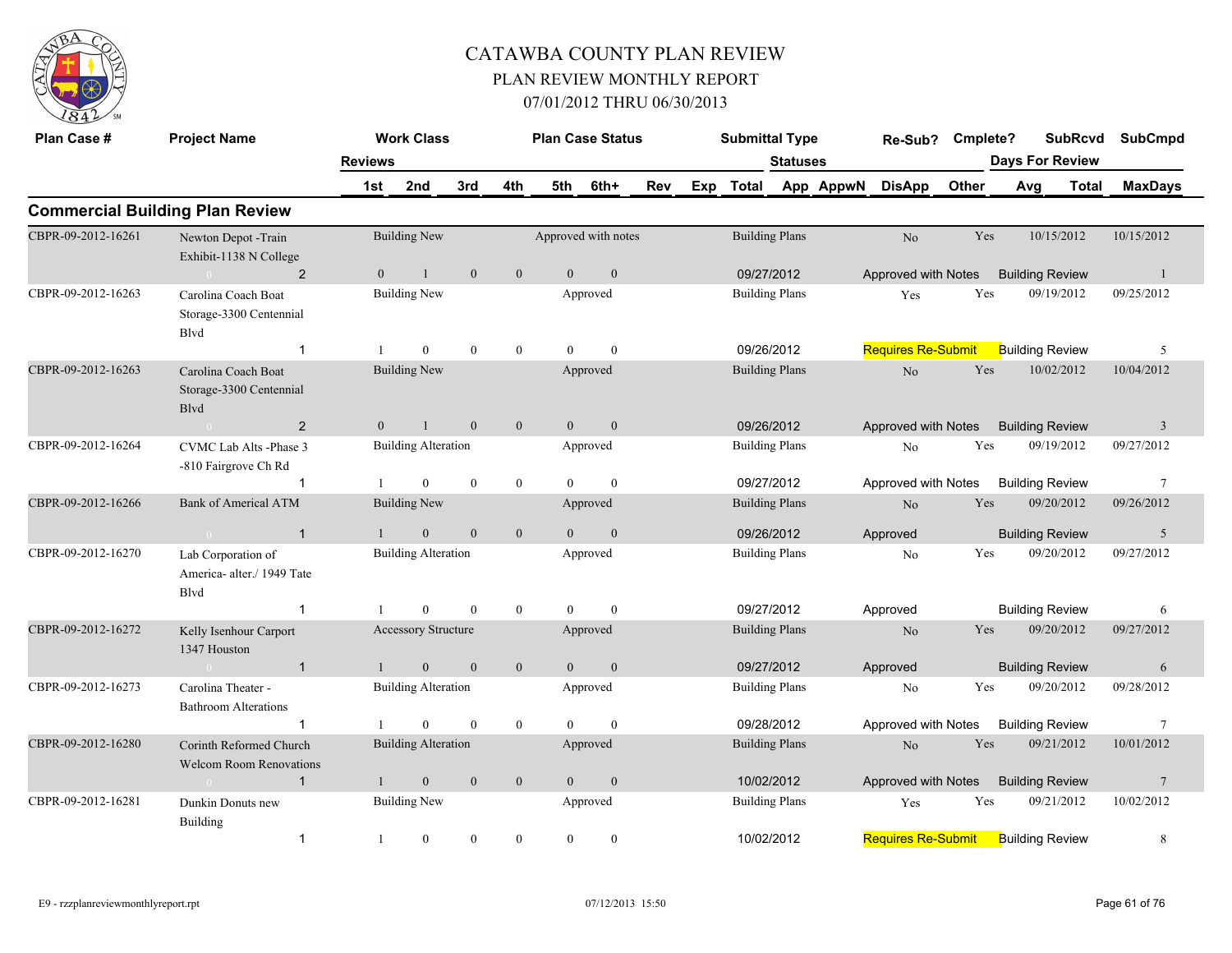

| Plan Case #        | <b>Project Name</b>                                           |                | <b>Work Class</b>          |              |                  |                | <b>Plan Case Status</b> |     | <b>Submittal Type</b> |                 |           | Re-Sub?                   | Cmplete? |     |                        | <b>SubRcvd</b> | <b>SubCmpd</b>  |
|--------------------|---------------------------------------------------------------|----------------|----------------------------|--------------|------------------|----------------|-------------------------|-----|-----------------------|-----------------|-----------|---------------------------|----------|-----|------------------------|----------------|-----------------|
|                    |                                                               | <b>Reviews</b> |                            |              |                  |                |                         |     |                       | <b>Statuses</b> |           |                           |          |     | <b>Days For Review</b> |                |                 |
|                    |                                                               | 1st            | 2nd                        | 3rd          | 4th              | 5th            | 6th+                    | Rev | Exp Total             |                 | App AppwN | <b>DisApp</b>             | Other    | Avg |                        | <b>Total</b>   | <b>MaxDays</b>  |
|                    | <b>Commercial Building Plan Review</b>                        |                |                            |              |                  |                |                         |     |                       |                 |           |                           |          |     |                        |                |                 |
| CBPR-09-2012-16281 | Dunkin Donuts new<br>Building                                 |                | <b>Building New</b>        |              |                  |                | Approved                |     | <b>Building Plans</b> |                 |           | No                        | Yes      |     | 10/12/2012             |                | 10/15/2012      |
|                    | $\overline{2}$                                                | $\theta$       |                            | $\mathbf{0}$ | $\mathbf{0}$     | $\theta$       | $\mathbf{0}$            |     | 10/02/2012            |                 |           | Approved                  |          |     | <b>Building Review</b> |                | 2               |
| CBPR-09-2012-16291 | Neill Clark Rec Ctr -3 Gas<br>Pack Units                      |                | Mechanical Only            |              |                  |                | Approved                |     | <b>Building Plans</b> |                 |           | No                        | Yes      |     | 09/24/2012             |                | 10/03/2012      |
|                    | $\sim 0$<br>$\overline{1}$                                    | $\mathbf{1}$   | $\mathbf{0}$               | $\mathbf{0}$ | $\mathbf{0}$     | $\theta$       | $\mathbf{0}$            |     | 10/03/2012            |                 |           | Approved                  |          |     | <b>Building Review</b> |                | 8               |
| CBPR-09-2012-16295 | Crazy 8, Space #260                                           |                | <b>Building Alteration</b> |              |                  |                | Approved                |     | <b>Building Plans</b> |                 |           | No                        | Yes      |     | 09/24/2012             |                | 10/04/2012      |
|                    | $\mathbf{1}$                                                  |                | $\Omega$                   | $\theta$     | $\mathbf{0}$     | $\Omega$       | $\theta$                |     | 10/04/2012            |                 |           | Approved                  |          |     | <b>Building Review</b> |                | 9               |
| CBPR-09-2012-16296 | Mt Anderson Baptist<br>Ch-fellowship hall addition            |                | <b>Building Addition</b>   |              |                  |                | Approved                |     | <b>Building Plans</b> |                 |           | Yes                       | Yes      |     | 09/24/2012             |                | 10/02/2012      |
|                    | $\mathbf{1}$<br>$\sim$ 0.000 $\sim$ 0.000 $\sim$ 0.000 $\sim$ |                | $\boldsymbol{0}$           | $\mathbf{0}$ | $\mathbf{0}$     | $\overline{0}$ | $\mathbf{0}$            |     | 10/02/2012            |                 |           | <b>Requires Re-Submit</b> |          |     | <b>Building Review</b> |                | $7\phantom{.0}$ |
| CBPR-09-2012-16296 | Mt Anderson Baptist<br>Ch-fellowship hall addition            |                | <b>Building Addition</b>   |              |                  |                | Approved                |     | <b>Building Plans</b> |                 |           | No                        | Yes      |     | 10/11/2012             |                | 10/15/2012      |
|                    | 2                                                             | $\Omega$       |                            | $\theta$     | $\boldsymbol{0}$ | $\Omega$       | $\theta$                |     | 10/02/2012            |                 |           | Approved with Notes       |          |     | <b>Building Review</b> |                | 3               |
| CBPR-10-2012-16322 | Burger King 520 SW Blvd                                       |                | <b>Building Alteration</b> |              |                  |                | Approved                |     | <b>Building Plans</b> |                 |           | $\rm No$                  | Yes      |     | 10/01/2012             |                | 10/09/2012      |
|                    | $\mathbf{1}$<br>$\sim 0$                                      | $\mathbf{1}$   | $\mathbf{0}$               | $\mathbf{0}$ | $\mathbf{0}$     | $\overline{0}$ | $\mathbf{0}$            |     | 10/09/2012            |                 |           | Approved                  |          |     | <b>Building Review</b> |                | 6               |
| CBPR-10-2012-16331 | Bus Shelter 706 1st Ave S                                     |                | <b>Accessory Structure</b> |              |                  |                | Approved                |     | <b>Building Plans</b> |                 |           | Yes                       | Yes      |     | 10/02/2012             |                | 10/15/2012      |
|                    |                                                               |                | $\theta$                   | $\mathbf{0}$ | $\mathbf{0}$     | $\theta$       | $\mathbf{0}$            |     | 10/16/2012            |                 |           | <b>Requires Re-Submit</b> |          |     | <b>Building Review</b> |                | 9               |
| CBPR-10-2012-16331 | Bus Shelter 706 1st Ave S                                     |                | <b>Accessory Structure</b> |              |                  |                | Approved                |     | <b>Building Plans</b> |                 |           | No                        | Yes      |     | 10/16/2012             |                | 10/16/2012      |
|                    | 2<br>$\sim 0$                                                 | $\overline{0}$ | $\mathbf{1}$               | $\mathbf{0}$ | $\mathbf{0}$     | $\mathbf{0}$   | $\mathbf{0}$            |     | 10/16/2012            |                 |           | Approved                  |          |     | <b>Building Review</b> |                | $\mathbf{1}$    |
| CBPR-10-2012-16332 | Bus Shelter 1040 Southgate                                    |                | Accessory Structure        |              |                  |                | Approved                |     | <b>Building Plans</b> |                 |           | Yes                       | Yes      |     | 10/02/2012             |                | 10/16/2012      |
|                    | $\overline{1}$                                                |                | $\theta$                   | $\mathbf{0}$ | $\overline{0}$   | $\theta$       | $\mathbf{0}$            |     | 10/16/2012            |                 |           | <b>Requires Re-Submit</b> |          |     | <b>Building Review</b> |                | 10              |
| CBPR-10-2012-16332 | Bus Shelter 1040 Southgate                                    |                | Accessory Structure        |              |                  |                | Approved                |     | <b>Building Plans</b> |                 |           | No                        | Yes      |     | 10/17/2012             |                | 10/17/2012      |
|                    | $\overline{2}$                                                | $\Omega$       |                            | $\mathbf{0}$ | $\mathbf{0}$     | $\overline{0}$ | $\mathbf{0}$            |     | 10/16/2012            |                 |           | Approved                  |          |     | <b>Building Review</b> |                | -1              |
| CBPR-10-2012-16333 | Bus Shelter 1718 Hwy 70                                       |                | Accessory Structure        |              |                  |                | Approved                |     | <b>Building Plans</b> |                 |           | Yes                       | Yes      |     | 10/02/2012             |                | 10/16/2012      |
|                    | $\mathbf{1}$                                                  |                | $\mathbf{0}$               | $\mathbf{0}$ | $\boldsymbol{0}$ | $\theta$       | $\mathbf{0}$            |     | 10/17/2012            |                 |           | <b>Requires Re-Submit</b> |          |     | <b>Building Review</b> |                | 10              |
| CBPR-10-2012-16333 | Bus Shelter 1718 Hwy 70                                       |                | <b>Accessory Structure</b> |              |                  |                | Approved                |     | <b>Building Plans</b> |                 |           | No                        | Yes      |     | 10/17/2012             |                | 10/17/2012      |
|                    | $\overline{2}$<br>$\overline{0}$                              | $\overline{0}$ | 1                          | $\mathbf{0}$ | $\mathbf{0}$     | $\mathbf{0}$   | $\mathbf{0}$            |     | 10/17/2012            |                 |           | Approved                  |          |     | <b>Building Review</b> |                | $\mathbf{1}$    |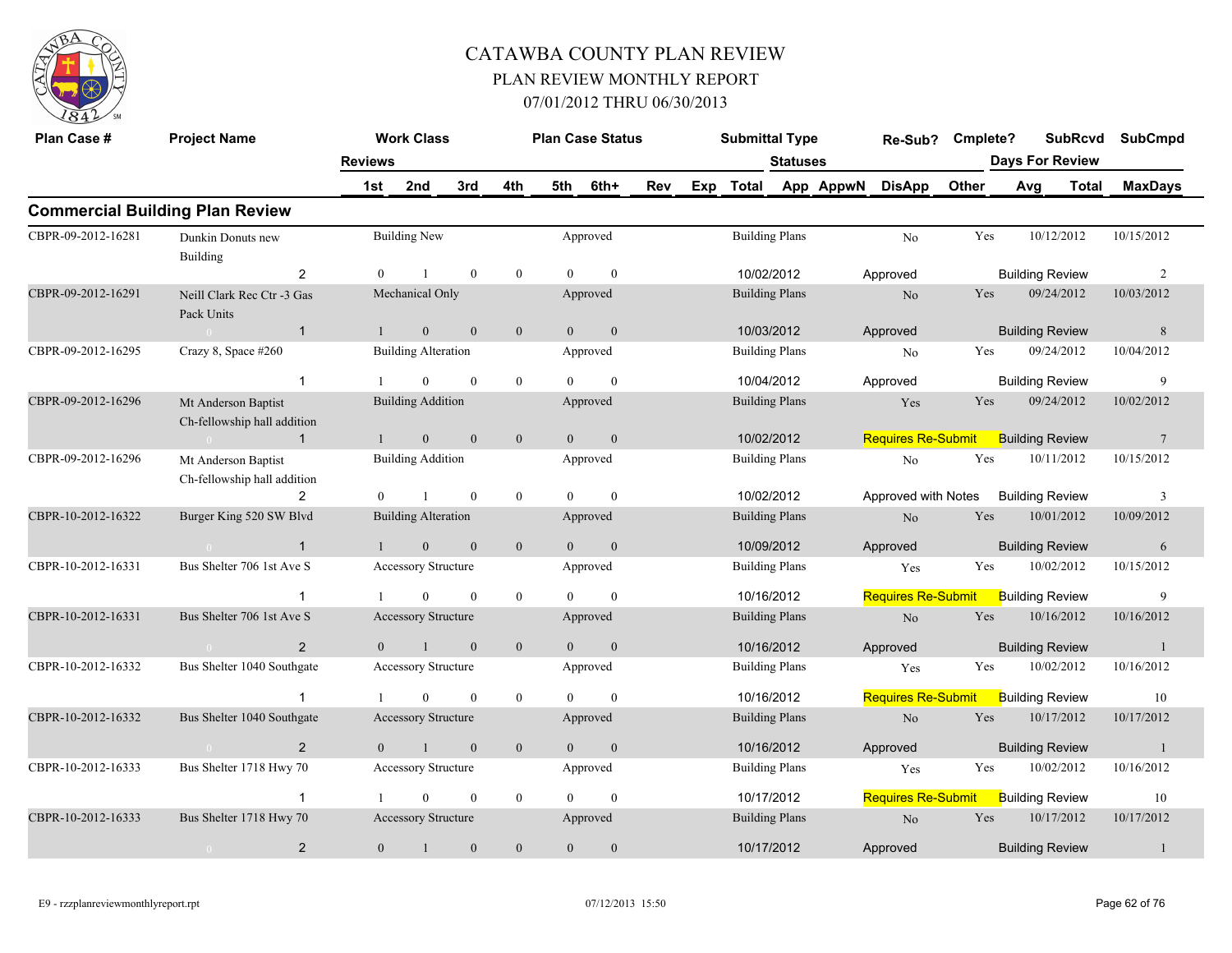

| Plan Case #        | <b>Project Name</b>                                           |                | <b>Work Class</b>                   |              |                  |                | <b>Plan Case Status</b> |     | <b>Submittal Type</b> |                       |           | Re-Sub?                   | Cmplete? |                        | <b>SubRcvd</b> | <b>SubCmpd</b> |
|--------------------|---------------------------------------------------------------|----------------|-------------------------------------|--------------|------------------|----------------|-------------------------|-----|-----------------------|-----------------------|-----------|---------------------------|----------|------------------------|----------------|----------------|
|                    |                                                               | <b>Reviews</b> |                                     |              |                  |                |                         |     |                       | <b>Statuses</b>       |           |                           |          | <b>Days For Review</b> |                |                |
|                    |                                                               | 1st            | 2nd                                 | 3rd          | 4th              | 5th            | 6th+                    | Rev | Exp Total             |                       | App AppwN | <b>DisApp</b>             | Other    | Avg                    | <b>Total</b>   | <b>MaxDays</b> |
|                    | <b>Commercial Building Plan Review</b>                        |                |                                     |              |                  |                |                         |     |                       |                       |           |                           |          |                        |                |                |
| CBPR-10-2012-16337 | East Maiden Baptist<br>Church - Storage Building              |                | <b>Building New</b>                 |              |                  |                | Approved                |     |                       | <b>Building Plans</b> |           | No                        | Yes      |                        | 10/03/2012     | 10/09/2012     |
|                    | $\mathbf{1}$                                                  |                | $\mathbf{0}$                        | $\mathbf{0}$ | $\mathbf{0}$     | $\theta$       | $\mathbf{0}$            |     |                       | 10/09/2012            |           | Approved                  |          | <b>Building Review</b> |                | $\overline{4}$ |
| CBPR-10-2012-16345 | <b>CAVE MAN Q</b>                                             |                | <b>Building Alteration</b>          |              |                  |                | Approved                |     |                       | <b>Building Plans</b> |           | Yes                       | Yes      |                        | 10/05/2012     | 10/11/2012     |
|                    | $\mathbf{1}$                                                  |                | $\mathbf{0}$                        | $\theta$     | $\mathbf{0}$     | $\theta$       | $\theta$                |     |                       | 10/15/2012            |           | <b>Requires Re-Submit</b> |          | <b>Building Review</b> |                | $\overline{4}$ |
| CBPR-10-2012-16345 | CAVE MAN Q                                                    |                | <b>Building Alteration</b>          |              |                  |                | Approved                |     |                       | <b>Building Plans</b> |           | $\rm No$                  | Yes      |                        | 10/25/2012     | 10/29/2012     |
|                    | 2<br>$\overline{0}$                                           | $\Omega$       | $\mathbf{1}$                        | $\mathbf{0}$ | $\mathbf{0}$     | $\overline{0}$ | $\boldsymbol{0}$        |     |                       | 10/15/2012            |           | Approved with Notes       |          | <b>Building Review</b> |                | $\mathfrak{Z}$ |
| CBPR-10-2012-16347 | <b>Bunker Hill Stadium</b><br>Bleachers 4675 Oxford Sch<br>Rd |                | <b>Building New</b>                 |              |                  |                | Approved                |     |                       | <b>Building Plans</b> |           | Yes                       | Yes      |                        | 10/08/2012     | 10/15/2012     |
|                    | -1                                                            |                | $\overline{0}$                      | $\theta$     | $\overline{0}$   | $\theta$       | $\mathbf{0}$            |     |                       | 10/25/2012            |           | <b>Requires Re-Submit</b> |          | <b>Building Review</b> |                | 5              |
| CBPR-10-2012-16347 | Bunker Hill Stadium<br>Bleachers 4675 Oxford Sch<br>Rd        |                | <b>Building New</b>                 |              |                  |                | Approved                |     |                       | <b>Building Plans</b> |           | No                        | Yes      |                        | 03/22/2013     | 03/26/2013     |
|                    | $\overline{2}$<br>$\sim 0$                                    | $\overline{0}$ | $\overline{1}$                      | $\mathbf{0}$ | $\mathbf{0}$     | $\overline{0}$ | $\mathbf{0}$            |     | 10/25/2012            |                       |           | Approved                  |          | <b>Building Review</b> |                | $\overline{3}$ |
| CBPR-10-2012-16348 | Holiday Inn Express Add /<br>Alt 2258 Hwy 70                  |                | Building Alterations &<br>Additions |              |                  |                | Approved                |     |                       | <b>Building Plans</b> |           | Yes                       | Yes      |                        | 10/08/2012     | 10/19/2012     |
|                    | $\mathbf{1}$                                                  |                | $\overline{0}$                      | $\mathbf{0}$ | $\overline{0}$   | $\Omega$       | $\theta$                |     | 07/12/2013            |                       |           | <b>Requires Re-Submit</b> |          | <b>Building Review</b> |                | 9              |
| CBPR-10-2012-16348 | Holiday Inn Express Add /<br>Alt 2258 Hwy 70                  |                | Building Alterations &<br>Additions |              |                  |                | Approved                |     |                       | <b>Building Plans</b> |           | No                        | Yes      |                        | 01/08/2013     | 01/14/2013     |
|                    | 2                                                             | $\overline{0}$ | $\overline{1}$                      | $\mathbf{0}$ | $\mathbf{0}$     | $\overline{0}$ | $\mathbf{0}$            |     | 07/12/2013            |                       |           | Approved with Notes       |          | <b>Building Review</b> |                | 5              |
| CBPR-10-2012-16349 | Fred Foard Football<br>Stadium Bathrooms                      |                | <b>Building New</b>                 |              |                  |                | <b>Under Review</b>     |     |                       | <b>Building Plans</b> |           | Yes                       | Yes      |                        | 10/08/2012     | 10/18/2012     |
|                    | $\mathbf{1}$                                                  |                | $\mathbf{0}$                        | $\bf{0}$     | $\mathbf{0}$     | $\theta$       | $\theta$                |     | 01/30/2013            |                       |           | <b>Requires Re-Submit</b> |          | <b>Building Review</b> |                | 8              |
| CBPR-10-2012-16349 | <b>Fred Foard Football</b><br>Stadium Bathrooms               |                | <b>Building New</b>                 |              |                  |                | <b>Under Review</b>     |     |                       | <b>Building Plans</b> |           | $\rm No$                  | Yes      |                        | 01/23/2013     | 02/12/2013     |
|                    | $\overline{2}$<br>$\overline{0}$                              | $\overline{0}$ | $\mathbf{1}$                        | $\mathbf{0}$ | $\mathbf{0}$     | $\mathbf{0}$   | $\mathbf{0}$            |     |                       | 01/30/2013            |           | Approved                  |          | <b>Building Review</b> |                | 15             |
| CBPR-10-2012-16350 | St Stephens High School<br>Bleachers 3205 34th St Dr          |                | <b>Building New</b>                 |              |                  |                | Approved                |     |                       | <b>Building Plans</b> |           | Yes                       | Yes      |                        | 10/08/2012     | 10/17/2012     |
|                    | $\mathbf 1$                                                   |                | $\boldsymbol{0}$                    | $\mathbf{0}$ | $\boldsymbol{0}$ | $\mathbf{0}$   | $\bf{0}$                |     | 01/11/2013            |                       |           | <b>Requires Re-Submit</b> |          | <b>Building Review</b> |                | $\tau$         |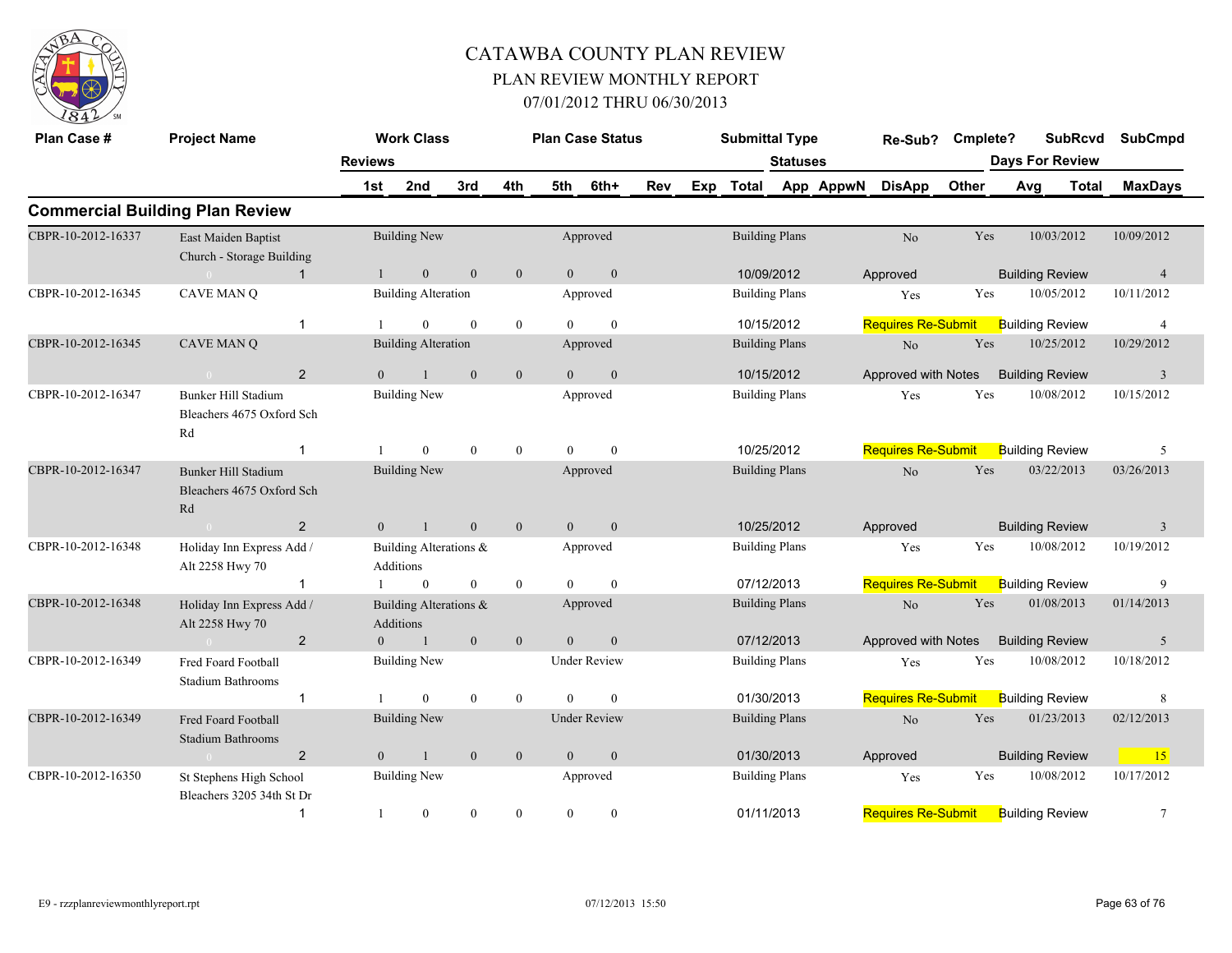

| Plan Case #        | <b>Project Name</b>                                  |                | <b>Work Class</b>          |                |                | <b>Plan Case Status</b> |                |     | <b>Submittal Type</b> |                       |           | Re-Sub? Cmplete?          |       | <b>SubRcvd</b>         |              | <b>SubCmpd</b> |
|--------------------|------------------------------------------------------|----------------|----------------------------|----------------|----------------|-------------------------|----------------|-----|-----------------------|-----------------------|-----------|---------------------------|-------|------------------------|--------------|----------------|
|                    |                                                      | <b>Reviews</b> |                            |                |                |                         |                |     |                       | <b>Statuses</b>       |           |                           |       | <b>Days For Review</b> |              |                |
|                    |                                                      | 1st            | 2nd                        | 3rd            | 4th            | 5th                     | 6th+           | Rev | Exp Total             |                       | App AppwN | <b>DisApp</b>             | Other | Avg                    | <b>Total</b> | <b>MaxDays</b> |
|                    | <b>Commercial Building Plan Review</b>               |                |                            |                |                |                         |                |     |                       |                       |           |                           |       |                        |              |                |
| CBPR-10-2012-16350 | St Stephens High School<br>Bleachers 3205 34th St Dr |                | <b>Building New</b>        |                |                |                         | Approved       |     |                       | <b>Building Plans</b> |           | N <sub>o</sub>            | Yes   | 01/03/2013             |              | 01/08/2013     |
|                    | $\overline{2}$                                       | $\Omega$       | $\overline{1}$             | $\theta$       | $\mathbf{0}$   | $\Omega$                | $\theta$       |     | 01/11/2013            |                       |           | Approved with Notes       |       | <b>Building Review</b> |              | $\overline{4}$ |
| CBPR-10-2012-16351 | <b>Bandys Football Stadium</b><br><b>Bathrooms</b>   |                | <b>Building New</b>        |                |                |                         | Approved       |     |                       | <b>Building Plans</b> |           | Yes                       | Yes   | 10/08/2012             |              | 10/16/2012     |
|                    | $\sim 0$<br>$\mathbf{1}$                             | $\mathbf{1}$   | $\overline{0}$             | $\theta$       | $\mathbf{0}$   | $\overline{0}$          | $\overline{0}$ |     |                       | 07/09/2013            |           | Requires Re-Submit        |       | <b>Building Review</b> |              | 6              |
| CBPR-10-2012-16351 | <b>Bandys Football Stadium</b><br><b>Bathrooms</b>   |                | <b>Building New</b>        |                |                |                         | Approved       |     |                       | <b>Building Plans</b> |           | Yes                       | Yes   | 02/19/2013             |              | 02/26/2013     |
|                    | $\overline{2}$                                       | $\Omega$       | $\mathbf{1}$               | $\mathbf{0}$   | $\mathbf{0}$   | $\Omega$                | $\mathbf{0}$   |     |                       | 07/09/2013            |           | <b>Requires Re-Submit</b> |       | <b>Building Review</b> |              | 6              |
| CBPR-10-2012-16351 | <b>Bandys Football Stadium</b><br>Bathrooms          |                | <b>Building New</b>        |                |                |                         | Approved       |     |                       | <b>Building Plans</b> |           | No                        | Yes   | 03/08/2013             |              | 03/08/2013     |
|                    | 3<br>$\sim 0$                                        | $\overline{0}$ | $\mathbf{0}$               | $\overline{1}$ | $\mathbf{0}$   | $\overline{0}$          | $\mathbf{0}$   |     |                       | 07/09/2013            |           | Approved                  |       | <b>Building Review</b> |              | $\mathbf{1}$   |
| CBPR-10-2012-16356 | Verizon Wireless - 2634<br>Kelly Blvd                |                | <b>Building New</b>        |                |                |                         | Approved       |     |                       | <b>Building Plans</b> |           | No                        | Yes   | 10/08/2012             |              | 10/18/2012     |
|                    |                                                      |                | $\mathbf{0}$               | $\theta$       | $\mathbf{0}$   | $\theta$                | $\mathbf{0}$   |     |                       | 10/19/2012            |           | Approved                  |       | <b>Building Review</b> |              | 8              |
| CBPR-10-2012-16361 | <b>CVCC - PAAP Building</b><br>Renovations           |                | <b>Building Alteration</b> |                |                |                         | Approved       |     |                       | <b>Building Plans</b> |           | Yes                       | Yes   | 10/09/2012             |              | 10/22/2012     |
|                    | $\overline{1}$<br>$\sim 0$                           | $\bigcirc$     | $\mathbf{0}$               | $\mathbf{0}$   | $\mathbf{0}$   | $\overline{0}$          | $\mathbf{0}$   |     |                       | 02/04/2013            |           | <b>Requires Re-Submit</b> |       | <b>Building Review</b> |              | 10             |
| CBPR-10-2012-16361 | <b>CVCC - PAAP Building</b><br>Renovations           |                | <b>Building Alteration</b> |                |                |                         | Approved       |     |                       | <b>Building Plans</b> |           | Yes                       | Yes   | 11/07/2012             |              | 11/09/2012     |
|                    | 2                                                    | $\theta$       |                            | $\theta$       | $\overline{0}$ | $\theta$                | $\mathbf{0}$   |     | 02/04/2013            |                       |           | Approved                  |       | <b>Building Review</b> |              | 3              |
| CBPR-10-2012-16361 | <b>CVCC - PAAP Building</b><br>Renovations           |                | <b>Building Alteration</b> |                |                |                         | Approved       |     |                       | <b>Building Plans</b> |           | No                        | Yes   | 01/22/2013             |              | 02/04/2013     |
|                    | 3<br>$\sim 0$                                        | $\theta$       | $\overline{0}$             | $\overline{1}$ | $\mathbf{0}$   | $\overline{0}$          | $\mathbf{0}$   |     |                       | 02/04/2013            |           | Approved with Notes       |       | <b>Building Review</b> |              | 10             |
| CBPR-10-2012-16362 | Systems Depot - 1555 4th<br>Ave SE                   |                | <b>Building Alteration</b> |                |                | Approved with notes     |                |     |                       | <b>Building Plans</b> |           | Yes                       | Yes   | 10/09/2012             |              | 10/22/2012     |
|                    | $\overline{1}$                                       |                | $\theta$                   | $\theta$       | $\theta$       | $\Omega$                | $\mathbf{0}$   |     |                       | 10/22/2012            |           | <b>Requires Re-Submit</b> |       | <b>Building Review</b> |              | 10             |
| CBPR-10-2012-16362 | Systems Depot - 1555 4th<br>Ave SE                   |                | <b>Building Alteration</b> |                |                | Approved with notes     |                |     |                       | <b>Building Plans</b> |           | N <sub>o</sub>            | Yes   | 11/08/2012             |              | 11/13/2012     |
|                    | $\overline{2}$<br>$\sim$ 0                           | $\overline{0}$ | $\mathbf{1}$               | $\mathbf{0}$   | $\mathbf{0}$   | $\overline{0}$          | $\mathbf{0}$   |     |                       | 10/22/2012            |           | Approved with Notes       |       | <b>Building Review</b> |              | $\overline{3}$ |
| CBPR-10-2012-16363 | Catawba County Animal<br>Shelter                     |                | <b>Building New</b>        |                |                |                         | Approved       |     |                       | <b>Building Plans</b> |           | Yes                       | Yes   | 10/09/2012             |              | 10/24/2012     |
|                    | $\mathbf{1}$                                         | $\overline{1}$ | $\mathbf{0}$               | $\theta$       | $\mathbf{0}$   | $\overline{0}$          | $\mathbf{0}$   |     |                       | 12/13/2012            |           | <b>Requires Re-Submit</b> |       | <b>Building Review</b> |              | 12             |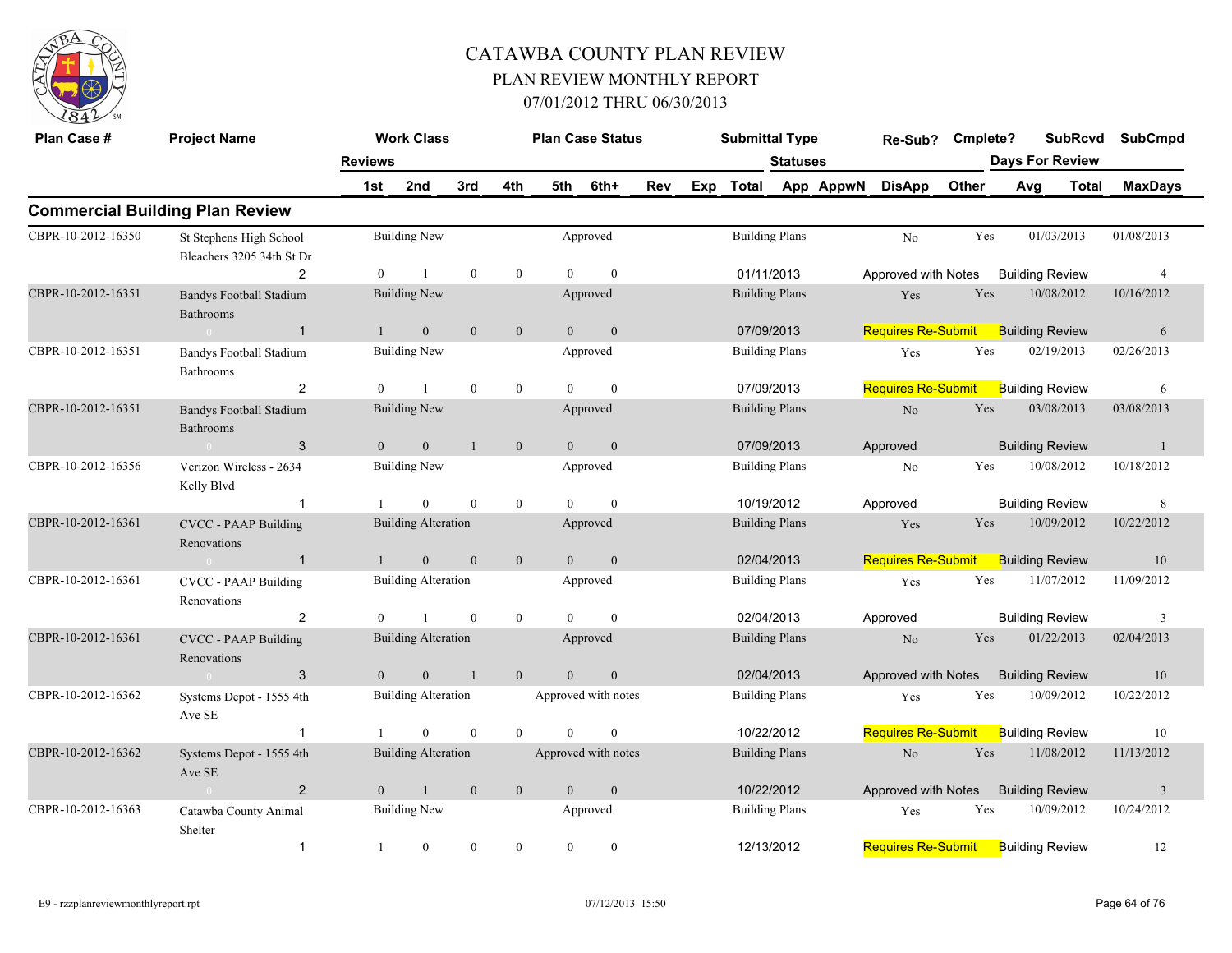

| Plan Case #        | <b>Project Name</b>                                   |                | <b>Work Class</b>          |              |                  |                | <b>Plan Case Status</b> |            |     | <b>Submittal Type</b> |                 |           | Re-Sub?                   | Cmplete? | <b>SubRcvd</b>         |       | <b>SubCmpd</b>          |
|--------------------|-------------------------------------------------------|----------------|----------------------------|--------------|------------------|----------------|-------------------------|------------|-----|-----------------------|-----------------|-----------|---------------------------|----------|------------------------|-------|-------------------------|
|                    |                                                       | <b>Reviews</b> |                            |              |                  |                |                         |            |     |                       | <b>Statuses</b> |           |                           |          | <b>Days For Review</b> |       |                         |
|                    |                                                       | 1st            | 2nd                        | 3rd          | 4th              | 5th            | 6th+                    | <b>Rev</b> | Exp | Total                 |                 | App AppwN | <b>DisApp</b>             | Other    | Avg                    | Total | <b>MaxDays</b>          |
|                    | <b>Commercial Building Plan Review</b>                |                |                            |              |                  |                |                         |            |     |                       |                 |           |                           |          |                        |       |                         |
| CBPR-10-2012-16363 | Catawba County Animal<br>Shelter                      |                | <b>Building New</b>        |              |                  |                | Approved                |            |     | <b>Building Plans</b> |                 |           | Yes                       | Yes      | 12/10/2012             |       | 12/13/2012              |
|                    | 2                                                     | $\Omega$       |                            | $\mathbf{0}$ | $\mathbf{0}$     | $\Omega$       | $\theta$                |            |     | 12/13/2012            |                 |           | <b>Requires Re-Submit</b> |          | <b>Building Review</b> |       | $\overline{4}$          |
| CBPR-10-2012-16363 | Catawba County Animal<br>Shelter                      |                | <b>Building New</b>        |              |                  |                | Approved                |            |     | <b>Building Plans</b> |                 |           | No                        | Yes      | 01/02/2013             |       | 01/04/2013              |
|                    | 3<br>$\sim 0$                                         | $\theta$       | $\overline{0}$             | $\mathbf{1}$ | $\overline{0}$   | $\Omega$       | $\mathbf{0}$            |            |     | 12/13/2012            |                 |           | Approved                  |          | <b>Building Review</b> |       | 3                       |
| CBPR-10-2012-16363 | Catawba County Animal<br>Shelter                      |                | <b>Building New</b>        |              |                  |                | Approved                |            |     | <b>Building Plans</b> |                 |           | No                        | Yes      | 01/29/2013             |       | 02/01/2013              |
|                    | $\boldsymbol{\Delta}$                                 | $\Omega$       | $\theta$                   | $\mathbf{0}$ | $\overline{1}$   | $\theta$       | $\theta$                |            |     | 12/13/2012            |                 |           | Approved with Notes       |          | <b>Building Review</b> |       | $\overline{4}$          |
| CBPR-10-2012-16370 | Bus Shelter 225 S Brady<br>Ave                        |                | <b>Building New</b>        |              |                  |                | Approved                |            |     | <b>Building Plans</b> |                 |           | No                        | Yes      | 10/10/2012             |       | 10/17/2012              |
|                    | $\overline{1}$<br>$\sim 0$                            |                | $\overline{0}$             | $\mathbf{0}$ | $\mathbf{0}$     | $\overline{0}$ | $\mathbf{0}$            |            |     | 10/17/2012            |                 |           | Approved                  |          | <b>Building Review</b> |       | 6                       |
| CBPR-10-2012-16371 | Sunbelt Furn. - generator                             |                | <b>Electrical Only</b>     |              |                  |                | Approved                |            |     | <b>Building Plans</b> |                 |           | No                        | Yes      | 10/11/2012             |       | 10/23/2012              |
|                    |                                                       |                | $\Omega$                   | $\mathbf{0}$ | $\mathbf{0}$     | $\Omega$       | $\theta$                |            |     | 10/23/2012            |                 |           | Approved with Notes       |          | <b>Building Review</b> |       | 9                       |
| CBPR-10-2012-16400 | PIZZA HUT - 621 E MAIN<br><b>ST</b>                   |                | <b>Building Alteration</b> |              |                  |                | Approved with notes     |            |     | <b>Building Plans</b> |                 |           | Yes                       | Yes      | 10/16/2012             |       | 10/25/2012              |
|                    | $\sim 0$<br>$\overline{1}$                            |                | $\overline{0}$             | $\mathbf{0}$ | $\mathbf{0}$     | $\Omega$       | $\boldsymbol{0}$        |            |     | 05/10/2013            |                 |           | <b>Requires Re-Submit</b> |          | <b>Building Review</b> |       | 8                       |
| CBPR-10-2012-16400 | PIZZA HUT - 621 E MAIN<br>ST                          |                | <b>Building Alteration</b> |              |                  |                | Approved with notes     |            |     | <b>Building Plans</b> |                 |           | N <sub>0</sub>            | Yes      | 05/03/2013             |       | 05/09/2013              |
|                    | $\overline{2}$                                        | $\Omega$       |                            | $\mathbf{0}$ | $\mathbf{0}$     | $\Omega$       | $\theta$                |            |     | 05/10/2013            |                 |           | Approved with Notes       |          | <b>Building Review</b> |       | 5                       |
| CBPR-10-2012-16410 | Bunker Hill High School<br>Greenhouse                 |                | Building New               |              |                  |                | Approved                |            |     | <b>Building Plans</b> |                 |           | N <sub>o</sub>            | Yes      | 10/17/2012             |       | 10/25/2012              |
|                    | $\overline{1}$<br>$\sim 0$                            |                | $\mathbf{0}$               | $\theta$     | $\overline{0}$   | $\theta$       | $\mathbf{0}$            |            |     | 10/25/2012            |                 |           | Approved                  |          | <b>Building Review</b> |       | 7                       |
| CBPR-10-2012-16420 | Interstate Batteries - walls<br>only 2117 Cat val blv |                | <b>Building Alteration</b> |              |                  |                | Approved                |            |     | <b>Building Plans</b> |                 |           | Yes                       | Yes      | 10/22/2012             |       | 10/26/2012              |
|                    | $\mathbf 1$                                           |                | $\theta$                   | $\mathbf{0}$ | $\boldsymbol{0}$ | $\Omega$       | $\mathbf{0}$            |            |     | 10/26/2012            |                 |           | <b>Requires Re-Submit</b> |          | <b>Building Review</b> |       | 5                       |
| CBPR-10-2012-16420 | Interstate Batteries - walls<br>only 2117 Cat val blv |                | <b>Building Alteration</b> |              |                  |                | Approved                |            |     | <b>Building Plans</b> |                 |           | Yes                       | Yes      | 10/31/2012             |       | 11/02/2012              |
|                    | $\overline{2}$<br>0 <sup>1</sup>                      | $\theta$       | $\mathbf{1}$               | $\mathbf{0}$ | $\mathbf{0}$     | $\theta$       | $\boldsymbol{0}$        |            |     | 10/26/2012            |                 |           | Approved                  |          | <b>Building Review</b> |       | $\overline{\mathbf{3}}$ |
| CBPR-10-2012-16420 | Interstate Batteries - walls<br>only 2117 Cat val blv |                | <b>Building Alteration</b> |              |                  |                | Approved                |            |     | <b>Building Plans</b> |                 |           | No                        | Yes      | 11/20/2012             |       | 11/27/2012              |
|                    | 3                                                     | $\overline{0}$ | $\overline{0}$             |              | $\mathbf{0}$     | $\theta$       | $\mathbf{0}$            |            |     | 10/26/2012            |                 |           | Approved with Notes       |          | <b>Building Review</b> |       | 6                       |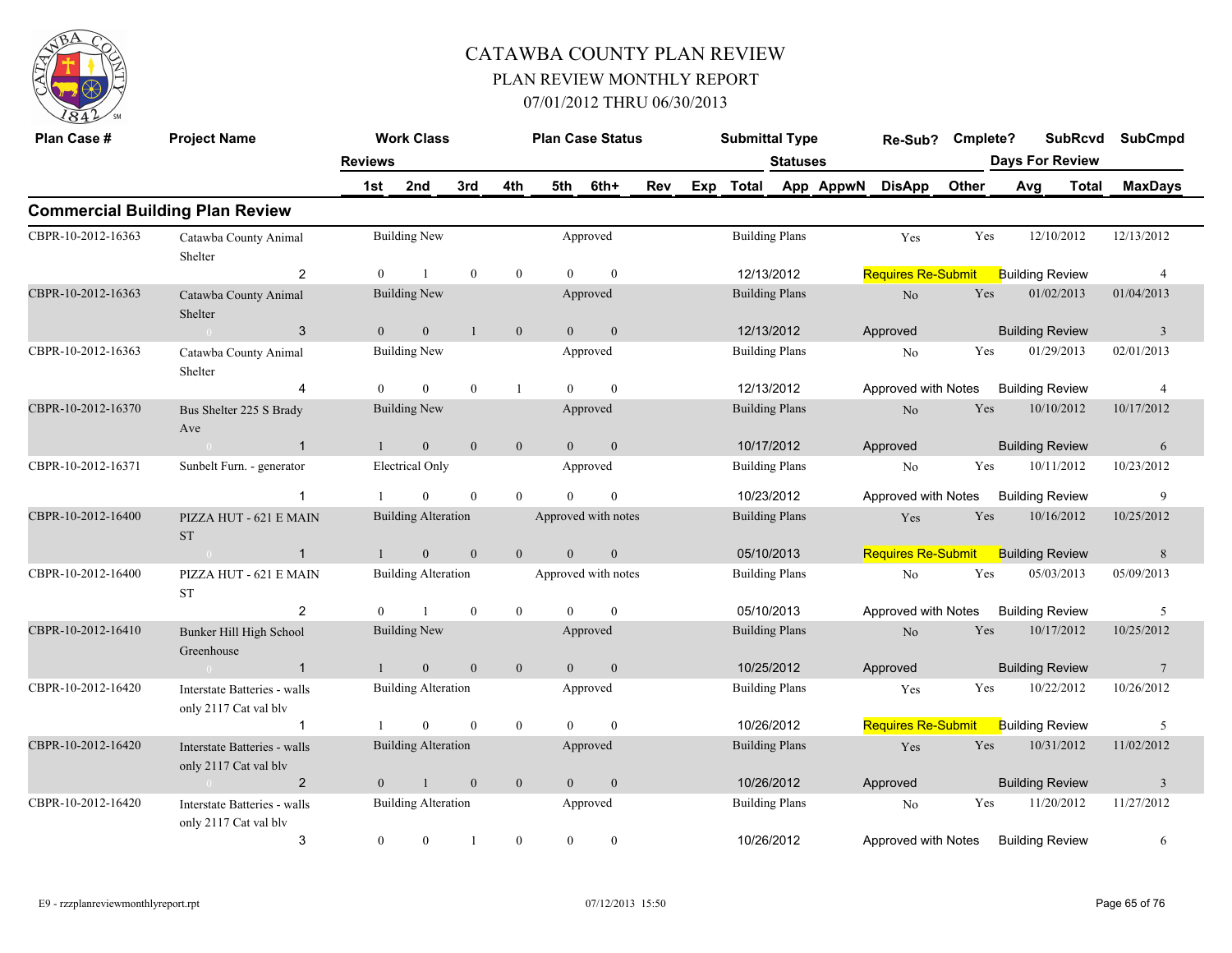

| Plan Case #        | <b>Project Name</b>                                           |                | <b>Work Class</b>          |                  |              |                | <b>Plan Case Status</b> |     |     | <b>Submittal Type</b> |                 |           | Re-Sub?                   | Cmplete? |     | <b>SubRcvd</b>         | <b>SubCmpd</b> |
|--------------------|---------------------------------------------------------------|----------------|----------------------------|------------------|--------------|----------------|-------------------------|-----|-----|-----------------------|-----------------|-----------|---------------------------|----------|-----|------------------------|----------------|
|                    |                                                               | <b>Reviews</b> |                            |                  |              |                |                         |     |     |                       | <b>Statuses</b> |           |                           |          |     | <b>Days For Review</b> |                |
|                    |                                                               | 1st            | 2nd                        | 3rd              | 4th          | 5th            | 6th+                    | Rev | Exp | <b>Total</b>          |                 | App AppwN | <b>DisApp</b>             | Other    | Avg | <b>Total</b>           | <b>MaxDays</b> |
|                    | <b>Commercial Building Plan Review</b>                        |                |                            |                  |              |                |                         |     |     |                       |                 |           |                           |          |     |                        |                |
| CBPR-10-2012-16428 | Newton Conover Middle<br>School - retaining wall              |                | Retaining Wall             |                  |              |                | Approved                |     |     | <b>Building Plans</b> |                 |           | No                        | Yes      |     | 10/23/2012             | 10/26/2012     |
|                    |                                                               |                | $\mathbf{0}$               | $\mathbf{0}$     | $\mathbf{0}$ | $\Omega$       | $\theta$                |     |     | 10/29/2012            |                 |           | Approved with Notes       |          |     | <b>Building Review</b> | $\overline{4}$ |
| CBPR-10-2012-16429 | Party Pavillion 221 5th Ave<br>NE                             |                | Accessory Structure        |                  |              |                | Approved                |     |     | <b>Building Plans</b> |                 |           | Yes                       | Yes      |     | 10/24/2012             | 10/29/2012     |
|                    | $\mathbf{1}$<br>$\Omega$                                      | $\mathbf{1}$   | $\mathbf{0}$               | $\mathbf{0}$     | $\mathbf{0}$ | $\overline{0}$ | $\boldsymbol{0}$        |     |     | 10/31/2012            |                 |           | <b>Requires Re-Submit</b> |          |     | <b>Building Review</b> | $\overline{4}$ |
| CBPR-10-2012-16429 | Party Pavillion 221 5th Ave<br>NE                             |                | Accessory Structure        |                  |              |                | Approved                |     |     | <b>Building Plans</b> |                 |           | No                        | Yes      |     | 11/16/2012             | 11/20/2012     |
|                    | $\overline{2}$                                                | $\overline{0}$ |                            | $\mathbf{0}$     | $\mathbf{0}$ | $\overline{0}$ | $\mathbf{0}$            |     |     | 10/31/2012            |                 |           | Approved with Notes       |          |     | <b>Building Review</b> | $\mathbf{3}$   |
| CBPR-10-2012-16431 | Sprint 2690-2646<br>Providence Mill Rd<br>Modification        |                | <b>Electrical Only</b>     |                  |              |                | Approved                |     |     | <b>Building Plans</b> |                 |           | N <sub>o</sub>            | Yes      |     | 10/24/2012             | 10/26/2012     |
|                    | $\mathbf{1}$                                                  | $\mathbf{1}$   | $\theta$                   | $\theta$         | $\mathbf{0}$ | $\theta$       | $\mathbf{0}$            |     |     | 10/29/2012            |                 |           | Approved                  |          |     | <b>Building Review</b> | 3              |
| CBPR-10-2012-16432 | SPRINT 5635-5651<br><b>STARTOWN RD</b><br><b>MODIFICATION</b> |                | <b>Electrical Only</b>     |                  |              |                | Approved                |     |     | <b>Building Plans</b> |                 |           | No                        | Yes      |     | 10/24/2012             | 10/26/2012     |
|                    | $\mathbf{1}$                                                  |                | $\Omega$                   | $\mathbf{0}$     | $\mathbf{0}$ | $\theta$       | $\Omega$                |     |     | 10/29/2012            |                 |           | Approved                  |          |     | <b>Building Review</b> | 3              |
| CBPR-10-2012-16433 | Verizon Wireless                                              |                | <b>Electrical Only</b>     |                  |              |                | Approved                |     |     | <b>Building Plans</b> |                 |           | N <sub>o</sub>            | Yes      |     | 10/24/2012             | 10/26/2012     |
|                    | $\overline{1}$                                                |                | $\mathbf{0}$               | $\mathbf{0}$     | $\mathbf{0}$ | $\overline{0}$ | $\mathbf{0}$            |     |     | 10/29/2012            |                 |           | Approved                  |          |     | <b>Building Review</b> | $\overline{3}$ |
| CBPR-10-2012-16437 | Word of Life Church - 1619<br>19th St SW                      |                | <b>Building New</b>        |                  |              |                | Approved                |     |     | <b>Building Plans</b> |                 |           | Yes                       | Yes      |     | 10/25/2012             | 11/01/2012     |
|                    | $\overline{1}$                                                |                | $\Omega$                   | $\mathbf{0}$     | $\mathbf{0}$ | $\Omega$       | $\theta$                |     |     | 11/07/2012            |                 |           | <b>Requires Re-Submit</b> |          |     | <b>Building Review</b> | 6              |
| CBPR-10-2012-16437 | Word of Life Church - 1619<br>19th St SW                      |                | <b>Building New</b>        |                  |              |                | Approved                |     |     | <b>Building Plans</b> |                 |           | $\rm No$                  | Yes      |     | 11/14/2012             | 11/15/2012     |
|                    | $\overline{2}$<br>$\bigcap$                                   | $\overline{0}$ |                            | $\mathbf{0}$     | $\mathbf{0}$ | $\overline{0}$ | $\mathbf{0}$            |     |     | 11/07/2012            |                 |           | Approved with Notes       |          |     | <b>Building Review</b> | $\overline{2}$ |
| CBPR-10-2012-16442 | CVCC - Campus Security<br>office renovations                  |                | <b>Building Alteration</b> |                  |              |                | Approved                |     |     | <b>Building Plans</b> |                 |           | No                        | Yes      |     | 10/25/2012             | 10/29/2012     |
|                    | $\mathbf{1}$                                                  |                | $\mathbf{0}$               | $\mathbf{0}$     | $\mathbf{0}$ | $\theta$       | $\mathbf{0}$            |     |     | 10/31/2012            |                 |           | Approved with Notes       |          |     | <b>Building Review</b> | 3              |
| CBPR-10-2012-16443 | Sam's Club - add/relocate<br>refrigerated cases               |                | <b>Building Alteration</b> |                  |              |                | Approved with notes     |     |     | <b>Building Plans</b> |                 |           | $\rm No$                  | Yes      |     | 10/26/2012             | 11/02/2012     |
|                    | $\mathbf{1}$<br>$\bigcap$                                     | $\mathbf{1}$   | $\boldsymbol{0}$           | $\boldsymbol{0}$ | $\mathbf{0}$ | $\mathbf{0}$   | $\boldsymbol{0}$        |     |     | 11/02/2012            |                 |           | Approved with Notes       |          |     | <b>Building Review</b> | 6              |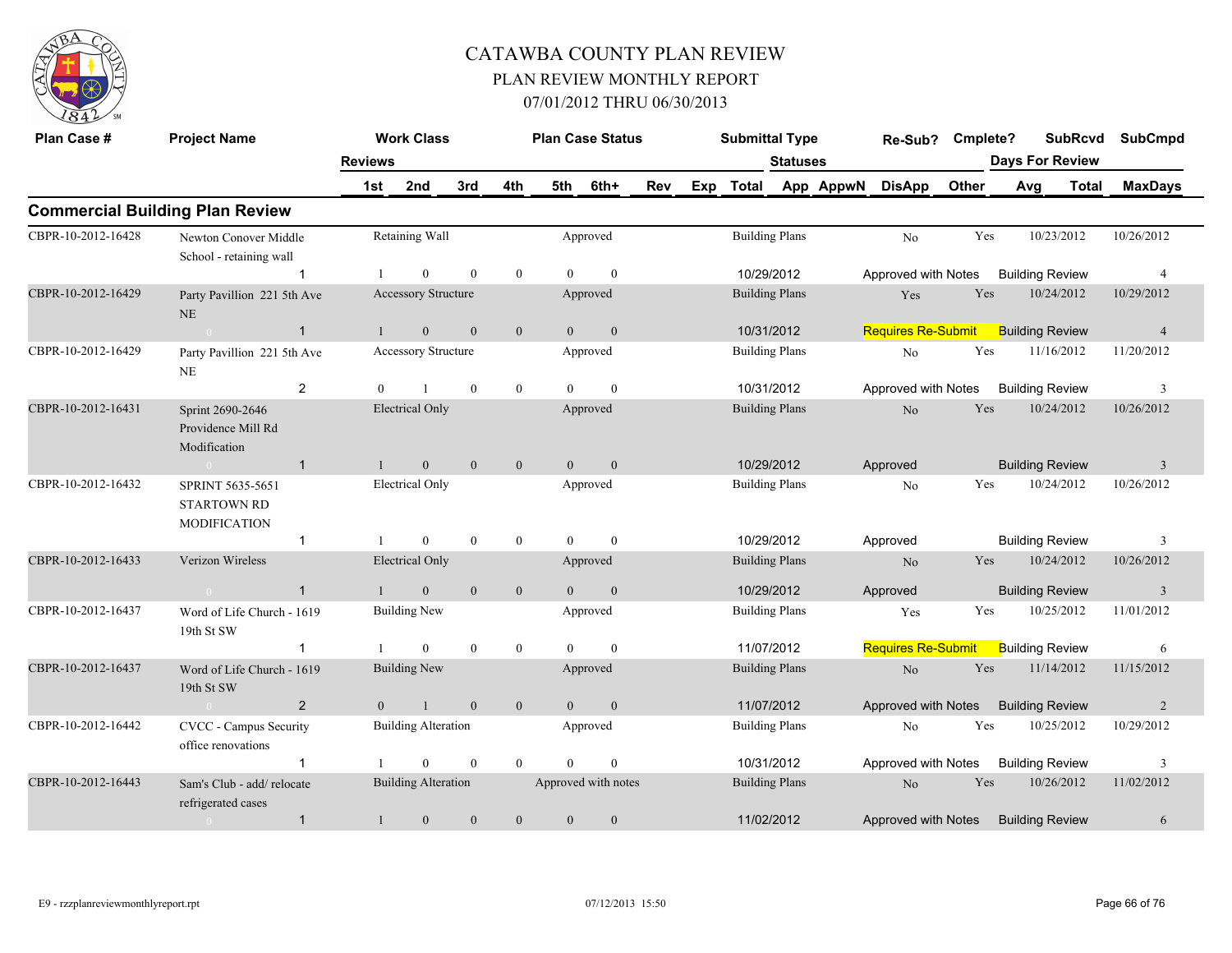

| Plan Case #        | <b>Project Name</b>                                   |                       | <b>Work Class</b>          |                |                  |                | <b>Plan Case Status</b> |     |     | <b>Submittal Type</b> |                 |           | Re-Sub?                             | Cmplete? |     | <b>SubRcvd</b>                  | <b>SubCmpd</b>          |
|--------------------|-------------------------------------------------------|-----------------------|----------------------------|----------------|------------------|----------------|-------------------------|-----|-----|-----------------------|-----------------|-----------|-------------------------------------|----------|-----|---------------------------------|-------------------------|
|                    |                                                       | <b>Reviews</b><br>1st | 2nd                        | 3rd            | 4th              | 5th            | 6th+                    | Rev | Exp | <b>Total</b>          | <b>Statuses</b> | App AppwN | <b>DisApp</b>                       | Other    | Avg | <b>Days For Review</b><br>Total | <b>MaxDays</b>          |
|                    | <b>Commercial Building Plan Review</b>                |                       |                            |                |                  |                |                         |     |     |                       |                 |           |                                     |          |     |                                 |                         |
| CBPR-10-2012-16443 | Sam's Club - add/ relocate<br>refrigerated cases      |                       | <b>Building Alteration</b> |                |                  |                | Approved with notes     |     |     | <b>Building Plans</b> |                 |           | No                                  | Yes      |     | 12/28/2012                      | 01/03/2013              |
|                    | $\overline{2}$<br>$\sim 0$                            | $\overline{0}$        | $\overline{1}$             | $\mathbf{0}$   | $\overline{0}$   | $\overline{0}$ | $\mathbf{0}$            |     |     | 11/02/2012            |                 |           | Approved with Notes                 |          |     | <b>Building Review</b>          | $\overline{4}$          |
| CBPR-10-2012-16443 | Sam's Club - add/ relocate<br>refrigerated cases      |                       | <b>Building Alteration</b> |                |                  |                | Approved with notes     |     |     | <b>Building Plans</b> |                 |           | No                                  | Yes      |     | 03/01/2013                      | 03/12/2013              |
|                    | 3                                                     | $\theta$              | $\mathbf{0}$               | $\overline{1}$ | $\mathbf{0}$     | $\theta$       | $\mathbf{0}$            |     |     | 11/02/2012            |                 |           | Approved with Notes                 |          |     | <b>Building Review</b>          | 8                       |
| CBPR-10-2012-16449 | Pure Fitness 24/7 - 7827 E<br><b>Hwy 150</b>          |                       | <b>Upfit Building</b>      |                |                  |                | Approved                |     |     | <b>Building Plans</b> |                 |           | Yes                                 | Yes      |     | 10/29/2012                      | 11/07/2012              |
|                    | $\overline{1}$<br>$\sim 0$                            | $\mathbf{1}$          | $\mathbf{0}$               | $\mathbf{0}$   | $\mathbf{0}$     | $\theta$       | $\boldsymbol{0}$        |     |     | 11/07/2012            |                 |           | <b>Requires Re-Submit</b>           |          |     | <b>Building Review</b>          | $\,8\,$                 |
| CBPR-10-2012-16449 | Pure Fitness 24/7 - 7827 E<br><b>Hwy 150</b>          |                       | <b>Upfit Building</b>      |                |                  |                | Approved                |     |     | <b>Building Plans</b> |                 |           | No                                  | Yes      |     | 11/08/2012                      | 11/12/2012              |
|                    | $\overline{2}$                                        | $\Omega$              |                            | $\theta$       | $\overline{0}$   | $\Omega$       | $\theta$                |     |     | 11/07/2012            |                 |           | Approved with Notes                 |          |     | <b>Building Review</b>          | 2                       |
| CBPR-10-2012-16456 | <b>Bunker Hill Classroom</b><br>Extension             |                       | <b>Building Alteration</b> |                |                  |                | Approved                |     |     | <b>Building Plans</b> |                 |           | No                                  | Yes      |     | 10/31/2012                      | 11/07/2012              |
|                    | $\overline{1}$<br>$\sim$ 0                            | $\mathbf{1}$          | $\mathbf{0}$               | $\mathbf{0}$   | $\mathbf{0}$     | $\overline{0}$ | $\mathbf{0}$            |     |     | 11/08/2012            |                 |           | Approved                            |          |     | <b>Building Review</b>          | 6                       |
| CBPR-11-2012-16469 | Chang Properties LLC                                  |                       | <b>Building Alteration</b> |                |                  |                | Approved                |     |     | <b>Building Plans</b> |                 |           | Yes                                 | Yes      |     | 11/06/2012                      | 11/09/2012              |
|                    | $\overline{1}$                                        |                       | $\theta$                   | $\mathbf{0}$   | $\overline{0}$   | $\theta$       | $\theta$                |     |     | 01/02/2013            |                 |           | <b>Requires Re-Submit</b>           |          |     | <b>Building Review</b>          | $\overline{4}$          |
| CBPR-11-2012-16469 | Chang Properties LLC                                  |                       | <b>Building Alteration</b> |                |                  |                | Approved                |     |     | <b>Building Plans</b> |                 |           | No                                  | Yes      |     | 12/28/2012                      | 01/02/2013              |
|                    | $\overline{2}$<br>$\sim 0$                            | $\overline{0}$        | $\mathbf{1}$               | $\mathbf{0}$   | $\mathbf{0}$     | $\overline{0}$ | $\boldsymbol{0}$        |     |     | 01/02/2013            |                 |           | Approved with Notes                 |          |     | <b>Building Review</b>          | $\overline{\mathbf{3}}$ |
| CBPR-11-2012-16474 | LRV Corp. - interior<br>renovations-1985 Tate<br>Blvd |                       | <b>Building Alteration</b> |                |                  |                | Approved                |     |     | <b>Building Plans</b> |                 |           | No                                  | Yes      |     | 11/06/2012                      | 11/12/2012              |
|                    | $\overline{1}$                                        |                       | $\overline{0}$             | $\mathbf{0}$   | $\mathbf{0}$     | $\Omega$       | $\theta$                |     |     | 11/12/2012            |                 |           | Approved with Notes                 |          |     | <b>Building Review</b>          | 4                       |
| CBPR-11-2012-16478 | Turning Point Services -<br>118 E 2nd                 |                       | <b>Building New</b>        |                |                  |                | Approved with notes     |     |     | <b>Building Plans</b> |                 |           | Yes                                 | Yes      |     | 11/07/2012                      | 11/12/2012              |
|                    | $\overline{1}$<br>$\sim 0$                            | $\mathbf{1}$          | $\mathbf{0}$               | $\mathbf{0}$   | $\overline{0}$   | $\Omega$       | $\mathbf{0}$            |     |     | 01/29/2013            |                 |           | <b>Requires Re-Submit</b>           |          |     | <b>Building Review</b>          | $\overline{3}$          |
| CBPR-11-2012-16478 | Turning Point Services -<br>118 E 2nd                 |                       | <b>Building New</b>        |                |                  |                | Approved with notes     |     |     | <b>Building Plans</b> |                 |           | Yes                                 | Yes      |     | 12/31/2012                      | 01/04/2013              |
|                    | 2                                                     | $\Omega$              | $\mathbf{1}$               | $\mathbf{0}$   | $\theta$         | $\Omega$       | $\Omega$                |     |     | 01/29/2013            |                 |           | <b>Requires Re-Submit</b>           |          |     | <b>Building Review</b>          | $\overline{4}$          |
| CBPR-11-2012-16478 | Turning Point Services -<br>118 E 2nd                 |                       | <b>Building New</b>        |                |                  |                | Approved with notes     |     |     | <b>Building Plans</b> |                 |           | $\rm No$                            | Yes      |     | 01/25/2013                      | 01/28/2013              |
|                    | 3<br>$\overline{0}$                                   | $\overline{0}$        | $\mathbf{0}$               | $\mathbf{1}$   | $\boldsymbol{0}$ | $\mathbf{0}$   | $\mathbf{0}$            |     |     | 01/29/2013            |                 |           | Approved with Notes Building Review |          |     |                                 | $\overline{2}$          |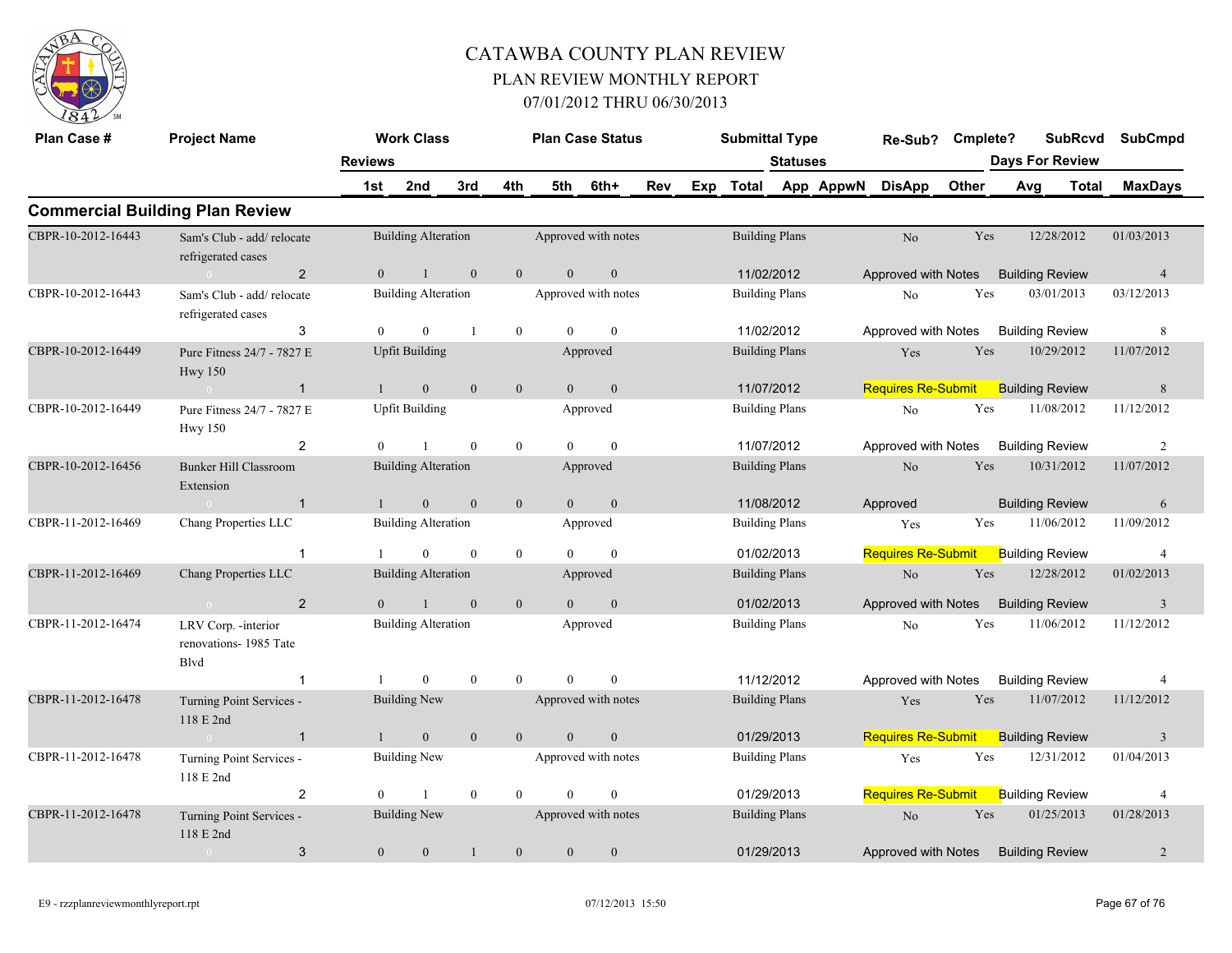

| Plan Case #        | <b>Project Name</b>                       |                | <b>Work Class</b>          |              |                |                | <b>Plan Case Status</b> |     |     | <b>Submittal Type</b> |                 |           | Re-Sub?                   | Cmplete?     |     | <b>SubRcvd</b>         |            | <b>SubCmpd</b>  |
|--------------------|-------------------------------------------|----------------|----------------------------|--------------|----------------|----------------|-------------------------|-----|-----|-----------------------|-----------------|-----------|---------------------------|--------------|-----|------------------------|------------|-----------------|
|                    |                                           | <b>Reviews</b> |                            |              |                |                |                         |     |     |                       | <b>Statuses</b> |           |                           |              |     | <b>Days For Review</b> |            |                 |
|                    |                                           | 1st            | 2nd                        | 3rd          | 4th            | 5th            | 6th+                    | Rev | Exp | Total                 |                 | App AppwN | <b>DisApp</b>             | <b>Other</b> | Avg | Total                  |            | <b>MaxDays</b>  |
|                    | <b>Commercial Building Plan Review</b>    |                |                            |              |                |                |                         |     |     |                       |                 |           |                           |              |     |                        |            |                 |
| CBPR-11-2012-16478 | Turning Point Services -<br>118 E 2nd     |                | <b>Building New</b>        |              |                |                | Approved with notes     |     |     | <b>Building Plans</b> |                 |           | N <sub>o</sub>            | Yes          |     | 04/30/2013             | 05/09/2013 |                 |
|                    | $\overline{4}$                            | $\overline{0}$ | $\boldsymbol{0}$           | $\mathbf{0}$ | $\mathbf{1}$   | $\theta$       | $\mathbf{0}$            |     |     | 01/29/2013            |                 |           | Approved with Notes       |              |     | <b>Building Review</b> |            | $8\phantom{.}8$ |
| CBPR-11-2012-16481 | Hickory Fire Station #1 -<br>mech only    |                | Mechanical Only            |              |                |                | Disapproved             |     |     | <b>Building Plans</b> |                 |           | Yes                       | Yes          |     | 11/07/2012             | 11/19/2012 |                 |
|                    | $\mathbf 1$                               |                | $\mathbf{0}$               | $\mathbf{0}$ | $\overline{0}$ | $\Omega$       | $\theta$                |     |     | 11/20/2012            |                 |           | <b>Requires Re-Submit</b> |              |     | <b>Building Review</b> |            | 8               |
| CBPR-11-2012-16484 | Turbocoating APS 2 Booth                  |                | Mechanical Only            |              |                |                | Approved                |     |     | <b>Building Plans</b> |                 |           | N <sub>o</sub>            | Yes          |     | 11/07/2012             | 11/13/2012 |                 |
|                    | $\mathbf{1}$<br>$\sim 0$                  | $\mathbf{1}$   | $\overline{0}$             | $\mathbf{0}$ | $\mathbf{0}$   | $\theta$       | $\mathbf{0}$            |     |     | 11/15/2012            |                 |           | Approved                  |              |     | <b>Building Review</b> |            | $\overline{4}$  |
| CBPR-11-2012-16504 | Trinity Church Roof Repair                |                | <b>Building Alteration</b> |              |                |                | Approved                |     |     | <b>Building Plans</b> |                 |           | No                        | Yes          |     | 11/19/2012             | 11/20/2012 |                 |
|                    | 2                                         | $\Omega$       | $\mathbf{1}$               | $\theta$     | $\overline{0}$ | $\Omega$       | $\theta$                |     |     | 11/20/2012            |                 |           | Approved with Notes       |              |     | <b>Building Review</b> |            | 2               |
| CBPR-11-2012-16507 | McDonald Re-Build<br>Conover 717 Con Blvd |                | <b>Building New</b>        |              |                |                | Approved                |     |     | <b>Building Plans</b> |                 |           | Yes                       | Yes          |     | 11/14/2012             | 11/26/2012 |                 |
|                    | $\mathbf{1}$<br>$\sim 0$                  | $\mathbf{1}$   | $\mathbf{0}$               | $\mathbf{0}$ | $\mathbf{0}$   | $\overline{0}$ | $\mathbf{0}$            |     |     | 11/26/2012            |                 |           | <b>Requires Re-Submit</b> |              |     | <b>Building Review</b> |            | 9               |
| CBPR-11-2012-16507 | McDonald Re-Build<br>Conover 717 Con Blvd |                | <b>Building New</b>        |              |                |                | Approved                |     |     | <b>Building Plans</b> |                 |           | N <sub>o</sub>            | Yes          |     | 01/03/2013             | 01/03/2013 |                 |
|                    | 2                                         | $\theta$       |                            | $\theta$     | $\overline{0}$ | $\Omega$       | $\theta$                |     |     | 11/26/2012            |                 |           | Approved with Notes       |              |     | <b>Building Review</b> |            | $\overline{1}$  |
| CBPR-11-2012-16511 | Village Motors - interior<br>offices      |                | <b>Building Alteration</b> |              |                |                | Approved                |     |     | <b>Building Plans</b> |                 |           | Yes                       | Yes          |     | 11/15/2012             | 11/21/2012 |                 |
|                    | $\sim 0$<br>$\mathbf{1}$                  | $\mathbf{1}$   | $\mathbf{0}$               | $\mathbf{0}$ | $\overline{0}$ | $\overline{0}$ | $\mathbf{0}$            |     |     | 11/21/2012            |                 |           | <b>Requires Re-Submit</b> |              |     | <b>Building Review</b> |            | 5               |
| CBPR-11-2012-16511 | Village Motors - interior<br>offices      |                | <b>Building Alteration</b> |              |                |                | Approved                |     |     | <b>Building Plans</b> |                 |           | No                        | Yes          |     | 12/05/2012             | 12/07/2012 |                 |
|                    | $\overline{2}$                            | $\theta$       | $\mathbf{1}$               | $\mathbf{0}$ | $\overline{0}$ | $\Omega$       | $\overline{0}$          |     |     | 11/21/2012            |                 |           | Approved with Notes       |              |     | <b>Building Review</b> |            | 3               |
| CBPR-11-2012-16514 | DRUM FUNERAL HOME-<br>509 1ST AVE S       |                | <b>Building Alteration</b> |              |                |                | Approved                |     |     | <b>Building Plans</b> |                 |           | No                        | Yes          |     | 11/16/2012             | 11/27/2012 |                 |
|                    | $\mathbf{1}$<br>$\sim 0$                  |                | $\overline{0}$             | $\mathbf{0}$ | $\mathbf{0}$   | $\overline{0}$ | $\mathbf{0}$            |     |     | 11/27/2012            |                 |           | Approved                  |              |     | <b>Building Review</b> |            | $8\phantom{.}$  |
| CBPR-11-2012-16517 | JUSTICE - 1960 HWY 70 SE                  |                | <b>Building Alteration</b> |              |                |                | Approved                |     |     | <b>Building Plans</b> |                 |           | Yes                       | Yes          |     | 11/16/2012             | 11/27/2012 |                 |
|                    | $\mathbf{1}$                              |                | $\mathbf{0}$               | $\mathbf{0}$ | $\overline{0}$ | $\theta$       | $\mathbf{0}$            |     |     | 11/28/2012            |                 |           | <b>Requires Re-Submit</b> |              |     | <b>Building Review</b> |            | 8               |
| CBPR-11-2012-16517 | JUSTICE -1960 HWY 70 SE                   |                | <b>Building Alteration</b> |              |                |                | Approved                |     |     | <b>Building Plans</b> |                 |           | N <sub>o</sub>            | Yes          |     | 12/20/2012             | 12/31/2012 |                 |
|                    | $\overline{2}$<br>$\sim 0$                | $\overline{0}$ | $\mathbf{1}$               | $\mathbf{0}$ | $\mathbf{0}$   | $\overline{0}$ | $\boldsymbol{0}$        |     |     | 11/28/2012            |                 |           | Approved with Notes       |              |     | <b>Building Review</b> |            | 6               |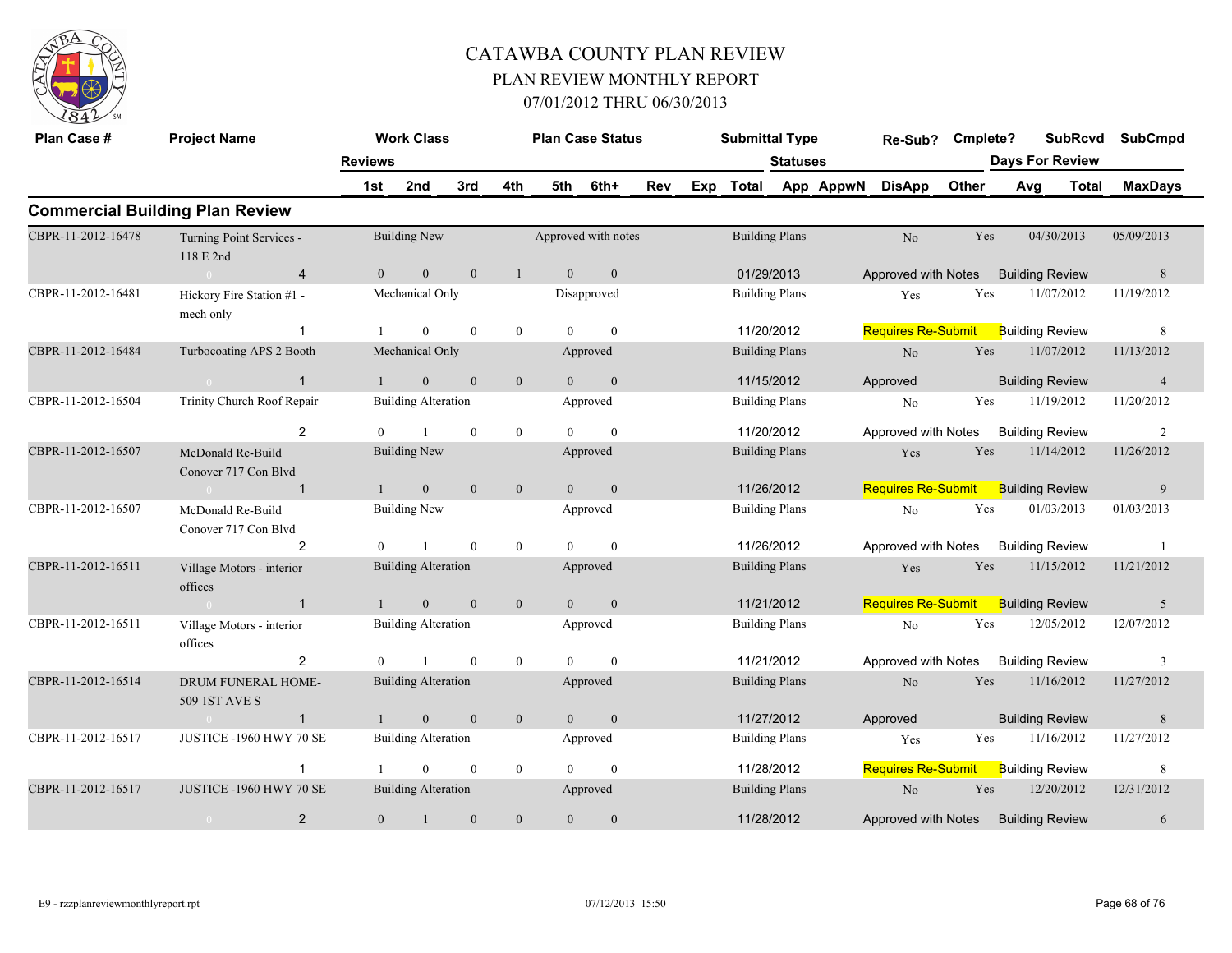

| Plan Case #        | <b>Project Name</b>                            |                | <b>Work Class</b>          |              |              | <b>Plan Case Status</b> |                  |     |     | <b>Submittal Type</b> |                       |           | Re-Sub?                   | Cmplete? |     |                        | <b>SubRcvd</b> | <b>SubCmpd</b>  |
|--------------------|------------------------------------------------|----------------|----------------------------|--------------|--------------|-------------------------|------------------|-----|-----|-----------------------|-----------------------|-----------|---------------------------|----------|-----|------------------------|----------------|-----------------|
|                    |                                                | <b>Reviews</b> |                            |              |              |                         |                  |     |     |                       | <b>Statuses</b>       |           |                           |          |     | <b>Days For Review</b> |                |                 |
|                    |                                                | 1st            | 2nd                        | 3rd          | 4th          | 5th                     | 6th+             | Rev | Exp | Total                 |                       | App AppwN | <b>DisApp</b>             | Other    | Avg |                        | <b>Total</b>   | <b>MaxDays</b>  |
|                    | <b>Commercial Building Plan Review</b>         |                |                            |              |              |                         |                  |     |     |                       |                       |           |                           |          |     |                        |                |                 |
| CBPR-11-2012-16519 | Mt Calvary Ramp Stair<br>Addition              |                | <b>Building Addition</b>   |              |              | Approved with notes     |                  |     |     |                       | <b>Building Plans</b> |           | Yes                       | Yes      |     | 11/16/2012             |                | 11/26/2012      |
|                    | $\overline{1}$<br>$\bigcap$                    |                | $\mathbf{0}$               | $\mathbf{0}$ | $\mathbf{0}$ | $\mathbf{0}$            | $\boldsymbol{0}$ |     |     | 01/18/2013            |                       |           | <b>Requires Re-Submit</b> |          |     | <b>Building Review</b> |                | $7\phantom{.0}$ |
| CBPR-11-2012-16519 | Mt Calvary Ramp Stair<br>Addition              |                | <b>Building Addition</b>   |              |              | Approved with notes     |                  |     |     |                       | <b>Building Plans</b> |           | $\rm No$                  | Yes      |     | 01/16/2013             |                | 01/18/2013      |
|                    | 2                                              | $\Omega$       |                            | $\theta$     | $\mathbf{0}$ | $\Omega$                | $\mathbf{0}$     |     |     |                       | 01/18/2013            |           | Approved with Notes       |          |     | <b>Building Review</b> |                | 3               |
| CBPR-11-2012-16521 | Jenkins Elementary Walk<br>Cover 3750 N Center |                | <b>Building Addition</b>   |              |              |                         | Approved         |     |     | <b>Building Plans</b> |                       |           | No                        | Yes      |     | 11/19/2012             |                | 11/27/2012      |
|                    | $\overline{1}$<br>$\sim$ 0 $\sim$              | $\mathbf{1}$   | $\mathbf{0}$               | $\theta$     | $\mathbf{0}$ | $\theta$                | $\mathbf{0}$     |     |     |                       | 11/27/2012            |           | Approved                  |          |     | <b>Building Review</b> |                | $7\phantom{.0}$ |
| CBPR-11-2012-16526 | Technibilt Interior<br>Alterations 550 E P     |                | <b>Building Alteration</b> |              |              |                         | Approved         |     |     | <b>Building Plans</b> |                       |           | Yes                       | Yes      |     | 11/20/2012             |                | 11/30/2012      |
|                    | $\overline{1}$                                 |                | $\theta$                   | $\Omega$     | $\mathbf{0}$ | $\Omega$                | $\theta$         |     |     | 11/30/2012            |                       |           | <b>Requires Re-Submit</b> |          |     | <b>Building Review</b> |                | 9               |
| CBPR-11-2012-16526 | Technibilt Interior<br>Alterations 550 E P     |                | <b>Building Alteration</b> |              |              |                         | Approved         |     |     | <b>Building Plans</b> |                       |           | No                        | Yes      |     | 12/14/2012             |                | 12/18/2012      |
|                    | $\overline{2}$<br>$\sim 0$                     | $\overline{0}$ | $\mathbf{1}$               | $\mathbf{0}$ | $\mathbf{0}$ | $\overline{0}$          | $\boldsymbol{0}$ |     |     | 11/30/2012            |                       |           | Approved                  |          |     | <b>Building Review</b> |                | $\mathbf{3}$    |
| CBPR-11-2012-16527 | Boston Saw Carport 2530<br>Springs Rd          |                | Building New               |              |              |                         | Approved         |     |     | <b>Building Plans</b> |                       |           | No                        | Yes      |     | 11/20/2012             |                | 12/04/2012      |
|                    | $\overline{1}$                                 |                | $\theta$                   | $\theta$     | $\mathbf{0}$ | $\Omega$                | $\theta$         |     |     |                       | 12/05/2012            |           | Approved with Notes       |          |     | <b>Building Review</b> |                | 11              |
| CBPR-11-2012-16533 | American Tower Corp<br>Backup Generator        |                | <b>Electrical Only</b>     |              |              |                         | Approved         |     |     | <b>Building Plans</b> |                       |           | No                        | Yes      |     | 11/20/2012             |                | 11/28/2012      |
|                    | $\overline{1}$<br>$\theta$                     |                | $\mathbf{0}$               | $\mathbf{0}$ | $\mathbf{0}$ | $\overline{0}$          | $\mathbf{0}$     |     |     |                       | 11/29/2012            |           | Approved with Notes       |          |     | <b>Building Review</b> |                | $7\phantom{.0}$ |
| CBPR-11-2012-16539 | Skywater RE Michael 1265<br>26th St SE         |                | <b>Building New</b>        |              |              |                         | Approved         |     |     | <b>Building Plans</b> |                       |           | Yes                       | Yes      |     | 11/21/2012             |                | 11/30/2012      |
|                    | $\overline{1}$                                 |                | $\theta$                   | $\theta$     | $\mathbf{0}$ | $\Omega$                | $\theta$         |     |     |                       | 12/13/2012            |           | <b>Requires Re-Submit</b> |          |     | <b>Building Review</b> |                | 8               |
| CBPR-11-2012-16539 | Skywater RE Michael 1265<br>26th St SE         |                | <b>Building New</b>        |              |              |                         | Approved         |     |     | <b>Building Plans</b> |                       |           | Yes                       | Yes      |     | 12/07/2012             |                | 12/11/2012      |
|                    | $\overline{2}$<br>$\sim 0$                     | $\overline{0}$ | $\overline{1}$             | $\mathbf{0}$ | $\mathbf{0}$ | $\overline{0}$          | $\boldsymbol{0}$ |     |     |                       | 12/13/2012            |           | Requires Re-Submit        |          |     | <b>Building Review</b> |                | $\overline{3}$  |
| CBPR-11-2012-16539 | Skywater RE Michael 1265<br>26th St SE         |                | <b>Building New</b>        |              |              |                         | Approved         |     |     | <b>Building Plans</b> |                       |           | Yes                       | Yes      |     | 12/20/2012             |                | 12/27/2012      |
|                    | 3                                              | $\Omega$       | $\theta$                   |              | $\mathbf{0}$ | $\Omega$                | $\theta$         |     |     |                       | 12/13/2012            |           | <b>Requires Re-Submit</b> |          |     | <b>Building Review</b> |                | $\overline{4}$  |
| CBPR-11-2012-16539 | Skywater RE Michael 1265<br>26th St SE         |                | <b>Building New</b>        |              |              |                         | Approved         |     |     | <b>Building Plans</b> |                       |           | $\rm No$                  | Yes      |     | 12/31/2012             |                | 01/03/2013      |
|                    | $\overline{4}$<br>$\overline{0}$               | $\mathbf{0}$   | $\boldsymbol{0}$           | $\mathbf{0}$ | $\mathbf{1}$ | $\mathbf{0}$            | $\boldsymbol{0}$ |     |     |                       | 12/13/2012            |           | Approved with Notes       |          |     | <b>Building Review</b> |                | $\mathfrak{Z}$  |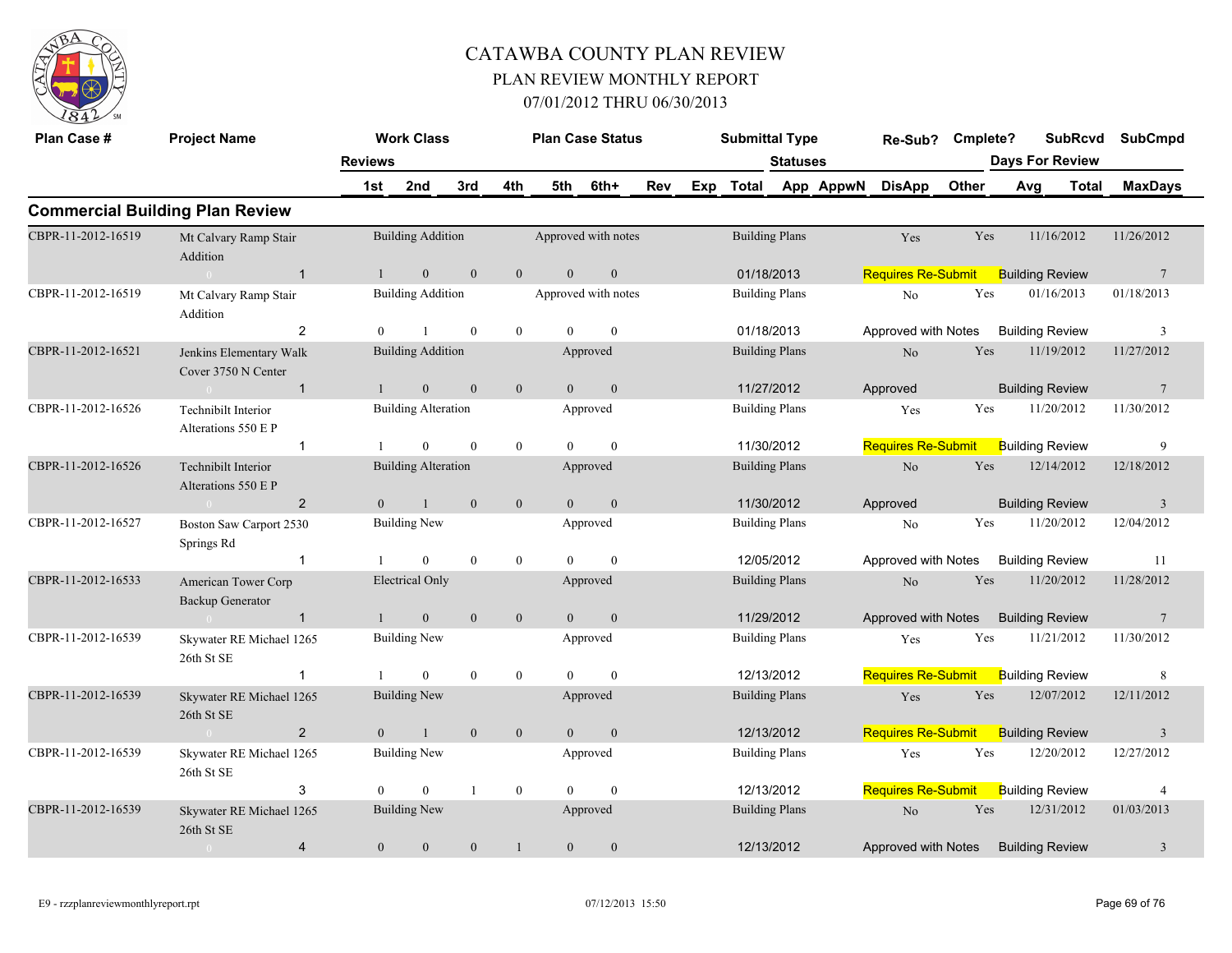

| Plan Case #        | <b>Project Name</b>                                 |                | <b>Work Class</b>          |                  |                  |                | <b>Plan Case Status</b> |            |     | <b>Submittal Type</b> |                 |           | Re-Sub?                   | Cmplete?     |     | <b>SubRcvd</b>         | <b>SubCmpd</b> |
|--------------------|-----------------------------------------------------|----------------|----------------------------|------------------|------------------|----------------|-------------------------|------------|-----|-----------------------|-----------------|-----------|---------------------------|--------------|-----|------------------------|----------------|
|                    |                                                     | <b>Reviews</b> |                            |                  |                  |                |                         |            |     |                       | <b>Statuses</b> |           |                           |              |     | <b>Days For Review</b> |                |
|                    |                                                     | 1st            | 2nd                        | 3rd              | 4th              | 5th            | 6th+                    | <b>Rev</b> | Exp | Total                 |                 | App AppwN | <b>DisApp</b>             | <b>Other</b> | Avg | <b>Total</b>           | <b>MaxDays</b> |
|                    | <b>Commercial Building Plan Review</b>              |                |                            |                  |                  |                |                         |            |     |                       |                 |           |                           |              |     |                        |                |
| CBPR-11-2012-16544 | <b>Classic Home Renovations-</b><br>205 29th Ave NE |                | <b>Building Alteration</b> |                  |                  |                | Approved                |            |     | <b>Building Plans</b> |                 |           | Yes                       | Yes          |     | 11/26/2012             | 12/06/2012     |
|                    | $\overline{1}$<br>$\overline{0}$                    | $\mathbf{1}$   | $\mathbf{0}$               | $\mathbf{0}$     | $\mathbf{0}$     | $\overline{0}$ | $\boldsymbol{0}$        |            |     | 01/22/2013            |                 |           | <b>Requires Re-Submit</b> |              |     | <b>Building Review</b> | 9              |
| CBPR-11-2012-16544 | <b>Classic Home Renovations-</b><br>205 29th Ave NE |                | <b>Building Alteration</b> |                  |                  |                | Approved                |            |     | <b>Building Plans</b> |                 |           | $\rm No$                  | Yes          |     | 01/17/2013             | 01/22/2013     |
|                    | $\overline{2}$                                      | $\Omega$       | $\mathbf{1}$               | $\theta$         | $\bf{0}$         | $\Omega$       | $\theta$                |            |     | 01/22/2013            |                 |           | Approved                  |              |     | <b>Building Review</b> | $\overline{4}$ |
| CBPR-11-2012-16548 | Jason A Orndoff Atty at<br>Law                      |                | <b>Building Alteration</b> |                  |                  |                | Approved                |            |     | <b>Building Plans</b> |                 |           | No                        | Yes          |     | 11/26/2012             | 11/30/2012     |
|                    | $\overline{1}$<br>$\sim 0$                          | $\overline{1}$ | $\mathbf{0}$               | $\mathbf{0}$     | $\mathbf{0}$     | $\overline{0}$ | $\boldsymbol{0}$        |            |     | 11/30/2012            |                 |           | Approved                  |              |     | <b>Building Review</b> | 5              |
| CBPR-11-2012-16557 | Fred T Foard Softball<br>Dugout                     |                | <b>Building New</b>        |                  |                  |                | Approved                |            |     | <b>Building Plans</b> |                 |           | Yes                       | Yes          |     | 11/28/2012             | 12/03/2012     |
|                    |                                                     |                | $\theta$                   | $\mathbf{0}$     | $\mathbf{0}$     | $\Omega$       | $\theta$                |            |     | 12/27/2012            |                 |           | <b>Requires Re-Submit</b> |              |     | <b>Building Review</b> | 4              |
| CBPR-11-2012-16557 | Fred T Foard Softball<br>Dugout                     |                | <b>Building New</b>        |                  |                  |                | Approved                |            |     | <b>Building Plans</b> |                 |           | N <sub>o</sub>            | Yes          |     | 12/18/2012             | 12/19/2012     |
|                    | $\overline{2}$<br>$\sim 0$                          | $\overline{0}$ | $\mathbf{1}$               | $\mathbf{0}$     | $\mathbf{0}$     | $\overline{0}$ | $\boldsymbol{0}$        |            |     | 12/27/2012            |                 |           | Approved                  |              |     | <b>Building Review</b> | $\overline{2}$ |
| CBPR-11-2012-16564 | <b>Bandys Football Stadium</b><br>Bathrooms         |                | <b>Building New</b>        |                  |                  |                | Approved                |            |     | <b>Building Plans</b> |                 |           | No                        | Yes          |     | 11/29/2012             | 12/06/2012     |
|                    | $\overline{1}$                                      |                | $\mathbf{0}$               | $\mathbf{0}$     | $\mathbf{0}$     | $\theta$       | $\mathbf{0}$            |            |     | 12/06/2012            |                 |           | Approved                  |              |     | <b>Building Review</b> | 6              |
| CBPR-11-2012-16564 | <b>Bandys Football Stadium</b><br>Bathrooms         |                | <b>Building New</b>        |                  |                  |                | Approved                |            |     | <b>Building Plans</b> |                 |           | N <sub>o</sub>            | Yes          |     | 01/23/2013             | 01/31/2013     |
|                    | 2<br>$\bigcap$                                      | $\Omega$       | $\mathbf{1}$               | $\mathbf{0}$     | $\mathbf{0}$     | $\theta$       | $\mathbf{0}$            |            |     | 12/06/2012            |                 |           | Approved with Notes       |              |     | <b>Building Review</b> | 7              |
| CBPR-11-2012-16565 | St Stephens Football<br><b>Stadium Bathrooms</b>    |                | <b>Building New</b>        |                  |                  |                | Approved                |            |     | <b>Building Plans</b> |                 |           | N <sub>o</sub>            | Yes          |     | 11/29/2012             | 12/06/2012     |
|                    | $\overline{1}$                                      |                | $\overline{0}$             | $\mathbf{0}$     | $\mathbf{0}$     | $\theta$       | $\mathbf{0}$            |            |     | 12/06/2012            |                 |           | Approved with Notes       |              |     | <b>Building Review</b> | 6              |
| CBPR-11-2012-16565 | St Stephens Football<br><b>Stadium Bathrooms</b>    |                | <b>Building New</b>        |                  |                  |                | Approved                |            |     | <b>Building Plans</b> |                 |           | N <sub>o</sub>            | Yes          |     | 01/23/2013             | 01/29/2013     |
|                    | $\overline{2}$<br>$\bigcap$                         | $\theta$       | $\mathbf{1}$               | $\mathbf{0}$     | $\mathbf{0}$     | $\theta$       | $\mathbf{0}$            |            |     | 12/06/2012            |                 |           | Approved with Notes       |              |     | <b>Building Review</b> | 5              |
| CBPR-11-2012-16566 | Fred Foard Football<br>Stadium Bathrooms            |                | <b>Building New</b>        |                  |                  |                | Approved                |            |     | <b>Building Plans</b> |                 |           | Yes                       | Yes          |     | 11/29/2012             | 12/05/2012     |
|                    | $\mathbf{1}$                                        |                | $\overline{0}$             | $\mathbf{0}$     | $\bf{0}$         | $\theta$       | $\mathbf{0}$            |            |     | 12/27/2012            |                 |           | <b>Requires Re-Submit</b> |              |     | <b>Building Review</b> | 5              |
| CBPR-11-2012-16566 | Fred Foard Football<br><b>Stadium Bathrooms</b>     |                | <b>Building New</b>        |                  |                  |                | Approved                |            |     | <b>Building Plans</b> |                 |           | N <sub>o</sub>            | Yes          |     | 12/20/2012             | 12/21/2012     |
|                    | $\overline{2}$<br>$\overline{0}$                    | $\mathbf{0}$   | $\mathbf{1}$               | $\boldsymbol{0}$ | $\boldsymbol{0}$ | $\overline{0}$ | $\mathbf{0}$            |            |     | 12/27/2012            |                 |           | Approved                  |              |     | <b>Building Review</b> | $\overline{2}$ |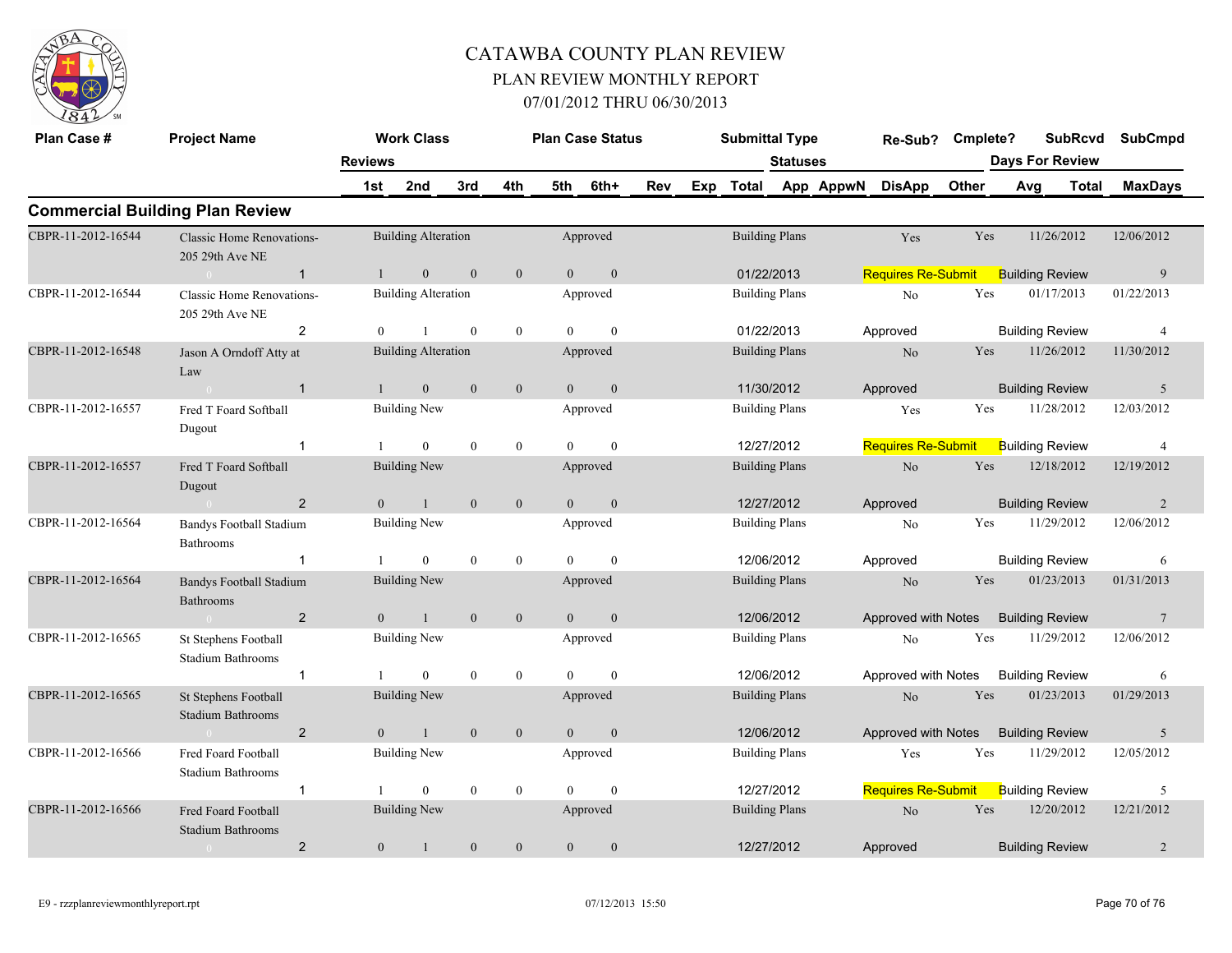

| Plan Case #        | <b>Project Name</b>                                       |                | <b>Work Class</b>          |              |                  |                | <b>Plan Case Status</b> |     | <b>Submittal Type</b> |                       |           | Re-Sub? Cmplete?          |            |                        | <b>SubRcvd</b> | <b>SubCmpd</b>  |
|--------------------|-----------------------------------------------------------|----------------|----------------------------|--------------|------------------|----------------|-------------------------|-----|-----------------------|-----------------------|-----------|---------------------------|------------|------------------------|----------------|-----------------|
|                    |                                                           | <b>Reviews</b> |                            |              |                  |                |                         |     |                       | <b>Statuses</b>       |           |                           |            | <b>Days For Review</b> |                |                 |
|                    |                                                           | 1st            | 2nd                        | 3rd          | 4th              | 5th            | 6th+                    | Rev | Exp Total             |                       | App AppwN | <b>DisApp</b>             | Other      | Avg                    | Total          | <b>MaxDays</b>  |
|                    | <b>Commercial Building Plan Review</b>                    |                |                            |              |                  |                |                         |     |                       |                       |           |                           |            |                        |                |                 |
| CBPR-11-2012-16566 | Fred Foard Football<br><b>Stadium Bathrooms</b>           |                | <b>Building New</b>        |              |                  |                | Approved                |     |                       | <b>Building Plans</b> |           | No                        | Yes        | 01/23/2013             |                | 01/30/2013      |
|                    | 3<br>$\sim 0$                                             | $\overline{0}$ | $\mathbf{0}$               | $\mathbf{1}$ | $\overline{0}$   | $\overline{0}$ | $\mathbf{0}$            |     |                       | 12/27/2012            |           | Approved with Notes       |            | <b>Building Review</b> |                | 6               |
| CBPR-11-2012-16569 | Hickory, NC Retail Store -<br>3254 S 127 Hwy              |                | <b>Building New</b>        |              |                  |                | Approved                |     | <b>Building Plans</b> |                       |           | Yes                       | Yes        | 12/03/2012             |                | 12/10/2012      |
|                    | $\mathbf{1}$                                              |                | $\theta$                   | $\theta$     | $\overline{0}$   | $\theta$       | $\mathbf{0}$            |     |                       | 04/05/2013            |           | <b>Requires Re-Submit</b> |            | <b>Building Review</b> |                | 6               |
| CBPR-11-2012-16569 | Hickory, NC Retail Store -<br>3254 S 127 Hwy              |                | Building New               |              |                  |                | Approved                |     |                       | <b>Building Plans</b> |           | Yes                       | Yes        | 01/25/2013             |                | 01/31/2013      |
|                    | $\sim 0$ and $\sim 0$<br>$\overline{2}$                   | $\Omega$       | $\mathbf{1}$               | $\mathbf{0}$ | $\mathbf{0}$     | $\theta$       | $\mathbf{0}$            |     |                       | 04/05/2013            |           | Approved with Notes       |            | <b>Building Review</b> |                | 5               |
| CBPR-11-2012-16571 | Food Lion #489 Parking<br>Lot Lights                      |                | <b>Electrical Only</b>     |              |                  |                | Approved                |     |                       | <b>Building Plans</b> |           | No                        | Yes        | 11/30/2012             |                | 12/06/2012      |
|                    |                                                           |                | $\theta$                   | $\theta$     | $\mathbf{0}$     | $\Omega$       | $\theta$                |     |                       | 12/13/2012            |           | Approved with Notes       |            | <b>Building Review</b> |                | 5               |
| CBPR-12-11-13824   | <b>Optimist Park New Building</b><br>1752 Mollys Backbone |                | <b>Building New</b>        |              |                  |                | Approved                |     | <b>Building Plans</b> |                       |           | Yes                       | Yes        | 10/02/2012             |                | 10/08/2012      |
|                    | $\overline{2}$<br>$\sim 0$                                | $\mathbf{0}$   | $\mathbf{1}$               | $\mathbf{0}$ | $\mathbf{0}$     | $\mathbf{0}$   | $\mathbf{0}$            |     | 10/09/2012            |                       |           | <b>Requires Re-Submit</b> |            | <b>Building Review</b> |                | $\overline{4}$  |
| CBPR-12-11-13824   | <b>Optimist Park New Building</b><br>1752 Mollys Backbone |                | <b>Building New</b>        |              |                  |                | Approved                |     | <b>Building Plans</b> |                       |           | No                        | Yes        | 11/14/2012             |                | 11/16/2012      |
|                    | 3                                                         | $\Omega$       | $\mathbf{0}$               |              | $\mathbf{0}$     | $\theta$       | $\mathbf{0}$            |     | 10/09/2012            |                       |           | Approved                  |            | <b>Building Review</b> |                | 3               |
| CBPR-12-2012-16578 | <b>Bunker Hill Optimist</b><br>Batting Cage w/Storage     |                | <b>Building New</b>        |              |                  |                | Approved                |     |                       | <b>Building Plans</b> |           | Yes                       | <b>Yes</b> | 12/03/2012             |                | 12/07/2012      |
|                    | $\overline{1}$<br>$\sim 0$ and $\sim 0$                   |                | $\overline{0}$             | $\mathbf{0}$ | $\mathbf{0}$     | $\overline{0}$ | $\mathbf{0}$            |     | 12/14/2012            |                       |           | <b>Requires Re-Submit</b> |            | <b>Building Review</b> |                | 5               |
| CBPR-12-2012-16578 | <b>Bunker Hill Optimist</b><br>Batting Cage w/Storage     |                | <b>Building New</b>        |              |                  |                | Approved                |     | <b>Building Plans</b> |                       |           | No                        | Yes        | 02/18/2013             |                | 02/19/2013      |
|                    | $\overline{2}$                                            |                |                            | $\theta$     | $\theta$         | $\theta$       | $\theta$                |     |                       | 12/14/2012            |           | Approved                  |            | <b>Building Review</b> |                | 2               |
| CBPR-12-2012-16579 | CVS Pharmacy Interior<br>Renovations                      |                | <b>Building Alteration</b> |              |                  |                | Approved                |     | <b>Building Plans</b> |                       |           | N <sub>o</sub>            | Yes        | 12/03/2012             |                | 12/11/2012      |
|                    | $\overline{1}$<br>$\sim 0$                                | $\mathbf{1}$   | $\mathbf{0}$               | $\mathbf{0}$ | $\mathbf{0}$     | $\overline{0}$ | $\mathbf{0}$            |     | 12/11/2012            |                       |           | Approved with Notes       |            | <b>Building Review</b> |                | $7\phantom{.0}$ |
| CBPR-12-2012-16587 | New Testament Church -<br>105 Cape Hickory Rd             |                | <b>Building Alteration</b> |              |                  |                | Approved                |     |                       | <b>Building Plans</b> |           | No                        | Yes        | 12/05/2012             |                | 12/10/2012      |
|                    | $\mathbf{1}$                                              |                | $\theta$                   | $\mathbf{0}$ | $\boldsymbol{0}$ | $\theta$       | $\mathbf{0}$            |     | 12/10/2012            |                       |           | Approved                  |            | <b>Building Review</b> |                | $\overline{4}$  |
| CBPR-12-2012-16588 | Kingston Healthcare -<br>generator                        |                | Electrical Only            |              |                  |                | Approved                |     | <b>Building Plans</b> |                       |           | No                        | Yes        | 12/05/2012             |                | 12/11/2012      |
|                    | $\mathbf{1}$<br>$\overline{0}$                            | $\mathbf{1}$   | $\boldsymbol{0}$           | $\theta$     | $\boldsymbol{0}$ | $\overline{0}$ | $\boldsymbol{0}$        |     | 12/11/2012            |                       |           | Approved                  |            | <b>Building Review</b> |                | 5               |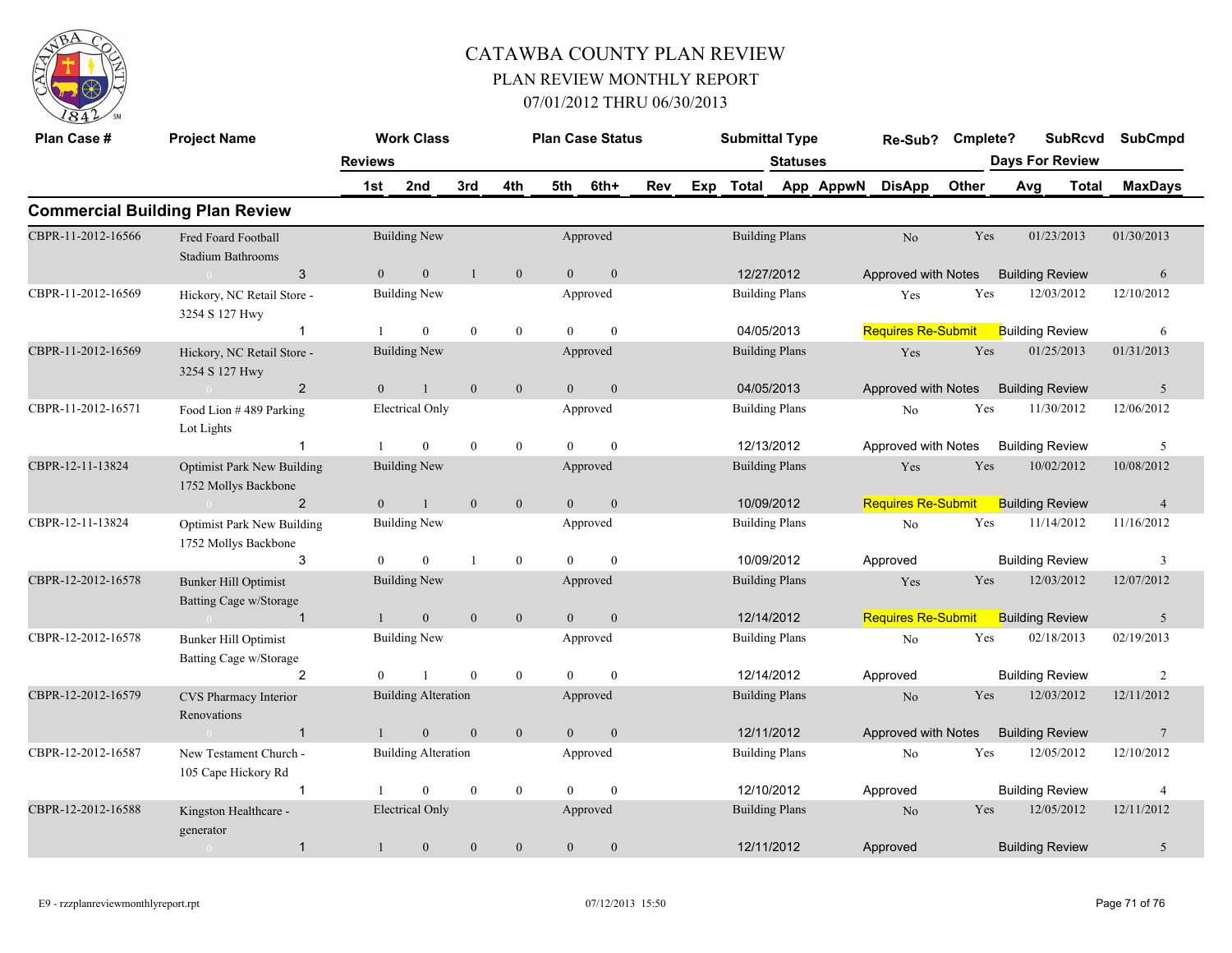

| Plan Case #        | <b>Project Name</b>                                          |                | <b>Work Class</b>          |                |                  |                | <b>Plan Case Status</b> |            | <b>Submittal Type</b> |                       |           | Re-Sub?                   | Cmplete? |                        |                        | <b>SubRcvd</b> | <b>SubCmpd</b> |
|--------------------|--------------------------------------------------------------|----------------|----------------------------|----------------|------------------|----------------|-------------------------|------------|-----------------------|-----------------------|-----------|---------------------------|----------|------------------------|------------------------|----------------|----------------|
|                    |                                                              | <b>Reviews</b> |                            |                |                  |                |                         |            |                       | <b>Statuses</b>       |           |                           |          | <b>Days For Review</b> |                        |                |                |
|                    |                                                              | 1st            | 2nd                        | 3rd            | 4th              | 5th            | 6th+                    | <b>Rev</b> | Exp Total             |                       | App AppwN | <b>DisApp</b>             | Other    | Avg                    |                        | Total          | <b>MaxDays</b> |
|                    | <b>Commercial Building Plan Review</b>                       |                |                            |                |                  |                |                         |            |                       |                       |           |                           |          |                        |                        |                |                |
| CBPR-12-2012-16594 | Maiden Recreation Ctr-<br>Pole Lights                        |                | <b>Electrical Only</b>     |                |                  |                | Approved                |            | <b>Building Plans</b> |                       |           | N <sub>o</sub>            | Yes      |                        | 12/05/2012             |                | 12/11/2012     |
|                    | $\sim$ 0 $^{\circ}$<br>$\overline{1}$                        | $\overline{1}$ | $\mathbf{0}$               | $\mathbf{0}$   | $\mathbf{0}$     | $\theta$       | $\mathbf{0}$            |            | 12/11/2012            |                       |           | Approved                  |          |                        | <b>Building Review</b> |                | 5              |
| CBPR-12-2012-16596 | Dolphin Alternative Energy<br>Building 5971 Startown         |                | <b>Electrical Only</b>     |                |                  |                | Approved                |            | <b>Building Plans</b> |                       |           | Yes                       | Yes      |                        | 12/06/2012             |                | 12/12/2012     |
|                    | $\mathbf{1}$                                                 | -1             | $\overline{0}$             | $\theta$       | $\mathbf{0}$     | $\Omega$       | $\theta$                |            | 12/14/2012            |                       |           | <b>Requires Re-Submit</b> |          |                        | <b>Building Review</b> |                | 5              |
| CBPR-12-2012-16596 | Dolphin Alternative Energy<br>Building 5971 Startown         |                | <b>Electrical Only</b>     |                |                  |                | Approved                |            | <b>Building Plans</b> |                       |           | $\rm No$                  | Yes      |                        | 12/28/2012             |                | 01/02/2013     |
|                    | 2<br>$\sim 0$                                                | $\overline{0}$ | $\mathbf{1}$               | $\mathbf{0}$   | $\mathbf{0}$     | $\theta$       | $\mathbf{0}$            |            | 12/14/2012            |                       |           | Approved with Notes       |          |                        | <b>Building Review</b> |                | $\overline{3}$ |
| CBPR-12-2012-16597 | Bandys Soccer Field<br><b>Bleacher Replacement</b>           |                | <b>Building New</b>        |                |                  |                | Approved                |            | <b>Building Plans</b> |                       |           | Yes                       | Yes      |                        | 12/06/2012             |                | 12/11/2012     |
|                    | $\mathbf{1}$                                                 |                | $\theta$                   | $\theta$       | $\mathbf{0}$     | $\theta$       | $\mathbf{0}$            |            | 12/14/2012            |                       |           | <b>Requires Re-Submit</b> |          |                        | <b>Building Review</b> |                | $\overline{4}$ |
| CBPR-12-2012-16597 | <b>Bandys Soccer Field</b><br><b>Bleacher Replacement</b>    |                | <b>Building New</b>        |                |                  |                | Approved                |            | <b>Building Plans</b> |                       |           | $\rm No$                  | Yes      |                        | 02/11/2013             |                | 02/13/2013     |
|                    | $\overline{2}$<br>$\bigcap$                                  | $\Omega$       | $\mathbf{1}$               | $\mathbf{0}$   | $\mathbf{0}$     | $\theta$       | $\mathbf{0}$            |            | 12/14/2012            |                       |           | Approved                  |          |                        | <b>Building Review</b> |                | $\overline{3}$ |
| CBPR-12-2012-16598 | Pan American Screw Office<br>Renovations                     |                | <b>Building Alteration</b> |                |                  |                | Approved                |            | <b>Building Plans</b> |                       |           | Yes                       | Yes      |                        | 12/06/2012             |                | 12/11/2012     |
|                    |                                                              |                | $\theta$                   | $\theta$       | $\boldsymbol{0}$ | $\theta$       | $\theta$                |            | 12/13/2012            |                       |           | <b>Requires Re-Submit</b> |          |                        | <b>Building Review</b> |                | $\overline{4}$ |
| CBPR-12-2012-16598 | Pan American Screw Office<br>Renovations                     |                | <b>Building Alteration</b> |                |                  |                | Approved                |            | <b>Building Plans</b> |                       |           | No                        | Yes      |                        | 12/13/2012             |                | 12/13/2012     |
|                    | 2                                                            | $\overline{0}$ | $\mathbf{1}$               | $\mathbf{0}$   | $\mathbf{0}$     | $\Omega$       | $\mathbf{0}$            |            | 12/13/2012            |                       |           | Approved with Notes       |          |                        | <b>Building Review</b> |                | -1             |
| CBPR-12-2012-16601 | <b>Contract Plan Review</b>                                  |                | <b>Building New</b>        |                |                  |                | Completed - No Permit   |            | <b>Building Plans</b> |                       |           | Yes                       | Yes      |                        | 12/06/2012             |                | 12/17/2012     |
|                    | $\overline{1}$                                               |                | $\overline{0}$             | $\theta$       | $\mathbf{0}$     | $\theta$       | $\mathbf{0}$            |            | 12/17/2012            |                       |           | <b>Requires Re-Submit</b> |          |                        | <b>Building Review</b> |                | 8              |
| CBPR-12-2012-16608 | AT&T 5635-5651<br><b>STARTOWN RD MODIF</b>                   |                | <b>Electrical Only</b>     |                |                  |                | Approved                |            | <b>Building Plans</b> |                       |           | No                        | Yes      |                        | 12/07/2012             |                | 12/12/2012     |
|                    | $\mathbf{1}$<br>$\bigcap$                                    |                | $\mathbf{0}$               | $\overline{0}$ | $\mathbf{0}$     | $\overline{0}$ | $\mathbf{0}$            |            | 12/14/2012            |                       |           | Approved with Notes       |          |                        | <b>Building Review</b> |                | $\overline{4}$ |
| CBPR-12-2012-16609 | SPRINT 5655 HUFFMAN<br><b>FARM RD</b><br><b>MODIFICATION</b> |                | <b>Electrical Only</b>     |                |                  |                | Approved                |            | <b>Building Plans</b> |                       |           | N <sub>0</sub>            | Yes      |                        | 12/07/2012             |                | 12/12/2012     |
|                    | $\overline{1}$                                               |                | $\theta$                   | $\mathbf{0}$   | $\mathbf{0}$     | $\theta$       | $\mathbf{0}$            |            | 12/14/2012            |                       |           | Approved with Notes       |          |                        | <b>Building Review</b> |                | 4              |
| CBPR-12-2012-16610 | AT&T 2690 Providence<br>Mill Rd Mod                          |                | <b>Electrical Only</b>     |                |                  |                | Approved                |            |                       | <b>Building Plans</b> |           | N <sub>o</sub>            | Yes      |                        | 12/07/2012             |                | 12/12/2012     |
|                    | $\mathbf{1}$<br>$\overline{0}$                               | 1              | $\mathbf{0}$               | $\mathbf{0}$   | $\boldsymbol{0}$ | $\mathbf{0}$   | $\boldsymbol{0}$        |            | 12/14/2012            |                       |           | Approved with Notes       |          |                        | <b>Building Review</b> |                | $\overline{4}$ |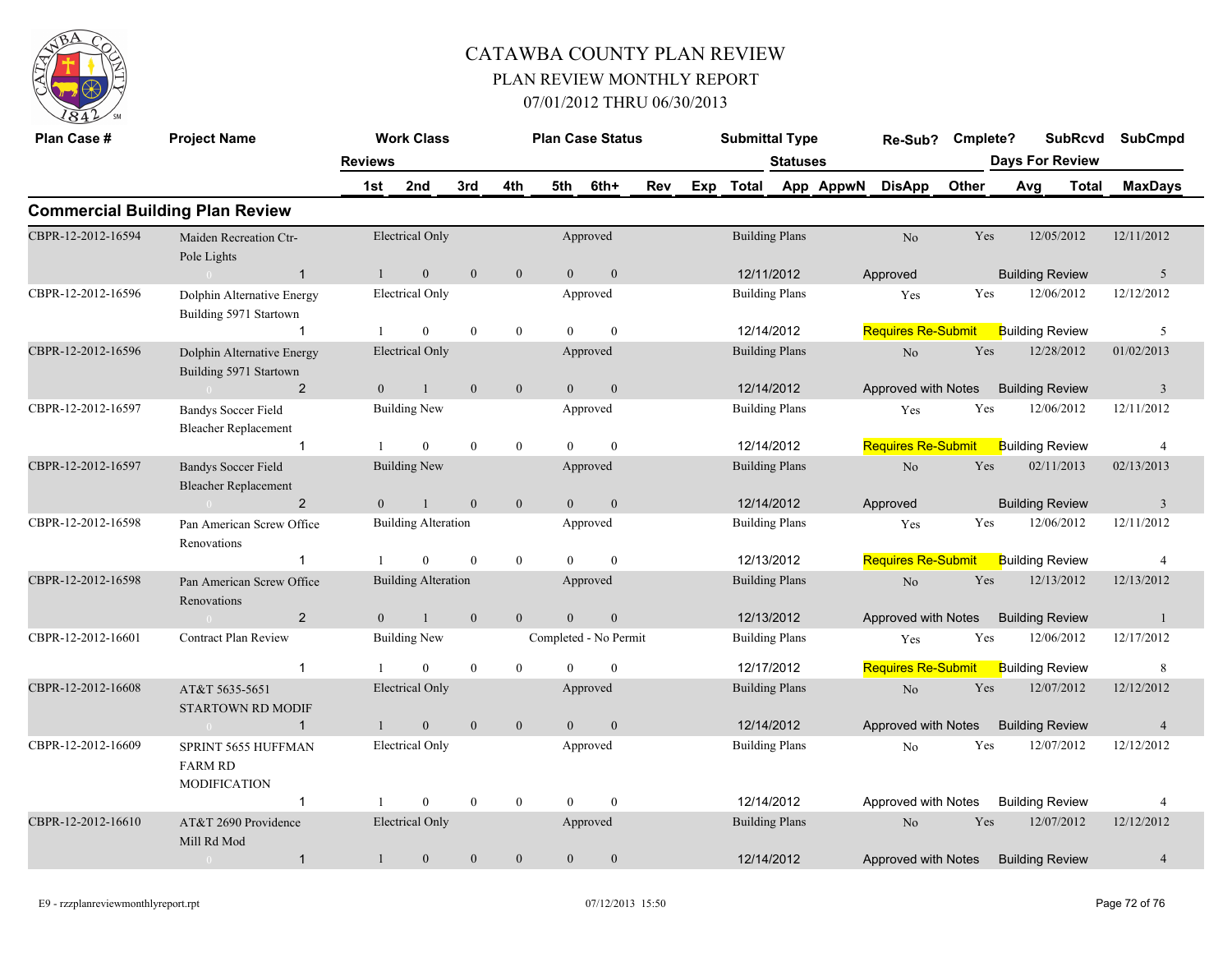

| Plan Case #        | <b>Project Name</b>                             | <b>Work Class</b> |                            |                | <b>Plan Case Status</b> |                |                | <b>Submittal Type</b> |                 |              | Re-Sub?               |           | <b>SubRcvd</b><br>Cmplete? |                        |     | <b>SubCmpd</b>         |              |                 |  |
|--------------------|-------------------------------------------------|-------------------|----------------------------|----------------|-------------------------|----------------|----------------|-----------------------|-----------------|--------------|-----------------------|-----------|----------------------------|------------------------|-----|------------------------|--------------|-----------------|--|
|                    |                                                 | <b>Reviews</b>    |                            |                |                         |                |                |                       | <b>Statuses</b> |              |                       |           |                            | <b>Days For Review</b> |     |                        |              |                 |  |
|                    |                                                 | 1st               | 2nd                        | 3rd            | 4th                     | 5th            | 6th+           | Rev                   | Exp             | <b>Total</b> |                       | App AppwN | <b>DisApp</b>              | Other                  | Avg |                        | <b>Total</b> | <b>MaxDays</b>  |  |
|                    | <b>Commercial Building Plan Review</b>          |                   |                            |                |                         |                |                |                       |                 |              |                       |           |                            |                        |     |                        |              |                 |  |
| CBPR-12-2012-16611 | AT&T 3541-3551 Springs<br>Rd NE Modif           |                   | <b>Electrical Only</b>     |                |                         |                | Approved       |                       |                 |              | <b>Building Plans</b> |           | No                         | Yes                    |     | 12/07/2012             |              | 12/12/2012      |  |
|                    | $\overline{1}$                                  | $\mathbf{1}$      | $\overline{0}$             | $\mathbf{0}$   | $\mathbf{0}$            | $\overline{0}$ | $\mathbf{0}$   |                       |                 |              | 12/14/2012            |           | Approved with Notes        |                        |     | <b>Building Review</b> |              | $\overline{4}$  |  |
| CBPR-12-2012-16617 | City of Conover Splash Pad                      |                   | Plumbing Only              |                |                         |                | Approved       |                       |                 |              | <b>Building Plans</b> |           | No                         | Yes                    |     | 12/10/2012             |              | 12/12/2012      |  |
|                    | $\mathbf{1}$                                    |                   | $\overline{0}$             | $\theta$       | $\overline{0}$          | $\theta$       | $\theta$       |                       |                 |              | 12/12/2012            |           | Approved                   |                        |     | <b>Building Review</b> |              | 3               |  |
| CBPR-12-2012-16619 | <b>Custom Coating Interior</b><br>walls         |                   | <b>Building Alteration</b> |                |                         |                | Approved       |                       |                 |              | <b>Building Plans</b> |           | $\rm No$                   | Yes                    |     | 12/10/2012             |              | 12/13/2012      |  |
|                    | $\sim 0$<br>$\mathbf{1}$                        | $\mathbf{1}$      | $\overline{0}$             | $\overline{0}$ | $\mathbf{0}$            | $\overline{0}$ | $\mathbf{0}$   |                       |                 |              | 12/13/2012            |           | Approved                   |                        |     | <b>Building Review</b> |              | $\overline{4}$  |  |
| CBPR-12-2012-16622 | Catawba WWTP 104 6th<br>AVE NE                  |                   | <b>Building New</b>        |                |                         |                | Approved       |                       |                 |              | <b>Building Plans</b> |           | Yes                        | Yes                    |     | 12/11/2012             |              | 12/19/2012      |  |
|                    | $\mathbf 1$                                     |                   | $\overline{0}$             | $\mathbf{0}$   | $\overline{0}$          | $\theta$       | $\mathbf{0}$   |                       |                 | 03/28/2013   |                       |           | <b>Requires Re-Submit</b>  |                        |     | <b>Building Review</b> |              | $7\phantom{.0}$ |  |
| CBPR-12-2012-16622 | Catawba WWTP 104 6th<br>AVE NE                  |                   | <b>Building New</b>        |                |                         |                | Approved       |                       |                 |              | <b>Building Plans</b> |           | Yes                        | Yes                    |     | 03/22/2013             |              | 03/26/2013      |  |
|                    | $\overline{2}$<br>$\sim 0$                      | $\overline{0}$    | $\mathbf{1}$               | $\overline{0}$ | $\mathbf{0}$            | $\mathbf{0}$   | $\mathbf{0}$   |                       |                 | 03/28/2013   |                       |           | <b>Requires Re-Submit</b>  |                        |     | <b>Building Review</b> |              | $\overline{3}$  |  |
| CBPR-12-2012-16622 | Catawba WWTP 104 6th<br>AVE NE                  |                   | <b>Building New</b>        |                |                         |                | Approved       |                       |                 |              | <b>Building Plans</b> |           | No                         | Yes                    |     | 04/29/2013             |              | 05/03/2013      |  |
|                    | 3                                               | $\Omega$          | $\overline{0}$             |                | $\mathbf{0}$            | $\Omega$       | $\mathbf{0}$   |                       |                 | 03/28/2013   |                       |           | Approved with Notes        |                        |     | <b>Building Review</b> |              | 5               |  |
| CBPR-12-2012-16623 | Hickory Brands metal<br>Addition 429 27th       |                   | <b>Building Addition</b>   |                |                         |                | Approved       |                       |                 |              | <b>Building Plans</b> |           | Yes                        | Yes                    |     | 12/11/2012             |              | 12/13/2012      |  |
|                    | $\sim 0$<br>$\mathbf{1}$                        | $\mathbf{1}$      | $\overline{0}$             | $\mathbf{0}$   | $\mathbf{0}$            | $\mathbf{0}$   | $\mathbf{0}$   |                       |                 |              | 12/14/2012            |           | <b>Requires Re-Submit</b>  |                        |     | <b>Building Review</b> |              | $\overline{3}$  |  |
| CBPR-12-2012-16623 | Hickory Brands metal<br>Addition 429 27th       |                   | <b>Building Addition</b>   |                |                         |                | Approved       |                       |                 |              | <b>Building Plans</b> |           | No                         | Yes                    |     | 02/07/2013             |              | 02/11/2013      |  |
|                    | 2                                               | $\theta$          | $\overline{1}$             | $\mathbf{0}$   | $\overline{0}$          | $\Omega$       | $\theta$       |                       |                 |              | 12/14/2012            |           | Approved with Notes        |                        |     | <b>Building Review</b> |              | 3               |  |
| CBPR-12-2012-16638 | Apt Accessory Structure                         |                   | <b>Accessory Structure</b> |                |                         |                | Approved       |                       |                 |              | <b>Building Plans</b> |           | $\rm No$                   | Yes                    |     | 12/13/2012             |              | 12/18/2012      |  |
|                    | $\overline{1}$                                  | $\mathbf{1}$      | $\overline{0}$             | $\mathbf{0}$   | $\overline{0}$          | $\Omega$       | $\mathbf{0}$   |                       |                 |              | 12/18/2012            |           | Approved with Notes        |                        |     | <b>Building Review</b> |              | $\overline{4}$  |  |
| CBPR-12-2012-16646 | JC Penney #2303-Joe Fresh<br>Shop Upfit phase 1 |                   | <b>Building Alteration</b> |                |                         |                | Approved       |                       |                 |              | <b>Building Plans</b> |           | No                         | Yes                    |     | 12/17/2012             |              | 12/21/2012      |  |
|                    | $\mathbf{1}$                                    |                   | $\overline{0}$             | $\mathbf{0}$   | $\mathbf{0}$            | $\theta$       | $\overline{0}$ |                       |                 |              | 12/21/2012            |           | Approved                   |                        |     | <b>Building Review</b> |              | 5               |  |
| CBPR-12-2012-16647 | Ridgeview Parking lot<br>lights 410 S Center St |                   | <b>Electrical Only</b>     |                |                         |                | Approved       |                       |                 |              | <b>Building Plans</b> |           | N <sub>o</sub>             | Yes                    |     | 12/17/2012             |              | 12/20/2012      |  |
|                    | $\mathbf{1}$                                    | $\mathbf{1}$      | $\mathbf{0}$               | $\mathbf{0}$   | $\overline{0}$          | $\mathbf{0}$   | $\mathbf{0}$   |                       |                 |              | 12/21/2012            |           | Approved with Notes        |                        |     | <b>Building Review</b> |              | $\overline{4}$  |  |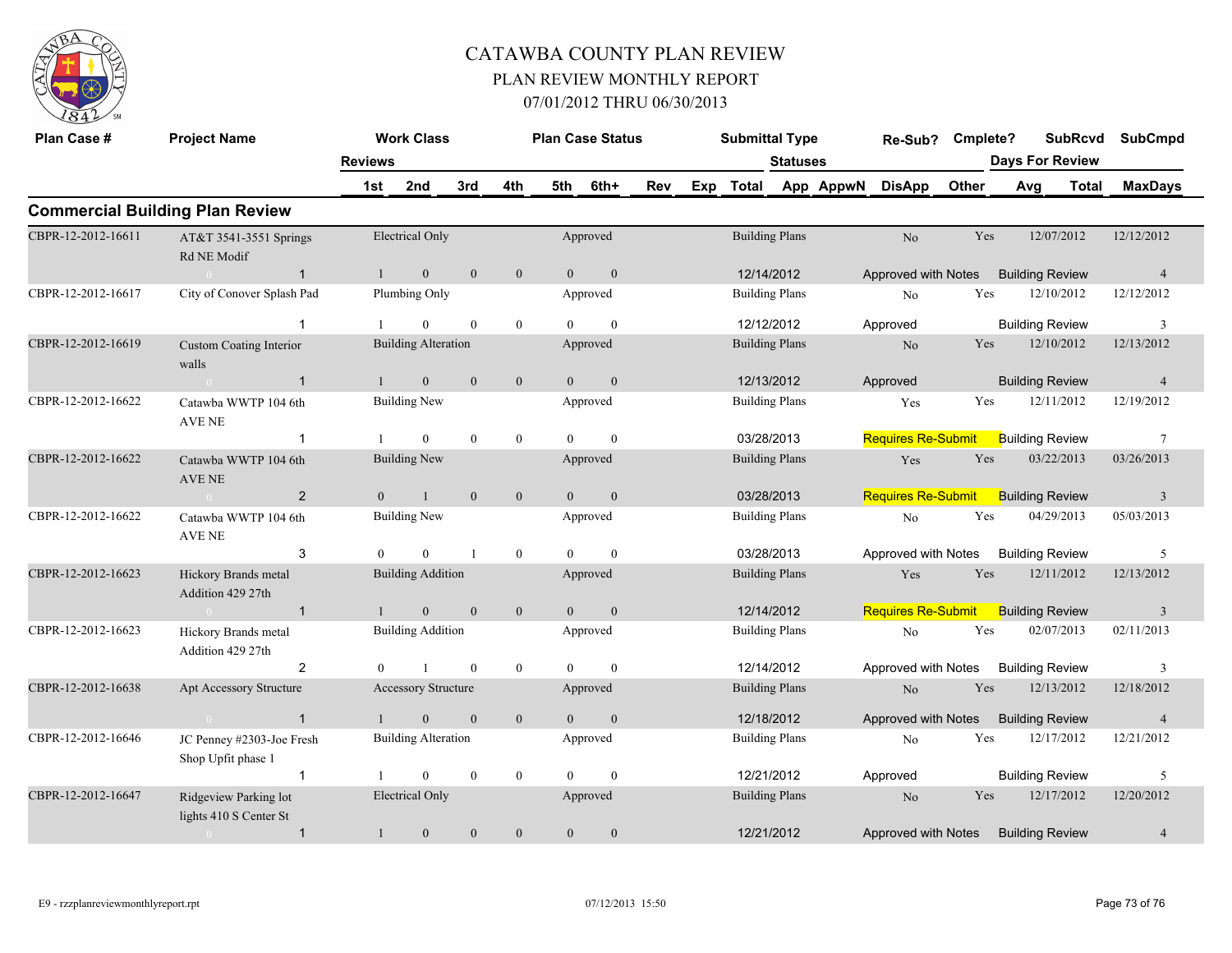

| Plan Case #                            | <b>Project Name</b>                           |                | <b>Work Class</b>          |              |                  |                     | <b>Plan Case Status</b> |     |                       | <b>Submittal Type</b> |  |           | Re-Sub?                   | Cmplete?               |                     | <b>SubRcvd</b>         | <b>SubCmpd</b> |  |
|----------------------------------------|-----------------------------------------------|----------------|----------------------------|--------------|------------------|---------------------|-------------------------|-----|-----------------------|-----------------------|--|-----------|---------------------------|------------------------|---------------------|------------------------|----------------|--|
|                                        |                                               | <b>Reviews</b> |                            |              |                  |                     |                         |     | <b>Statuses</b>       |                       |  |           |                           | <b>Days For Review</b> |                     |                        |                |  |
|                                        |                                               | 1st            | 2nd<br>3rd                 |              | 4th              | 5th                 | 6th+                    | Rev | Exp                   | Total                 |  | App AppwN | <b>DisApp</b>             | Other                  | Avg<br><b>Total</b> |                        | <b>MaxDays</b> |  |
| <b>Commercial Building Plan Review</b> |                                               |                |                            |              |                  |                     |                         |     |                       |                       |  |           |                           |                        |                     |                        |                |  |
| CBPR-12-2012-16653                     | Catawba County Justice<br>Ctr- Parking Deck   |                | <b>Building New</b>        |              |                  |                     | Approved with notes     |     |                       | <b>Building Plans</b> |  |           | Yes                       | Yes                    |                     | 12/21/2012             | 12/28/2012     |  |
|                                        | $\overline{1}$                                |                | $\mathbf{0}$               | $\mathbf{0}$ | $\mathbf{0}$     | $\overline{0}$      | $\boldsymbol{0}$        |     |                       | 12/31/2012            |  |           | <b>Requires Re-Submit</b> |                        |                     | <b>Building Review</b> | $\overline{4}$ |  |
| CBPR-12-2012-16653                     | Catawba County Justice<br>Ctr- Parking Deck   |                | <b>Building New</b>        |              |                  | Approved with notes |                         |     | <b>Building Plans</b> |                       |  | No        |                           | Yes<br>01/08/2013      |                     | 01/15/2013             |                |  |
|                                        | 2                                             | $\Omega$       |                            | $\mathbf{0}$ | $\mathbf{0}$     | $\Omega$            | $\mathbf{0}$            |     |                       | 12/31/2012            |  |           | Approved with Notes       |                        |                     | <b>Building Review</b> | 6              |  |
| CBPR-12-2012-16654                     | Staffmasters USA -<br>Claremont               |                | <b>Building Alteration</b> |              |                  |                     | Approved                |     |                       | <b>Building Plans</b> |  |           | $\rm No$                  | Yes                    |                     | 12/21/2012             | 01/02/2013     |  |
|                                        | $\overline{1}$<br>$\Omega$                    |                | $\overline{0}$             | $\mathbf{0}$ | $\mathbf{0}$     | $\overline{0}$      | $\mathbf{0}$            |     |                       | 01/03/2013            |  |           | Approved with Notes       |                        |                     | <b>Building Review</b> | 6              |  |
| CBPR-12-2012-16660                     | NC PV-2 Solar Park                            |                | <b>Building New</b>        |              |                  |                     | Approved                |     |                       | <b>Building Plans</b> |  |           | No                        | Yes                    |                     | 12/21/2012             | 01/07/2013     |  |
|                                        | $\mathbf{1}$                                  |                | $\theta$                   | $\theta$     | $\overline{0}$   | $\Omega$            | $\theta$                |     |                       | 01/08/2013            |  |           | Approved with Notes       |                        |                     | <b>Building Review</b> | 9              |  |
| CBPR-12-2012-16660                     | NC PV-2 Solar Park                            |                | <b>Building New</b>        |              |                  |                     | Approved                |     |                       | <b>Building Plans</b> |  |           | No                        | Yes                    |                     | 06/19/2013             | 06/26/2013     |  |
|                                        | 2                                             | $\Omega$       | $\mathbf{1}$               | $\Omega$     | $\mathbf{0}$     | $\Omega$            | $\mathbf{0}$            |     |                       | 01/08/2013            |  |           | Approved                  |                        |                     | <b>Building Review</b> | 6              |  |
| CBPR-12-2012-16663                     | Harbor Freight Tools - 2104<br>Hwy 70 SE      |                | <b>Building Alteration</b> |              |                  |                     | Approved                |     |                       | <b>Building Plans</b> |  |           | Yes                       | Yes                    |                     | 12/21/2012             | 01/08/2013     |  |
|                                        | $\mathbf{1}$                                  |                | $\theta$                   | $\theta$     | $\boldsymbol{0}$ | $\theta$            | $\mathbf{0}$            |     |                       | 01/08/2013            |  |           | <b>Requires Re-Submit</b> |                        |                     | <b>Building Review</b> | 10             |  |
| CBPR-12-2012-16663                     | Harbor Freight Tools - 2104<br>Hwy 70 SE      |                | <b>Building Alteration</b> |              |                  |                     | Approved                |     |                       | <b>Building Plans</b> |  |           | $\rm No$                  | Yes                    |                     | 01/10/2013             | 01/15/2013     |  |
|                                        | $\overline{2}$<br>$\sim 0$                    | $\Omega$       | $\overline{1}$             | $\Omega$     | $\mathbf{0}$     | $\overline{0}$      | $\mathbf{0}$            |     |                       | 01/08/2013            |  |           | Approved with Notes       |                        |                     | <b>Building Review</b> | $\overline{4}$ |  |
| CBPR-12-2012-16663                     | Harbor Freight Tools - 2104<br>Hwy 70 SE      |                | <b>Building Alteration</b> |              |                  |                     | Approved                |     |                       | <b>Building Plans</b> |  |           | $\rm No$                  | Yes                    |                     | 01/29/2013             | 01/31/2013     |  |
|                                        | $\overline{4}$                                | $\theta$       | $\Omega$                   | $\theta$     | $\mathbf{1}$     | $\Omega$            | $\theta$                |     |                       | 01/08/2013            |  |           | Approved                  |                        |                     | <b>Building Review</b> | 3              |  |
| CBPR-12-2012-16664                     | Sharp Copiers-1359 N<br>Center St             |                | <b>Upfit Building</b>      |              |                  |                     | Approved                |     |                       | <b>Building Plans</b> |  |           | Yes                       | Yes                    |                     | 12/21/2012             | 01/09/2013     |  |
|                                        | $\mathbf{1}$<br>$\sim 0$                      |                | $\mathbf{0}$               | $\mathbf{0}$ | $\mathbf{0}$     | $\overline{0}$      | $\mathbf{0}$            |     |                       | 01/09/2013            |  |           | Requires Re-Submit        |                        |                     | <b>Building Review</b> | 11             |  |
| CBPR-12-2012-16664                     | Sharp Copiers-1359 N<br>Center St             |                | <b>Upfit Building</b>      |              |                  |                     | Approved                |     |                       | <b>Building Plans</b> |  |           | No                        | Yes                    |                     | 01/11/2013             | 01/15/2013     |  |
|                                        | $\overline{2}$                                | $\theta$       |                            | $\mathbf{0}$ | $\theta$         | $\theta$            | $\mathbf{0}$            |     |                       | 01/09/2013            |  |           | Approved                  |                        |                     | <b>Building Review</b> | 3              |  |
| CBPR-12-2012-16676                     | Longview Elementary<br>School- 737 12th St SW |                | <b>Building New</b>        |              |                  |                     | Approved with notes     |     |                       | <b>Building Plans</b> |  |           | Yes                       | Yes                    |                     | 12/28/2012             | 01/11/2013     |  |
|                                        | $\mathbf{1}$<br>$\overline{0}$                | $\mathbf{1}$   | $\overline{0}$             | $\theta$     | $\overline{0}$   | $\overline{0}$      | $\mathbf{0}$            |     |                       | 01/11/2013            |  |           | <b>Requires Re-Submit</b> |                        |                     | <b>Building Review</b> | 10             |  |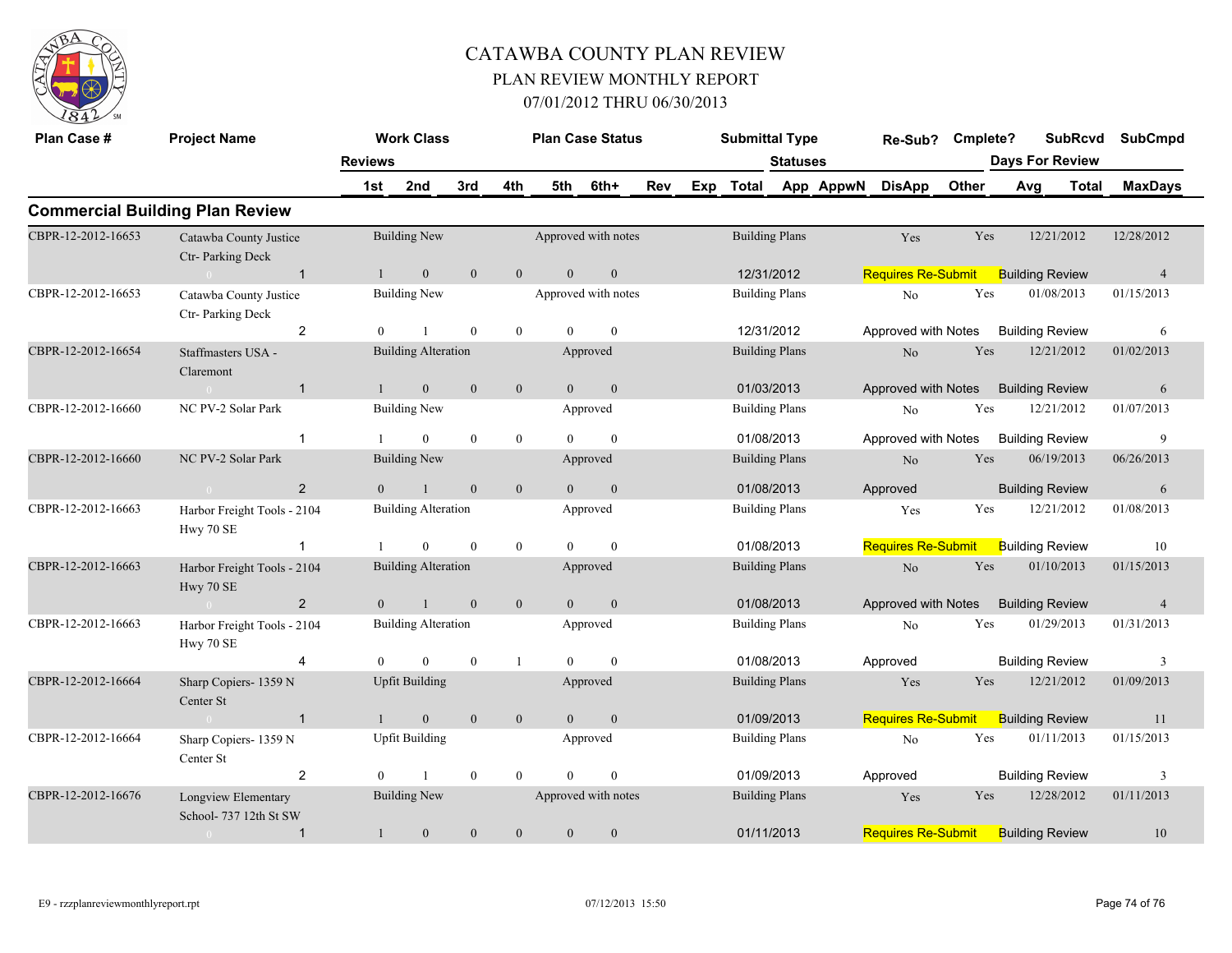

| Plan Case #        | <b>Project Name</b>                           | <b>Work Class</b> |                            |                | <b>Plan Case Status</b> |                | <b>Submittal Type</b> |     |                       | Re-Sub? Cmplete?      |                     |                                           |       |                        | SubRcvd SubCmpd        |              |                |
|--------------------|-----------------------------------------------|-------------------|----------------------------|----------------|-------------------------|----------------|-----------------------|-----|-----------------------|-----------------------|---------------------|-------------------------------------------|-------|------------------------|------------------------|--------------|----------------|
|                    |                                               | <b>Reviews</b>    |                            |                |                         |                |                       |     |                       | <b>Statuses</b>       |                     |                                           |       | <b>Days For Review</b> |                        |              |                |
|                    |                                               | 1st               | 2nd                        | 3rd            | 4th                     | 5th            | 6th+                  | Rev |                       |                       | Exp Total App AppwN | <b>DisApp</b>                             | Other |                        | Avg                    | <b>Total</b> | <b>MaxDays</b> |
|                    | <b>Commercial Building Plan Review</b>        |                   |                            |                |                         |                |                       |     |                       |                       |                     |                                           |       |                        |                        |              |                |
| CBPR-12-2012-16676 | Longview Elementary<br>School- 737 12th St SW |                   | <b>Building New</b>        |                |                         |                | Approved with notes   |     | <b>Building Plans</b> |                       |                     | No                                        | Yes   |                        | 03/06/2013             |              | 03/12/2013     |
|                    | 3<br>$\sim 0$                                 | $\overline{0}$    | $\mathbf{0}$               | -1             | $\mathbf{0}$            | $\overline{0}$ | $\mathbf{0}$          |     |                       | 01/11/2013            |                     | Approved with Notes Building Review       |       |                        |                        |              | $5^{\circ}$    |
| CBPR-2-12-14652    | <b>HOLLAR HOSIERY MILL</b><br>883 HIGH        |                   | <b>Building Alteration</b> |                |                         |                | <b>Under Review</b>   |     | <b>Building Plans</b> |                       |                     | No                                        | Yes   |                        | 07/03/2012             |              | 07/06/2012     |
|                    | 4                                             | $\theta$          | $\theta$                   | $\theta$       | $\mathbf{1}$            | $\theta$       | $\theta$              |     |                       |                       |                     | Approved with Notes Building Review       |       |                        |                        |              | $\overline{4}$ |
| CBPR-2-12-14652    | <b>HOLLAR HOSIERY MILL</b><br>883 HIGH        |                   | <b>Building Alteration</b> |                |                         |                | <b>Under Review</b>   |     | <b>Building Plans</b> |                       |                     | Yes                                       | Yes   |                        | 08/08/2012             |              | 08/16/2012     |
|                    | $5\overline{)}$<br>$\sim 0$ and $\sim 0$      | $\overline{0}$    | $\overline{0}$             | $\mathbf{0}$   | $\overline{0}$          | $\overline{1}$ | $\overline{0}$        |     |                       |                       |                     | <b>Requires Re-Submit</b>                 |       |                        | <b>Building Review</b> |              | $\overline{7}$ |
| CBPR-2-12-14652    | HOLLAR HOSIERY MILL<br>883 HIGH               |                   | <b>Building Alteration</b> |                |                         |                | <b>Under Review</b>   |     | <b>Building Plans</b> |                       |                     | Yes                                       | Yes   |                        | 08/22/2012             |              | 08/23/2012     |
|                    | 6                                             | $\theta$          | $\theta$                   | $\theta$       | $\mathbf{0}$            | $\theta$       | $\overline{1}$        |     |                       |                       |                     | <b>Requires Re-Submit</b> Building Review |       |                        |                        |              | 2              |
| CBPR-2-12-14652    | <b>HOLLAR HOSIERY MILL</b><br><b>883 HIGH</b> |                   | <b>Building Alteration</b> |                |                         |                | <b>Under Review</b>   |     | <b>Building Plans</b> |                       |                     | Yes                                       | Yes   |                        | 08/23/2012             |              | 08/29/2012     |
|                    | $\sim 0$<br>$\overline{7}$                    | $\overline{0}$    | $\overline{0}$             | $\mathbf{0}$   | $\mathbf{0}$            | $\overline{0}$ | $\overline{1}$        |     |                       |                       |                     | Approved with Notes Building Review       |       |                        |                        |              | $\overline{5}$ |
| CBPR-2-12-14652    | HOLLAR HOSIERY MILL<br>883 HIGH               |                   | <b>Building Alteration</b> |                |                         |                | <b>Under Review</b>   |     |                       | <b>Building Plans</b> |                     | N <sub>0</sub>                            | Yes   |                        | 09/25/2012             |              | 10/03/2012     |
|                    | 8                                             | $\theta$          | $\theta$                   | $\theta$       | $\mathbf{0}$            | $\theta$       | $\overline{1}$        |     |                       |                       |                     | Approved with Notes                       |       |                        | <b>Building Review</b> |              | 7              |
| CBPR-2-12-14652    | <b>HOLLAR HOSIERY MILL</b><br><b>883 HIGH</b> |                   | <b>Building Alteration</b> |                |                         |                | <b>Under Review</b>   |     | <b>Building Plans</b> |                       |                     | No                                        | Yes   |                        | 11/06/2012             |              | 12/07/2012     |
|                    | 9<br>$\sim 0$                                 | $\overline{0}$    | $\mathbf{0}$               | $\mathbf{0}$   | $\mathbf{0}$            | $\overline{0}$ | $\blacksquare$        |     |                       |                       |                     | Approved                                  |       |                        | <b>Building Review</b> |              | $\boxed{23}$   |
| CBPR-2-12-14652    | <b>HOLLAR HOSIERY MILL</b><br>883 HIGH        |                   | <b>Building Alteration</b> |                |                         |                | <b>Under Review</b>   |     |                       | <b>Building Plans</b> |                     | No                                        | Yes   |                        | 12/06/2012             |              | 12/07/2012     |
|                    | 10                                            | $\theta$          | $\theta$                   | $\mathbf{0}$   | $\mathbf{0}$            | $\theta$       | $\overline{1}$        |     |                       |                       |                     | Approved                                  |       |                        | <b>Building Review</b> |              | 2              |
| CBPR-2-12-14652    | HOLLAR HOSIERY MILL<br><b>883 HIGH</b>        |                   | <b>Building Alteration</b> |                |                         |                | <b>Under Review</b>   |     | <b>Building Plans</b> |                       |                     | Yes                                       | Yes   |                        | 03/05/2013             |              | 03/07/2013     |
|                    | $\sim 0$ and $\sim$<br>11                     | $\overline{0}$    | $\mathbf{0}$               | $\overline{0}$ | $\mathbf{0}$            | $\overline{0}$ | $\sim$ 1              |     |                       |                       |                     | Requires Re-Submit Building Review        |       |                        |                        |              | $\overline{3}$ |
| CBPR-3-11-9952     | First Church of God- Int<br>Alterations       |                   | <b>Building Alteration</b> |                |                         |                | Approved              |     | <b>Building Plans</b> |                       |                     | Yes                                       | Yes   |                        | 07/23/2012             |              | 08/01/2012     |
|                    | $\overline{2}$                                | $\Omega$          | $\overline{1}$             | $\mathbf{0}$   | $\mathbf{0}$            | $\Omega$       | $\theta$              |     | 09/13/2012            |                       |                     | Requires Re-Submit Building Review        |       |                        |                        |              | 8              |
| CBPR-3-11-9952     | First Church of God- Int<br>Alterations       |                   | Building Alteration        |                |                         |                | Approved              |     | <b>Building Plans</b> |                       |                     | No                                        | Yes   |                        | 09/11/2012             |              | 09/13/2012     |
|                    | $\mathbf{3}$<br>$\sim 0$                      | $\overline{0}$    | $\mathbf{0}$               | -1             | $\mathbf{0}$            | $\overline{0}$ | $\mathbf{0}$          |     | 09/13/2012            |                       |                     | Approved with Notes Building Review       |       |                        |                        |              | $\overline{3}$ |